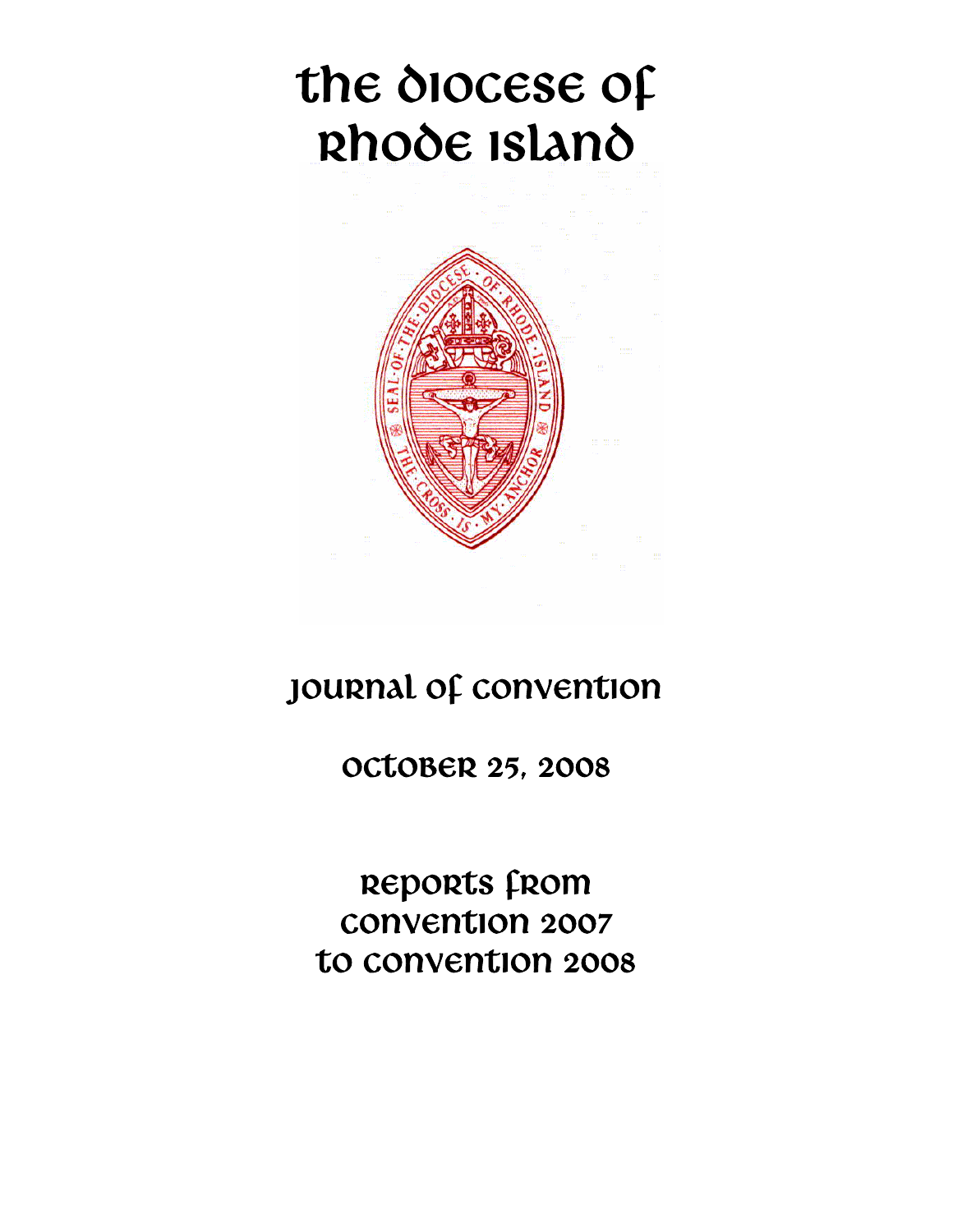## Episcopal Diocese of Rhode Island **JOURNAL OF CONVENTION October 25, 2008 And Reports from Convention 2007-2008**

### **Annual Reports**

APPENDIX: Auditor's Report 2007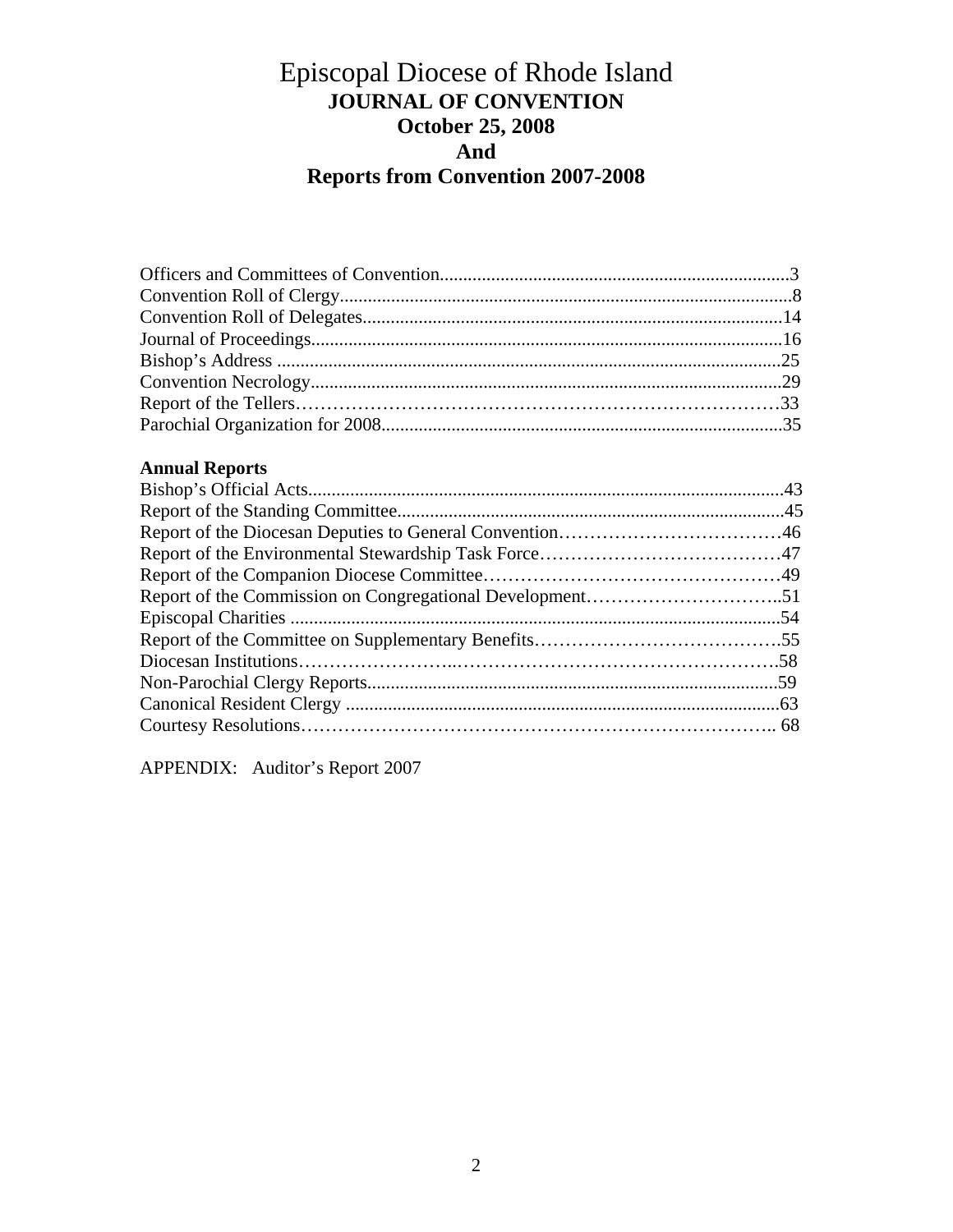### **DIOCESE OF RHODE ISLAND**

**275 North Main Street Providence, Rhode Island 02903-1298**  (401) 274-4500 (Fax) 401-331-9430 *www.episcopalri.org* 

### **BISHOP**

The Rt. Rev. Geralyn Wolf **ASSISTING BISHOP**  The Rt. Rev. David Joslin **CANNON TO THE ORDINARY**  The Rev. Robert Vanderau

### **CHANCELLOR TREASURER**

Edmund C. Bennett, Esq. Mr. Robert Batchelor, CPA

50 S. Main Street 303 Gilbert Stuart Drive Providence, RI 02903 East Greenwich, RI 02818

The Rev. Kevin Lloyd The Rev. James Frink 67 Mt. Hope Avenue 3A Grouse Trail

### **SECRETARY REGISTRAR**

Jamestown, RI 02835 Smithfield, RI 02917-2547

### **DIOCESAN STAFF**

| Ms. Peggy Amatore                    | Ms. MaryAnn 1               |
|--------------------------------------|-----------------------------|
| Director, Episcopal Charities        | Director                    |
| Ms. Regina Barattini                 | Mr. Tony Lona               |
| Finance, Assistant                   | Mainter                     |
| Ms. Elizabeth Crawley                | Ms. Jessica Gat             |
| Executive Assistant to the Bishop    | Diocesa                     |
| Mr. Tylan Creason                    | Officer                     |
| Canon for Program and Administration | The Rev. José I             |
| Mr. Christopher DeCelles             | Hispani                     |
| Supervisor, Maintenance              | Mr. Jack St. Jea            |
| Ms. Joan DeCelles                    | Admini                      |
| <b>Assistant Treasurer</b>           | Episcop                     |
| Ms. Betsy Fornal                     | Mr. Ronald W.               |
| Canon for Congregations and Clergy   | Comptr                      |
|                                      | $M = \bigcap_{i=1}^{n} M_i$ |

Ms. MaryAnn Kolakowski Director of Christian Formation Mr. Tony Lonardo **Maintenance** Ms. Jessica Gates Diocesan Communication The Rev. José Roberts Hispanic Missioner Mr. Jack St. Jean Administrative Assistant, **Episcopal Charities** Mr. Ronald W. Turnbull Comptroller Ms. Gloria Williams Administration/Reception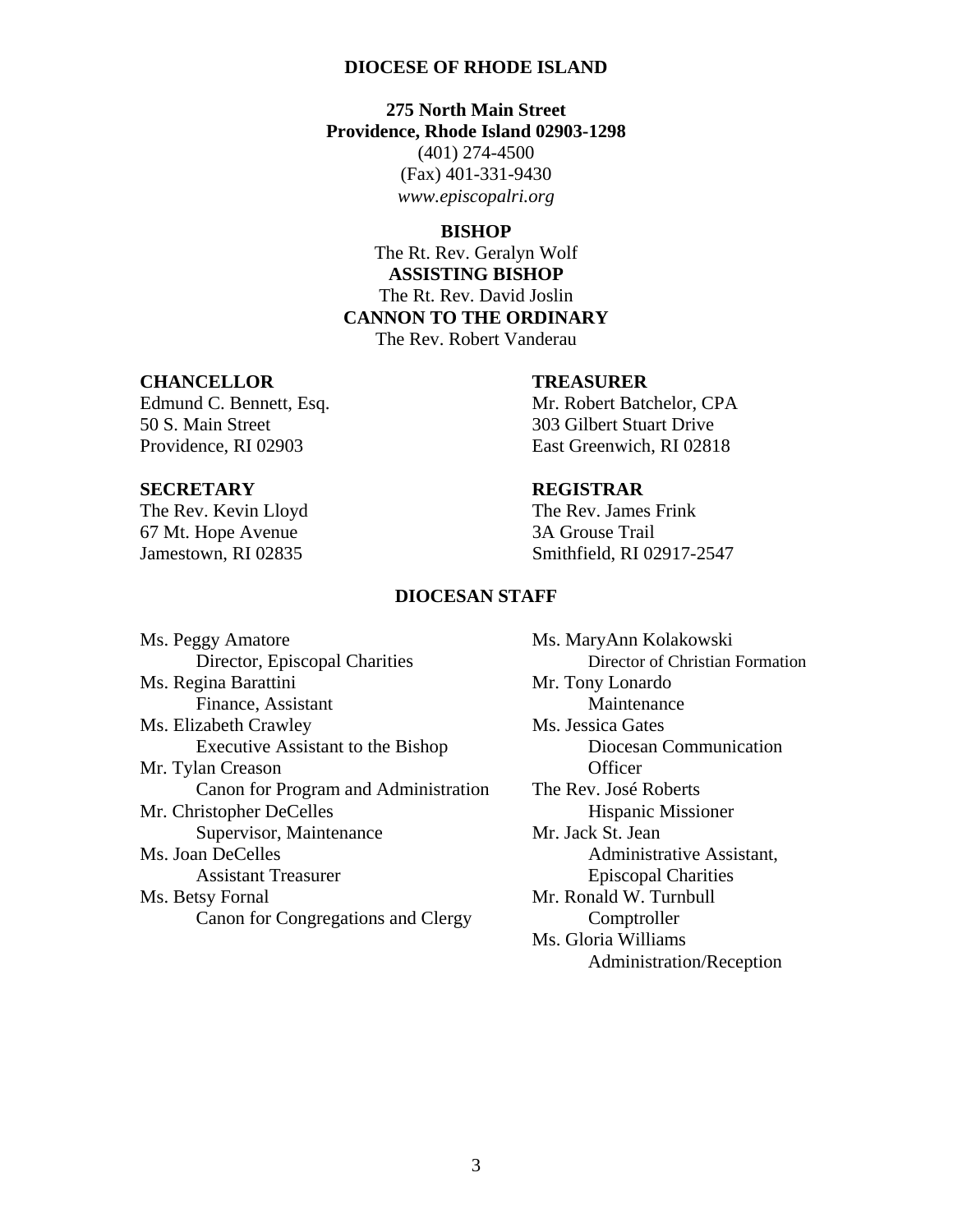### **MEMBERSHIP ON CANONICAL BODIES**

(11-08)

### **STANDING COMMITTEE**: Canon IV

| vacant                       | 2009 | Mr. Franklin Cook |
|------------------------------|------|-------------------|
| The Rev. William Locke [P]   | 2010 | Ms. Lora MacFall  |
| The Rev. Stephanie Shoemaker | 2011 | Ms. Caryl Frink   |
| The Rev. Pamela Mott         | 2012 | Ms. Frances       |
| Gammell-Roach                |      |                   |

### **DIOCESAN COUNCIL**: Canon VI

### **ELECTED BY CONVENTION**

(5 Clergy, 4 Lay, staggered 3-year terms)

| The Rev. Scott Gunn [VP] | 2009 | Ms. Shirley Sibielski |
|--------------------------|------|-----------------------|
| The Rev. Casey Shobe     | 2009 | Mr. Modesta Pellot    |
| The Rev Greg Lisby       | 2010 | Ms. Jean Mason        |
| The Rev. Susan Wrathall  | 2010 |                       |
| The Rev. James Bocchino  | 2011 | Ms. Cindy Flaxington  |

### **DIOCESAN COUNCIL - APPOINTED BY BISHOP**

(3 Clerical, 3 Lay, staggered 3-years terms)

| The Rev. Christopher Epperson | 2009 | <b>Margaret Thomas</b> |
|-------------------------------|------|------------------------|
| The Rev. Canon Harry Krauss   | 2010 | The Hon Scott          |
| Avedisian                     |      |                        |
| The Rev. Dcn. Ted Hallenbeck  | 2011 | Mr. Vince Haight       |

### **Ex officio**

The Bishop, The Rt. Rev. Geralyn Wolf The Chancellor, Mr. Edmund C. Bennett, Esq. The Treasurer, Mr. Robert Batchelor, CPA Commission on Finance, Mr. Brian Ehlers President, Standing Committee, The Rev. William Locke

### **Staff**

| The Bishop, President<br>The comptroller<br>The Canon for Program and<br>Administration<br>The Canon for Congregations and<br>Clergy | The Rev. Scott Gunn, Vice President<br>The Rev. Harry Krauss<br>The Rev. Greg Lisby<br>Mr. Brian Ehlers<br>Ms. Cindy Flaxington |
|--------------------------------------------------------------------------------------------------------------------------------------|---------------------------------------------------------------------------------------------------------------------------------|
| <b>Secretary of Council</b>                                                                                                          | The Treasurer                                                                                                                   |

**Executive Committee of Council**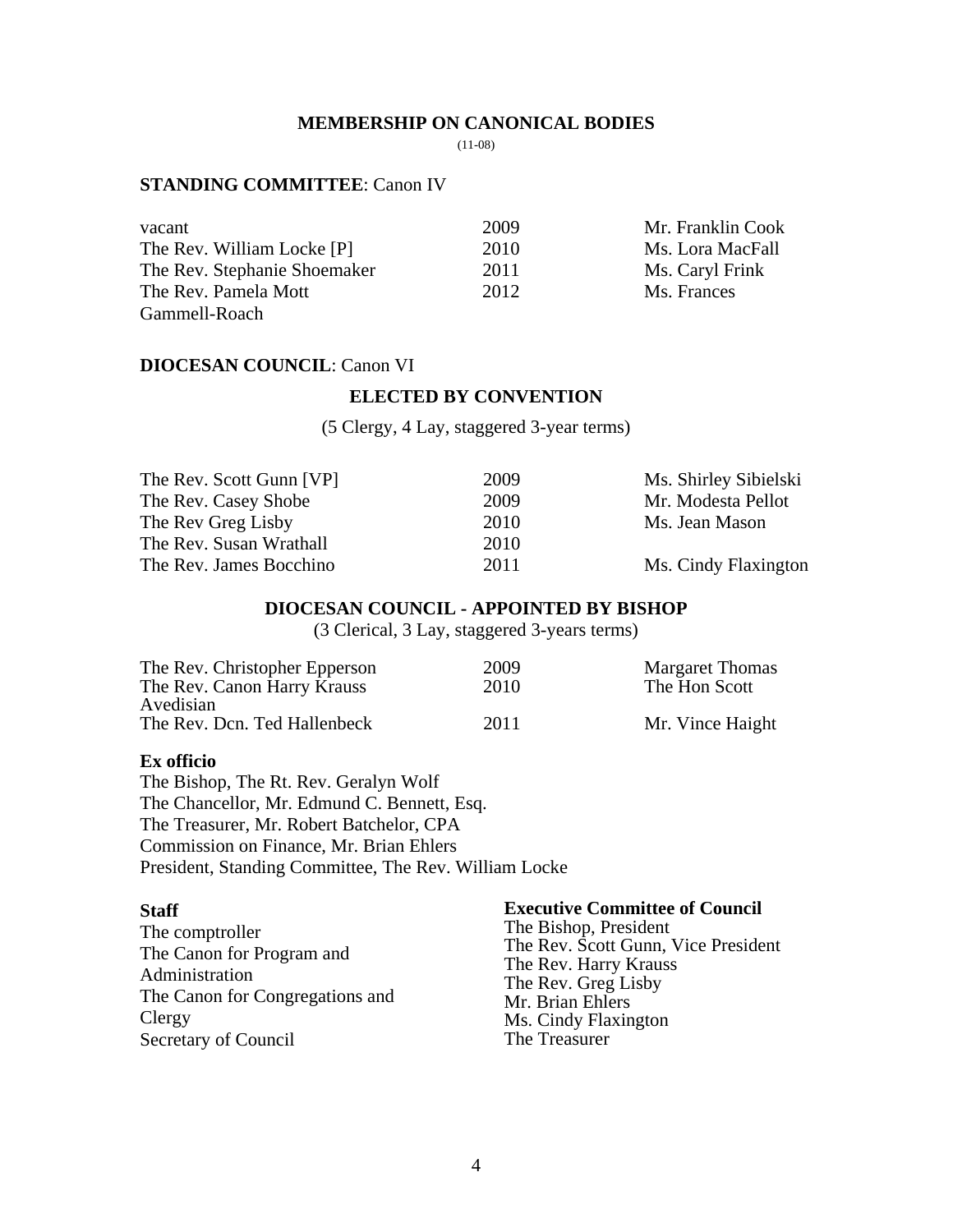### **COMMISSION ON FINANCE** Canon VII.1

| <b>Elected</b> (1 clerical, 2 lay) |      | <b>Appointed</b> (1 clerical, 2 lay) |
|------------------------------------|------|--------------------------------------|
| Mr. Brian Ehlers                   | 2009 | vacant                               |
| The Rev. Gregory Prior             | 2010 | The Rev. Dcn. Ted                    |
| Hallenbeck                         |      |                                      |
| Mr. James Worrell                  | 2011 | Mr. Scott Nicholson                  |
| $\lceil C \rceil$                  |      |                                      |
| Ex officio                         |      |                                      |
| The Bishop,                        |      |                                      |
| The Chancellor                     |      |                                      |
| The Treasurer                      |      |                                      |
| The Comptroller                    |      |                                      |
| <b>Staff</b>                       |      |                                      |

**ECCLESIASTICAL COURT** Canon XVI.3 (4 clerical, 3 lay, nominated by Bishop, confirmed by Convention, 4 year terms)

| The Rev. James Bocchino       | 2009 | Ms. Joan Skeffington     |
|-------------------------------|------|--------------------------|
| The Rev Stephanie Shoemaker   | 2010 | The Hon. Scott Avedisian |
| The Rev. Gregory Prior        | 2011 | Ms. Mary Heffner, Esq.   |
| The Rev. Clare Fischer-Davies | 2012 |                          |

### **COMMISSION ON CONGREGATIONAL DEVELOPMENT** Canon VII.2

**Elected**  (3 Clerical, 3 Lay, staggered 3-years terms )

| The Rev Evangeline Anderson   | 2009 | Ms. Carol Drought    |
|-------------------------------|------|----------------------|
| The Rev Alan Gates            | 2010 | Ms. Lillian Hargrove |
| The Rev. Clare Fischer-Davies | 2011 | Ms. Catherine        |
| Thenault                      |      |                      |

### **Appointed**

Nominated by Bishop, Confirmed by Convention (3 clerical, 3 lay, staggered 3-years terms)

| The Rev. Christopher Pappas | 2009 | Vacant             |
|-----------------------------|------|--------------------|
| The Rev. Eletha Buote-Grieg | 2010 | Ms. Linda Lebreaux |
| The Rev. Peter Mayer [C]    | 2011 | Mr. James Burgess  |

The Bishop (Ex-Officio) The Canon for Congregations and Clergy

The Comptroller

The Canon for Program and Administration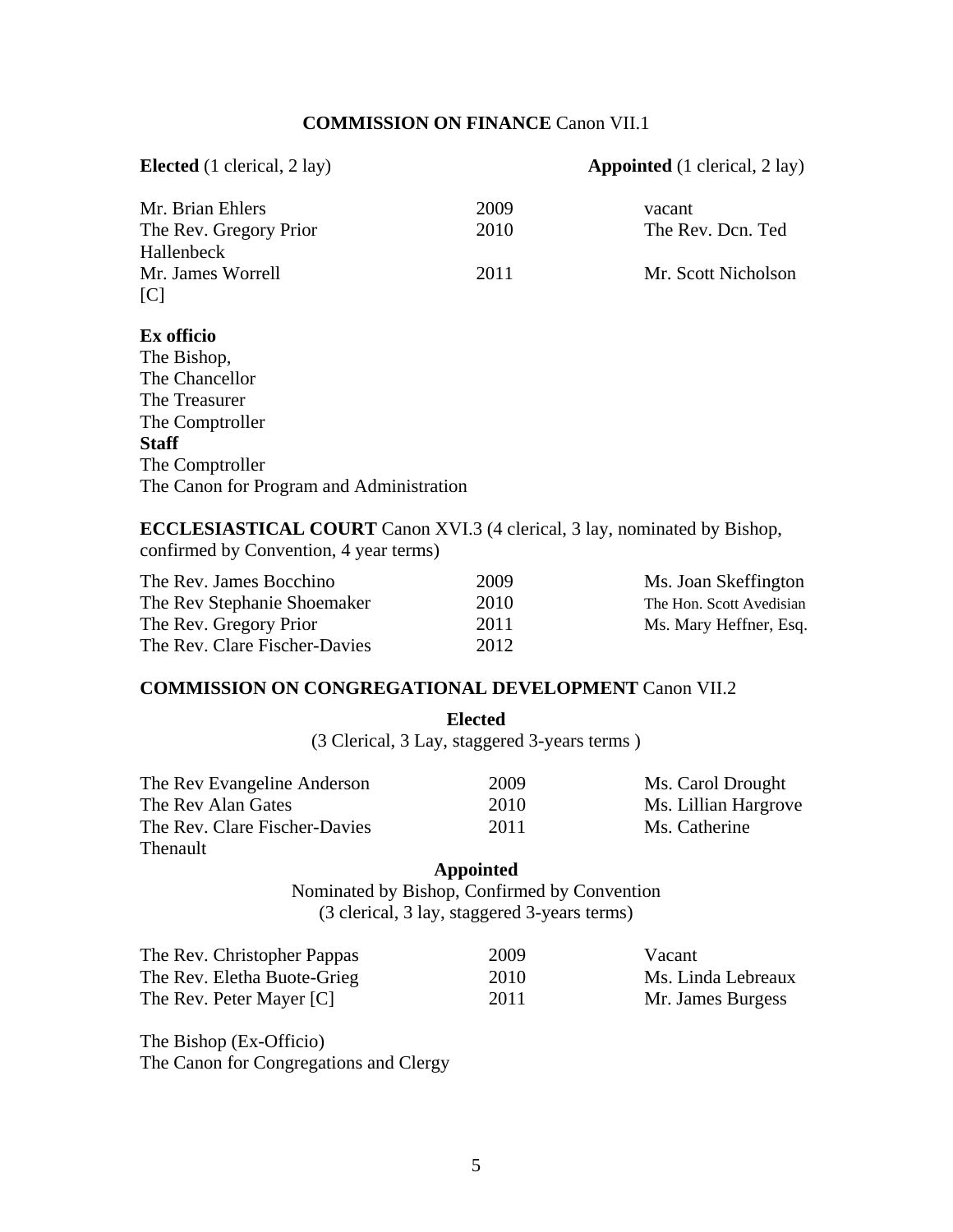**COMMISSION ON MINISTRY** Canon VII.3 (6 clerical, 6 lay; nominated by Bishop, confirmed by Convention. Staggered 3-years terms)

| The Rev. Dcn. Barbara Mays-Stock | 2009 | Ms. Annette Cox      |
|----------------------------------|------|----------------------|
| The Rev. Jennifer Pedrick        | 2009 | Mr. Rick Robinson    |
| The Rev. Wayne Runner            | 2010 | Ms. Gretchen Gammons |
| The Rev. Richard Shippee         | 2010 | Mr. Leon Sibielski   |
| The Rev. John Alexander          | 2011 | Mary Heffner         |
| The Rev. Timothy Burger          | 2011 | Carol Anne Bennett   |

### **Staff**

The Bishop Canon for Congregations and Clergy

**COMMISSION ON INVESTMENTS** Canon VII.4 (3 Clerical, 6 Lay. Nominated by Council, confirmed by Convention, staggered 3-years terms)

| Vacant                  | 2009 | Ms. Gail Ginnetty         |
|-------------------------|------|---------------------------|
| Vacant                  | 2009 | Mr. Charles Lee [C]       |
| The Rev. Chris Epperson | 2010 | Mr. Howard Merriman       |
| Vacant                  | 2010 | Mr. Austin Smith          |
| The Rev. Gregory Prior  | 2011 | Ms. Frances Gammell-Roach |
|                         | 2011 | Mr. Jeffrey Belden        |
| The Bishop (Ex-Officio) |      |                           |

The Bishop (Ex-Officio) The Chancellor (Ex-Officio) The Treasurer (Ex-Officio)

**COMMISSION ON CHURCH ARCHITECTURE** Canon VII.5 (2 clerical, 4 lay, two to be architects or engineers, staggered 3-years terms)

Currently vacant

**COMMISSION ON SUPPLEMENTARY BENEFITS** Canon VII.6 (3 clerical, 2 lay, staggered 5-year terms)

| The Rev. Daniel Burke        | 2009 |
|------------------------------|------|
| The Rev. Harrington Gordon   | 2010 |
| The Rev. Gordon Stenning [C] | 2011 |
| Ms. Bernice Belt             | 2012 |
| Ms. Nancy R. Brown-Cobb      | 2013 |

The Bishop (Ex-officio) The Comptroller (Ex-Officio) The Assistant Treasurer (Ex-Officio)

**COMMITTEE ON ADMISSIONS** Canon II.3 (1 clerical, 2 lay, staggered 3-years terms)

Vacant 2009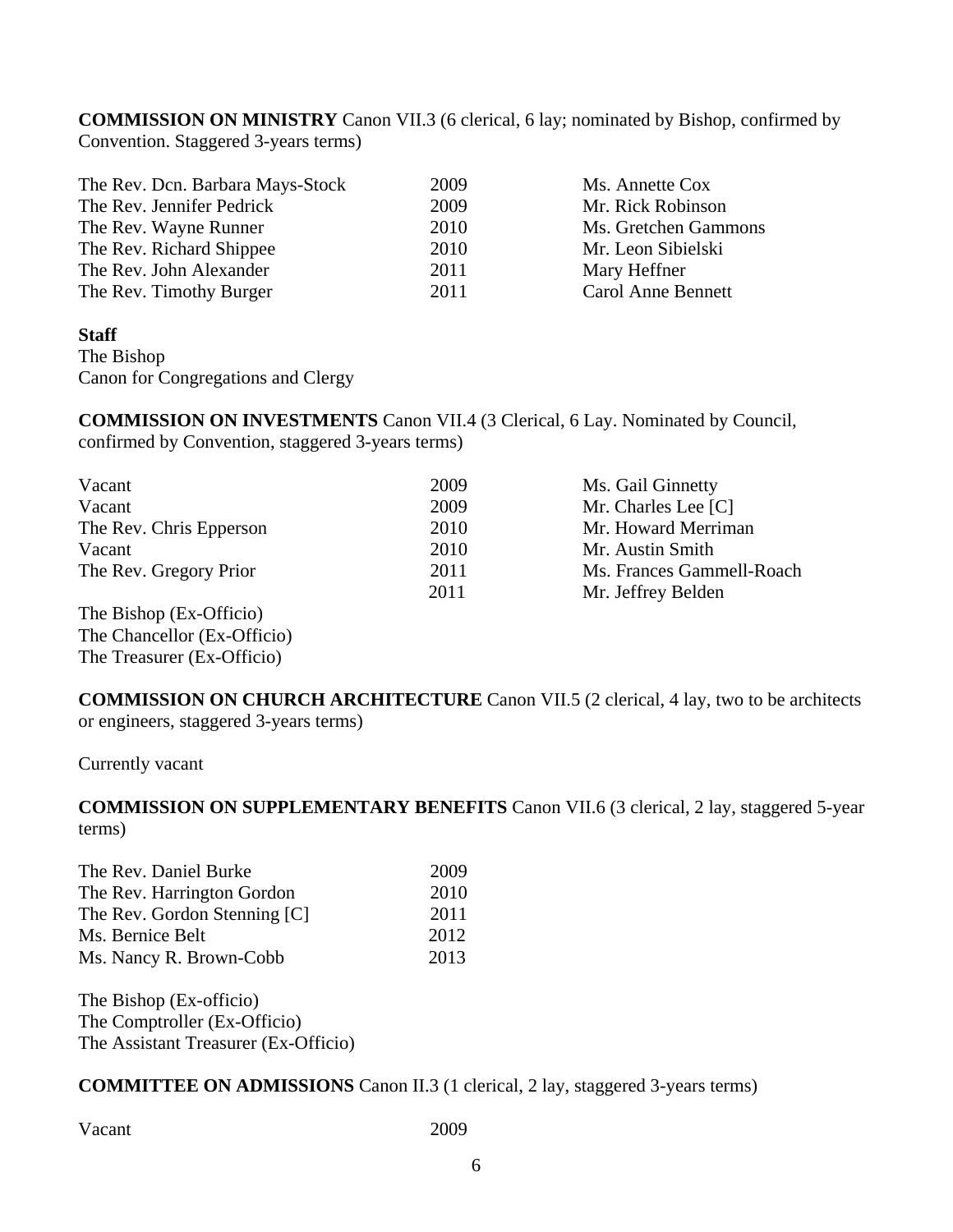| Vacant | 2010 |
|--------|------|
| Vacant | 2011 |

### **COMMITTEE ON CANONS** Canon II.4 (3 Clerical, 3 lay, staggered 3-years terms)

| The Chancellor (ex-officio) |      |        |
|-----------------------------|------|--------|
| Vacant                      | 2009 | Vacant |
| Vacant                      | 2010 | Vacant |
| Vacant                      | 2011 | Vacant |

### **COMMITTEE ON AGENDA** Canon II.5 (at least 3 persons)

The Bishop The Chancellor The Secretary of Convention The Canon for Program and Administration

### **COMMITTEE ON RESOLUTIONS** Canon II.6 (3 clerical, 3 lay, staggered 3-years terms )

| The Rev. Bill Locke | 2009 | Vacant                 |
|---------------------|------|------------------------|
| The Rev. Scott Gunn | 2010 | Ms. Dorothy Wells      |
| Vacant              | 2011 | Ms. Carol Anne Bennett |

### **COMMITTEE ON ELECTIONS** Canon II.7 (3 clerical, 3 lay, staggered 3-years terms)

| The Rev. Phil Tierney | 2009 | <b>Margaret Thomas</b> |
|-----------------------|------|------------------------|
| Vacant                | 2010 | Vacant                 |
| Vacant                | 2011 | Vacant                 |

The Convention Manager (Ex-Officio) The Secretary (Ex-Officio)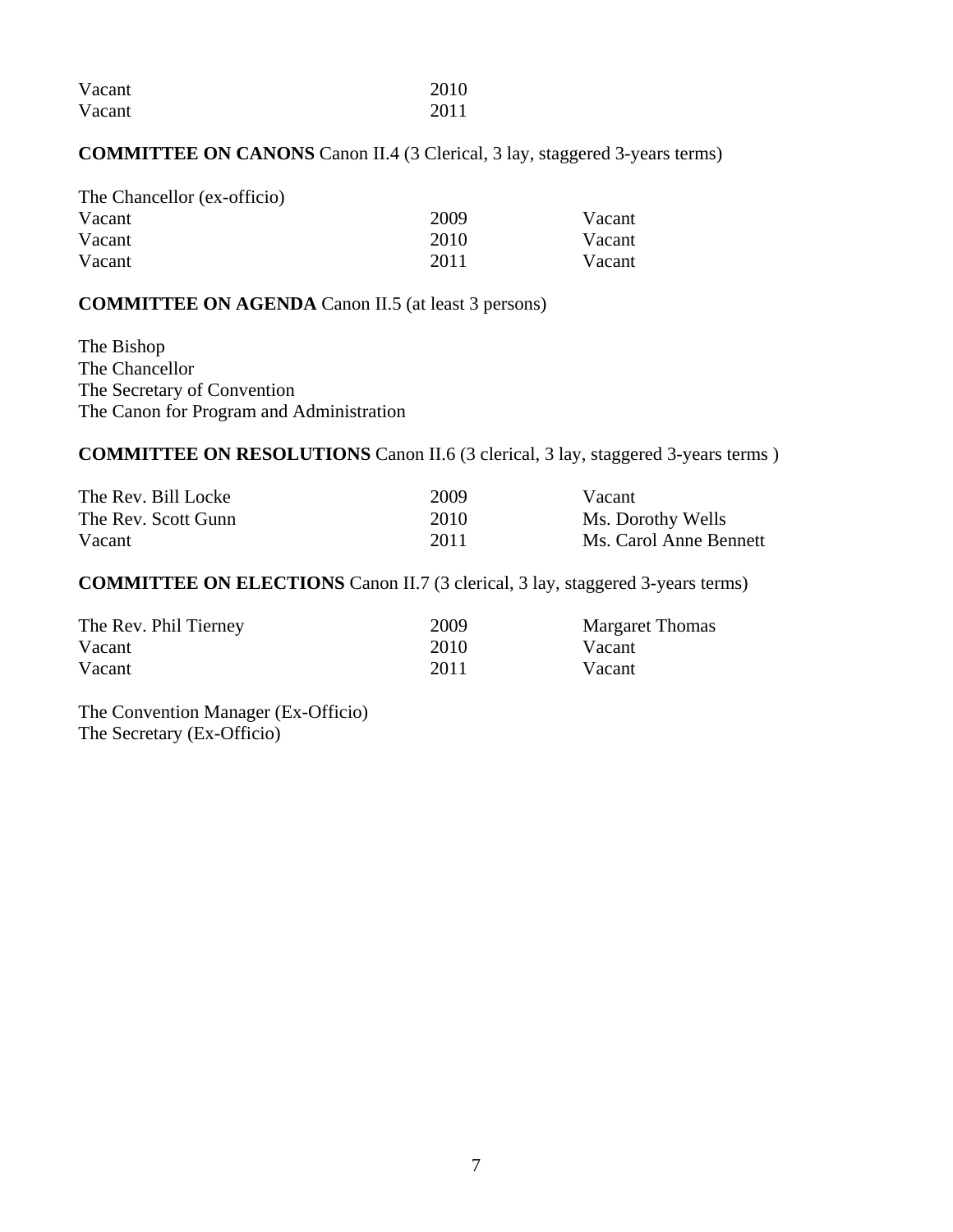### **CONVENTION ROLL OF CLERGY 2008**

| <b>Title</b>   | <b>First Name</b> | <b>Last Name</b>   | Registered |
|----------------|-------------------|--------------------|------------|
|                |                   |                    |            |
| The Rev.       | John D.           | Alexander          | $\ast$     |
| The Rev. Dn.   | Austin A.         | Almon              |            |
| The Rev.       | David A.          | Ames               |            |
| The Rev.       | Evangeline        | Anderson           | $\ast$     |
| The Rev.       | Robert W.         | Anthony            |            |
| The Rev.       | Henry F.          | Anthony            |            |
| The Rev.       | William S.        | Anthony            |            |
| The Rev. Dn.   | Patricia A.       | <b>Bailey</b>      | $\ast$     |
| The Rev. Canon | Richard           | <b>Bardusch</b>    | $\ast$     |
| The Rev.       | Alcide            | Barnaby            | $\ast$     |
| The Rev. Dn.   | Jean              | Barry              | $\ast$     |
| The Rev.       | <b>Bettine</b>    | <b>Besier</b>      | $\ast$     |
| The Rev.       | Rebecca H.        | <b>Blair</b>       |            |
| The Rev.       | James R.          | Bocchino           | $\ast$     |
| The Rev.       | Hébert W.         | <b>Bolles</b>      |            |
| The Rev.       | Edward C.         | Boucher            | $\ast$     |
| The Rev.       | Lawrence H.       | <b>Bradner</b>     |            |
| The Rev. Dn.   | Dorothy           | <b>Brightman</b>   | $\ast$     |
| The Rev. Dn.   | Janet             | <b>Broadhead</b>   |            |
| The Rev.       | Robert            | <b>Brooks</b>      | ∗          |
| The Rev.       | David W.          | <b>Brown</b>       |            |
| The Rev.       | Dennis            | <b>Bucco</b>       | $\ast$     |
| The Rev.       | Eletha A.         | <b>Buote-Greig</b> | $\ast$     |
| The Rev.       | Douglas C.        | <b>Burger</b>      |            |
| The Rev.       | J. Daniel         | <b>Burke</b>       |            |
| The Rev. Dr.   | R. Craig          | <b>Burlington</b>  | $\ast$     |
| The Rev. Dn.   | Christine H.      | <b>Burton</b>      | $\ast$     |
| The Rev.       | Mary              | Canavan            | $\ast$     |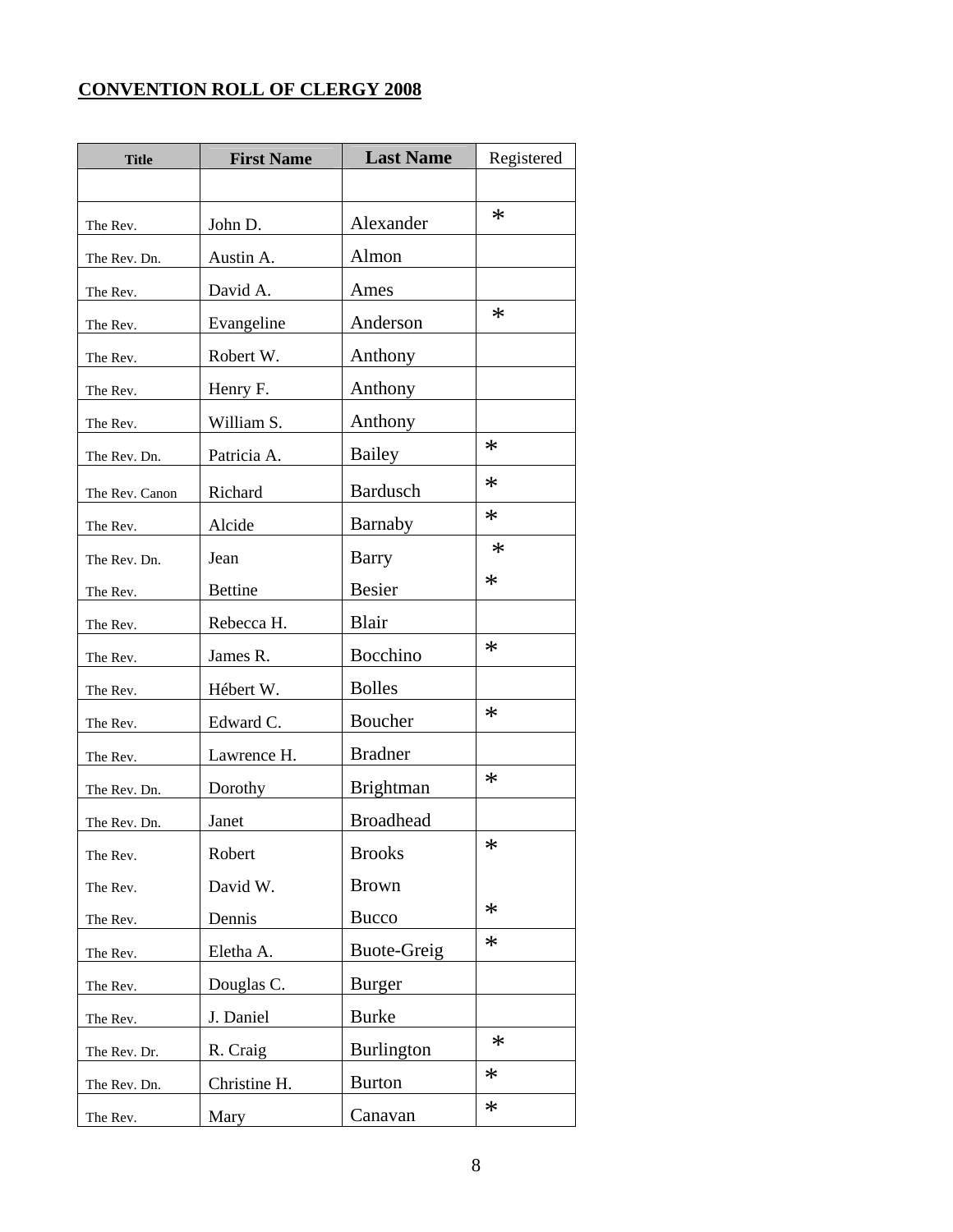| The Rev.      | David C.      | Cargill               |        |
|---------------|---------------|-----------------------|--------|
| The Rev.      | Susan         | Carpenter             | $\ast$ |
| The Rev.      | Loring W.     | Chadwick              |        |
| The Rev.      | George M.     | Chaplin               |        |
| The Rev.      | John A.       | Chrisman, Jr.         |        |
| The Rev. Dn.  | Leroy (Buck)  | Close                 | *      |
| The Rev.      | Michael       | Coburn                | ∗      |
| The Rev.      | A. Royston    | Cochran               |        |
| The Rev. Dn.  | Judith T.     | Collins               | ∗      |
| The Rev.      | Ronald        | Conner                |        |
| The Rev. Dn.  | Sue           | Crowninshield         |        |
| The Rev.      | Robert C.     | Cummings              |        |
| The Very Rev. | Maria         | DeCarvalho            |        |
| The Rev.      | Philip        | Devens                | ∗      |
| The Rev.      | Mary Ellen    | Dolan                 |        |
| The Rev.      | Jo-Ann J.     | Drake                 | ∗      |
| The Rev.      | Robert D.     | Duffy                 |        |
| The Rev.      | Christopher   | Epperson              | ∗      |
| The Rev.      | Henry F.      | Fairman               |        |
| The Rev. Dn.  | Robert W.     | Field                 |        |
| The Rev.      | Clare         | <b>Fischer-Davies</b> | $\ast$ |
| The Rev.      | William F.    | Fraatz                |        |
| The Rev.      | Karen A.      | Fraioli               | ∗      |
| The Rev.      | Kenneth R.    | Franklin              |        |
| The Rev.      | James P.      | Frink                 | ∗      |
| The Rev.      | Alan K.       | Gates                 | $\ast$ |
| The Very Rev. | David M.      | Gillespie             |        |
| The Rev.      | Harrington M. | Gordon                |        |
| The Rev.      | Roy D.        | Green                 |        |
| The Rev.      | Everett H.    | Greene                | $\ast$ |
| The Rev.      | Pamela S.     | Gregory               | $\ast$ |
| The Rev. Dn.  | Janice L.     | Grinnell              |        |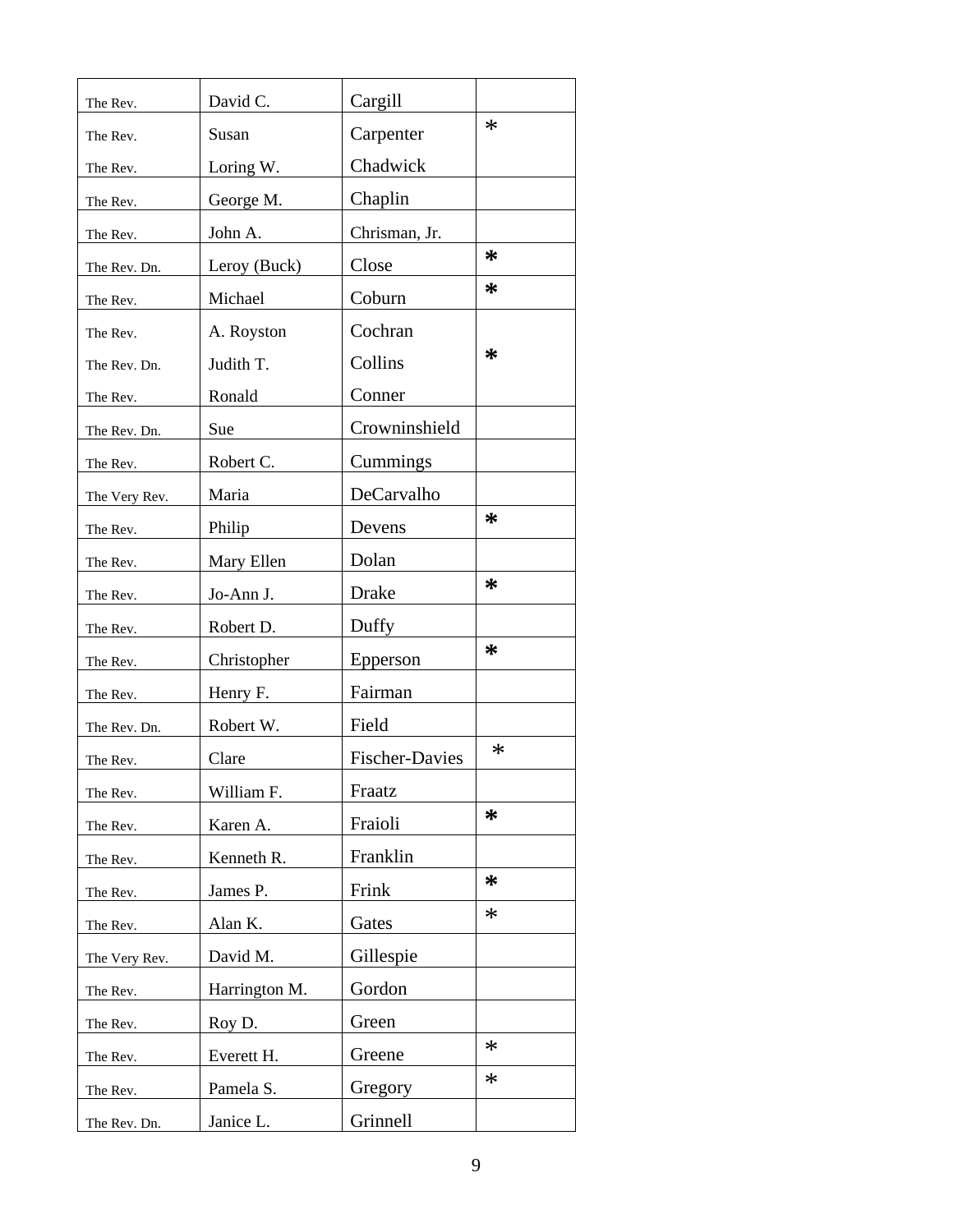| The Rev.       | Scott                | Gunn            | $\ast$ |
|----------------|----------------------|-----------------|--------|
|                |                      | Haines-         | $\ast$ |
| The Rev.       | Sandra P.            | Murdocco        |        |
| The Rev. Dn.   | Edwin                | Hallenbeck      | $\ast$ |
| The Rev.       | Marsue               | Harris          |        |
| The Rev.       | Donald L.            | <b>Hastings</b> |        |
| The Rev.       | Augustus L.          | Hemenway        |        |
| The Rev.       | Granville V.         | Henthorne       |        |
| The Rev. Dn.   | Jean Webster         | Hickox          |        |
| The Rev. Dn.   | Margaret C.F.        | Higbie          | $\ast$ |
| The Rev. Dn.   | Mary L.              | Hitt            | $\ast$ |
| The Rt. Rev.   | George N.            | Hunt            |        |
| The Rev.       | Frederick K.         | Jellison        |        |
| The Rev. Dn.   | Ida R.               | Johnson         |        |
| The Rev.       | Michaela             | Johnson         |        |
| The Rev.       | Paul S.              | Koumrian        |        |
| The Rev. Canon | Harry E.             | <b>Krauss</b>   | $\ast$ |
| The Rev.       | H. August            | Kuehl           |        |
| The Rev.       | Richard T.           | Laremore        | $\ast$ |
| The Rev.       | Donald A.            | Lavallee        |        |
| The Rev. Canon | John E.              | Lawrence        |        |
| The Rev. Dr.   | Gary C.              | Lemery          | ∗      |
| The Rev.       | Michael W.           | Lemons          |        |
| The Rev. Dn.   | <b>Betsy</b>         | Lesieur         |        |
| The Rev.       | Gregory              | Lisby           | $\ast$ |
| The Rev.       | Kevin M.             | Lloyd           | $\ast$ |
| The Rev.       | William              | Locke           | $\ast$ |
| The Rev.       | Sean                 | Manchester      |        |
| The Rev.       | Edward F.            | Mason           |        |
| The Rev.       | Michele              | Matott          |        |
| The Rev.       | M. Teresa            | Matthews        |        |
| The Rev.       | <b>James Patrick</b> | Mauney          |        |
| The Rev.       | Peter                | Mayer           | $\ast$ |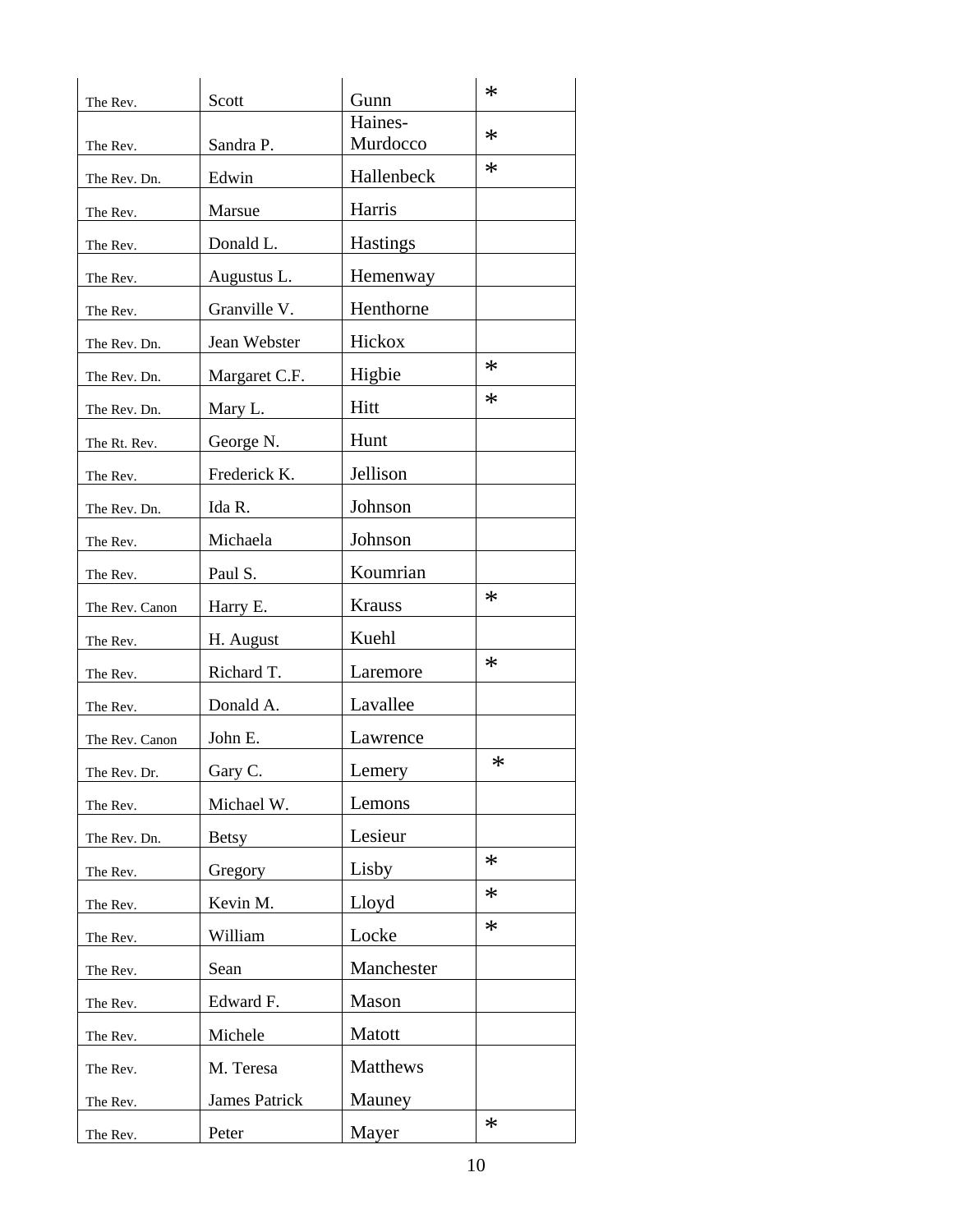| The Rev. Dn. | Barbara       | Mays-Stock    | $\ast$ |
|--------------|---------------|---------------|--------|
|              | Joan Lyon     | McShane       |        |
| The Rev.     |               |               | $\ast$ |
| The Rev. Dn. | Iris E.       | Mello         |        |
| The Rev. Dr. | Livingston T. | Merchant      |        |
| The Rev.     | Peter R.      | Michaelson    |        |
| The Rev. Dn. | Nancy F.      | Miller        |        |
| The Rev. Dn. | Carol L.      | Millette      |        |
| The Rev. Dn. | Lorraine      | Mills-Curran  |        |
| The Rev.     | Judith N.     | Mitchell      | $\ast$ |
| The Rev.     | Richard       | Morgan        | $\ast$ |
| The Rev.     | Pamela        | Mott          |        |
| The Rev. Dn. | Hedwig B.     | Neale         | $\ast$ |
| The Rev. Dn. | Eloise S.     | Neilsen       | $\ast$ |
| The Rev.     | Elizabeth M.  | <b>Nestor</b> | $\ast$ |
| The Rev. Dn. | Susan J.      | North         | $\ast$ |
| The Rev.     | Janet W.      | Nunley        |        |
| The Rev.     | Nancy K.      | Olmsted       |        |
| The Rev.     | Jonathan J.   | Ostman        |        |
| The Rev.     | Ashley H.     | Peckham       | $\ast$ |
| The Rev.     | Jennifer      | Pedrick       | $\ast$ |
| The Rev. Dn. | Ann D.        | Pelletier     | $\ast$ |
| The Rev. Dr. | Joyce         | Penfield      | $\ast$ |
| The Rev.     | Cecilia C.    | Perry         |        |
| The Rev. Dr. | Jennifer      | Phillips      | $\ast$ |
| The Rev. Dn. | Paul G.       | Pickens       |        |
| The Rev.     | John Gregory  | Prior         | $\ast$ |
| The Rev.     | Pamela        | Rannenberg    | $\ast$ |
| The Rev.     | Ann Holmes    | Redding       |        |
| The Rev.     | Marshall T.   | Rice          | $\ast$ |
| The Rev.     | Jose          | Roberts       | $\ast$ |
| The Rev.     | Russell G.    | Ruffino       |        |
| The Rev.     | Wayne P.      | Runner        | $\ast$ |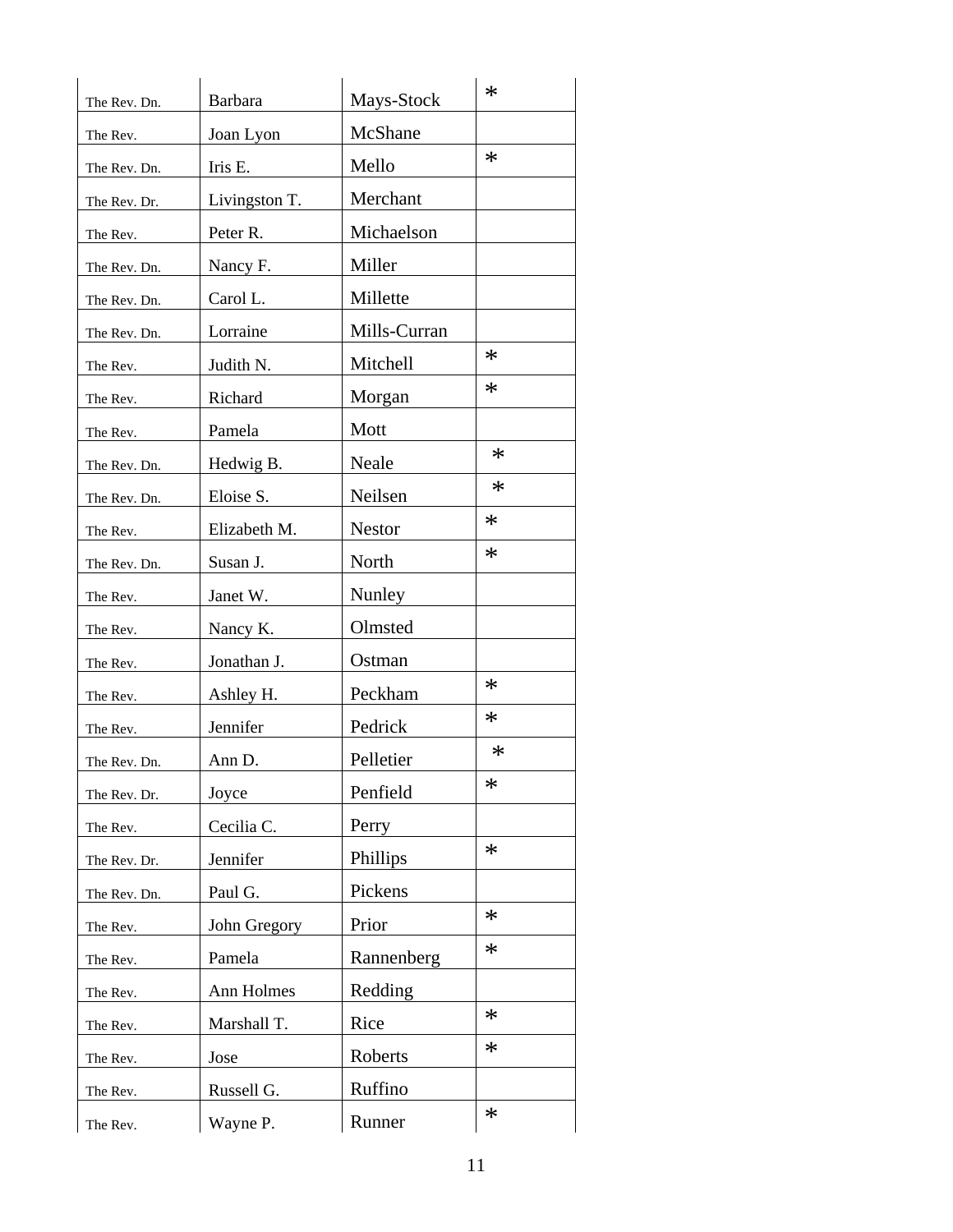| The Rev.       | David A.      | Ryan          |        |
|----------------|---------------|---------------|--------|
| The Rev. Dn.   | M.P.          | Schneider     | $\ast$ |
| The Rev. Dr.   | Richard L.    | Schweinsburg  |        |
| The Rev.       | Keith E.      | Scott         |        |
| The Rev.       | Marcia A.     | Sessions      |        |
| The Rev.       | G.H.          | Shattuck      |        |
| The Rev.       | Robert L.     | Shearer       |        |
| The Rev.       | Patricia      | Sheppard      |        |
| The Rev.       | Elizabeth Ann | Sherman       | $\ast$ |
| The Rev.       | Richard C.    | Shippee       |        |
| The Rev.       | Stephanie     | Shoemaker     | $\ast$ |
| The Rev. Dn.   | Marlene J.    | Simonian      |        |
| The Rev.       | Richard R.    | Simpson       |        |
| The Rev. Canon | Peter L.      | Spencer       | $\ast$ |
| The Rev.       | Frederick J.  | Spulnik       |        |
| The Rev.       | Daryl W.      | Stahl         | $\ast$ |
| The Rev.       | Gordon J.     | Stenning      |        |
| The Rev.       | Susan         | <b>Stiles</b> | $\ast$ |
| The Rev.       | Linda C.      | Strahan       | $\ast$ |
| The Rev.       | Paul          | Tarrant       |        |
| The Rev.       | Philip J.     | Tierney       | $\ast$ |
| The Rev. Dn.   | Edward J.     | Trafford      |        |
| The Rev.       | Henry G.      | Turnbull      |        |
| The Rev.       | Paul D.       | Twelves       | $\ast$ |
| The Rev.       | Paula Hannah  | Ulanowski     |        |
| The Rev. Cn.   | Robert J.     | Vanderau      | $\ast$ |
| The Rev.       | James L.      | Verber        |        |
| The Rev.       | George H.     | Warren        |        |
| The Rev. Dcn.  | Mark          | Warter        |        |
| The Rev.       | Jennifer      | West          | $\ast$ |
| The Rev.       | Peter H.G.    | Westhorp      |        |
| The Rev. Dn.   | L. Gail       | Wheelock      |        |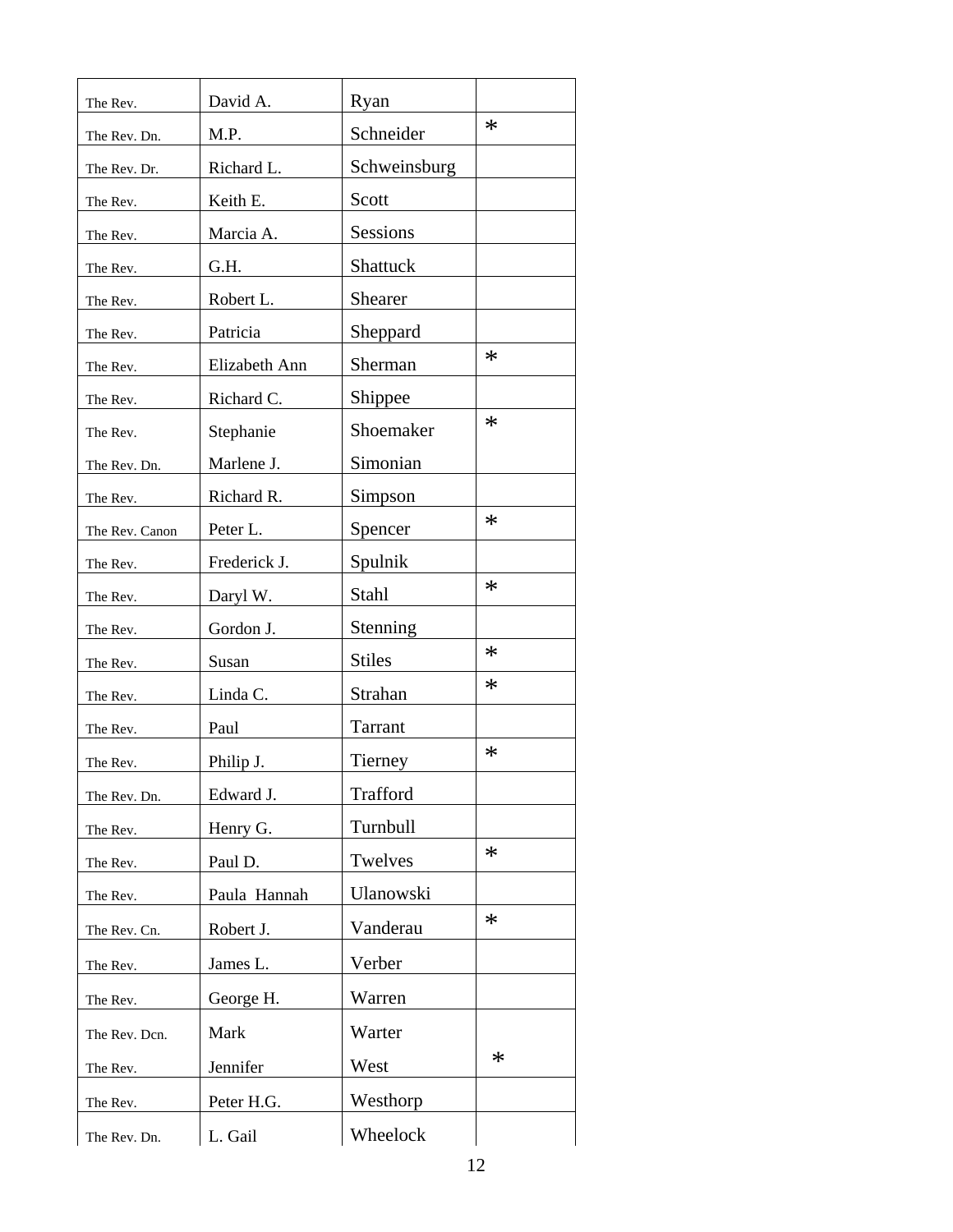| The Rev.     | Nancy A.     | Willis        | $\ast$ |
|--------------|--------------|---------------|--------|
| The Rev.     | Edward S.    | Winsor        |        |
| The Rt. Rev. | Geralyn      | Wolf          | $\ast$ |
| The Rev. Dn. | Susan        | Wrathall      |        |
| The Rev. Dn. | Elizabeth L. | Wright        |        |
|              |              |               |        |
|              |              | <b>TOTAL:</b> |        |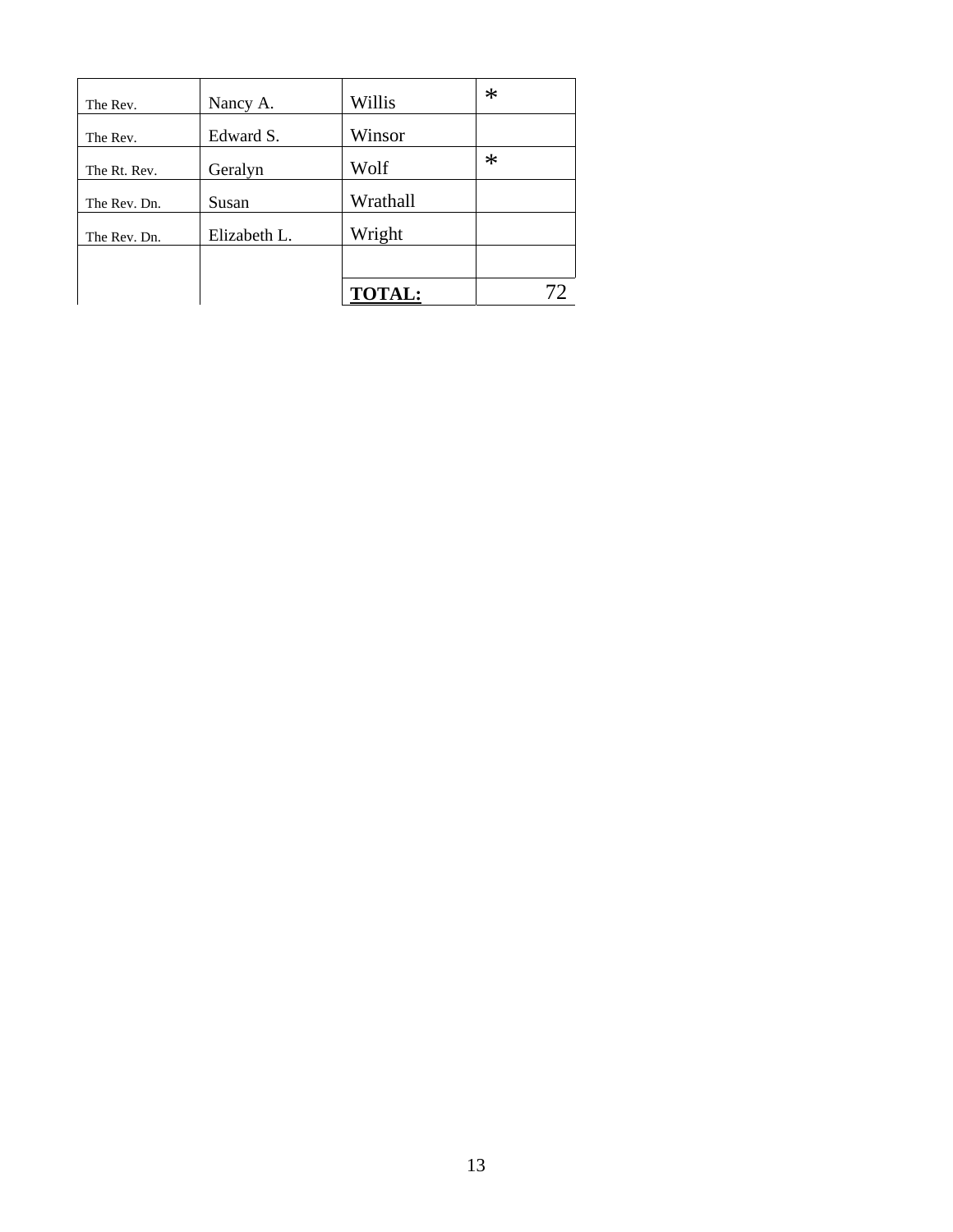### **CONVENTION ROLL OF LAY DELEGATES AND ALTERNATES**

### **DEANERY I, CENTRAL**

| Centredale    | St. Alban's              | James Connors, James Segovis                     |
|---------------|--------------------------|--------------------------------------------------|
| Greenville    | St. Thomas               | Alice P. Gardner, Phyllis Spaziano               |
| N. Providence | St. James                | Christopher North, Daniel Harvey                 |
| N. Scituate   | Trinity                  | Joan Melarango, Diane Weeks, Christopher Picozzi |
| Providence    | All Saints' Memorial     | Robert Frueh, James Burgess                      |
| Providence    | Cathedral, St. John      | James Dorber, Adrienne Southgate                 |
| Providence    | Epiphany                 | Judy Walker                                      |
| Providence    | Grace                    | Charles M. Smith III, Lucia Bamster, Marty Ames  |
| Providence    | St. Stephen's            | John Chamberlin, Phoebe Pettingell               |
| Providence    | St. Martin's             | Donald Cunnigen, Maarten Hoogeboom, Joyce May    |
| Providence    | St. Peter/St Andrew's    | Lynn Harris                                      |
| Providence    | Mision Iglesia El Mesias | Yamika De Los Santos, Fanny Trejos               |

### **DEANERY II, WEST BAY**

| Coventry | Christ Church           | Carol Drought, Mary Ann Mello                    |
|----------|-------------------------|--------------------------------------------------|
| Coventry | St. Mathias             | George Nathanson, Frances Sturdavant             |
| Cranston | Ascension               | F. Leon Sibielski, Susan Wright                  |
| Cranston | Transfiguration         | Joseph Rose                                      |
| Cranston | St. David's-on-the-Hill | Lynne Purdy, Fred Malaby                         |
| Cranston | <b>Trinity</b>          | William Plumb, Donna Manchester, Margaret Thomas |
| Warwick  | All Saints'             | Marcia Butler, Annette Cox                       |
| Warwick  | St. Barnabas            | William Barker                                   |
| Warwick  | St. Mark's              | Vincent Haight, Roy Lautieri, Deborah Britt      |
| Warwick  | St. Mary's              | John Medeiros, Michael Marsh                     |

### **DEANERY III, BLACKSTONE**

| Ashton               | St. John's    | Sally Sherwood, Jerry Sherwood                                           |
|----------------------|---------------|--------------------------------------------------------------------------|
| <b>Central Falls</b> | St. George's  | Modesta Pellot, Luis Pantoja,                                            |
| Cumberland           | Emmanuel      | John Gelati                                                              |
| Lincoln              |               | Christ Church in Lonsdale Jane Worton, Cindy Flaxington, Judith D. Foltz |
| Pascoag              | Calvary       | Miriam Freeman                                                           |
| Pawtucket            | Good Shepherd | Caryl Frink                                                              |
| Pawtucket            | St. Luke's    | Jennifer Conrad, Barbara Stevenson                                       |
| Pawtucket            | St. Paul's    | Sandra Gildea, Carol Varden, Kerri Scott                                 |
| Providence           | Redeemer      | Mary Jane Flynn, Sandra E. DiPalma                                       |
| Woonsocket           | St. James'    | Irene Nebiker                                                            |

### **DEANERY IV, EAST BAY**

| St. John's             | Michelle DuPont, Steven Lippincott, Jean Audette, Mary Hood |
|------------------------|-------------------------------------------------------------|
| St. Matthew's          | Sally Easton, June Truitt                                   |
| St. Michael's          | John Whitney, Elaine Gotovich Cohen, Gretchen Gammons       |
| St. Mary's             | Kenneth Bridge, Gordon Hubbard,                             |
| St. Mark's             | Linda Dawson, Jeanne Mason                                  |
| Church of the Epiphany | Robert Bergstrand, Maurice Holmes, Virginia Rocha           |
| St. Mark's             |                                                             |
|                        |                                                             |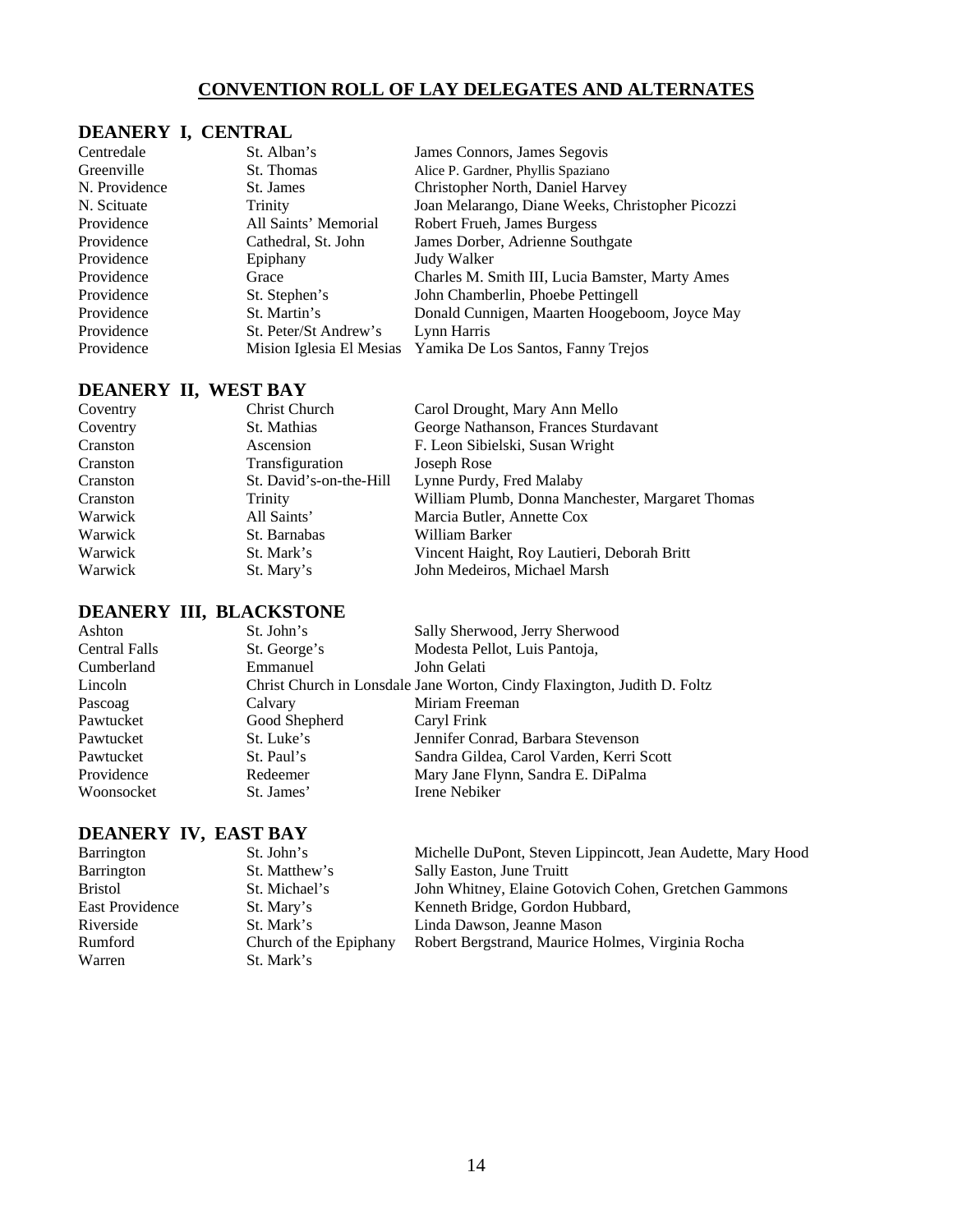| DEANERY V, AQUIDNECK |                      |                                       |  |
|----------------------|----------------------|---------------------------------------|--|
| Little Compton       | St. Andrew's         | William M. Barnum, Virginia Chase     |  |
| Middletown           | <b>Holy Cross</b>    |                                       |  |
| Middletown           | St. Columba's Chapel | Crane Anderson, June Terry, Jim Terry |  |
| Newport              | Emmanuel             | Debra Venancio, Jo Anne Ritchie       |  |
| Newport              | St. George's         | James McKay, Gardner C. Sconyers      |  |
| Newport              | St. John's           | George Meleleu                        |  |
| Newport              | <b>Trinity</b>       | Joan Bartram, Dorienne W. Farzan      |  |
| Portsmouth           | St. Mary's           | Claire Hebert                         |  |
| Portsmouth           | St. Paul's           |                                       |  |
| Tiverton             | <b>Holy Trinity</b>  | Norma Sweet, William Sweet            |  |

## **DEANERY VI, NARRAGANSETT**<br>Alton St. Thomas'

| St. Thomas'             | Ann Bettinger                                                       |
|-------------------------|---------------------------------------------------------------------|
| St. Ann's-by-the-Sea    | Fran Migliaccio                                                     |
| <b>Holy Spirit</b>      | Joanne Bilotta, Lora Cobden                                         |
| St. Luke's              | Kenneth MacDonald, Lisa Johnson, Patricia Hallenbeck, Carol Stevens |
| St. Elizabeth's         | Cathy O'Rourke                                                      |
| St. Matthew's           | Jim Breakell, Marcia Sallum Glassie                                 |
| St. Augustine's Chapel  | Nancy R. Brown, Nancy Hampton Beeley                                |
| St. Peter's-by-the-Sea  | Susan Roesner, Ruth Toolan, Diane Nobles                            |
| St. Paul's              | William Tolhurst, Michael Cerullo, Martha Parks                     |
| Chapel, St. John Divine | Virginia Brewer, Janice Post                                        |
| Ascension               | Jeff Melish, Sigrid Hewitt                                          |
| Christ Church           | Virginia Bonk, George Parent                                        |
|                         |                                                                     |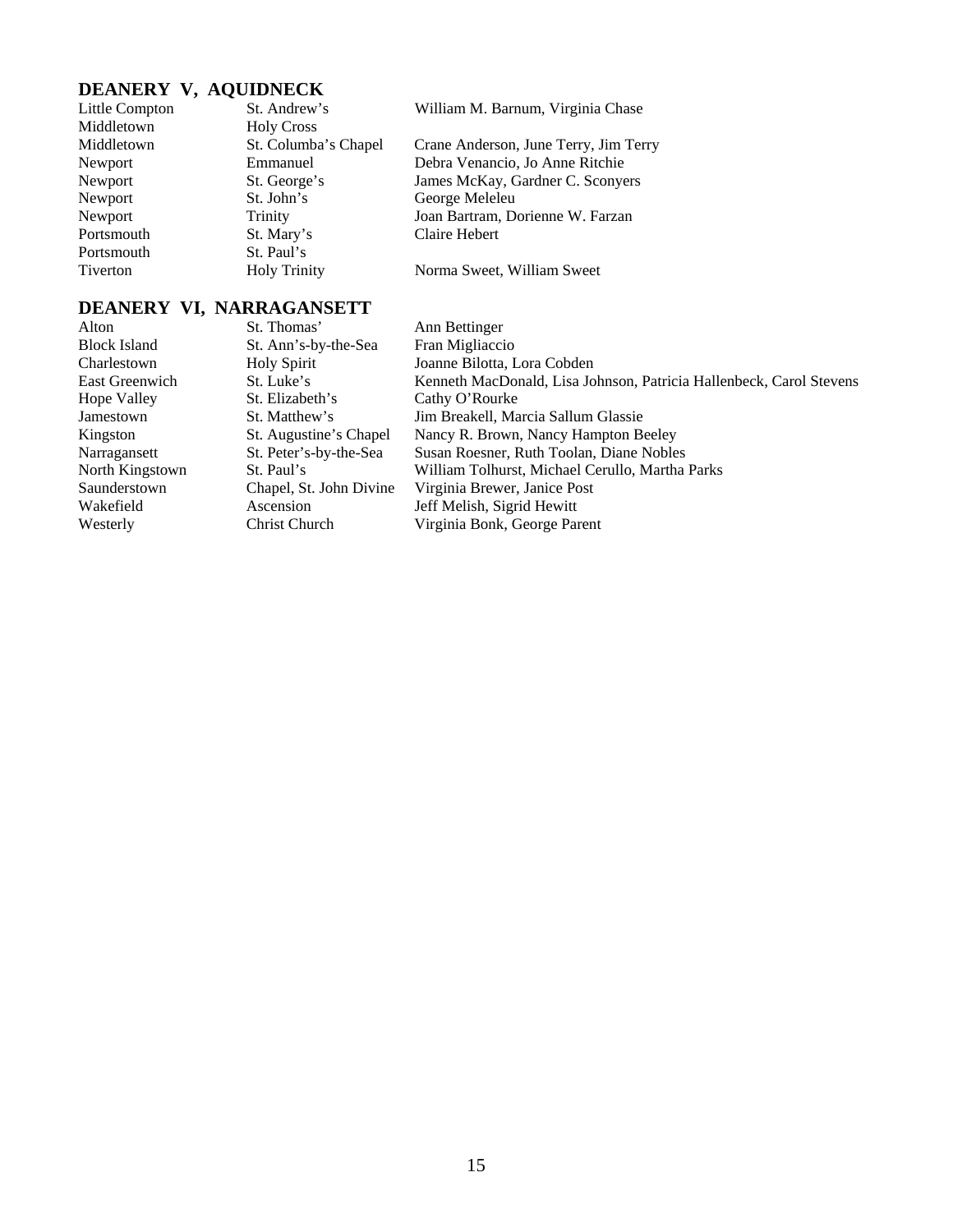### **EPISCOPAL DIOCESE OF RHODE ISLAND JOURNAL OF PROCEEDINGS 218TH ANNUAL CONVENTION**

 The two hundred eighteenth meeting of Convention of the Diocese of Rhode Island began with a celebration of the Holy Eucharist at 8:30 a.m. on Saturday, October 26<sup>th</sup>, 2008 at the Marriott Hotel in Providence, Rhode Island. The theme for this year's Convention was *Friendship Rising: Diocese of Louisiana*. The preacher for the Holy Eucharist was The Right Reverend Charles E. Jenkins III, bishop of the Diocese of Louisiana.

 Convention was called to order by The Right Reverend Geralyn Wolf at 9:45 a.m. Bishop Wolf called upon The Reverend Kevin Lloyd, Secretary of Diocesan Convention, who reported that seventy (70) of all clergy of the diocese eligible to vote and not less than 1/3 of all parishes and missions, including the Cathedral Chapter were registered and present, thus constituting a quorum.

 Bishop Wolf then called on Edmund Bennett, Diocesan Chancellor, to review the membership and rules of order for convention. Mr. Bennett reminded members of Convention that the Convention is governed by the Constitution and Canons of both the National Church and the Diocese of Rhode Island, and by the Standing Rules of Order of the Diocese of Rhode Island. He also observed that all clerical and lay delegates are entitled to voice and vote, and that all Deputies to General Convention, all officers of the Diocese and all Chairs of Commissions of the Diocese are entitled to a seat and voice, but not a vote, unless they are otherwise members of Convention. He also observed that Convention is open to all persons unless otherwise ordered by Convention. He asked that all speakers approach a microphone and before speaking identify themselves by name and congregational affiliation or office. He further asked that any "late resolutions" be handed in writing to Ms. Carol Ann Bennett, Chair of the Committee on Resolutions.

 Bishop Wolf then called on the Secretary to present the agenda. Calling the delegates' attention to the copy of the agenda in their folders, the Secretary moved the agenda, which was seconded and approved by voice vote.

 Bishop Wolf then welcomed clergy new to the Diocese since last Convention, asking them to come forward and introduce themselves to Convention:

| The Rev. Casey Shobe, Rector of Saint Peters-by-the-Sea, Narragansett              |
|------------------------------------------------------------------------------------|
| The Rev. Dan Barker, Priest-in-charge, Saint Ann's, Block Island                   |
| The Rev. Don. Susan Carpenter, Assistant to the Rector, Saint John's, Barrington   |
| The Rev. Dcn. Lindsay Lunnum, Assistant to the Rector, Saint Martin's, Providence  |
| The Rev. John Pollard, Assisting Priest at the Cathedral of Saint John, Providence |
| The Rev. Melody Shobe, Assistant, Christ Church, Lincoln                           |
| The Rev. Michael Tessman, Priest-in-charge, Holy Spirit, Charlestown               |
| The Rev. Chris Pappas, Rector of Christ Church, Westerly                           |
|                                                                                    |

 Bishop Wolf then called on The Reverend Phil Tierney, chair of the Committee on Elections, who presented a slate of nominations for election. There being no nominations from the floor, a motion to close the nominations was made, seconded and approved, and the slate of nominations was voted upon in the following order:

**Standing Committee:** Choose one (1) from the Clerical order and one (1) from the Lay order, each for a four-year term.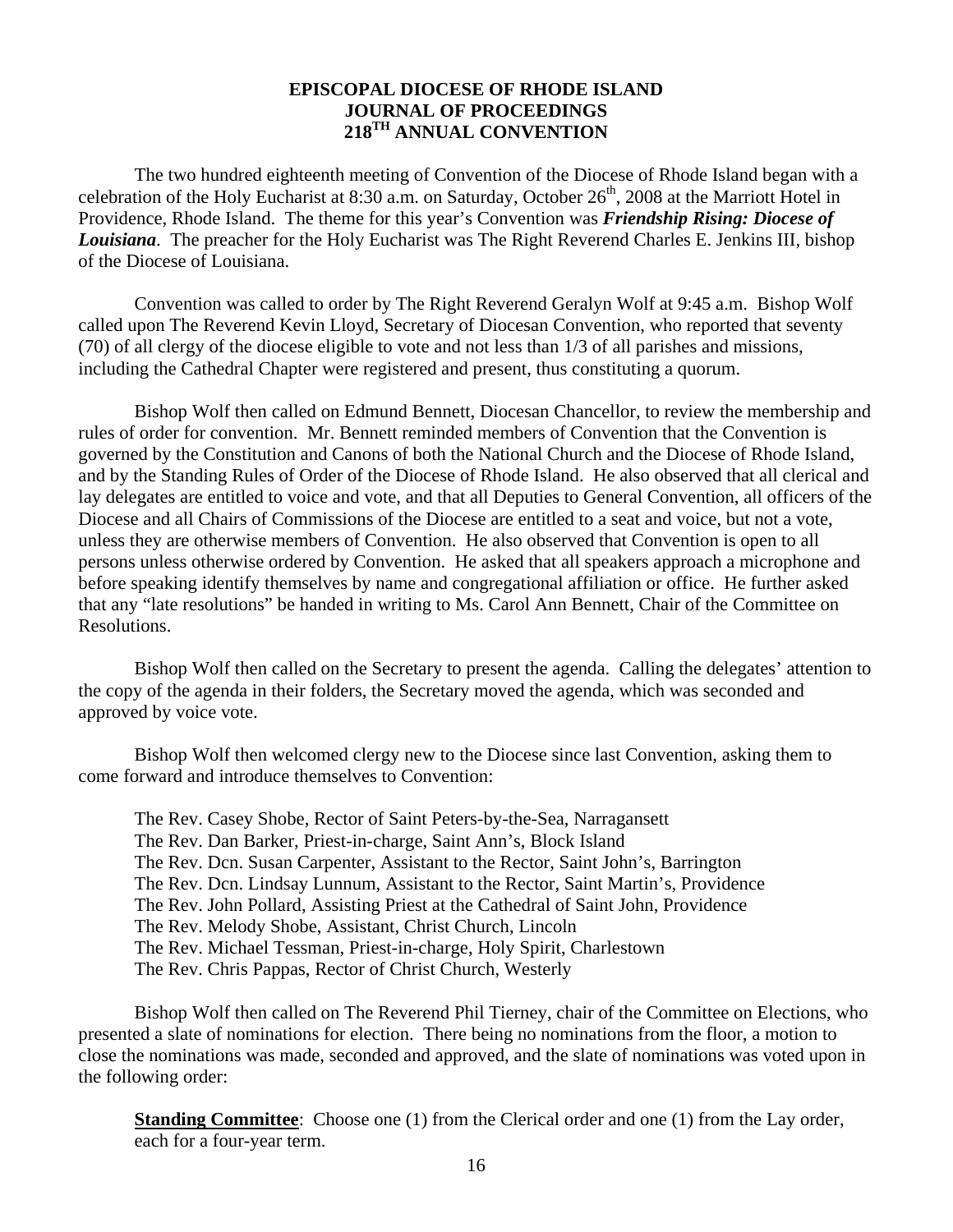The candidates in the Clerical order: The Rev. Alan Gates, The Rev. Pamela Mott

Total number of votes cast: 189; Total number of votes needed to win: 95 Rev. Gates: 89; Rev. Mott: 100

### **The Rev. Pamela Mott was elected.**

The candidates on the Lay order: Ms. Frances Gammell-Roach

### **Ms. Frances Gammell-Roach, being unopposed, was elected by acclamation.**

**Diocesan Council:** Choose two (2) from the Clerical order and one (1) from the lay order, each for a three-year term.

The candidates in the Clerical order: The Rev. James Bocchino

### **The Rev. James Bocchino, being unopposed, was elected by acclamation.**

The candidates in the Lay order: Ms. Cindy Flaxington, Mr. Dennis Stark Total number of votes cast: 189; Total number of votes needed to win: 95 Ms. Flaxinton: 108; Mr. Stark: 81

### **Ms. Cindy Flaxington was elected.**

**Commission on Finance:** Choose one (1) from the Clerical order and one (1) from the Lay order, each for a three-year term.

The candidates in the Clerical order: The Rev. J. Gregory Prior

### **The Rev. J. Gregory Prior, being unopposed, was elected by acclamation.**

The candidates in the Lay order: Mr. James L. Worrell

### **Mr. James L. Worrell, being unopposed, was elected by acclamation.**

**Commission on Congregational Development:** Choose one (1) from the Clerical order and one (1) from the Lay order, each for a three-year term.

The candidates in the Clerical order: The Rev. Clare Fisher-Davies

### **The Rev. Care Fisher-Davies, being unopposed, was elected by acclamation.**

The candidates in the Lay order: Ms. Catherine Thenault

### **Ms. Catherine Thenault, being unopposed, was elected by acclamation.**

**Deputies to Provincial Synod:** Choose one (1) from the Clerical order and one (1) from the Lay order, each for a three-year term.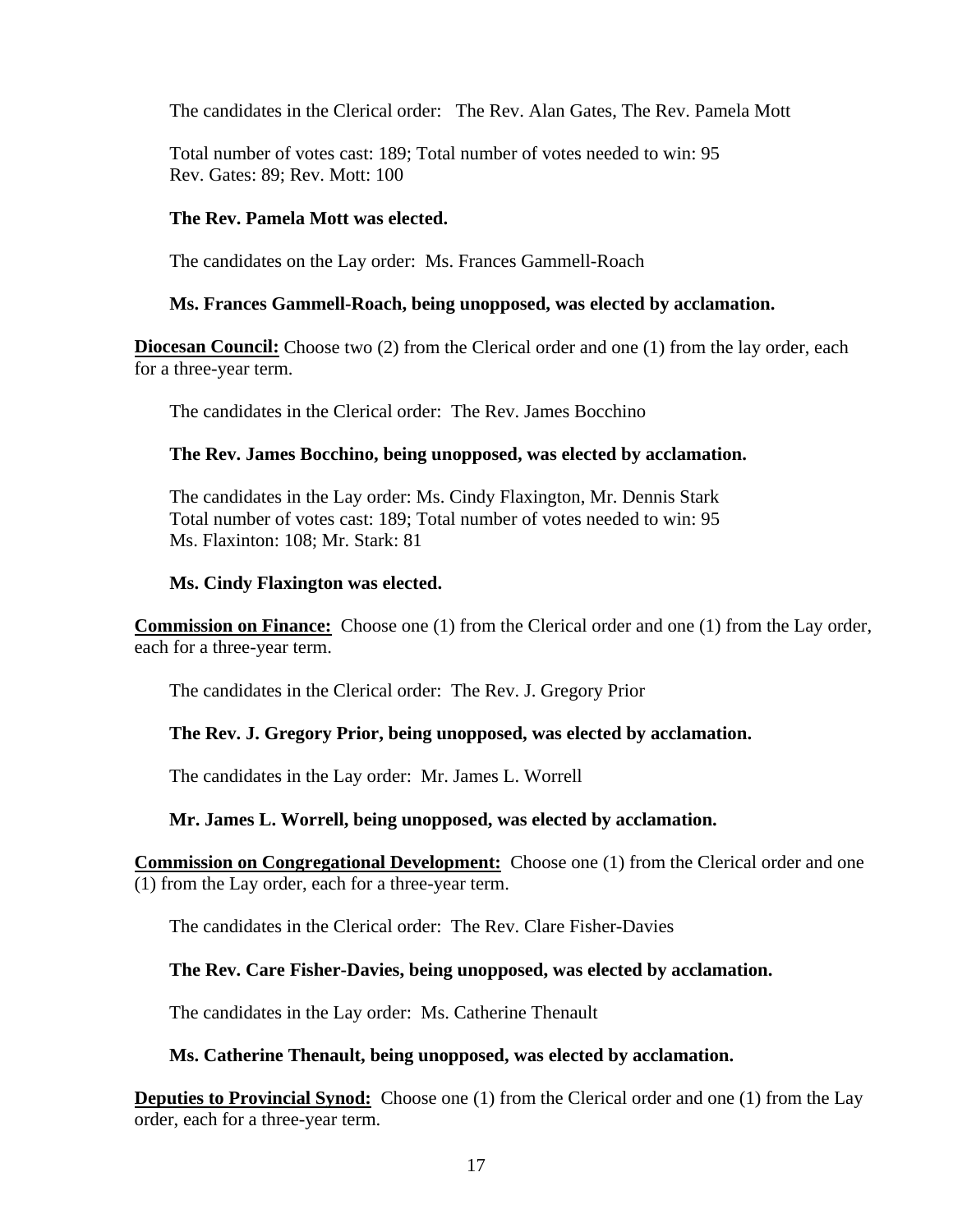The candidates in the Clerical order: The Rev. R. Craig Burlington

### **The Rev. R. Craig Burlington, being unopposed, was elected by acclamation.**

The candidates for the Lay order: Ms. Caryl S. Frink

### **Ms. Caryl S. Frink, being unopposed, was elected by acclamation.**

The Bishop thank all those who allowed their names to be put forward for nomination.

The Bishop then offered her annual address to the diocese (see appendix A).

Following her address, the Bishop made some more introductions:

### **Seminarian**

Mr. Patrick Greene, Seminarian at Virginia Theological Seminary

### **Postulants for Vocational Diaconate**

 Ms. Anne B. Burke Ms. Joyce T. Thorne

### **Ordinations**

 The Rev. Dcn. Susan E. Carpenter will be ordained to the transitional diaconate in January The Rev. Dcn. Mark W. Warter was ordained to the vocational diaconate

The Bishop thanked Bishop David Joslin for his work with the Diaconal program.

 The Bishop then recognized Ms. Carol Anne Bennett who offered the Report of the **Committee on Resolutions**, who presented the following resolutions for consideration:

### **I. TITLE: AN APPEAL FOR NATIONAL IMMIGRATION POLICY**

**RESOLVED,** That the 218<sup>th</sup> Annual Convention of the Diocese of Rhode Island calls on the Congressional delegation from Rhode Island (Senators Reed and Whitehouse; Congressmen Kennedy and Langevin) to do all in their power to promote legislation that will create a fair process for those persons currently living in the United States to seek citizenship regardless of their current immigration status, and to effect a moratorium on workplace raids until the federal government can implement a comprehensive and just reform of the nation's immigration laws; and be it further

**RESOLVED,** That the Secretary of Convention convey this resolution to the members of the Rhode Island Congressional delegation.

**SUBMITTED BY:** The Rev. William Locke, Blackstone Deanery

**Resolution was moved and seconded. The Rev. William Locke offered a friendly amendment as follows: "…their current immigration status…" (line 5) be amended to read "…their current**  *undocumented* **immigration status…" As amended the resolution passed unanimously by voice vote.**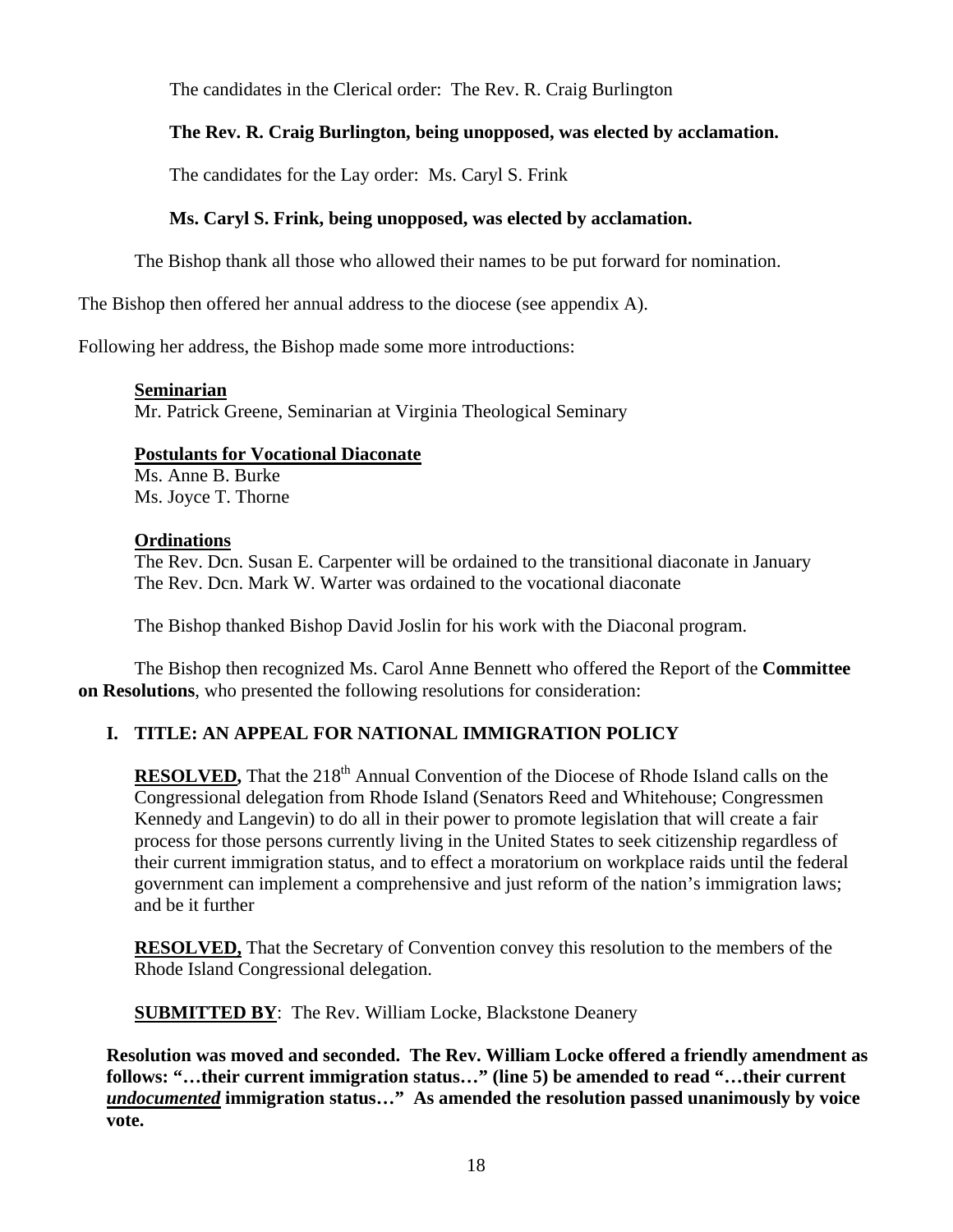### **II. TITLE: A CALL TO RESCIND THE GOVERNOR'S EXECUTIVE ORDER REGARDING IMMIGRATION**

**RESOLVED**, That the 218th Annual Convention of the Diocese of Rhode Island calls on the Governor of the State of Rhode Island and Providence Plantations to rescind the executive order regarding immigration, and to effect a moratorium on workplace raids until the federal government can implement a comprehensive and just reform of the nation's immigration laws; and be it further

**RESOLVED**, That the Secretary of Convention convey this resolution to the Governor of Rhode Island.

**SUBMITTED BY**: The Rev. William Locke, Blackstone Deanery

**Resolution was moved, seconded and passed by voice vote with one abstention.** 

### **III. TITLE: SUPPORT FOR MINISTRY WITH IMMIGRANTS**

**RESOLVED**, That the 218th Annual Convention of the Diocese of Rhode Island commends the Hispanic Missioner, the Rev. José Roberts, and the congregations of St. George's Church, Central Falls and Misión el Mesías, Providence, for their witness to the Gospel and continuing ministry with those directly affected by the sudden enforcement of immigration laws and policies; and be it further

**RESOLVED**, That this Convention encourages the parish and mission congregations of the Diocese to find practical ways, such as contributions of food, money and legal assistance, to support this ministry.

**SUBMITTED BY:** The Rev. William Locke, Blackstone Deanery

Resolution was moved and seconded. The Rev. William Locke spoke in support of this resolution, calling special attention to the second resolved and encouraging the members of convention do what they can to help support this ministry. The Rev. Peter Mayer spoke in support of this resolution and announced that the Clergy Association would be meeting with Father Jose Roberts in Central Falls on December 11<sup>th</sup>. Ms. Caryl Frink offered that parishes could involve their facilities for ESL courses. **The resolution passed unanimously by voice vote.** 

### **IV. TITLE: DISASTER PREPAREDNESS**

**RESOLVED,** That a Disaster Preparedness Commission be formed to develop an Emergency Response Plan for the Diocese of Rhode Island and, further, to design and initiate planning assistance for the development of Emergency Response Plans by individual parishes.

That the Commission be appointed initially by the Bishop and confirmed by Diocesan Council, initially with not less than five members preferably with experience in disaster planning and relief, and the Canon for Program and Administration. The Commission shall designate its chair person, and may add persons from time to time to contribute further expertise in its work.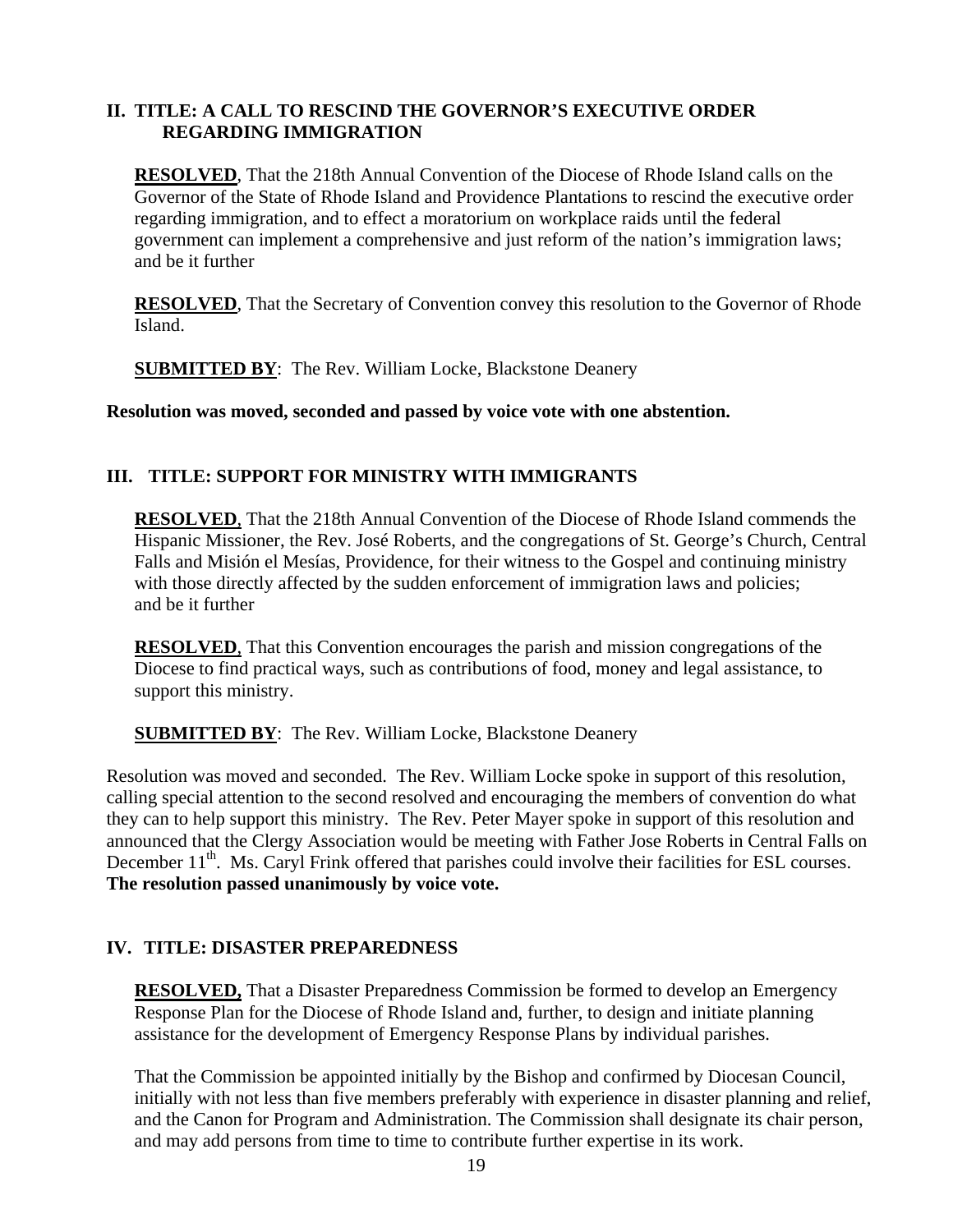That the Commission is encouraged to review Disaster Plans recently developed and in effect in other Dioceses such as Louisiana and Central Florida as well as Disaster Planning recommendations from Episcopal Relief and Development..

That the Commission consider creation of a position of Emergency Coordinator, develop a position description and recommend to the Bishop if such a position be established and possible candidates for appointment. The position may be salaried, non-salaried, volunteer or linked to another position.

That the Commission report from time to time to the Diocesan Council and to the 2009 and subsequent Conventions on its progress until a Disaster Plan is completed and in effect. Following its work it may remain in existence as an advisory committee to the Bishop and the Emergency Coordinator.

### **SUBMITTED BY:** The Rev. Dcn. Ted Hallenbeck, Narragansett Deanery

Based on the opinion that it was unnecessary to form an additional diocesan commission for the purposes mentioned in the resolution, the Committee on Resolutions recommended referral of this resolution. The resolution was moved and seconded. The Rev. Dcn. Ted Hallenbeck spoke in support of the resolution, expressing the opinion that a commission was indeed necessary to carry out the plans of this resolution, and spoke of his experiences in post-Katrina New Orleans. The Rev. Sandra Haines-Murdocco offered a substitute resolution that diocesan deaneries be intentional about being in touch with local disaster-relief agencies in their areas, including the American Red Cross, to see how we can interface with the plans that are already in place in the state. The amendment was seconded. Joanne Drake, Church of the Redeemer, spoke against the substitute resolution, suggesting that it oversimplifies a very complex situation and that it's important that we as a diocese do more than just interface with local agencies, but that we need to put together a plan for dealing with disasters. An unidentified delegate spoke against the substitute resolution, saying that as a former member of a town council he saw the need for a Commission to help evaluate how well prepared the state is for emergencies and disasters. The Rev. Jennifer Phillips spoke against the substitute resolution as being inadequate, indicating that she had recently been part of conversations with other clergy and healthcare officials about a potential flu pandemic, and asserting that there was a clear need for churches to be involved in helping plan for emergency and disaster situations. The Rev. Haines-Murdocco then withdrew the substitute resolution. Mr. George Nathanson of Saint Matthias, Coventry asked for clarification about the resolution. An unidentified delegate called the question. **The resolution passed unanimously by voice vote.** 

### **V. TITLE: SLAVERY AND THE EPISCOPAL CHURCH OF RHODE ISLAND**

**RESOLVED:** That in accordance with General Convention Resolution A123, a Diocesan Task Force be formed to study, document and report instances where the Diocese of Rhode Island and its member churches have been complicit in and benefited from the institution of (Trans-Atlantic) slavery. Such task force is to be named by the Bishop, to work under the umbrella of the Social Justice Committee, and report its findings by the 219th Diocesan Convention in 2009.

**SUBMITTED BY:** The Rev. Dcn. Dorothy Brightman, St. Luke's East Greenwich and Ms. Adrienne Southgate, Cathedral of St. John, Providence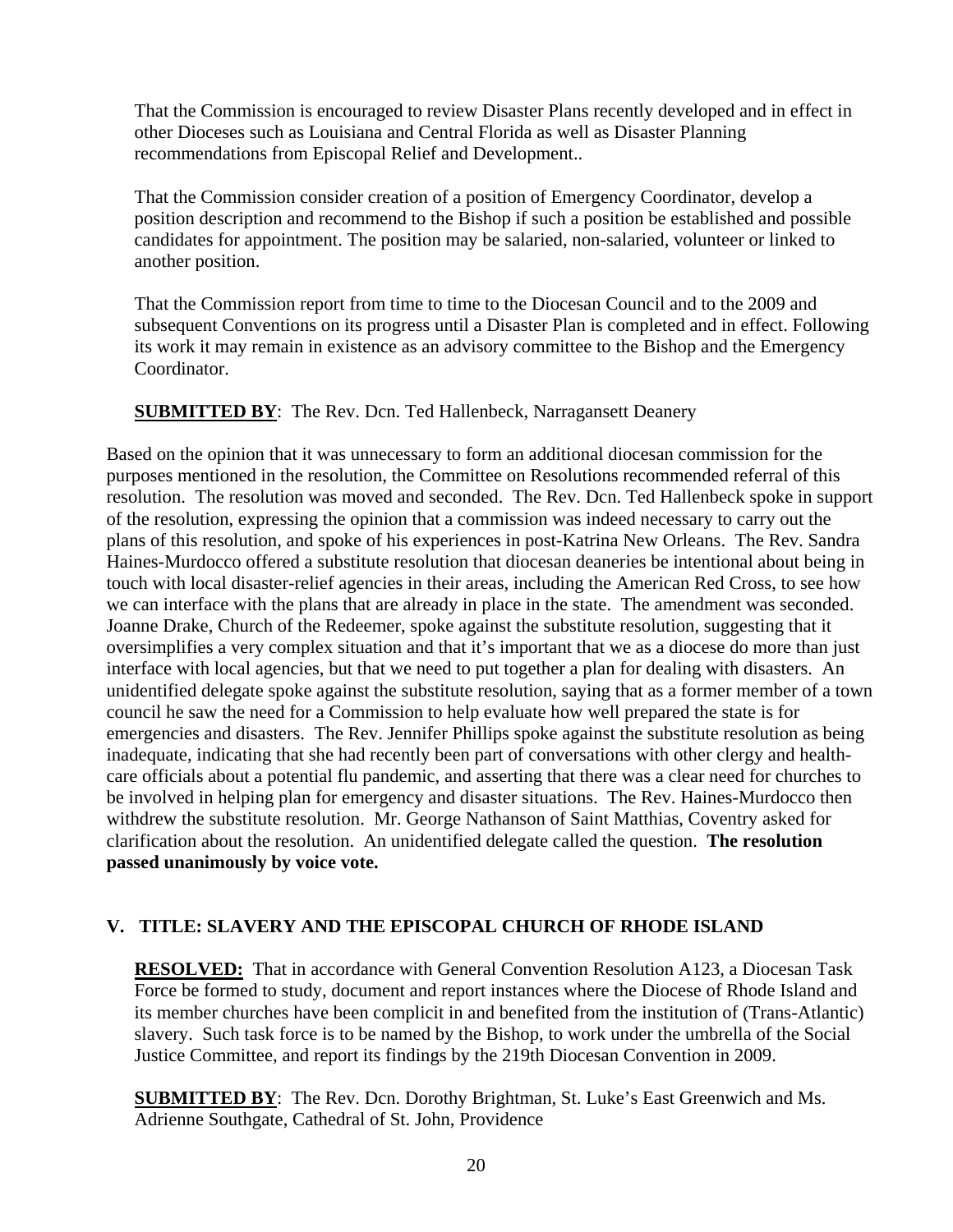The resolution was moved and seconded. The Rev. Dcn. Dorothy Brightman spoke in support of the resolution. **The resolution passed by voice vote with one "no".** 

 The Bishop recognized Mr. Robert L.G. Batchelor, Diocesan Treasurer to give the **Treasurer's Report** (see appendix B). Mr. Batchelor gave his report for the calendar year 2007 (see attached). Mr. Batchelor moved the following resolution for approval:

**RESOLVED**, That the 2007 audited financial statements for the Diocese of Rhode Island be accepted as presented. The motion was seconded. Joseph Rose, delegate from the Church of the Transfiguration, Cranston asked if the apportionment is collected or billed. Mr. Batchelor confirmed that it was collected. The motion was then approved unanimously.

 Mr. Batchelor expressed his gratitude for the support and help of Catherine Thenault on the visual presentations for his report. Mr. Batchelor offered his support to all parishes, inviting anyone to call him or the financial office of the diocese.

 The Bishop recognized Ron Turnbull, Diocesan Comptroller, for his 40 years of service to the diocese. Saying that Mr. Turnbull was unable attend for medical reasons, the Bishop indicated that they would make a special presentation to him at a later date.

 The Bishop recognized Mr. William Plumb, President of the Standing Committee, who offered a **report of the Standing Committee** (see appendix C).

 The Bishop recognized Ms. Caryl Frink, Chair of the Deputation to General Convention, who offered a **report of the Deputation to General Convention** (see appendix D).

 The Bishop recognized The Rev. Kevin Lloyd, Secretary of Convention, who read the following resolutions of General Convention affecting the Constitution of The Episcopal Church:

### A020: Amend Article I.2

Resolved, That Article I, Section 2, of the Constitution be amended as follows: *All Bishops of this Church, except any excluded by canon or under the Rules of the House, shall have seat and voice in the House of Bishops. Each Bishop of this Church having jurisdiction, Bishop Coadjutor, Bishop Suffragan, Assistant Bishop, and every bishop holding an office created by General Convention shall have a vote in the House of Bishops. A majority of all Bishops entitled to vote shall be necessary to constitute a quorum for transaction of business.*  And be it further Resloved, That this amendment to Article I, Section 2, shall take effect immediately upon passage.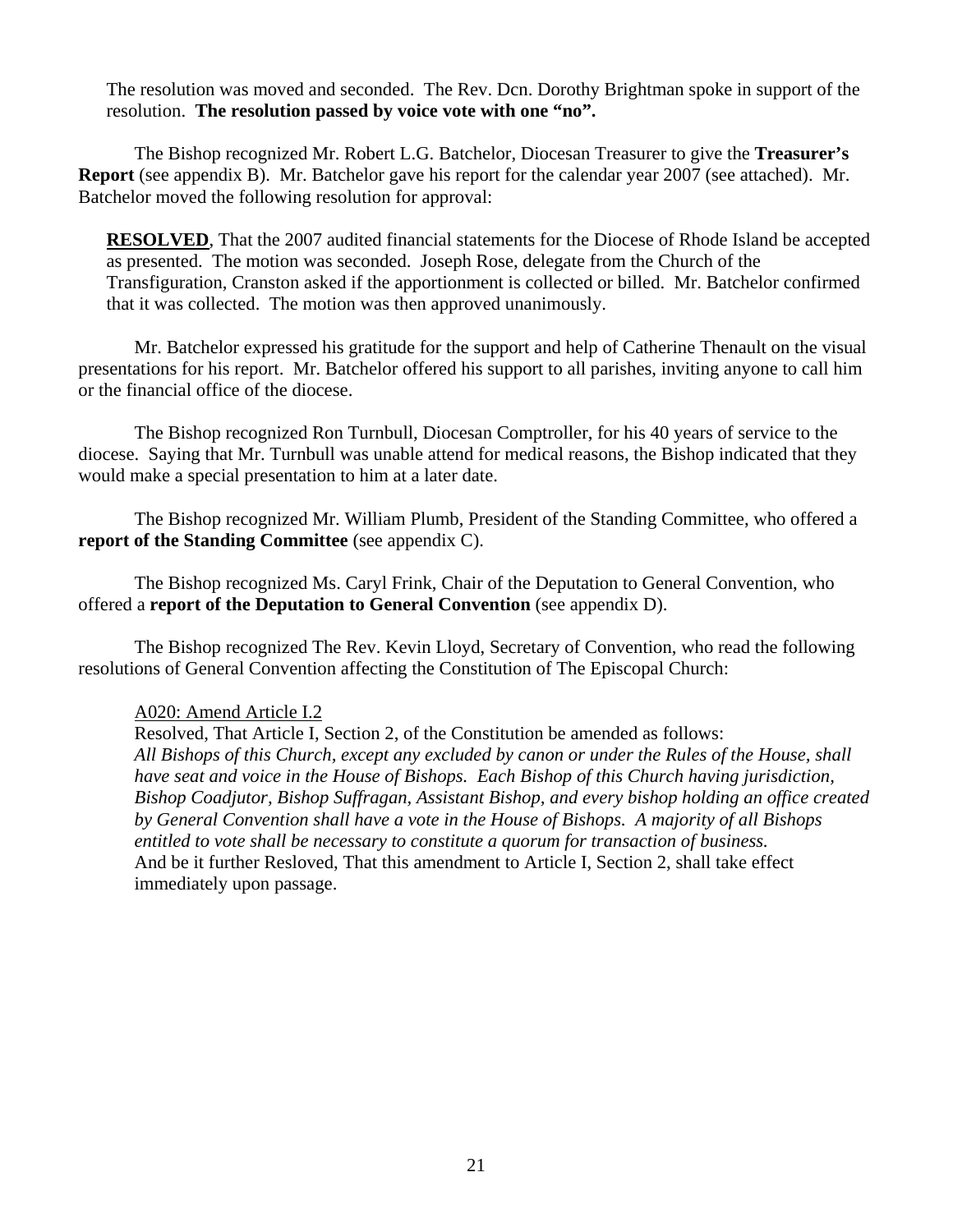### A021: Amend Article VIII

Resolved, That the last paragraph of Article VIII of the Constitution be amended to read as follows:

A bishop may permit *an ordained minister in good standing in a Church with which this Church is in full communion as specified by the Canons who has made the foregoing declaration, or* minister ordained in the Evangelical Lutheran Church in America or its predecessor bodies who has made the promise of conformity required by that Church in place of the foregoing declaration to officiate on a temporary basis as an ordained minister of the Church.

And be it further Resolved, That a copy of this resolution shall be sent to the Secretary of the Convention of every Diocese to be made known to the Diocesan Convention at its next meeting, and be adopted by the General Convention at its next succeeding regular meeting.

 The Bishop then indicated that anyone having any questions regarding these General Convention resolutions should direct those questions to Ms. Caryl Frink, Chair of the General Convention Deputation. The Bishop recognized Mr. Arthur Olsen and Ms. Katherine Gibson, who offered a report on behalf of the **Environmental Stewardship Task Force** (see appendix E).

 The Bishop recognized Mr. Tylan Creason, who offered a report concerning the **Programs of the Diocese** (no written report submitted).

 The Bishop recognized Ms. Mary Ann Kolakowski, who, along with The Rev. Clare Fischer-Davies, offered a report on behalf of the **Companion Diocese Committee** (see appendix F).

 The Bishop recognized The Rev. Peter Mayer, who offered a report and power point presentation on behalf of the **Commission for Congregational Development** (see appendix G).

 The Bishop call upon Mr. Ty Creason, who announced the location of the Resolution break-out groups.

 The Bishop led the members of Convention in Noonday Prayers with Necrology before dismissing everyone for Luncheon Recess.

 The Bishop recognized Ms. Carol Anne (Missy) Bennett, Chair of the Committee on Resolutions to facilitate action on the resolutions (see above).

 The Bishop expressed her gratitude to the members of the Committee on Resolutions and to those who led the break-out discussion groups.

### **OTHER ELECTIONS, CONFIRMATIONS AND APPOINTMENTS**

 The Bishop called for nominations for Secretary of Convention for a one-year term. Mr. William Plumb nominated the Rev. Kevin Lloyd as Secretary of Convention for a one-year term. Nominations were closed. **The Rev. Kevin Lloyd was elected by voice-vote as Secretary of Convention for a term of one year.**

 The Bishop called for nominations for the position of Treasurer of the Diocese. Mr. William Plumb nominated Mr. Robert Batchelor to be Treasurer of the Diocese for a one-year term. Nominations were closed. **Mr. Robert Batchelor was elected by voice-vote to be the Treasurer of the Diocese for a term of one year**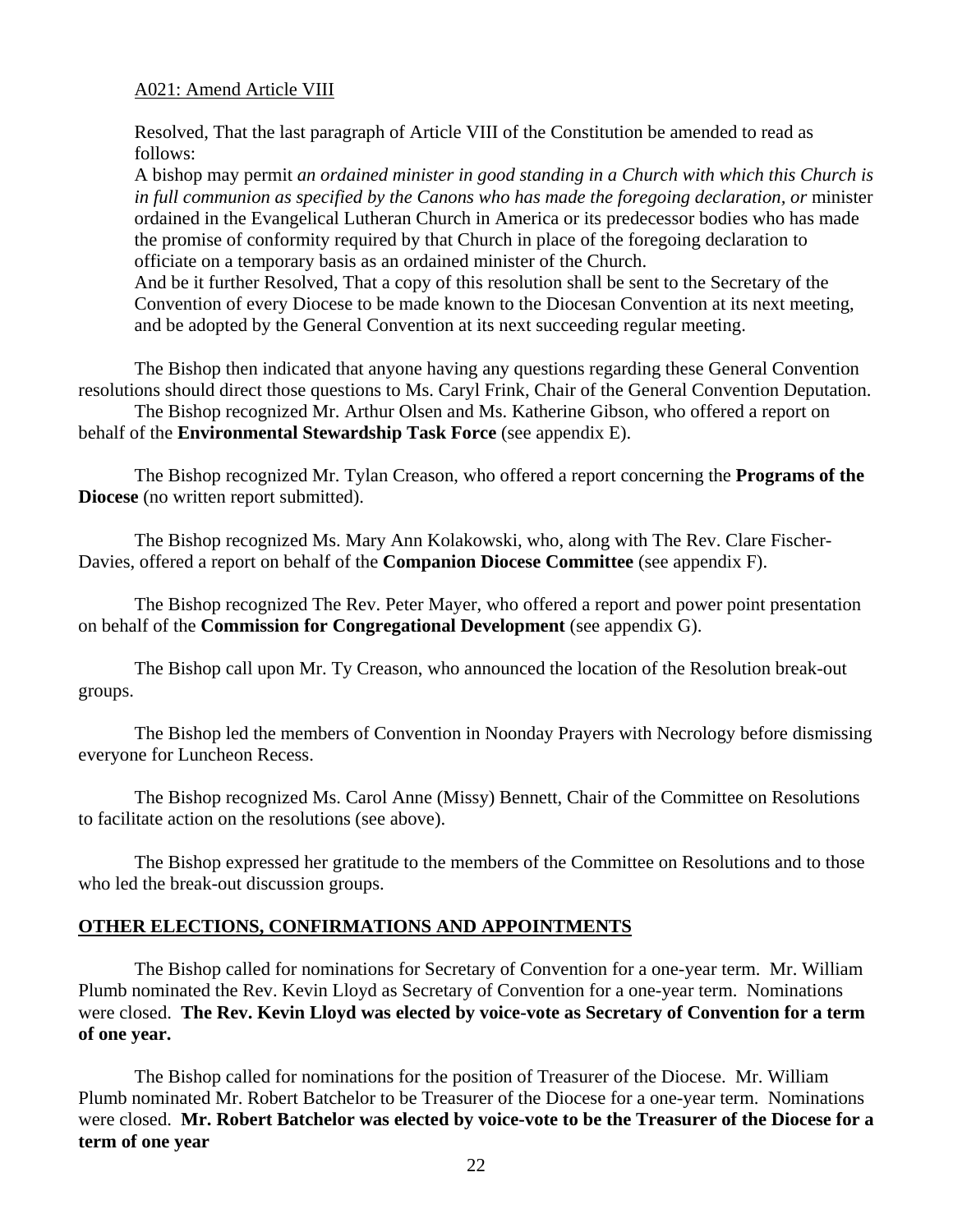The Bishop nominated the Rev. Al Barnaby and the Rev. Clare Fischer-Davies for four-year terms to the Ecclesiastical Trial Court. **The Rev. Alcide Barnaby Jr. and the Rev. Clare Fischer-Davies were elected as members of the Ecclesiastical Trial Court, each for a term of four years.** 

The Bishop nominated the Rev. John Alexander, the Rev. Timothy Burger and Ms. Mary Heffner for terms of three years each to the Commission on Ministry. **The Rev. John Alexander, the Rev. Timothy Burger and Ms. Mary Heffner were confirmed by voice-vote as members of the Commission of Ministry, each for a term of three years.** 

The Bishop nominated the Rev. Peter Mayer, the Rev. Christopher Pappas and Mr. James Burgess to be members of the Commission on Congregational Development, each for a term of three years. **The Rev. Peter Mayer, the Rev. Christopher Pappas and Mr. James Burgess were confirmed by voicevote as members of the Commission on Congregational Development, each for a term of three years.** 

 The Bishop nominated Mr. Edmund C. Bennett to be the Chancellor of the Diocese for a term of one year. **Mr. Edmund C. Bennett was elected by voice-vote as the Chancellor of the Diocese for a term of one year.** 

 The Bishop announced **the appointment of herself, the Rt. Rev. David B. Joslin and Mr. Edmund C. Bennett as members of the Committee to Audit the Minutes of Convention**.

 The Bishop announced **the appointment of the following individuals to the Commission on Disaster Preparedness**:

**Mr. Paul Brooks** (St. Luke's, East Greenwich) – Mr. Brookes is the Fire Safety Officer at Brown University, and has been involved in preparing disaster plans for a number of constituencies and facilities at Brown. He served for 20 years as a firefighter in the City of Warwick.

**Mr. Charles Hall** (St. Barnabas, Warwick) – Mr. Hall is the Deputy Chief of T.F. Green Airport Fire and Rescue, with responsibility for training. He was previously Fire Chief in West Warwick at the time of the Station Fire.

**The Ven. Margaret C. F. Higbie** (Church of the Transfiguration, Cranston) – Robin Higbie is Chaplain at Kent County Hospital and is a member of the Hospital Critical Incident Stress Management Team.

**The Rev. Gary Lemery** (Church of the Transfiguration, Cranston) – Fr. Lemery has a leadership role in the Rhode Island Critical Incident Stress Management Team and is Chaplain at T.F. Green Airport.

**Mr. Jack StJean** (Episcopal Charities) – Mr. StJean is Executive Officer, Rhode Island 1 Disaster Medical Assistance Team, which is part of the National Disaster Management System.

**Mr. Ty Creason** (Canon for Program and Administration) – Mr. Creason will serve as staff liaison to the Diocese.

 The Bishop introduced and recognized the members of her staff at Diocesan House and expressed her deep gratitude for all their hard work on behalf of the diocese.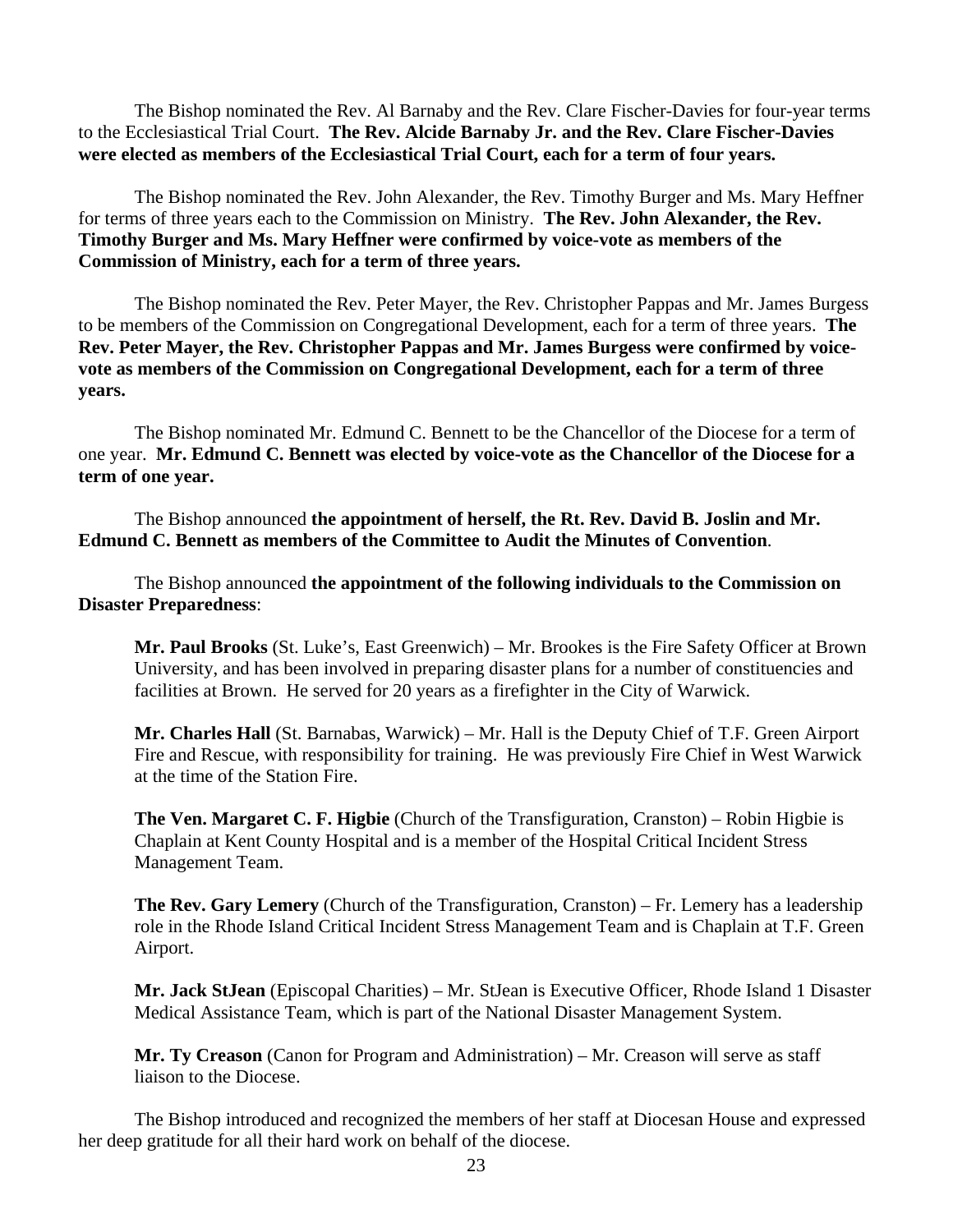The Bishop expressed her gratitude to **Jessica Gates** as Communications Officer and announced and accepted her resignation. The Bishop then announced the hiring of a new Communications Officer for the Diocese, **Ruth Mateer**.

 The Bishop called upon Ms. Carol Ann Bennett to offer the **courtesy resolutions** (see appendix H). The resolutions were moved, seconded and approved unanimously.

 The Bishop recognized and **thanked the Rev. Dcn. Barbara Mays-Stock** for her work as Chair of the Convention Task Force.

The Bishop blessed and dismissed the members of Convention.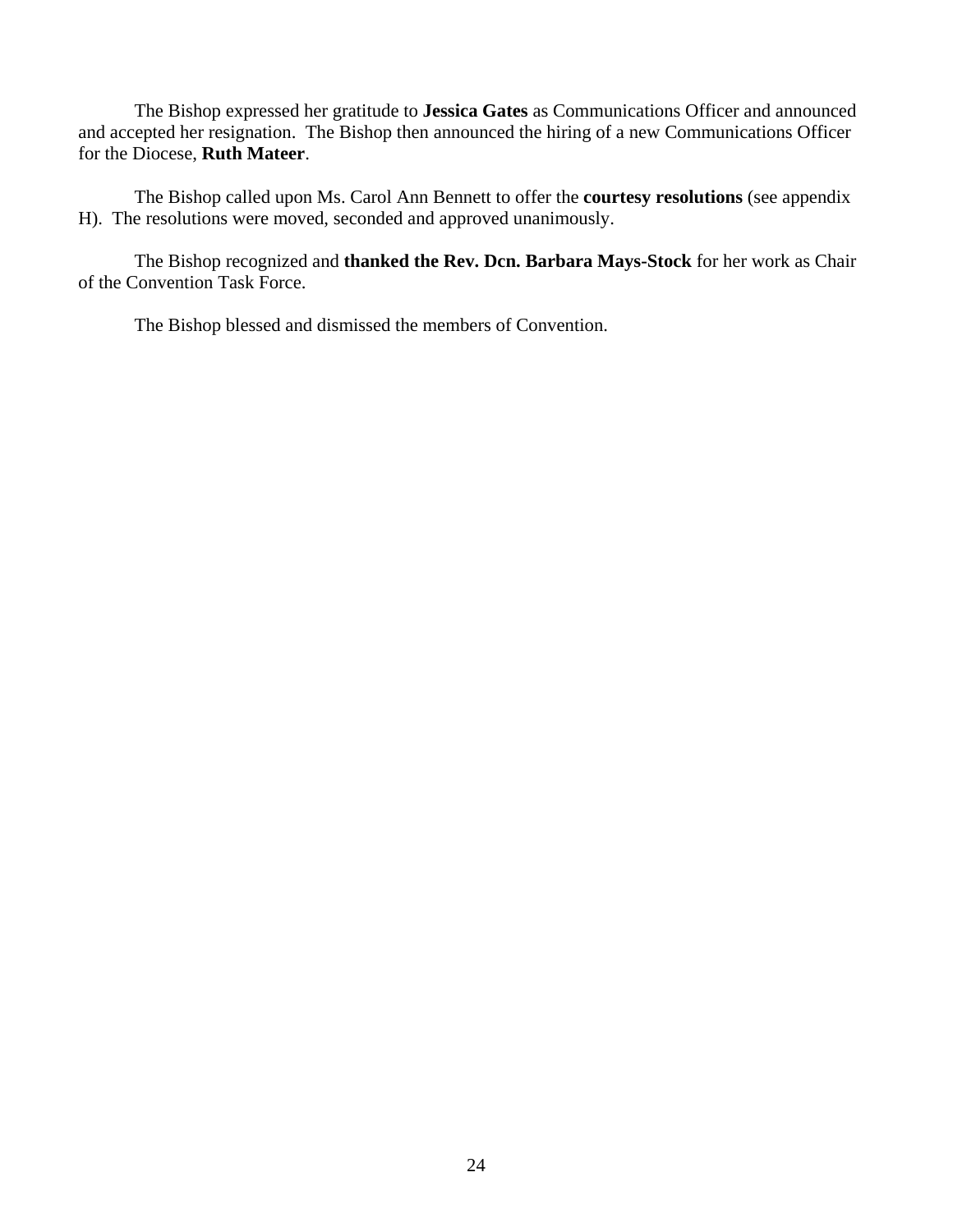### **218TH CONVENTION OF THE DIOCESE OF RHODE ISLAND 25 OCTOBER 2008 ADDRESS TO CONVENTION THE RIGHT REVEREND GERALYN WOLF**

We gather together at a most significant time in the life of our country and the community of nations.

We gather when even the necessities of life are beyond the grasp of millions of Americans, and multiple millions of people around the globe. The homeless population is increasing, unemployment is at 8.8% in our state, the highest in the nation, and home foreclosures affect owners and renters alike.

For those looking toward retirement or dependent upon income from investments, there is much uncertainty. Vestries are worried about pledges and offerings, concerned that they may be less than last year.

It is natural for us to be anxious, but anxiety and fear can paralyze the church, creating an atmosphere of stagnation and listlessness.

In Paul's second letter to Timothy he said, "God has not given us a spirit of fear and timidity, but of power, love, and self-discipline."

Paul wrote this epistle from prison, when his earthly life was coming to an end. It was a letter of encouragement and reminds us that Jesus has given us these same gifts: power, love, and self-discipline; our tools for the challenges we face as we persevere in faith to convert paralysis into hope.

Like Timothy, we are called to receive Christ's spirit of relentless hope. It is a hope so deep that we cannot shake it, so vast that we are empowered to do things we could not have asked or imagined. It is a hope rooted in the living God who literally unbinds the church from our fears.

This unbinding frees the church from false idols: our focus on security, buildings, and comfort; our attachment to the way things were, and the myth that we don't have enough. Placing our trust in Christ these false gods lose their power, and we have the choice to live a new and courageous life.

Let me give you an example. It is quite clear, that the cost of maintaining the Cathedral is beyond the scope of the congregation, and its endowment will be depleted in three or four years. The Cathedral, Diocesan House, Hallworth House, and the Edwards Homes sit on a beautiful square just beyond the heart of the city, and down the street from the state house. I believe that this block is an extraordinary resource, and have met with leaders from the Cathedral Campus, to brainstorm regarding the present and future use of the property. We have many ideas to explore in the coming months.

Only by facing the realities that exist in your church will you discover God's desire for your future. Opening our eyes to the truth of our situations is often difficult and heart-wrenching because change carries its own anxieties. However, it is also potentially exciting and creative. For some this leads to the development of new programs, for others the expansion of buildings and staff; and still for other the challenge to cut back, or merge or close, not in defeat, but in the recognition that there is a new direction and a new life to which God is calling.

Jesus said 'those who lose their life for my sake shall find it." We discover God's purposes when we take the risk of dying without knowing what the future holds. Our baptism is once for all, but our dying is daily because every death leads to a risen life. I'm certain that when you have examined your life you recognized that painful losses and despair eventually led to gains you could not have imagined or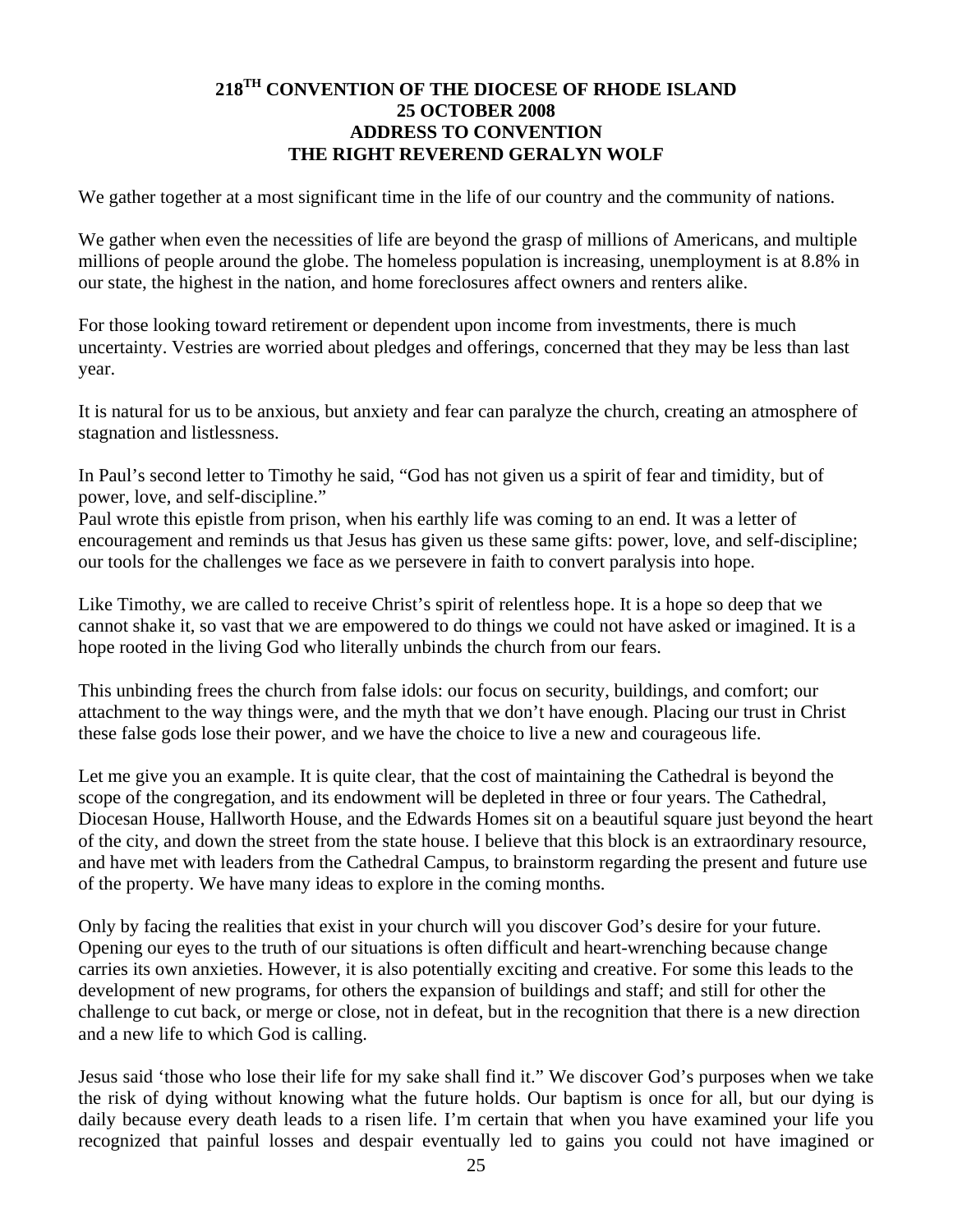anticipated.

If we hold these experiences as blessings, we discover that Christ is continually at work, revealing to us and to our churches a spiritual freedom that no fear can destroy. This spiritual unbinding empowers us to focus on Christ's ministry and not our own survival. And Christ's ministry calls us to consolidate our resources, expecting a more effective and vigorous Episcopal witness in our state. Next year we will celebrate the 90<sup>th</sup> anniversary of our Cathedral, not by maintaining the status quo, but in assessing realistically the new ministry to which God is calling us.

Lesslie Newbiggin, one of the great English missionary bishops of  $20<sup>th</sup>$  century Anglicanism, said: [the renewal of the church, and the renewal of the world] "will only happen as and when local congregations renounce an introverted concern for their own life, and recognize that they exist for the sake of those who are not members, as sign, instrument and foretaste of God's redeeming grace for the whole of society."

God's bountiful and relentless hope calls us to be sacrificial instruments of healing for the whole community. At the Lambeth Conference, Tom and I learned of the desperate plight of Anglicans in Northern India and the faith that sustained them in spite of the constant threat of church burnings and death. With joy and thanksgiving the people in the Sudan gather Sunday-by-Sunday in spite of unimaginable poverty and suffering. Deep and abiding faith makes it possible for Haitians to walk many miles to participate in the Eucharistic Meal and the fellowship of the Christian community. And in the Congo, Anglicans sing praise to God when all around is war and death. Each in his or her way proclaimed how the profound gift of Jesus' love saved them from personal despair and the sin that is everywhere present. In many nations throughout the developing world, churches are burned, Christians imprisoned, and clergy intimidated. Most recently, Christians in Orissa, India were asked to convert to Hinduism on threat of death. And in all these places, the faithful gather with gratitude and thanksgiving to proclaim God's Word, to break bread, and to sing praises to the Lord.

We were humbled by the witness of these extraordinary people, and wondered if we would be as faithful in the face of such hardship. Our sister and brother Anglicans have much to teach us about prayer and the power of Jesus' love and the saving grace of Jesus Christ who meets every hardship with that love.

I believe that every parish and mission is an outpost of God's glorious kingdom for which we yearn and in which we reside. (Inspired by Fr. Tony Clavier) Does your church reflect God's kingdom; a welcoming sanctuary where Christ is visibly present? A place where people's lives are transformed?

We have a special vocation to the poor, especially at a time like this, not just for the necessities of life, but for the spiritual message of God's forgiveness, salvation, and grace. As a community of disciples and heralds of the kingdom we must reach out sacrificially to those whom Jesus touched and loved.

I hope for many things. The first, and most important thing we do is worship the Lord, Sunday by Sunday, through word and sacraments, even during the summer months, and in heavy snowstorms, when it rains and when it is nice out, and when it is difficult to get the children out of bed. Second, Hispanic ministry is so critical in scope that we must support it generously even if we have to make cuts in other areas as we prepare the 2010-2012 budget. It is predicted that the next census, only two years away, will reveal that 17% of the population of Rhode Island comes from countries and families that are Spanish speaking. And these are amongst the poorest people in our state, and they are hard workers, and they are Christians. Third, let us take seriously the need for Christian formation for all ages. I hope that each of us can answer two questions: "What do Christians believe?' and "What does it mean for me to live a Christian life." And Fourth: We must let go of doom and gloom, with blame and complaint. God invites us to live with thanksgiving. He gives us "a garland instead of ashes; the oil of gladness instead of mourning, and a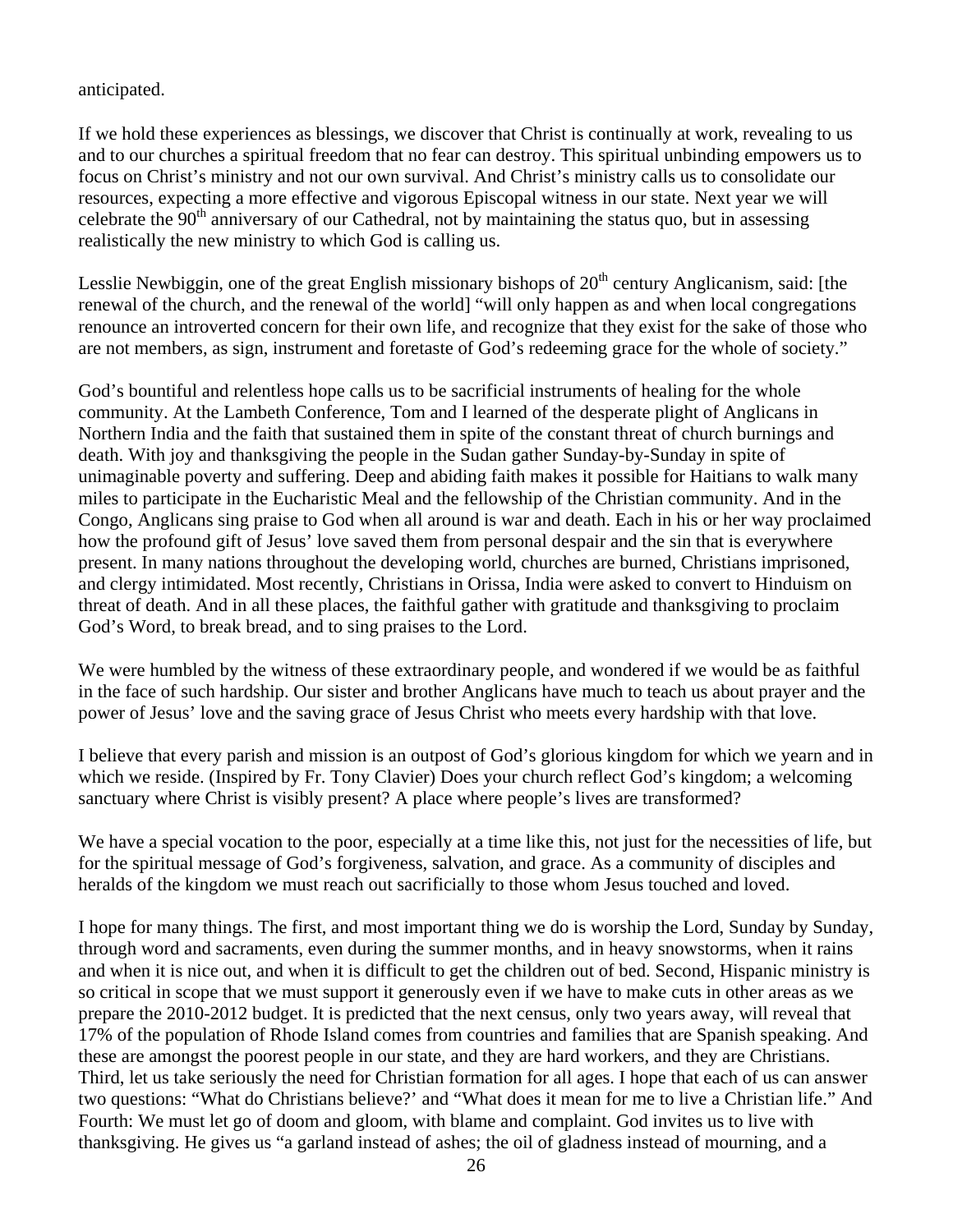mantle of praise instead of despair." (Isaiah 61) This is the message that gladness brings, inspiring Christian faith and attracting others to its life.

We were not baptized into St. John's, or Christ Church, or the Ascension, or St. Mark's, or any other Church—we were baptized into Christ---his death and his resurrection. Tell your people; tell your vestry; remind each other of who we are and what we are about: we are Christ followers, disciples; the bible is our guide, our global positioning system; our sustenance the sacraments; our work proclamation through word and deed; our goal, the transformation and salvation of the world and her peoples.

As Episcopalians, our efforts are made within the context of a national church and a global Anglican Communion. This has presented us with difficult challenges as we seek a common life in the midst of divergent cultures and expectations, even within our own diocese.

Some of us prefer jazz with its innovative rhythm and structure, and its clubby atmosphere. Others enjoy classical music and the stately aura of the concert hall. Still others prefer rock, or country, or folk, or ska, or grunge. [I don't even know what the last two are!]Each has its own character and followers, its own instrumentation and dress code, and there are many expressions in between. But all music has certain rules of notation and construction regardless of style.

Our challenge is to find those "notations," and "constructions" that bind our Anglican family in one Communion, while honoring the various ways in which different cultures and peoples express the one holy catholic and apostolic Church. Every family has a unique way of living together with certain standards of behavior and mutual expectations. I support the development of a Covenant that clarifies our Anglican identity, and the theological and faith foundations upon which our Communion will continue to grow and change.

With the vast majority of our Communion and Ecumenical Partners, I support the theology and practice of baptism before communion, and the definition of marriage as being between one man and one woman. Both of these are expressed in Holy Scripture, the Book of Common Prayer, and the traditions of the Christian faith. I know that there are those who disagree with these positions, and for whom these thoughts evoke disagreement, yet, in the midst of these differences I am grateful for our ability to hold these tensions with mutual respect and affection. Through this affection, we witness a charitable alternative to those whose stridency provokes estrangement and whose characterizations of those who disagree with them distort the message of Christ.

Indeed the world changes rapidly, but certain values endure. Let our churches be transparent about finances; our people generous in a land where there is blind greed; our minds open to an increasingly international and global community. Let us teach our children that success and beauty are deeper and more profound than what is conveyed through the media and other forms of communication. Let us opt for a simpler lifestyle, re-assessing our priorities, freeing ourselves from debt, saving for the future, being good stewards of time, talent, and money. Let us commit our energies to safeguard our environment, doing what we can to become a green church and people. Let us claim the moral high road in our reception of immigrants, our compassion for the poor, and our service towards one another. Let us continue giving to the Millenium Developments Goals, pressing on towards the eradication of poverty throughout the world. Let us thank all who offer their talents and time for the life of the church; for those who have served on vestries and committees, in our soup kitchens and thrift shops, through mission trips and teaching, and other works of mercy; for priests and deacons who inspire us through their preaching without 25 hours of preparation [in reference to the 25 hours that Phillips Brooks took to prepare his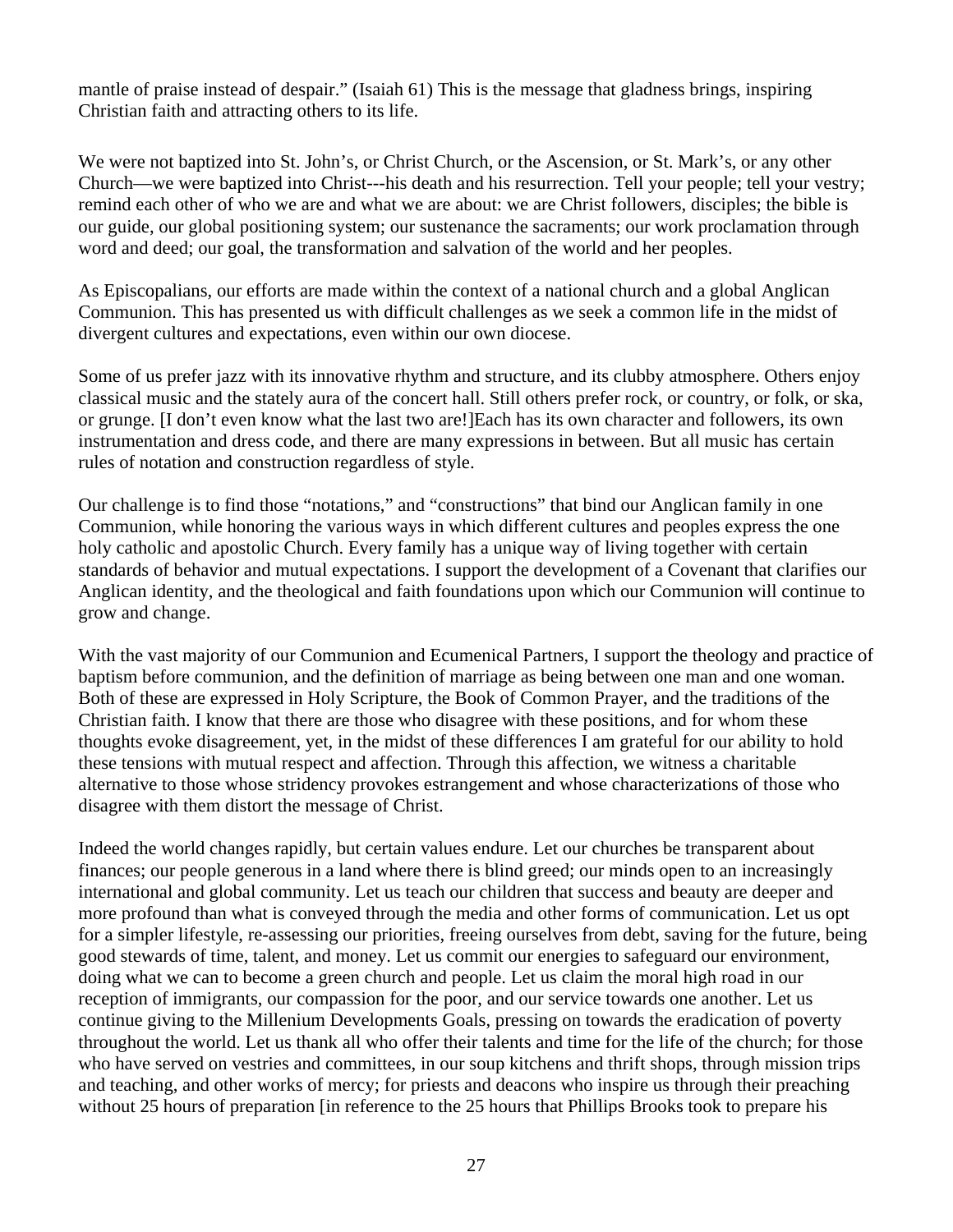weekly sermons]. I believe that the church is most faithful when all its members work as trustees of the gospel, in the passionate service of God's kingdom.

In the fourteenth chapter of the good news according to Matthew, "Jesus immediately said to his disciples. Take courage! It is I. Do not be afraid."

It took courage for Peter to step out of the boat and walk on the water. He had never done that before. He took a risk—he moved out of his comfortable pew—his place of safety. But he saw Christ and with selfabandonment he followed beyond what was rational. He went forward in faith.

"The Lord is near," Paul wrote to the Church at Philippi, "do not be anxious." [Indeed, the Lord is very near in our hearts; I am so grateful to all of you because together we walk this journey]. And he continued, "My friends, all that is true, all that is noble, all that is just and pure, all that is lovable and attractive, whatever is excellent and admirable—fill your thoughts with these things. ….and the God of peace will be with you." (Philippians 4:5b,6,8,9b REB)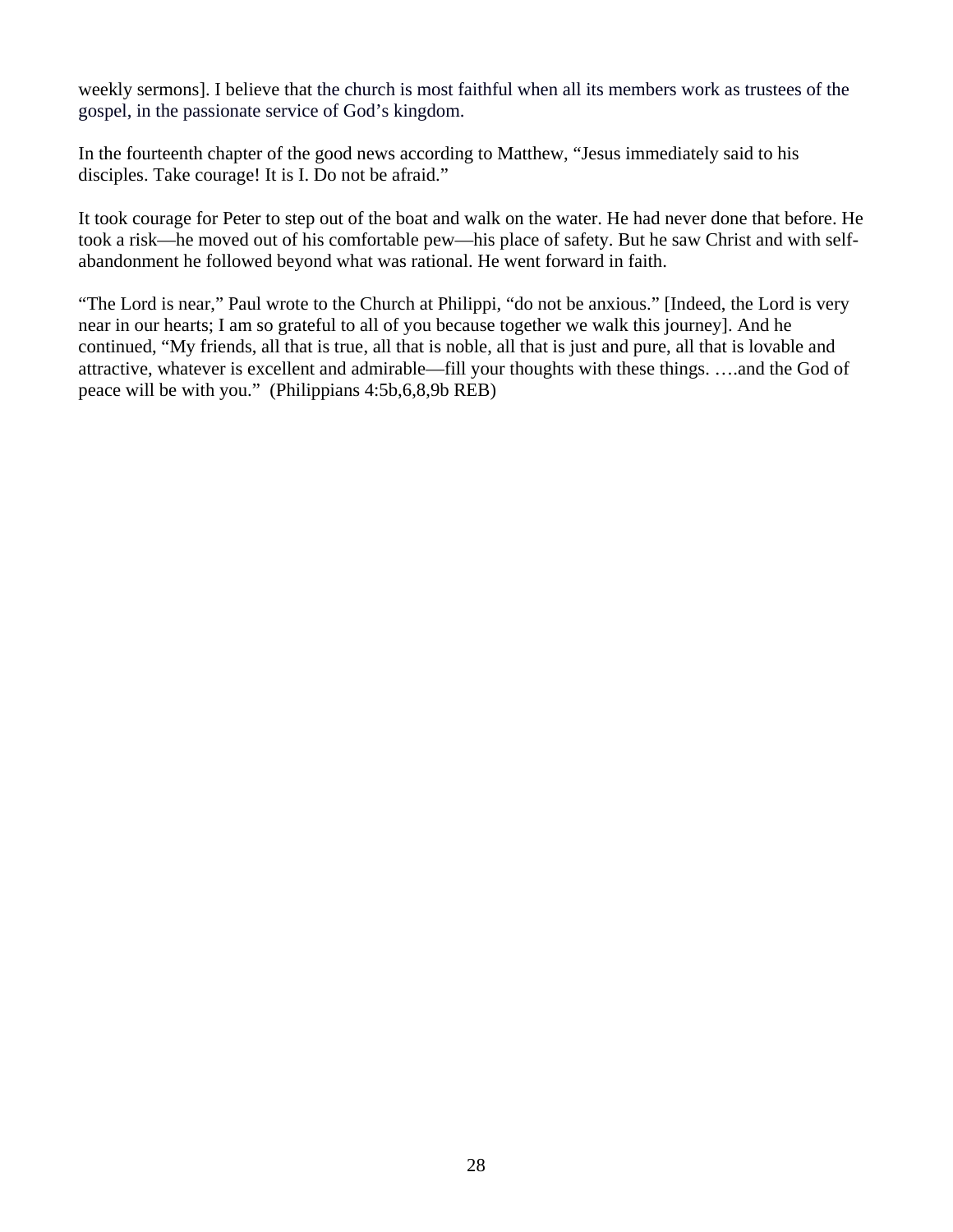### **NECROLOGY**

In particular at this time we remember the following persons, deceased during this past year, who have meant so much to us and to their several congregations. May the souls of these faithful departed rest in peace, O Lord.

| Eva Coupe                     | <b>Beatrice Keene</b>    |
|-------------------------------|--------------------------|
| Robert Williamson             | <b>Raymond Hutton</b>    |
| Mary Elizabeth O'Neill        | <b>Ernest Guindon</b>    |
| Raymond F. King, III          | <b>Helen Rounds</b>      |
| <b>Donald Frances Peckham</b> | Carolyn Dane             |
| Kathleen Keifer Ludlam        | Jennie Simpson           |
| Mary Kemper Simpson           | Sara Parmelee            |
| Mary Allerton Newhall Maxwell | Mary Murray              |
| Martin George Belko           | <b>Blanche Foster</b>    |
| Victoria M. Patykewich        | <b>Ann Nevins</b>        |
| Joseph R. Silvia              | Louise Gardiner          |
| Martha Marie Babbitt          | Mary Anne Sabo           |
| Helen Chisolm Johnstone       | <b>Lillian Lewis</b>     |
| Eileen Gillespie Slocum       | <b>Ruth Timpson</b>      |
| Athena Irene Coppit           | <b>Freelove Peterson</b> |
| <b>Arthur Frederick Moody</b> | <b>James Timpson</b>     |
| Howard W. Cook                | <b>Melvin Sams</b>       |
| Kathleen O'Brien              | Barbara Kinzel           |
| <b>Margaret Briggs</b>        | Robert Holland           |
| Kathryn Champlin Kernan       | <b>Stanley Reynolds</b>  |
| Francis J. Lofaro             | Margaret Heidacker       |
| <b>Richard Kyte</b>           | Howard Gardiner, Jr.     |
| <b>Ginger Mazzeo</b>          | Frederick Luhman         |
| <b>Alden Saunders</b>         | <b>Edith Matteson</b>    |
| Charles Hebblewaite           | Dorothy Gleason          |
| <b>Frank Browne</b>           | Myra Anderson            |
| Mildred Nahigian              | William Firth            |
| Ruth Higson                   | John Fortier             |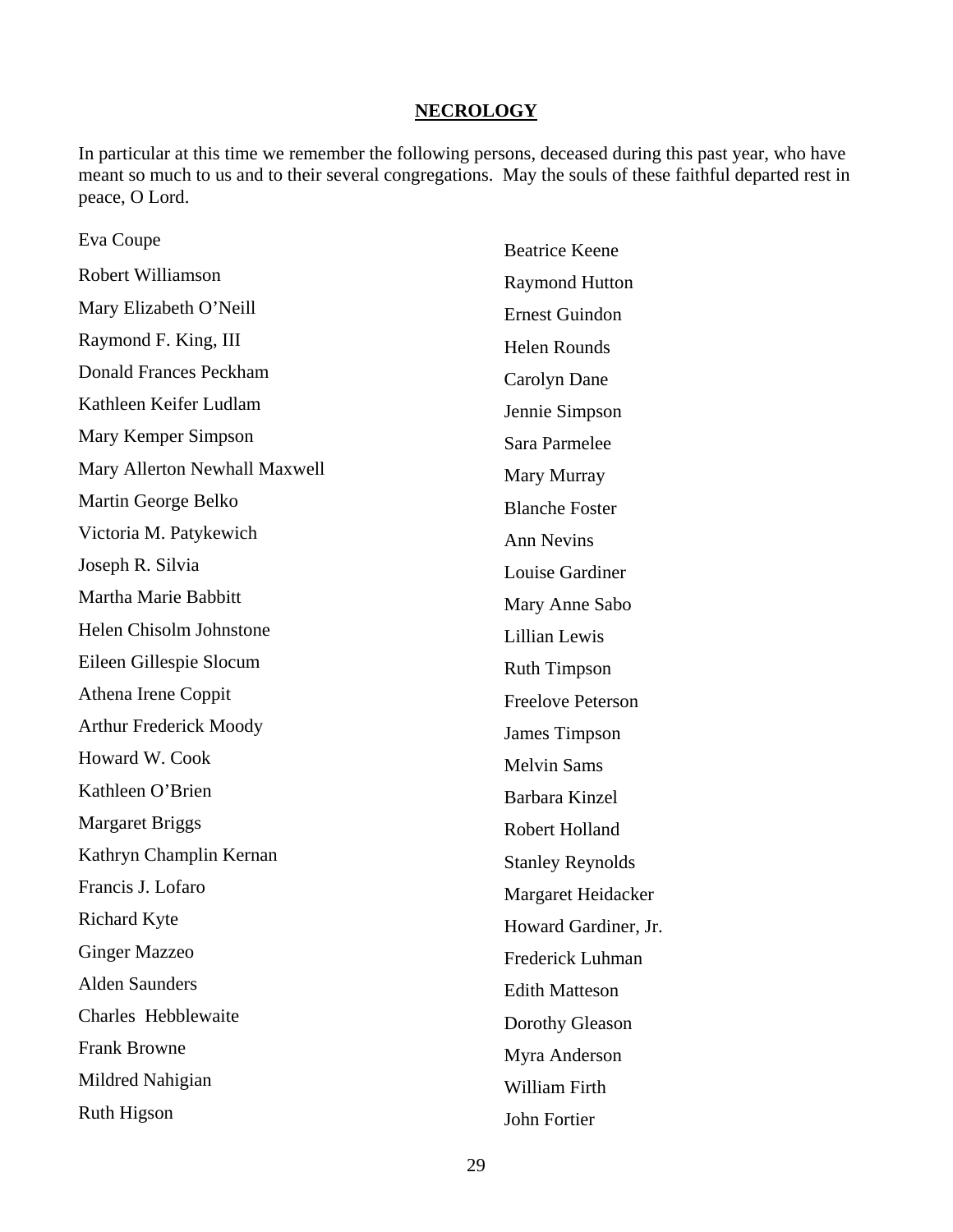Meredeth "Smoky" Henry Marvin Zutavern Claire Tattersall Katherine Cowles (pronounced COLES) Barbara Tobin William Almeida Ruthanne Pacheco Louise Ledoux Godfrey Allen Kenneth Wilmot Henri Cloutier George Bassett, Jr. Helen Margaret Renton Lori Ann Hien (pronounced Heen) Paula E. Creswick Dorothy Houle-Merolla Ernest Willard Tuckerman Barbara Mellor-Campbell Florence McHale Wilma Bush Alberico Suppappola Kenneth Landry Raymond Dexter Diane Maker Daniel Walker Marilyn Lukowicz Lena Jenkins Randall Lockwood Glenn Ward Jeryl Wade Helen Pollard Ruth Reynolds Clifford Burgess

Kenneth Freeborn Marie Dietlin Charles Daggett Hedda Anderson Ruth Agnes Davis Edna Fall Cliff Patt Patricia S. Schryver (pronounc Shriver) Elizabeth MacMillan Virginia R. McClelland Audrey K. Gaebe (pronounced Gabe) Paula D. Tagiuri Grace B. Walls Beatrice F. Carter Janet H. Stansbury May W. Mitchell Elizabeth A. Thomson Marilyn P. Dudley Claire K. Urbaniak Florence Bertenshaw John Svitil Eleanor Atwood Janet Boyd Violet Veitch Norman Varden Mildred Varden Irving Evans Jane Raynor Ruth Brown Marion Schaffer George Doonan Jay Moore Harold Graham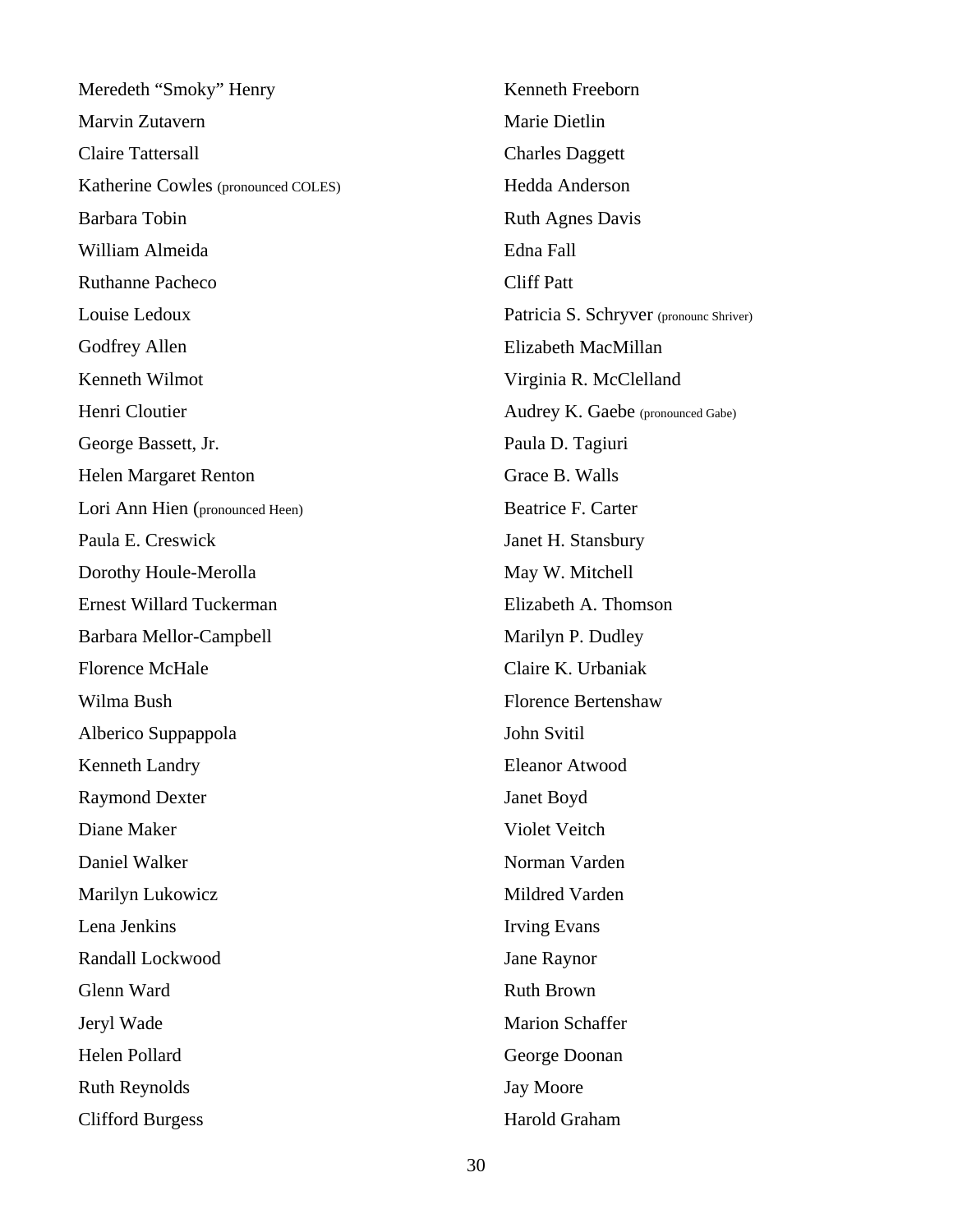John T. Kerlew Genevieve Wiegand (Pronounced Way gand) Helen Jean Shaw Florence Evelyn D'Amico Gladys H. Bergman Rudolph Vernon Johnson, Sr. Olive Latour John Thomas Wilmot Rita Constance Collins Winifred Holmes Frederiksen Marjorie Eileen Batchelor Arthur H. Hallam Robert Beaton Paula Marie Scungio Lois Joan Thurber Douglas Klein Roberta Gablinske Nicholas Castigliego William Tattrie Harold MacDonald Robert Terra Arthur Torrey Elizabeth Tattrie Frank B. Rhodes, III Mary B. Barton Constance Amy Henry Mellor Nancy Elizabeth Dorman Arthur Drew, Jr. Arnold Norman Helliwell Constance N. Acton Eldred Clinton Adams Stanley M. Wick, Jr. David Hamilton

Lee H. Paul Antoine Leopold Lameraner Ida June Cook Rathbun Joan Mays Ines Crowley Russell Connell Amy Coleman Peter Odion Abis James Phillip Summerville Elisha Harris Howard, III Ruth T. Winn Emma Joan Aldred Zinke (pro- Zinc) Nancy C. Payton Miles Warren Preskitt Thomas Webster Alida Allen Barbara Walmsley Norma Baird Jeanne Peckham Pauline Ward Grace Van Petten Madeline Miller Carol J. Gill Michele S. Gizzi Margaret L. Nixon Stephen Corkery Frank Rawcliffe Louise Devlin Elizabeth Handy Bonnie Harrison Matthew Hawes Joyce Johnson Charles Trowbridge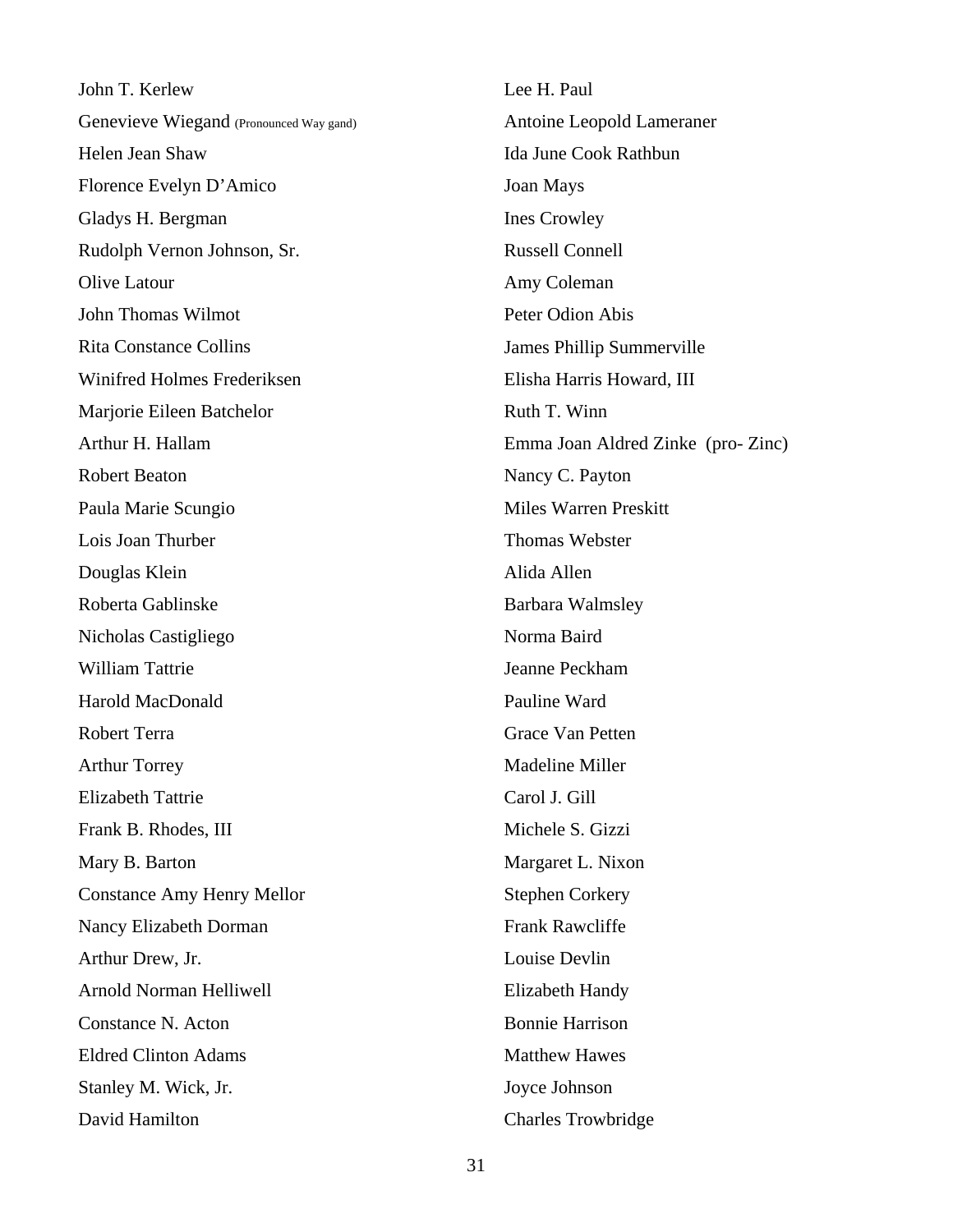| <b>Elizabeth Shulver</b>            | Christie Gavin               |
|-------------------------------------|------------------------------|
| Virginia Jones                      | <b>Sister Prudence Croke</b> |
| Cynthia Neal                        | Sophie Silvia                |
| John Lamagna                        | <b>Irving Evans</b>          |
| Joseph Pelletier                    | Gladys Wardell               |
| Marjorie Sherman                    | Alice Dillard                |
| Richard Sherman, Sr.                | Mary Ridgewell               |
| Valerie Snigorski                   | <b>Frank Gassett</b>         |
| Lisa Gustafson                      | Al Bentley                   |
| Dorothy Greenwood                   | Minnie Young                 |
| Clen Humphrey                       | John Drexel                  |
| Helen McMaugh                       | <b>Chester Ham</b>           |
| <b>Robert Howard Sturtevant Fye</b> | Irene Malpa                  |
| <b>Theodore Conway Schmults</b>     | Norman Cleaver               |
| Marguerite Peckham                  | John Cicogna                 |
| <b>Roger Nash Sherbourne</b>        | <b>Jesse Nalle</b>           |
| Dawn Babcock                        | Stephen Nightengale          |
| Constance W. Armbrust               | Martha Webster               |
| Gregory S. Frame                    | Raymond P. Young, Jr         |
| William H. Winslow                  | James Alieu                  |
| Jayne C. Clarke                     | Curtis Ponta (pron pona)     |
| Frederick C.B. Smyth                | Marjore E. Booth             |
| Roger C. Vaughn                     | Donald H. Turner, Sr.        |
| <b>Edward Zimmerman</b>             | Donald E. Watts              |
| Charles L. Shaffer                  | The Rev. Michael Lemons      |
| John Scott Biddle                   | The Rev. Joan McShane        |
| Karl "Coach" Kurth                  | The Rev. William Payton      |
| <b>Barbara McNally</b>              | The Rev. Michael Tuck        |
| Bea Fox                             | The Rev. William Anthony     |
|                                     |                              |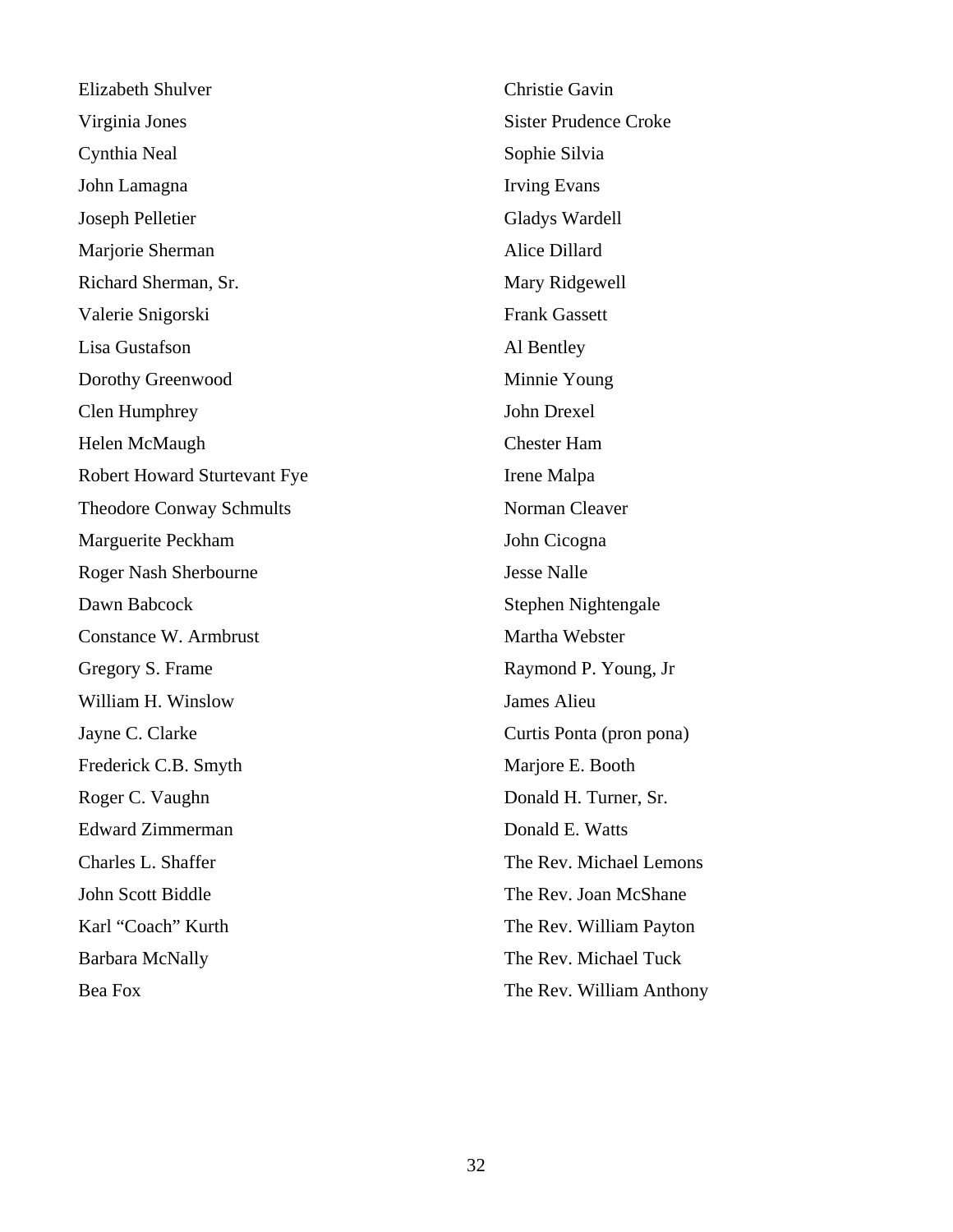### **REPORT OF THE TELLERS**

The Reverend Phil Tierney, Chair of the Committee on Elections, presented a slate of nominations for election.

**Standing Committee:** Choose one (1) from the Clerical order and one (1) from the Lay order, each for a four-year term.

The candidates in the Clerical order: The Rev. Alan Gates, The Rev. Pamela Mott

Total number of votes cast: 189; Total number of votes needed to win: 95 Rev. Gates: 89; Rev. Mott: 100  **The Rev. Pamela Mott was elected.** 

The candidates on the Lay order: Ms. Frances Gammell-Roach **Ms. Frances Gammell-Roach, being unopposed, was elected by acclamation.** 

**Diocesan Council:** Choose two (2) from the Clerical order and one (1) from the lay order, each for a three-year term.

The candidates in the Clerical order: The Rev. James Bocchino **The Rev. James Bocchino, being unopposed, was elected by acclamation.** 

The candidates in the Lay order: Ms. Cindy Flaxington, Mr. Dennis Stark Total number of votes cast: 189; Total number of votes needed to win: 95 Ms. Flaxinton: 108; Mr. Stark: 81 **Ms. Cindy Flaxington was elected.** 

**Commission on Finance:** Choose one (1) from the Clerical order and one (1) from the Lay order, each for a three-year term.

The candidates in the Clerical order: The Rev. J. Gregory Prior **The Rev. J. Gregory Prior, being unopposed, was elected by acclamation.** 

The candidates in the Lay order: Mr. James L. Worrell **Mr. James L. Worrell, being unopposed, was elected by acclamation.** 

**Commission on Congregational Development:** Choose one (1) from the Clerical order and one (1) from the Lay order, each for a three-year term.

The candidates in the Clerical order: The Rev. Clare Fisher-Davies  **The Rev. Care Fisher-Davies, being unopposed, was elected by acclamation.**  The candidates in the Lay order: Ms. Catherine Thenault **Ms. Catherine Thenault, being unopposed, was elected by acclamation.**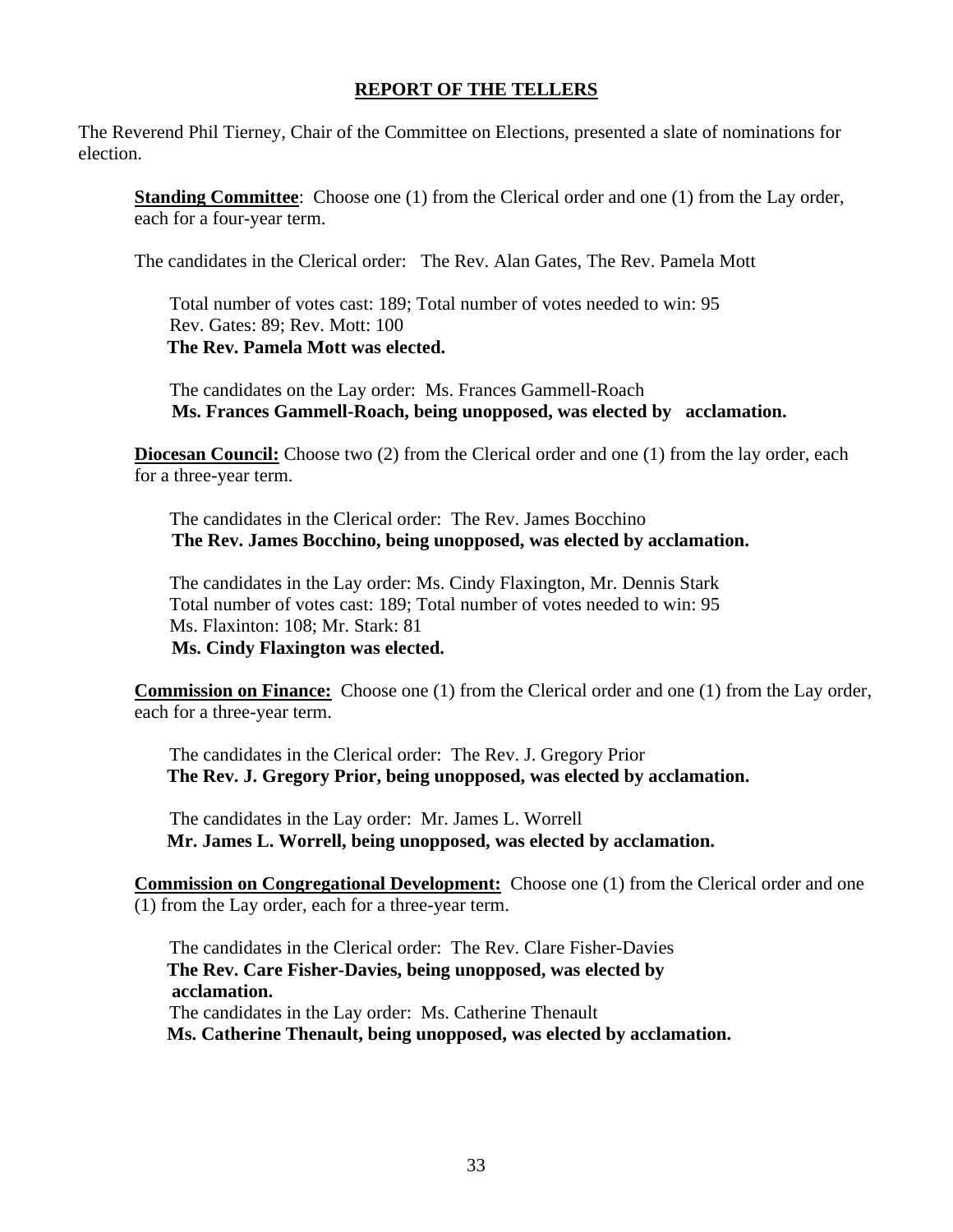**Deputies to Provincial Synod:** Choose one (1) from the Clerical order and one (1) from the Lay order, each for a three-year term.

The candidates in the Clerical order: The Rev. R. Craig Burlington **The Rev. R. Craig Burlington, being unopposed, was elected by acclamation.** 

The candidates for the Lay order: Ms. Caryl S. Frink **Ms. Caryl S. Frink, being unopposed, was elected by acclamation.**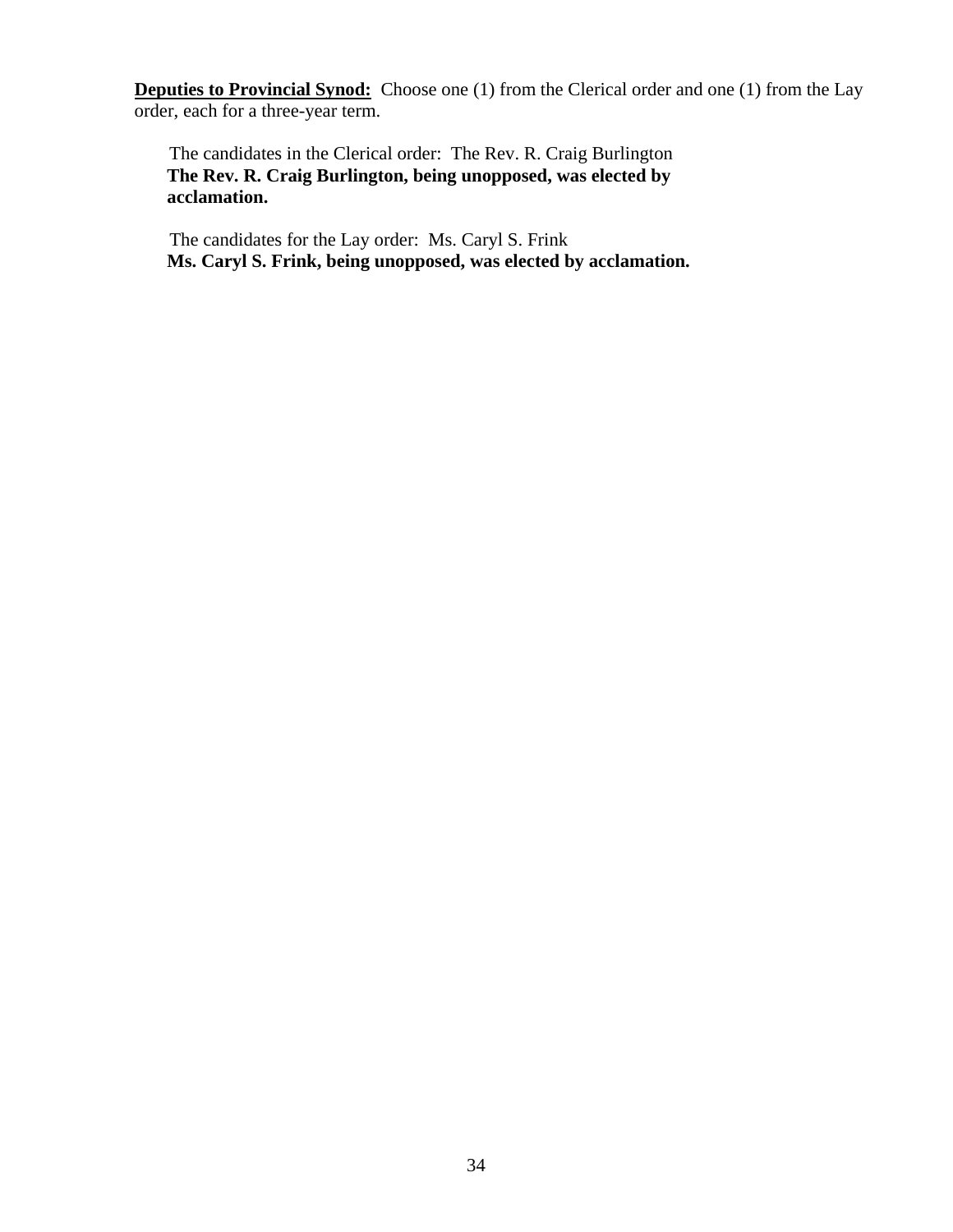### **PAROCHIAL ORGANIZATION FOR 2008**

| Alton St. Thomas'                               |                                                             |                                                                   |
|-------------------------------------------------|-------------------------------------------------------------|-------------------------------------------------------------------|
|                                                 |                                                             |                                                                   |
|                                                 |                                                             |                                                                   |
| Clergy: Bettine Besier                          |                                                             | Sr. Warden: Mary Hafey                                            |
| Treasurer: Tim Dutra                            |                                                             | Administrator: Cathy Harvey                                       |
| Ashton St. John's $\blacksquare$                |                                                             |                                                                   |
|                                                 |                                                             |                                                                   |
|                                                 | Mail to: P.O. Box 7155, Cumberland, 02864                   |                                                                   |
|                                                 |                                                             | http://www.stjohnsofcumberland.org • stjohnsepiscopal@verizon.net |
|                                                 | Clergy: Jeffrey A. Jencks, Mary Hitt                        | Sr. Warden: Paul Bousquet                                         |
| Treasurer: Melissa Masquelette                  |                                                             | Administrator: Paul Bousquet                                      |
| <b>Barrington St. John's</b>                    |                                                             |                                                                   |
|                                                 |                                                             |                                                                   |
|                                                 |                                                             | http://www.stjohnsbarrington.org • stjbar@att.net (Fax) 245-0518  |
| Clergy: Charles Neal Goldsborough               |                                                             | Sr. Warden: James Tracy                                           |
| Treasurer: Andrew Faulkner                      |                                                             | Administrator: Michelle DuPont                                    |
| <b>Barrington St. Matthew's</b> ■               |                                                             |                                                                   |
|                                                 |                                                             |                                                                   |
| $\bullet$ stmatthews4@verizon.net               |                                                             |                                                                   |
| Clergy: Judith N. Mitchell                      |                                                             | Sr. Warden: Gery Moore                                            |
| Treasurer: Dennis Hogan                         |                                                             | Administrator: Laurie Aparicio                                    |
| Block Island St. Ann's-by-the-Sea ■             |                                                             |                                                                   |
|                                                 |                                                             |                                                                   |
| Mail to: P.O. Box 622, 02807-0622               |                                                             |                                                                   |
|                                                 | http://www.st-anns-by-the-sea.org • info@stannsbythesea.com |                                                                   |
| Clergy: Daniel W. Barker                        |                                                             | Sr. Warden: Frances Migliaccio                                    |
| Treasurer: Barbara MacMullan                    |                                                             | Administrator: Erica Tonner                                       |
| <b>Bristol</b> St. Michael's ■                  |                                                             |                                                                   |
|                                                 |                                                             |                                                                   |
|                                                 |                                                             |                                                                   |
| • stmichaels@fullchannel.net                    |                                                             |                                                                   |
| Clergy: David Dobbins                           |                                                             | Sr. Warden: John Reskusich                                        |
| Treasurer: Lawrence Wilson                      |                                                             | Administrator: Elizabeth Vargas                                   |
| <b>Central Falls St. George's</b>               |                                                             |                                                                   |
|                                                 |                                                             |                                                                   |
| • stgeorgeschurch@msn.com                       |                                                             |                                                                   |
| Clergy: José Roberts                            |                                                             | Sr. Warden: Luis Pantoja                                          |
| Treasurer: Judith Carreño                       |                                                             | Administrator: Marsi Martinez                                     |
| <b>Centredale St. Alban's <math>\Box</math></b> |                                                             |                                                                   |
|                                                 |                                                             |                                                                   |
|                                                 | http://www.stalbansri.org • beckyanderson@juno.com          |                                                                   |
| Clergy: Evangeline Anderson                     |                                                             | Sr. Warden: Barbara Barber                                        |
| Treasurer: Linda Strocky                        |                                                             | Administrator: Susan Peckham                                      |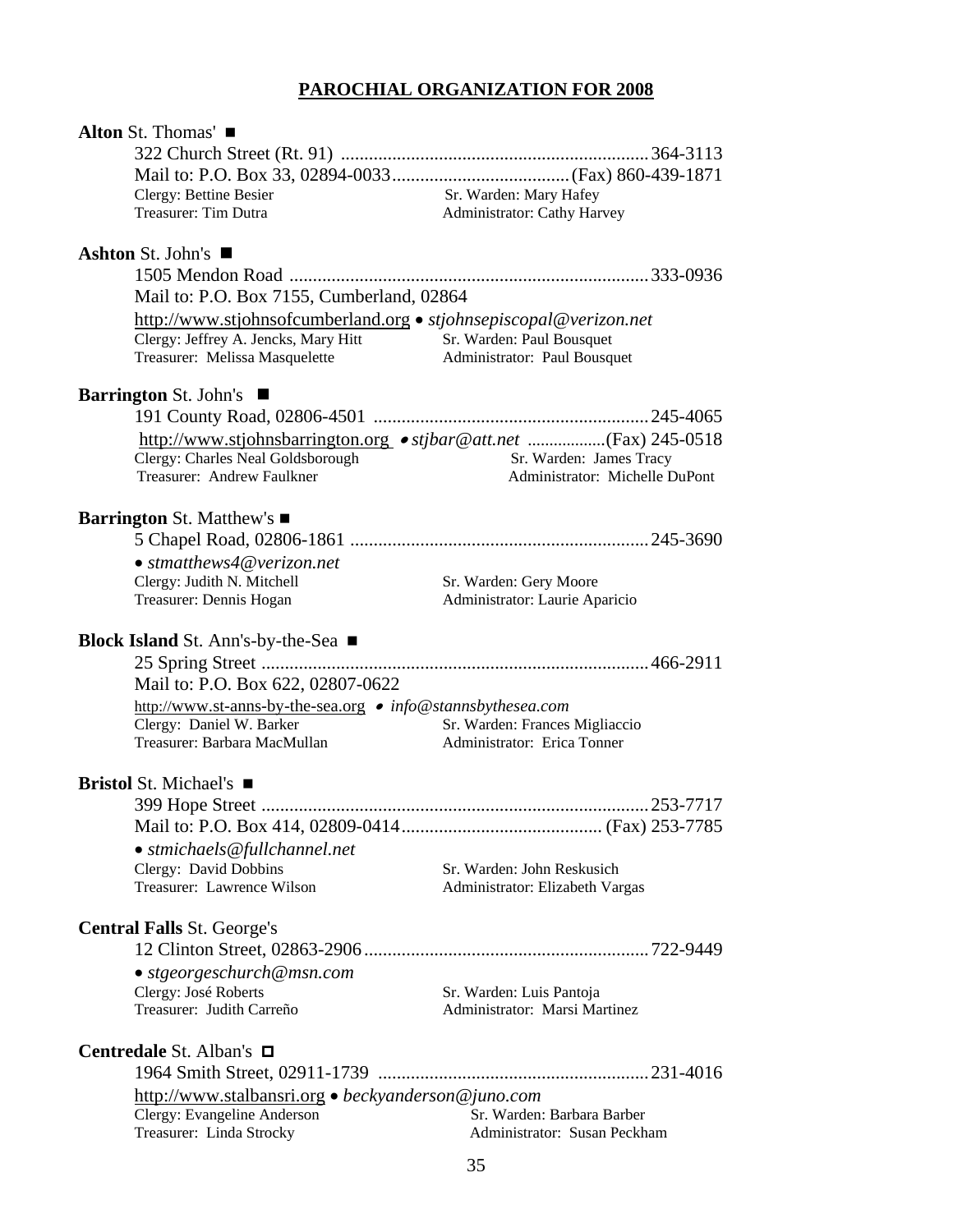| <b>Charlestown</b> Church of the Holy Spirit $\Box$                                     |                                     |  |
|-----------------------------------------------------------------------------------------|-------------------------------------|--|
|                                                                                         |                                     |  |
| Mail to: P.O. Box 241, 02813-0241                                                       |                                     |  |
| http://www.members.cox.net/church_holyspirit • holyspirit47@verizon.net                 |                                     |  |
| Clergy: Susan Stiles                                                                    | Sr. Warden: Lora Cobden             |  |
| Treasurer: Joanne Bilotta                                                               | Administrator:                      |  |
| Coventry Christ Church ■                                                                |                                     |  |
|                                                                                         |                                     |  |
| Mail to: P.O. Box 142, 02816-0003                                                       |                                     |  |
| http://www.christchurchrocks.org • revbeth@christchurchrocks.org                        |                                     |  |
| Clergy: Elizabeth Sherman                                                               | Sr. Warden: Curt Mason              |  |
| Treasurer: MaryAnn Mello                                                                | Administrator:                      |  |
| <b>Coventry St. Matthias'</b>                                                           |                                     |  |
|                                                                                         |                                     |  |
| Mail to: P.O. Box 254, 02816-0005                                                       |                                     |  |
| http://www.stmatthiasri.org • parish@stmatthiasri.org                                   |                                     |  |
| Clergy: Elizabeth Sherman                                                               | Sr. Warden: Tonia Perra             |  |
| Treasurer: Dennis Sturdavant                                                            | <b>Administrator: Marcia Jones</b>  |  |
|                                                                                         |                                     |  |
| <b>Cranston</b> Church of the Ascension $\Box$                                          |                                     |  |
|                                                                                         |                                     |  |
| http://www.ascensioncranston.org • <i>office@ascensioncranston.org</i> . (Fax) 461-5811 |                                     |  |
| Clergy: Gregory Lisby                                                                   | Sr. Warden: Arthur Martone          |  |
| Treasurer: Richard Burlingame                                                           | <b>Administrator: Venus Tavares</b> |  |
| Cranston St. David's-on-the-Hill □                                                      |                                     |  |
|                                                                                         |                                     |  |
| http://www.stdavidsonthehill.org · stdavidsonhill@verizon.net (Fax) 942-4368            |                                     |  |
| Clergy: Nancy A. Willis                                                                 | Sr. Warden: Lois Bogda              |  |
| Treasurer: Lorena Dodge                                                                 | Administrator: Emelia DiPippo       |  |
|                                                                                         |                                     |  |
| <b>Cranston</b> Church of the Transfiguration $\Box$                                    |                                     |  |
|                                                                                         |                                     |  |
| http://www.church-transfig.org • revlemery@church-transfig.org (Fax) 781-6332           |                                     |  |
| Clergy: Gary C. Lemery, Margaret C.F. Higbie Sr. Warden: Joseph Rose                    |                                     |  |
| Treasurer: David Brierly                                                                | Administrator: Beverly Vale         |  |
| <b>Cranston</b> Trinity $\blacksquare$                                                  |                                     |  |
|                                                                                         |                                     |  |
| http://www.trinitypawtuxet.episcopalri.org • trinitypaw@gmail.com                       |                                     |  |
| Clergy: P. Wayne Runner                                                                 | Sr. Warden: Philip James            |  |
| Treasurer: William Caldwell                                                             | Administrator: Joyce E. Jackson     |  |
| <b>Cumberland</b> Emmanuel $\Box$                                                       |                                     |  |
|                                                                                         |                                     |  |
|                                                                                         |                                     |  |
| http://www.emmanuelri.org • office@emmanuelri.org<br>Clergy: Peter Mayer                | Sr. Warden: Lauren Cayer            |  |
| Treasurer: Dan Adamski                                                                  | Administrator: Christine Hanley     |  |
|                                                                                         |                                     |  |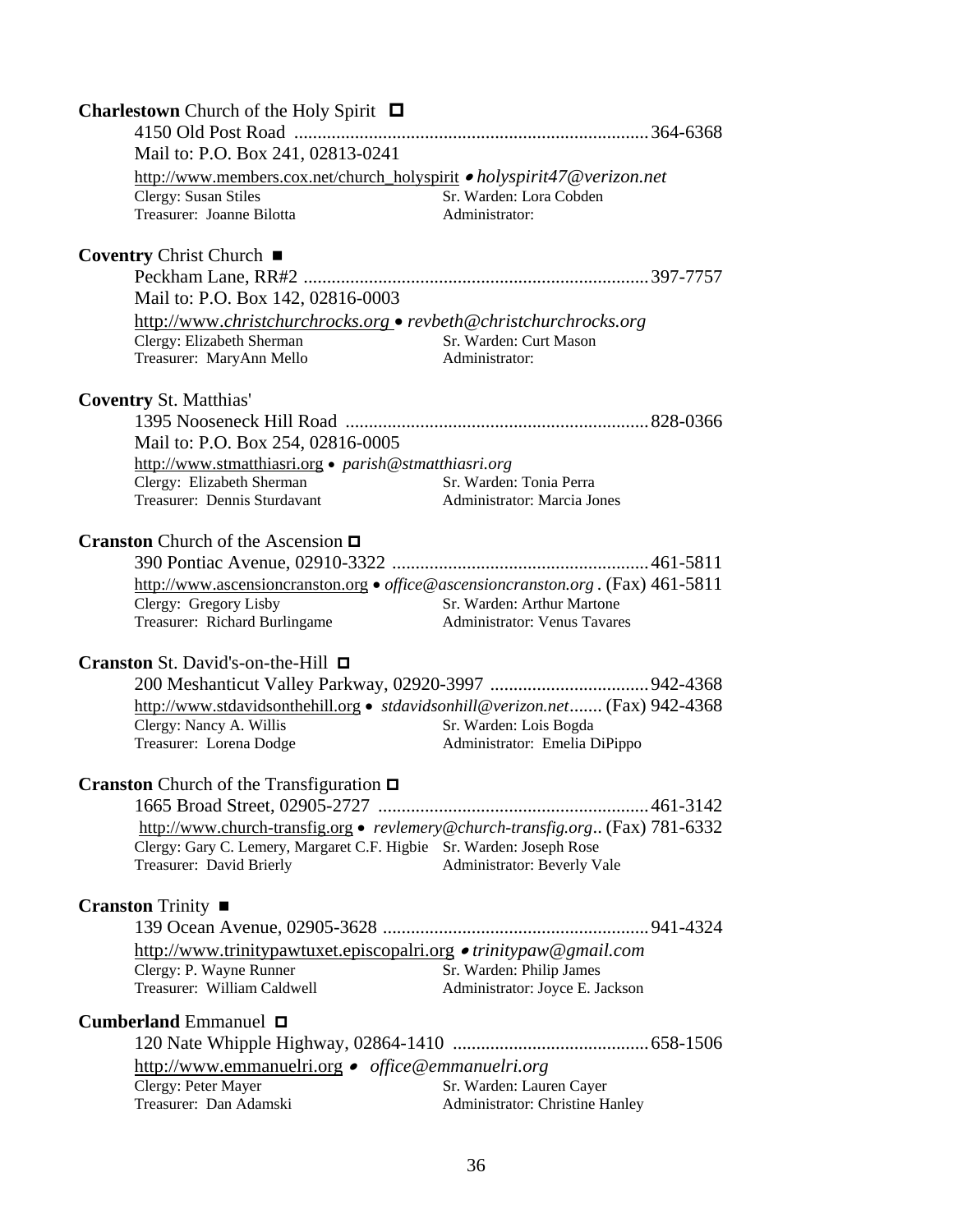| <b>East Greenwich St. Luke's</b> ■                                                                                          |                                                                          |
|-----------------------------------------------------------------------------------------------------------------------------|--------------------------------------------------------------------------|
|                                                                                                                             |                                                                          |
| Mail to: P.O. Box 334, 02818-0334                                                                                           |                                                                          |
| http://www.stlukeseg.org • barbara.defusco@stlukeseg.org<br>Clergy: R. Craig Burlington, Dennis Bucco,<br>Dorothy Brightman | Sr. Warden: Ken MacDonald<br>Administrator: Barbra DeFusco               |
| Treasurer: J. Thompson Hiller                                                                                               |                                                                          |
| East Providence St. Mary's □                                                                                                |                                                                          |
|                                                                                                                             |                                                                          |
| Clergy: Ashley Peckham<br>Treasurer: Beverly Edwards                                                                        | Sr. Warden: Gordon Hubbard<br>Administrator: Linda St. Hilaire           |
| East Providence Church of the Epiphany (SEE RUMFORD)                                                                        |                                                                          |
| Greenville St. Thomas' □                                                                                                    |                                                                          |
|                                                                                                                             |                                                                          |
|                                                                                                                             |                                                                          |
| Clergy:                                                                                                                     | Co-Sr. Wardens: Alice Gardner,                                           |
| Treasurer: Kathrine DiMillo                                                                                                 | Valerie Smith<br>Secretary: Alice Gardner                                |
| Hope Valley St. Elizabeth's, Canonchet □                                                                                    |                                                                          |
|                                                                                                                             |                                                                          |
|                                                                                                                             |                                                                          |
| $\bullet$ st liz@conversent.net                                                                                             |                                                                          |
| Clergy: Richard Morgan<br>Treasurer: Robert Olsen                                                                           | Sr. Warden: David Hearty<br>Administrator: Susan Perreault               |
| Jamestown St. Matthew's □                                                                                                   |                                                                          |
|                                                                                                                             |                                                                          |
|                                                                                                                             |                                                                          |
|                                                                                                                             | http://www.stmatthewsjamestownri.org • st.matt@verizon.net               |
| Clergy: Kevin Lloyd                                                                                                         | Sr. Warden: Marcia S. Glassie                                            |
| Treasurer: Ralph Misto                                                                                                      | Administrator: Suzanne Fay                                               |
| <b>Kingston</b> St. Augustine's $\Box$                                                                                      |                                                                          |
|                                                                                                                             |                                                                          |
|                                                                                                                             | http://www.staugustineuri.com/ • info@staugustineURI.com  (Fax) 783-2153 |
| Clergy: Jennifer Phillips                                                                                                   | Sr. Wardens: David Terry, Ann Rovenscroff                                |
| Treasurer: Allan Graham                                                                                                     | Administrator: Shelley Marie Dziedzic                                    |
| <b>Lincoln</b> Christ Church in Lonsdale $\Box$                                                                             |                                                                          |
|                                                                                                                             |                                                                          |
|                                                                                                                             |                                                                          |
|                                                                                                                             | http://www.christchurchlincoln.org • christchurchlincoln@verizon.net     |
| Clergy: Scott Gunn; M.P. Schneider<br>Treasurer: Jeffrey Hopkins                                                            | Sr. Warden: Joel Gardner<br>Administrator: Linda Gorman, Dianne Papineau |
|                                                                                                                             |                                                                          |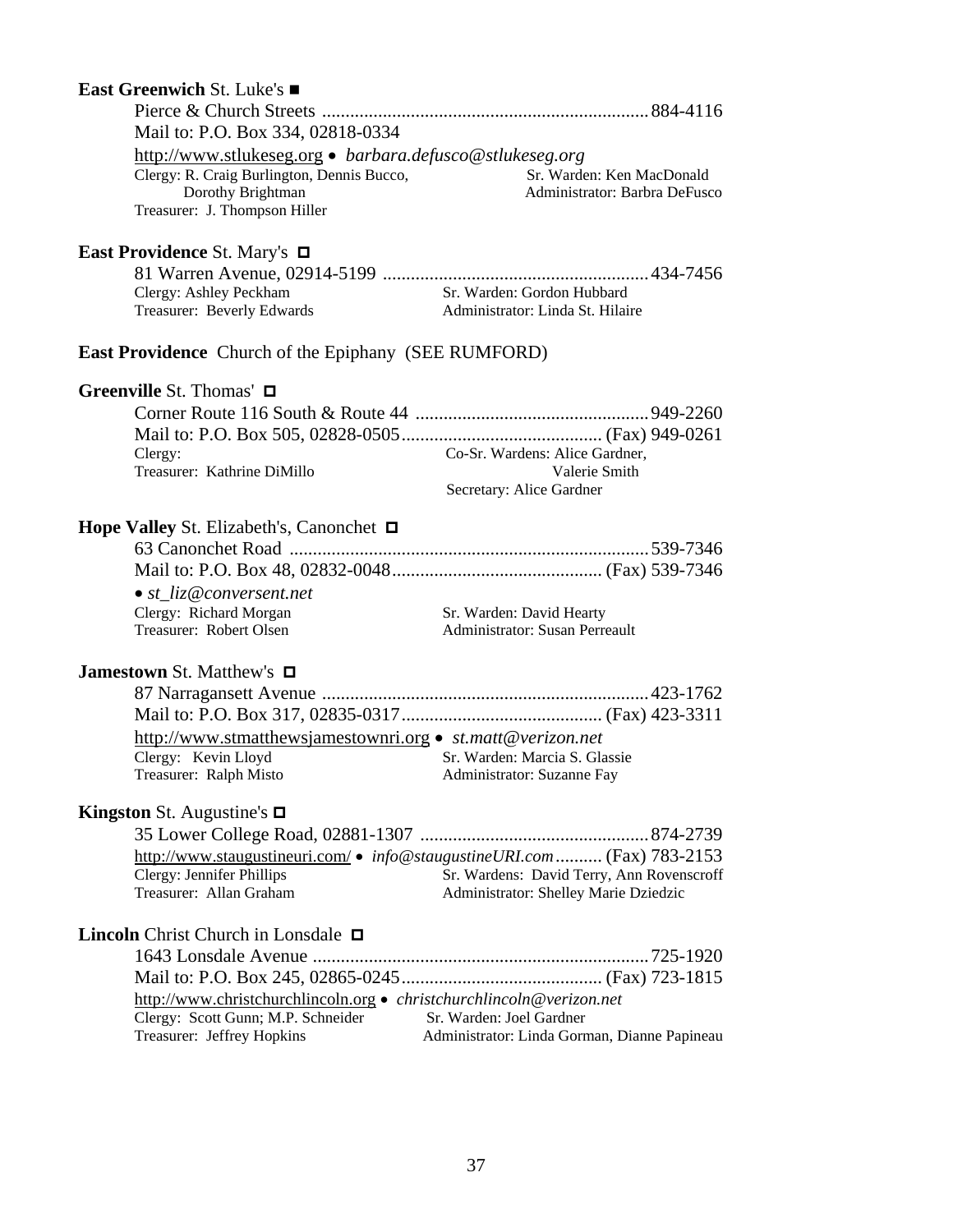| Little Compton St. Andrew's by-the-Sea ■                                                                   |                                                               |
|------------------------------------------------------------------------------------------------------------|---------------------------------------------------------------|
|                                                                                                            |                                                               |
|                                                                                                            |                                                               |
| $\bullet$ standrewsltlcmtn@aol.com                                                                         |                                                               |
| Clergy: J. Gregory Prior; Leroy (Buck) Close Sr. Warden: John Farr                                         |                                                               |
| Treasurer: Frederick Buhrendorf                                                                            | Administrator: Donna Kitchen                                  |
|                                                                                                            |                                                               |
| <b>Middletown Holy Cross</b>                                                                               |                                                               |
|                                                                                                            |                                                               |
| Mail to: P.O. Box 4121, 02842-0121                                                                         |                                                               |
| http://www.thechurchoftheholycross.org                                                                     |                                                               |
| Clergy:<br>Treasurer: Patricia White                                                                       | Sr. Warden: Robert Asher                                      |
|                                                                                                            | Secretary: Theresa Cunha                                      |
| <b>Middletown</b> St. Columba's Chapel $\Box$                                                              |                                                               |
|                                                                                                            |                                                               |
| http://www.stcolumbaschapel.org • kwarren@stcolumbaschapel.org (Fax) 847-1199                              |                                                               |
| Clergy: Christopher Epperson                                                                               | Sr. Warden: Tyler Field, II                                   |
| Treasurer: Day Ketcham                                                                                     | Administrator: Kathryn Warren                                 |
|                                                                                                            | Secretary: Donna Nedderman                                    |
|                                                                                                            |                                                               |
| Narragansett St. Peter's by-the-Sea $\Box$                                                                 |                                                               |
|                                                                                                            |                                                               |
| http://www.stpetersbythesea.com • stpetersbythesea@verizon.net                                             |                                                               |
| Clergy: Richard Shippee                                                                                    | Sr. Warden: Leo Carroll                                       |
| Treasurer: Ann Rheault                                                                                     | Administrator: Linda O'Neill                                  |
|                                                                                                            |                                                               |
| Newport Emmanuel $\blacksquare$                                                                            |                                                               |
|                                                                                                            |                                                               |
| http://www.emmanuelnewport.org • admin@emmanuelnewport.org (Fax) 849-7696                                  |                                                               |
| Clergy: Gregory Cole, Ann Pelletier<br>Treasurer: Larry Lann                                               | Sr. Warden: JoAnne Ritchie<br>Administrator: Kathleen Skelley |
|                                                                                                            |                                                               |
| <b>Newport St. John's</b>                                                                                  |                                                               |
|                                                                                                            |                                                               |
| http://www.saintjohns-newport.org • office@saintjohns-newport.org                                          |                                                               |
| Clergy:                                                                                                    | Sr. Warden: Charles White                                     |
| Treasurer: Edward L. Carnes                                                                                | Administrator: Teddy Shaw                                     |
|                                                                                                            |                                                               |
| Newport Trinity $\blacksquare$                                                                             |                                                               |
|                                                                                                            |                                                               |
|                                                                                                            |                                                               |
| Clergy: Gary Goldacker                                                                                     | Sr. Warden: Bruce Livingston                                  |
| Treasurer: Wayne Porter                                                                                    | Administrator: Marie Maguire                                  |
|                                                                                                            |                                                               |
| <b>North Kingstown St. Paul's <math>\Box</math></b>                                                        |                                                               |
|                                                                                                            | . 294-4357                                                    |
| http://www.stpaulswickford.org · office@stpaulswickford.org  (Fax) 294-9437                                |                                                               |
| Clergy: Philip J. Tierney; Frederick Nestrock (8/08) Sr. Warden: Martha Parks<br>Treasurer: Kirsten Rounds | Administrator: Deb Mahoney                                    |
|                                                                                                            |                                                               |

**North Providence** St. Alban's (See CENTREDALE)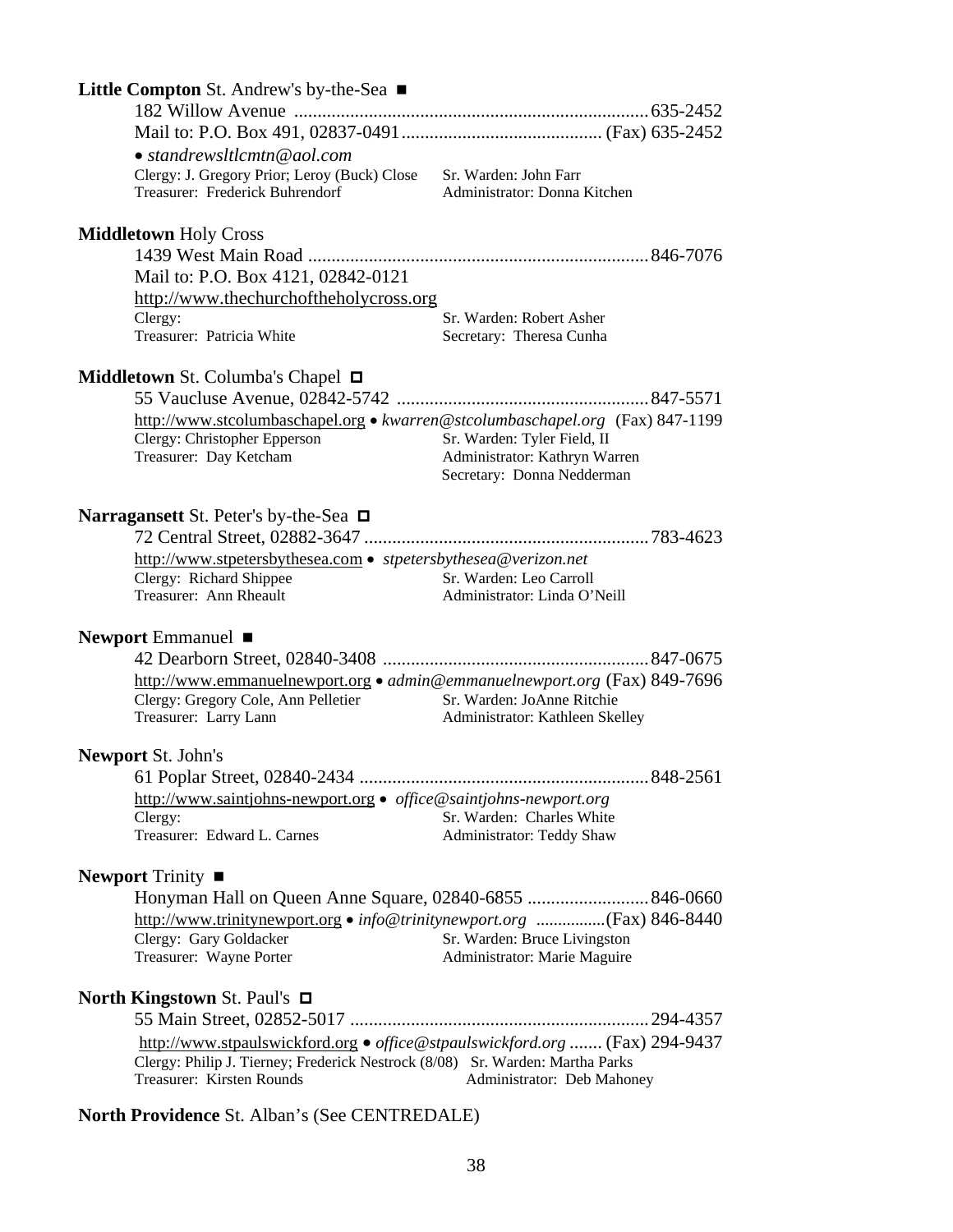|                                                | <b>North Providence St. James</b>                                                                                                                           |                                                                                           |
|------------------------------------------------|-------------------------------------------------------------------------------------------------------------------------------------------------------------|-------------------------------------------------------------------------------------------|
|                                                | Clergy: Alcide Barnaby; Susan North<br>Treasurer: Mary Coulter                                                                                              | Sr. Warden: Virginia Bernstein<br>Administrator:                                          |
|                                                | North Scituate Trinity $\blacksquare$                                                                                                                       |                                                                                           |
|                                                |                                                                                                                                                             |                                                                                           |
|                                                | http://www.trinityepiscopalonline.org • nstrinity@aol.com (Fax) 647-5158<br>Clergy: Pamela S. Gregory<br>Treasurer: Brian Carpenter                         | Sr. Warden: William Hurry<br>Administrator: Nancy Fullerton                               |
|                                                | <b>Pascoag</b> Calvary $\Box$                                                                                                                               |                                                                                           |
|                                                |                                                                                                                                                             |                                                                                           |
|                                                | http://www.calvaryepiscopal.us • calvary125@aol.com<br>Clergy: Mary Canavan<br>Treasurer: Ron Slocum                                                        | Sr. Warden: Richard Kyte<br>Secretary:                                                    |
|                                                | <b>Pawtucket</b> Church of the Good Shepherd ■                                                                                                              |                                                                                           |
|                                                | http://www.cgsri.com • rector.goodshepherdchurch@verizon.net                                                                                                |                                                                                           |
|                                                | Clergy: Edward Boucher<br>Treasurer: Carol Keiser                                                                                                           | Sr. Warden: Raymond Stephenson<br>Administrator: Marie St. Jean                           |
|                                                | <b>Pawtucket St. Luke's</b>                                                                                                                                 |                                                                                           |
|                                                |                                                                                                                                                             |                                                                                           |
|                                                | http://www.stlukespaw.org •                                                                                                                                 |                                                                                           |
|                                                | Clergy: John Hall<br>Treasurer: Barbara Stevenson                                                                                                           | Sr. Warden: Robert Lundgren<br>Administrator: Elaine Oliveira                             |
|                                                | <b>Pawtucket St. Paul's <math>\Box</math></b>                                                                                                               |                                                                                           |
|                                                |                                                                                                                                                             |                                                                                           |
|                                                | http://www.stpaulspawtucket.org • stpaulsmychurch1@aol.com  (Fax) 728-4318<br>Clergy: William Locke, Susan Wrathall, Betsy Lesieur<br>Treasurer: Carrie Ruo | Sr. Warden: Donald McShane<br>Administrator: Rae Murdock                                  |
|                                                | Portsmouth St. Mary's ■                                                                                                                                     |                                                                                           |
|                                                |                                                                                                                                                             | .846-9700                                                                                 |
|                                                |                                                                                                                                                             |                                                                                           |
|                                                | http://www.saintmarysepiscopalchurch.org • smc@saintmarysepiscopalchurch.org                                                                                |                                                                                           |
|                                                | Clergy: Pamela Mott; Virginia Dinsmore<br>Treasurer: J. Peter Marnane                                                                                       | Sr. Warden: Beverly Hall<br>Administrator: Martha Hultgren<br>Secretary: Cynthia Amundson |
| <b>Portsmouth St. Paul's <math>\Box</math></b> |                                                                                                                                                             |                                                                                           |
|                                                | http://www.stpaulsportsmouthri.org • lindaremdean@earthlink.net<br>Clergy:                                                                                  | Sr. Warden: Doug Byrum                                                                    |
|                                                | Treasurer: Robert Gessler                                                                                                                                   | Administrator:                                                                            |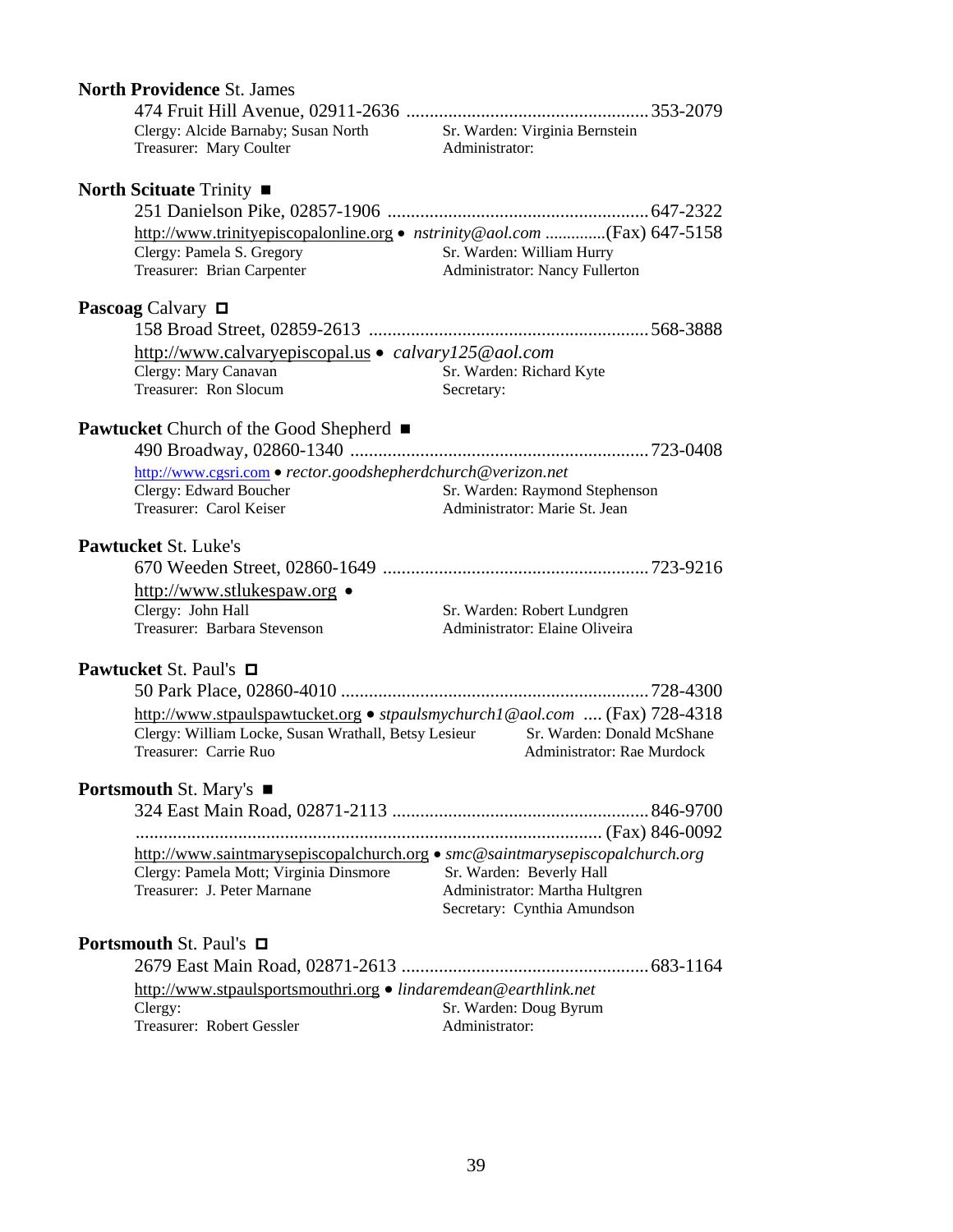| <b>Providence All Saints' Memorial</b> ■                                                           |                                                                        |
|----------------------------------------------------------------------------------------------------|------------------------------------------------------------------------|
|                                                                                                    |                                                                        |
| http://www.allsaintsmemorial.com • asmcri@.verizon.net  (Fax) 273-4205                             |                                                                        |
| Clergy: James R. Bocchino                                                                          | Sr. Warden: Robert Lawton                                              |
| Treasurer: Robert Wells                                                                            | Secretary: Grace E. Malaby                                             |
| <b>Providence</b> Cathedral of St. John $\Box$                                                     |                                                                        |
|                                                                                                    |                                                                        |
|                                                                                                    |                                                                        |
|                                                                                                    |                                                                        |
| Clergy: Harry Krauss, III, Barbara Mays-Stock Sr. Warden: Leah Nastasi<br>Treasurer: Samuel Dorbor |                                                                        |
|                                                                                                    | Administrator: Virginia Williams-LaBoy                                 |
| <b>Providence</b> Church of the Epiphany                                                           |                                                                        |
|                                                                                                    |                                                                        |
| http://www.epiphanyri.org •                                                                        |                                                                        |
| Clergy: Karen A. Fraioli                                                                           | Sr. Warden: Judith Walker                                              |
| Treasurer: Liz Nealy                                                                               | Administrator:                                                         |
|                                                                                                    |                                                                        |
| Providence Grace <b>□</b>                                                                          |                                                                        |
|                                                                                                    |                                                                        |
| http://www.gracechurchprovidence.org • faith.grace@verizon.net  (Fax) 331-3247                     |                                                                        |
| Clergy: Robert Brooks, Richard Bardusch Sr. Warden: Lucia Bomster                                  |                                                                        |
| Treasurer: Mary Kesson                                                                             | Administrators: Carolina Boyle, Lisa Almada                            |
|                                                                                                    |                                                                        |
| <b>Providence</b> Church of the Redeemer ■                                                         |                                                                        |
|                                                                                                    |                                                                        |
|                                                                                                    |                                                                        |
| Clergy: Jo-Ann J. Drake                                                                            | Sr. Warden: Anne Bryant                                                |
| Treasurer: Joseph DiPalma                                                                          | Administrator:                                                         |
| Providence Misión Iglesia El Mesías □                                                              |                                                                        |
|                                                                                                    |                                                                        |
|                                                                                                    |                                                                        |
| • revjroberts@yahoo.com                                                                            |                                                                        |
| Clergy: José Roberts<br>Treasurer: José Rosario                                                    | Sr. Warden: Doris De LosSantos<br>Administrator: Yamilka De Los Santos |
|                                                                                                    |                                                                        |
| <b>Providence St. Martin's</b> ■                                                                   |                                                                        |
|                                                                                                    |                                                                        |
| http://www.stmartinsprov.org • church@stmartinsprov.org (Fax) 751-0038                             |                                                                        |
| Clergy: Clare Fischer-Davies                                                                       | Sr. Warden: Michael DiSandro                                           |
| Treasurer: Dennis Stark                                                                            | Administrator: Deborah Bsnara                                          |
|                                                                                                    |                                                                        |
| <b>Providence St. Peter &amp; St. Andrew's</b> ■                                                   |                                                                        |
|                                                                                                    |                                                                        |
| http://www.stpetersandstandrews.org • stpanda25@verizon.net                                        |                                                                        |
| Clergy: Joyce Penfield                                                                             | Sr. Warden: Betty Sloane                                               |
| Treasurer: Dorothy Lariviere                                                                       | Administrator: Catherine Calistra                                      |
|                                                                                                    |                                                                        |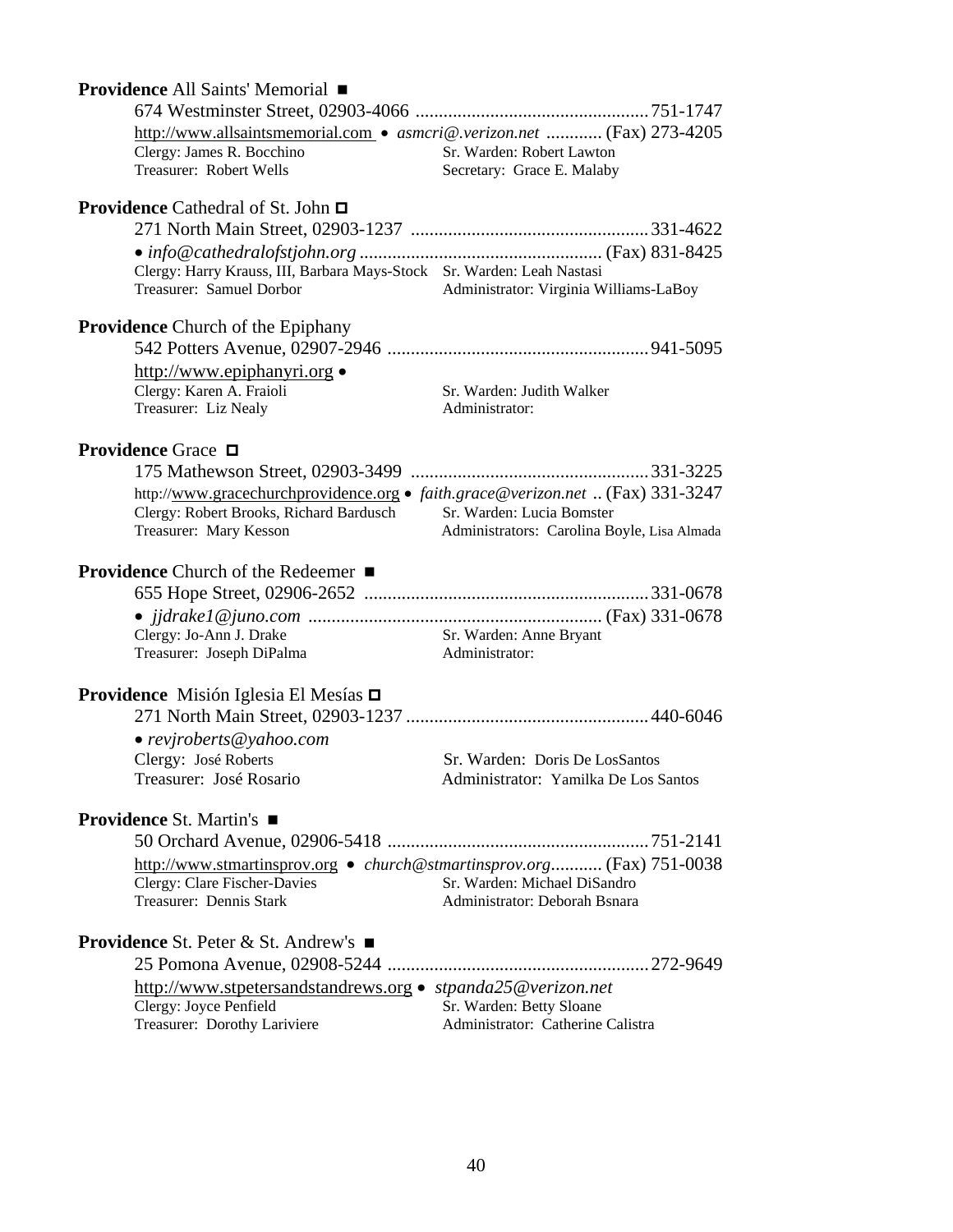| Providence S. Stephen's                                                                                                                                                           |                                                           |
|-----------------------------------------------------------------------------------------------------------------------------------------------------------------------------------|-----------------------------------------------------------|
|                                                                                                                                                                                   |                                                           |
| http://www.sstephens.org • office@sstephens.necoxmail.com  (Fax) 421-6703<br>Clergy: John D. Alexander, Gardiner H. Shattuck Sr. Warden: Richard Noble<br>Treasurer: Brian Ehlers | Administrator: Cory MacLean                               |
| <b>Riverside St. Mark's <math>\blacksquare</math></b>                                                                                                                             |                                                           |
|                                                                                                                                                                                   |                                                           |
| http://www.stmarksriverside.org · office@stmarksriverside.org                                                                                                                     |                                                           |
| Clergy:                                                                                                                                                                           | Sr. Warden: Dan Pacheco                                   |
| Treasurer: Kerri Bernard                                                                                                                                                          | Administrator: Susan Rossi                                |
| <b>Rumford</b> Church of the Epiphany $\blacksquare$                                                                                                                              |                                                           |
|                                                                                                                                                                                   |                                                           |
|                                                                                                                                                                                   |                                                           |
| Clergy: Jennifer Pedrick, Timothy Burger                                                                                                                                          | Sr. Warden: Marilyn Fuller                                |
| Treasurer: William Dench                                                                                                                                                          | Administrator: Beth Dench                                 |
|                                                                                                                                                                                   |                                                           |
| <b>Saunderstown</b> Chapel of St. John the Divine                                                                                                                                 |                                                           |
|                                                                                                                                                                                   |                                                           |
|                                                                                                                                                                                   |                                                           |
| http://www.stjohnthedivine.homestead.com • chapel@stjohnthedivine.necoxmail.com<br>Clergy: Mary Korte                                                                             | Sr. Warden: M. Locke Webster                              |
| Treasurer: Patricia Williams                                                                                                                                                      | Administrator: Lori Jackson                               |
|                                                                                                                                                                                   |                                                           |
| Tiverton Holy Trinity ■                                                                                                                                                           |                                                           |
| http://www.holytrinitychyrcg.org • htcoffice@cox.net (Fax) 625-2435                                                                                                               |                                                           |
| Clergy: Alan Gates                                                                                                                                                                | Sr. Warden: Chery Twiss                                   |
| Treasurer: David Brower                                                                                                                                                           | Administrator: Cindy Cwalina                              |
|                                                                                                                                                                                   |                                                           |
| Wakefield Church of the Ascension $\blacksquare$                                                                                                                                  |                                                           |
|                                                                                                                                                                                   |                                                           |
|                                                                                                                                                                                   |                                                           |
| http://www.AscensionWakefield.org • AscensionW@juno.com<br>Clergy: Sandra P. Haines-Murdocco, Ric Simpson                                                                         | Sr. Warden: Peg Collins                                   |
| Treasurer: William Kelly                                                                                                                                                          | <b>Administrator: Tim Cummings</b>                        |
|                                                                                                                                                                                   | Secretary: Mary Anne Golda                                |
| <b>Warren St. Mark's</b>                                                                                                                                                          |                                                           |
|                                                                                                                                                                                   |                                                           |
|                                                                                                                                                                                   |                                                           |
| http://www.stmarkswarren.org • stmarksri@yahoo.com  (Fax) 475-0674<br>Clergy: James Verber                                                                                        | Sr. Warden: John Donahue, Jr.                             |
| Treasurer: Diane Donahue                                                                                                                                                          | Administrator: Diane Donahue                              |
|                                                                                                                                                                                   |                                                           |
| Warwick All Saints' $\Box$                                                                                                                                                        |                                                           |
|                                                                                                                                                                                   |                                                           |
| • revdev@bryant.edu                                                                                                                                                               |                                                           |
| Clergy: Philip Devens<br>Treasurer: Floyd Smith                                                                                                                                   | Sr. Warden: Alfred Liddle, III<br>Secretary: Debbie Allen |
|                                                                                                                                                                                   |                                                           |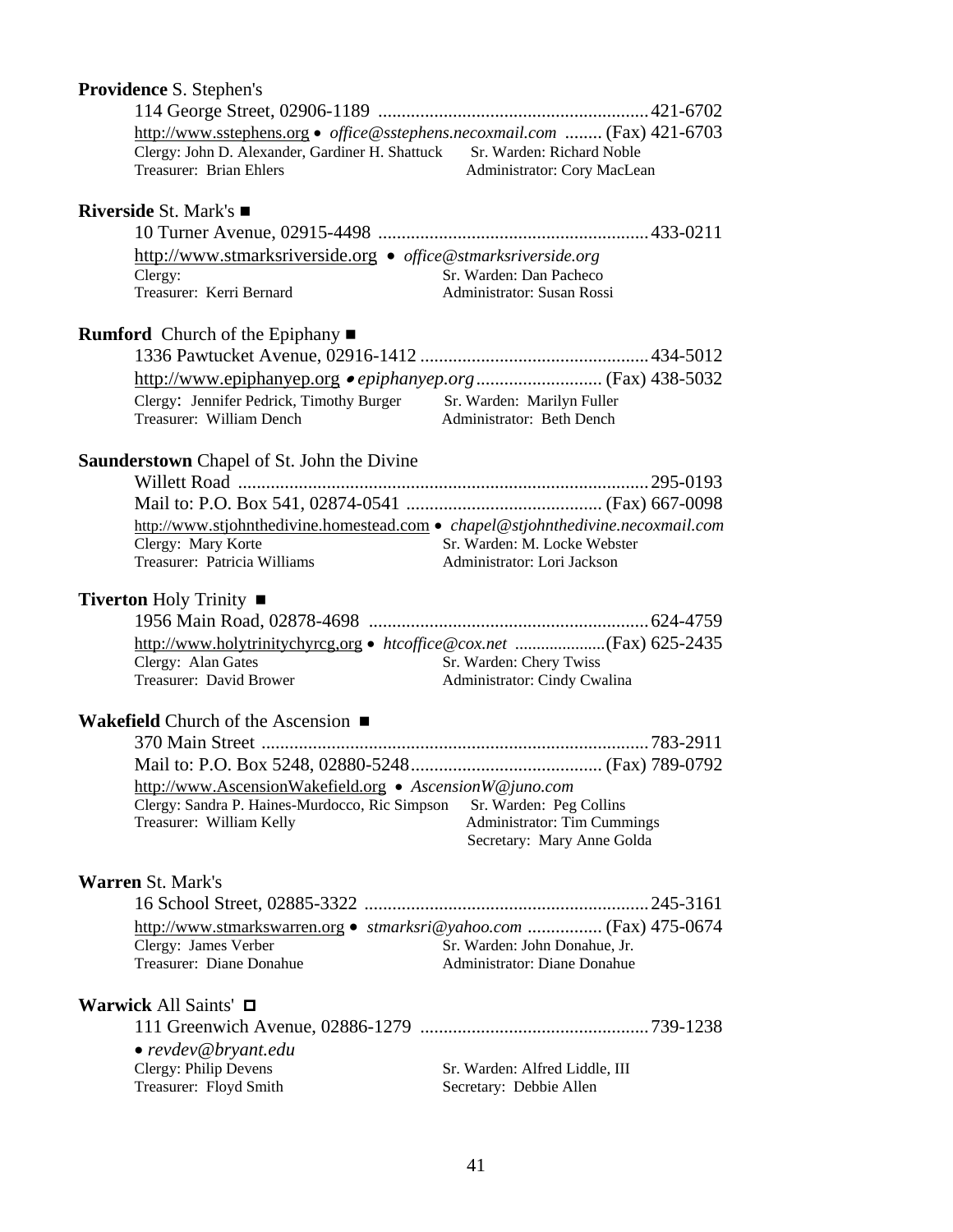| Warwick St. Barnabas <b>□</b>                                                   |                                                            |
|---------------------------------------------------------------------------------|------------------------------------------------------------|
|                                                                                 |                                                            |
|                                                                                 |                                                            |
| Clergy:                                                                         | Sr. Warden: Heidi Seddan                                   |
| Treasurer: Kimberly Teolis                                                      | Administrator: Karen Dziedzic                              |
| <b>Warwick St. Mark's <math>\blacksquare</math></b>                             |                                                            |
|                                                                                 |                                                            |
| <u>http://www.stmarksri.org •</u>                                               |                                                            |
| Clergy: Peter Michaelson                                                        | Sr. Warden: Vincent Haight                                 |
| Treasurer: Shirley Kolarik                                                      | Secretary: Florence Scott                                  |
| <b>Warwick St. Mary's</b>                                                       |                                                            |
|                                                                                 |                                                            |
| • church@stmary358.necoxmail.com                                                |                                                            |
| Clergy: Donald Parker, Iris Mello                                               | Sr. Warden: Michael Marsh                                  |
| Treasurer: David McIntyre                                                       | Secretary: Cheryl Andrews                                  |
| <b>Westerly Christ Church <math>\Box</math></b>                                 |                                                            |
|                                                                                 |                                                            |
| http://www.christchurchwesterly.org • christ-church@verizon.net  (Fax) 596-6529 |                                                            |
| Clergy: Christopher Pappas (8/08)                                               | Sr. Warden: Virginia Bonk                                  |
| Treasurer: Fred Eaton                                                           | Administrator: Jeanne MacLaughlin<br>Secretary: Linda Nolf |
|                                                                                 |                                                            |
| Wickford, St. Paul's (See NORTH KINGSTOWN)                                      |                                                            |
| <b>Woonsocket St. James'</b>                                                    |                                                            |

|                            | http://www.stjameswoonsocket.org • stjamesw@cox.net  (Fax) 762-2230 |
|----------------------------|---------------------------------------------------------------------|
| Clergy: Eletha Buote-Greig | Sr. Warden: Robert Bennett                                          |
| Treasurer: Joyce Meleleu   | Administrator: Diane Cardin                                         |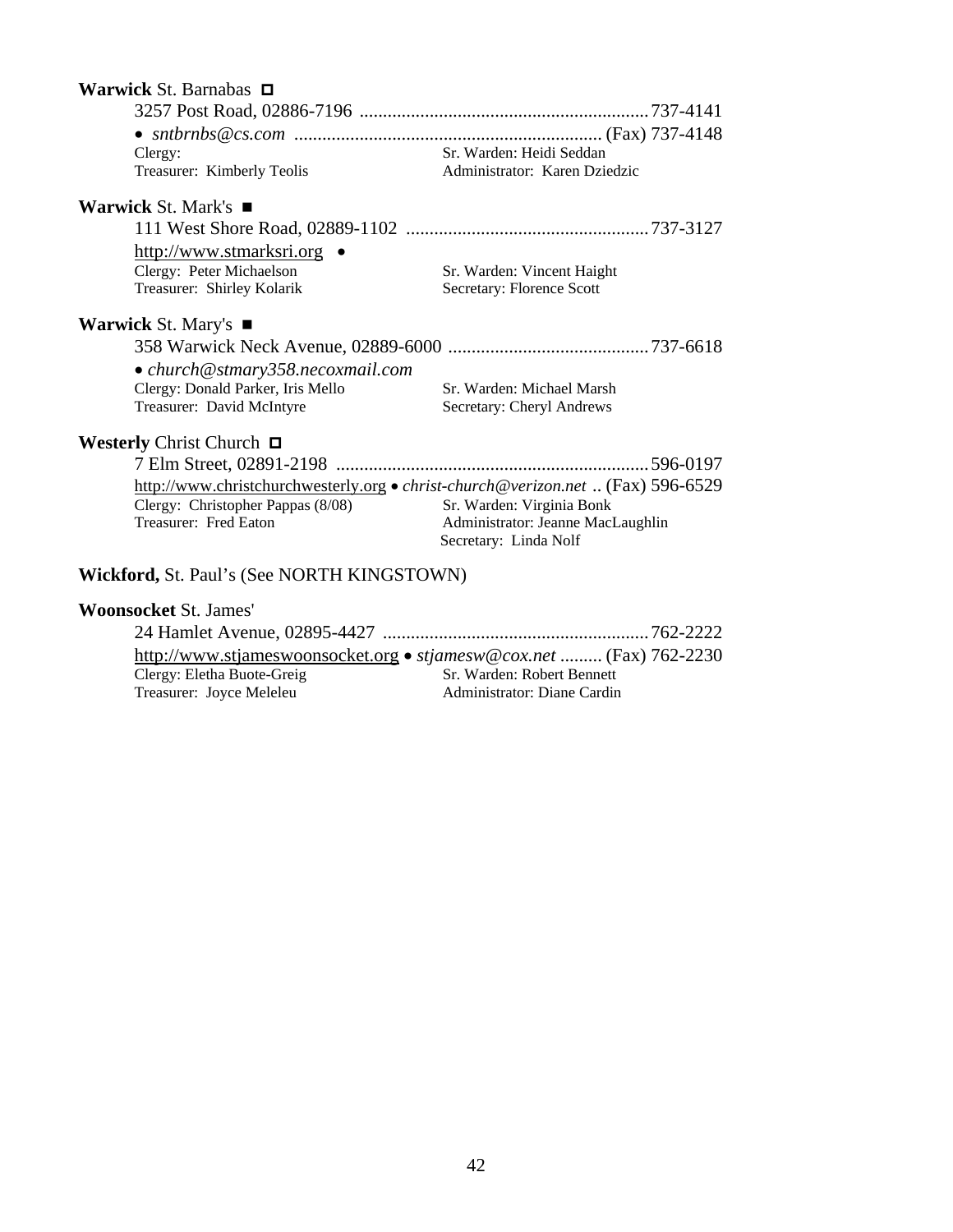### **OFFICIAL ACTS: NOVEMBER 4, 2007 – OCTOBER 19, 2008**

#### **Visitations**

| Nov.                   | $4^{\text{th}}$<br>$11^{th}$<br>19 <sup>th</sup>                        | St. Peter's-by-the-Sea, Narragansett<br>St. Andrew's-by-the-Sea, Little Compton<br>All Saints', Providence              |
|------------------------|-------------------------------------------------------------------------|-------------------------------------------------------------------------------------------------------------------------|
| Dec.                   | 2 <sup>nd</sup><br>9 <sup>th</sup>                                      | Church of the Good Shepherd, Pawtucket<br>St. Mark's, Warren                                                            |
| Jan.                   | 6 <sup>th</sup><br>13 <sup>th</sup>                                     | St. Elizabeth's, Hope Valley<br>St. David's-on-the-Hill, Cranston                                                       |
| Feb.                   | $3^{\text{rd}}$<br>$10^{th}$<br>$24^{\text{th}}$                        | St. Paul's, Portsmouth<br>St. John's, Ashton<br>Holy Cross, Middletown                                                  |
| March 30 <sup>th</sup> |                                                                         | St. Mary's, Warwick                                                                                                     |
| April                  | 6 <sup>th</sup><br>27 <sup>th</sup>                                     | St. Martin's, Providence<br>Ascension, Wakefield                                                                        |
| May                    | 4 <sup>th</sup><br>$11^{th}$<br>$25^{\text{th}}$                        | St. John's, Barrington<br>Trinity, No. Scituate<br>Emmanuel, Newport                                                    |
| June                   | 8 <sup>th</sup><br>$15^{\text{th}}$<br>$22^{nd}$                        | St. Matthew's, Jamestown<br>St. Barnabas, Warwick<br>St. Thomas, Greenville                                             |
| July                   | $1^{\rm st}$<br>8 <sup>th</sup><br>$15^{\text{th}}$<br>$22^{\text{nd}}$ | St. Peter & St. Andrew, Providence<br>Church of the Epiphany, Rumford<br>St. Barnabas, Warwick<br>Cathedral of St. John |
| Sept.                  | 7 <sup>th</sup><br>28 <sup>th</sup>                                     | St. John the Divine, Saunderstown<br><b>Coventry Missions</b>                                                           |
| Oct.                   | $12^{th}$<br>19 <sup>th</sup>                                           | Grace Church, Providence<br>St. Luke's, East Greenwich                                                                  |

#### **Confirmations/ Receptions**

December 8, 2007 – Cathedral of St. John

April 12, 2009 – [The Rt. Rev. David B. Joslin] St. Columba's, Middletown; Ascension, Cranston April 26, 2008 – St. Luke's Church, East Greenwich; St. Mark's, Riverside

Confirmations 122 Receptions 23 Reaffirmations 2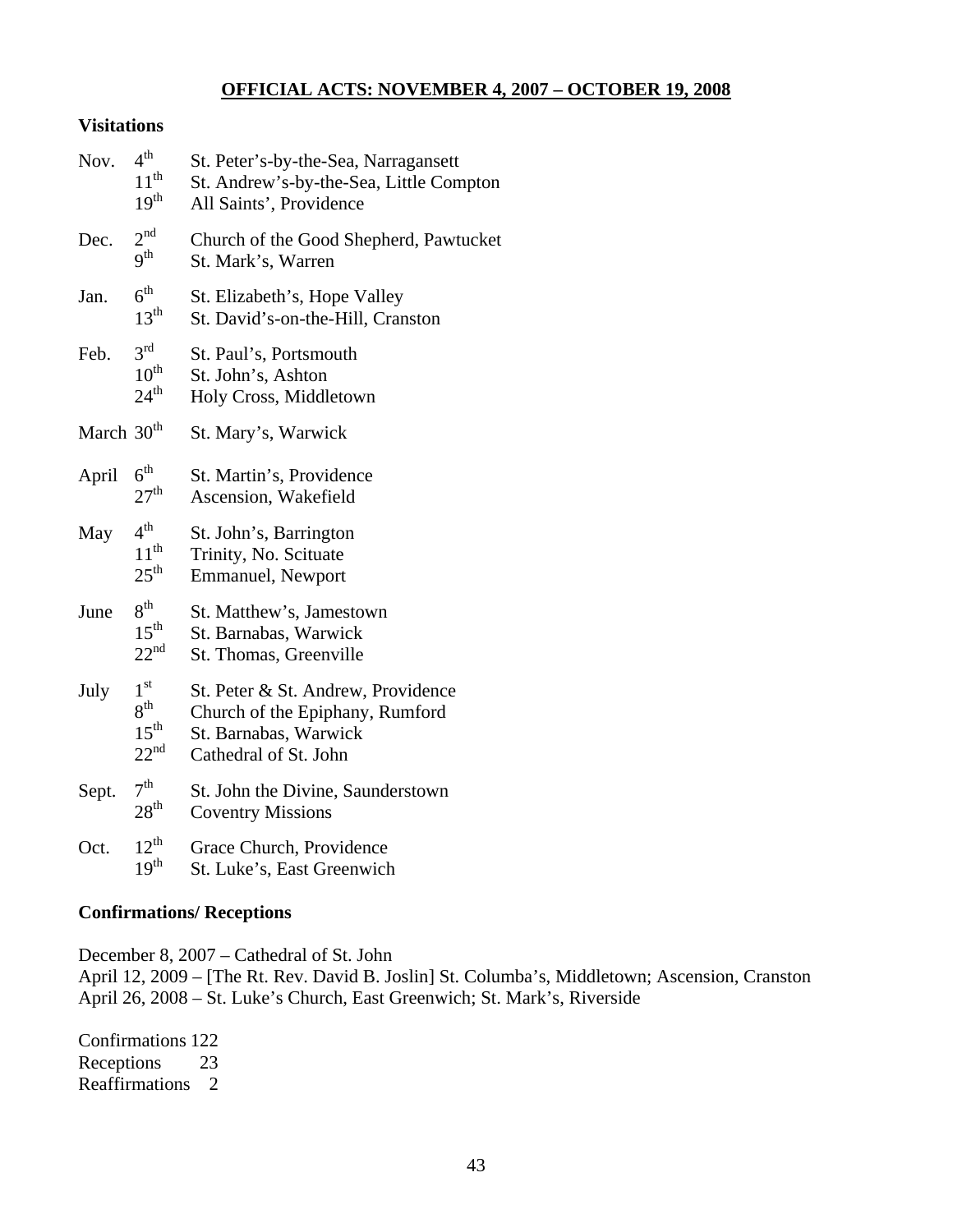#### **Postulants**

Patrick Greene James McKay Joyce Thorne

#### **Candidates**

Anne Burke M.P. Schneider

#### **Ordinations**

The Rev. Dcn. Dennis Bucco – Priesthood The Rev. Dcn. Meaghan Kelly – Priesthood The Rev. Dcn. Susan Carpenter – Transitional Diaconate The Rev. Mark Warter – Permanent Diaconate

#### **Letters Dimissory In**

| <b>Christopher Pappas</b> | 9/16/2008  |
|---------------------------|------------|
| <b>Timothy Burger</b>     | 10/08/2008 |

#### **Letters Dimissory Out**

| Patricia Sheppard                | 12/04/2007 |
|----------------------------------|------------|
| Jeffrey Jencks                   | 06/05/2008 |
| Marc Dobson                      | 09/09/2008 |
| <b>Charles Neal Goldsborough</b> | 09/16/2008 |
| Meaghan Kelly                    | 09/25/2008 |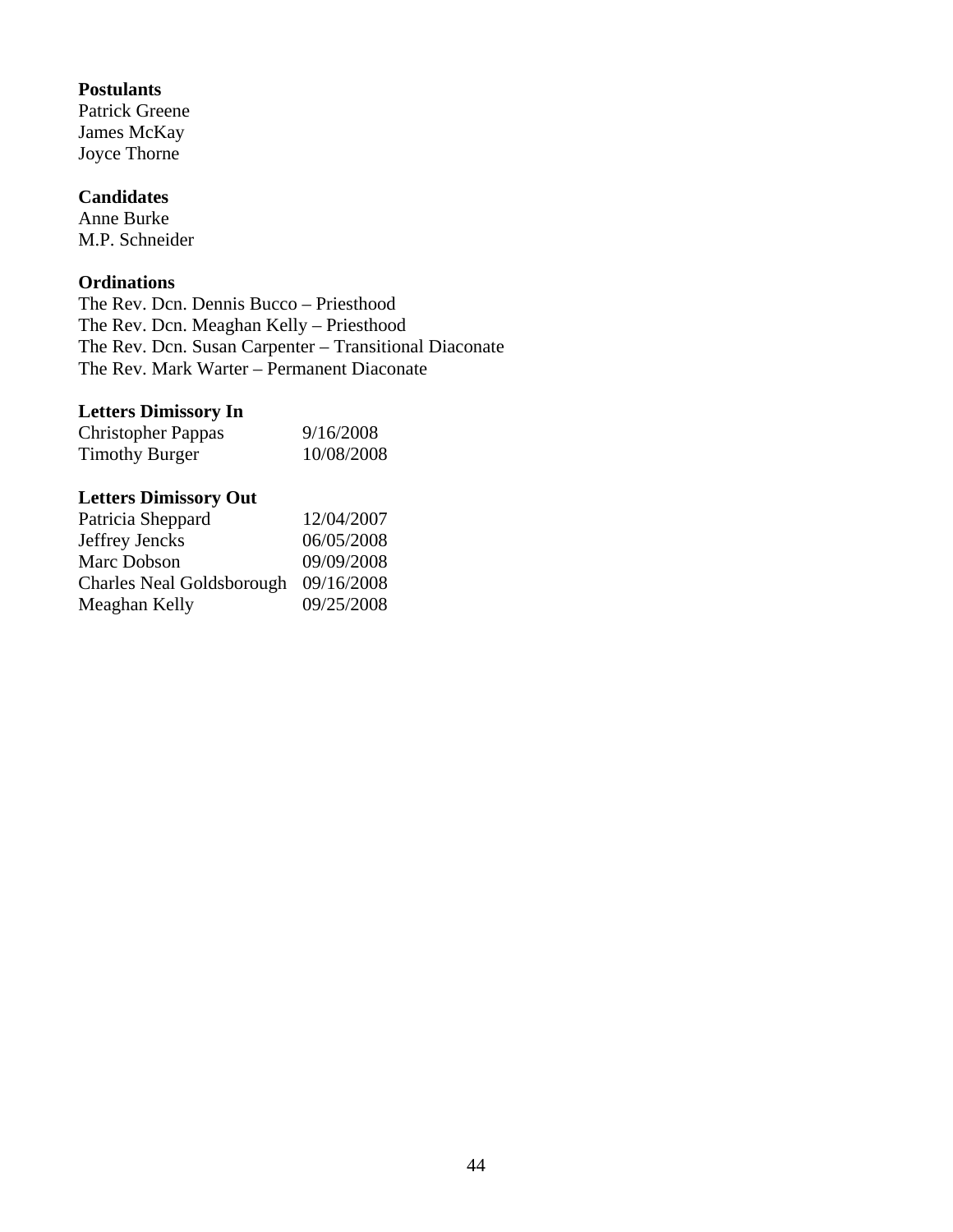# **REPORT OF THE STANDING COMMITTEE OF THE DIOCESE**

Good Morning Bishop and fellow delegates:

The Standing Committee serves as the Council of Advice to the Bishop and undertakes certain canonical responsibilities required by the Constitution and Canons of the National Church and Constitution and Canons of the Diocese of Rhode Island.

In accordance with those duties, since the last Convention the Standing Committee had at least twelve meetings during which it:

- 1. Conferred with the Bishop and approved a merger policy for the diocese.
- 2. Consented to the sale of real estate of St. George's, Newport.
- 3. Consented the a property plan for Saint Mary's, Portsmouth.
- 4. Approved a proposal to sell the rectory of Christ Church, Westerly.
- 5. Approved one candidate for the diaconate.
- 6. Recommended two candidates for ordination to the diaconate.
- 7. Recommended two candidates for ordination to the priesthood.
- 8. Consented to the election of six diocesan bishops.
- 9. Consented to the election and consecration of six diocesan bishops, one bishop suffragan and one

bishop coadjutor.

Finally, in the role described under the Canon for Ecclesiastical Discipline, the Standing Committee determined that one priest had abandoned the Communion of the Church; and approved the acceptance of the renunciation and deposition of another priest.

These are just a few of the areas that the Standing Committee gets involved with.

Thank you, and have a great morning.

Submitted by William F. Plumb President of the Standing Committee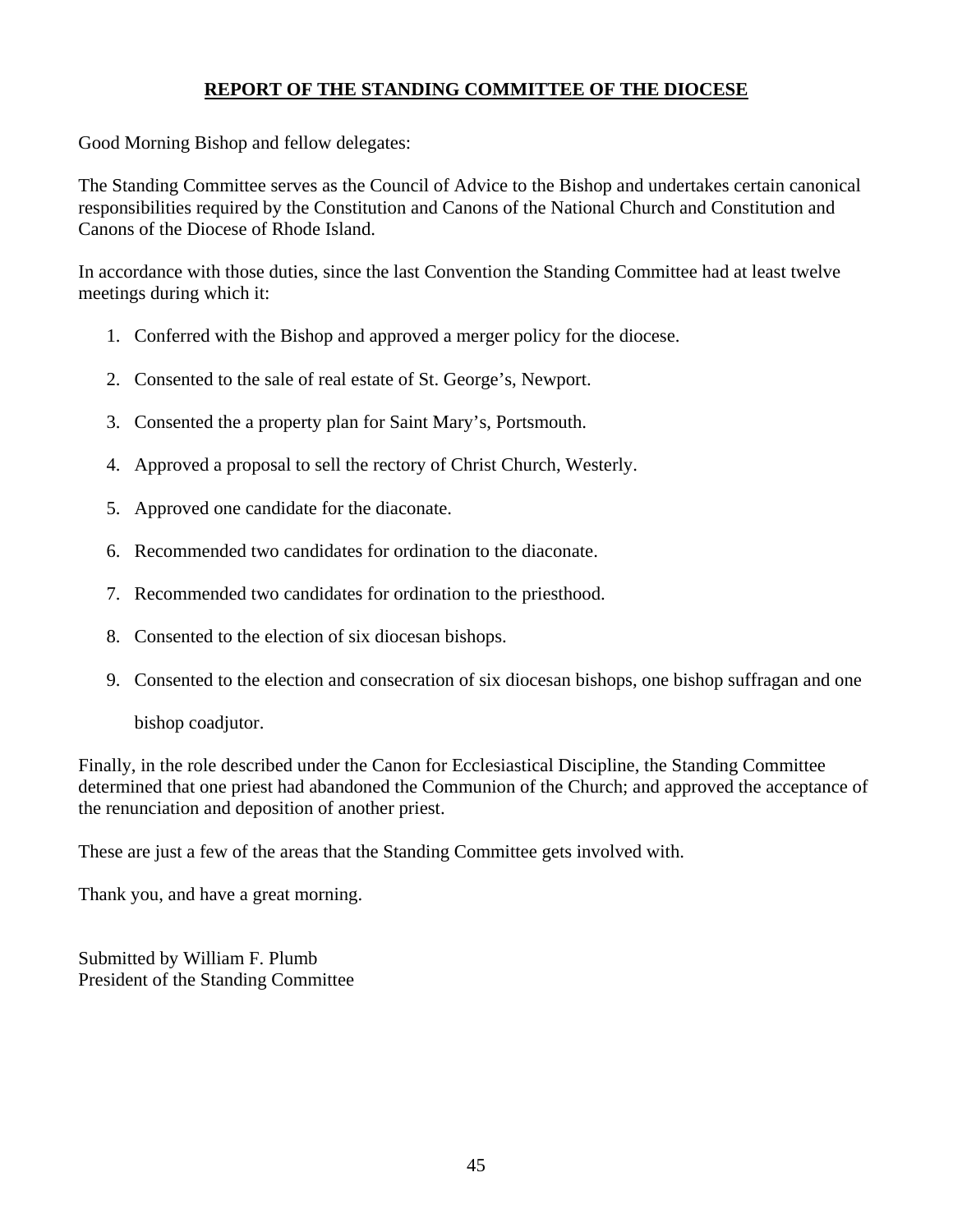## **REPORT OF THE DIOCESAN DEPUTATION TO GENERAL CONVENTION**

In just 10 days we will be voting for the 44th President of the United States; but, before the 1st President of the United States was elected, clerical and lay Deputies from several states assembled in Philadelphia to plan for the future of an independent, American Episcopal Church.

You can imagine what the Revolutionary War did to Anglican congregations in RI and throughout the colonies fast becoming states. What a time that must have been! Exciting, frightening, turning so much that was familiar upside down.

We were elected by you to be part of the 76th General Convention of the Episcopal Church gathering in Anaheim, CA in July of 2009; we walk in the footsteps of the deputies in 1785, committed to prepare ourselves through study, conversation and prayer and to be open to the working of the Holy Spirit. We do not take lightly that we are deputies: we will go forth from Rhode Island, but we are preparing ourselves to act for the whole church.

We ask for your prayers. We have prepared a folder that gives basic information about General Convention and tells you how to contact us. There will be gatherings in the diocese before and after Convention; please put these dates on your calendar.

The theme for the 76th General Convention is a new word for most of us - "ubuntu"; it will take us a while to get comfortable with saying it, but "ubuntu" refers to the interconnectedness of all humanity, I in You and You in Me. Community. Not just in Pawtucket, or RI or New England or between RI and Louisiana but across and through political and geographic and economic and any other kind of boundary you can think of. Ubuntu.

So, who are we, this RI deputation? "What will each of us take to General Convention that won't fit in a suitcase? "

*Each deputy and alternate then introduced herself or himself by answering this question.* 

Submitted by Ms. Caryl Frink, Deputation Chair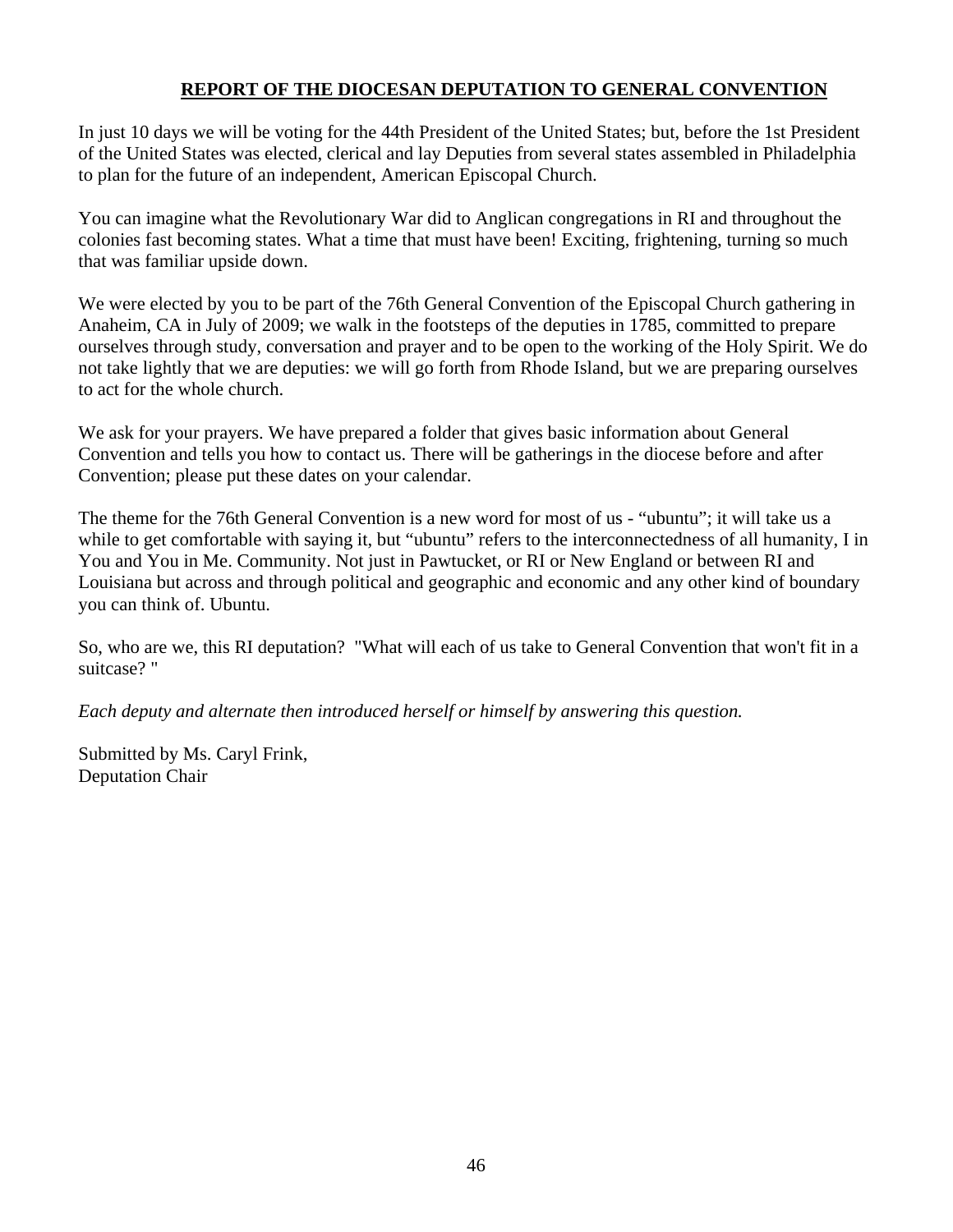# **REPORT OF THE ENVIRONMENTAL STEWARDSHIP TASK FORCE**

Bishop Wolfe, Bishop Jenkins, Bishop Joslin, clergy, delegates and visitors:

Good morning. My name is Katherine Gibson. (switch to Zeke) My name is Arthur Olsen.

We are communicants of St. Augustine's Church in Kingston and, pertaining to this gathering, we are representative members of the Environmental Stewardship Task Force or ESTF, a group that was authorized at this convention last year. Would other ESTF members who are in attendance please stand so people will know who you are?

For those who were in attendance you may remember the 4-part Environmental Stewardship Resolution that was discussed and adopted. We were being asked to "add our (their) voices of faith to the growing efforts relating to climate change, renewable energy, sustainable development, and clean air and water..." In essence, renew and energize our efforts toward the respect and care of God's Creation. Another part of that resolution stated that all faith institutions that have not already done so, have a certified energy audit done on all occupied buildings at some point during this year. A more detailed description of what we have been doing can be found in the newest edition of "RISEN".

The Task Force that formed, in late winter and early spring, met monthly, and during early summer realized that a survey of our diocesan institutions was a way to gain a sense of where everyone was in this process. We began in mid to late summer (not a wise choice for surveying churches) and are still continuing to contact all parishes. (please don't think you are being ignored if no one has yet been in touch with you.) For our small group of surveyors this has been a major, but satisfying task. We have not only gained knowledge about each parish, but we've also engaged in dialogue about the concerns of different churches, and in more than a few instances we've come away with information that was new to us, information that can be added to a bank of resources.

To date 37 out of 59 surveys have been completed (63% of the parishes). And of that number15 or 41% have completed energy audits. Of the remaining 59%, a couple have planned energy audits and several others have made their own changes to CFL bulbs for lighting. A few churches have sustainability or green teams or plan to encourage groups to address environmental stewardship issues specifically. We learned that the majority of parishes are recycling whether it is offered as a town or city service, handled by parishioner volunteers or by private haulers.

And then comes the list of parish ideas, to mention only a few:

- the use of fair trade coffee and regular cups as opposed to Styrofoam,
- purchasing recycled goods for office and church school supplies from a statewide consortium,
- promoting the use of "green energy", a tax deductible investment in renewable energy and development through People's Power&Light,
- submitting short, environmentally focused articles in monthly church newsletters

....the ideas, strung out, might just be overwhelming for this report, but they are also signs of hope and caring ....and faith.

Make no mistake....climate change is here and it has a human component. The predictions may vary, but the body of peer reviewed scientific data represents the vast majority of scientists weighing in on the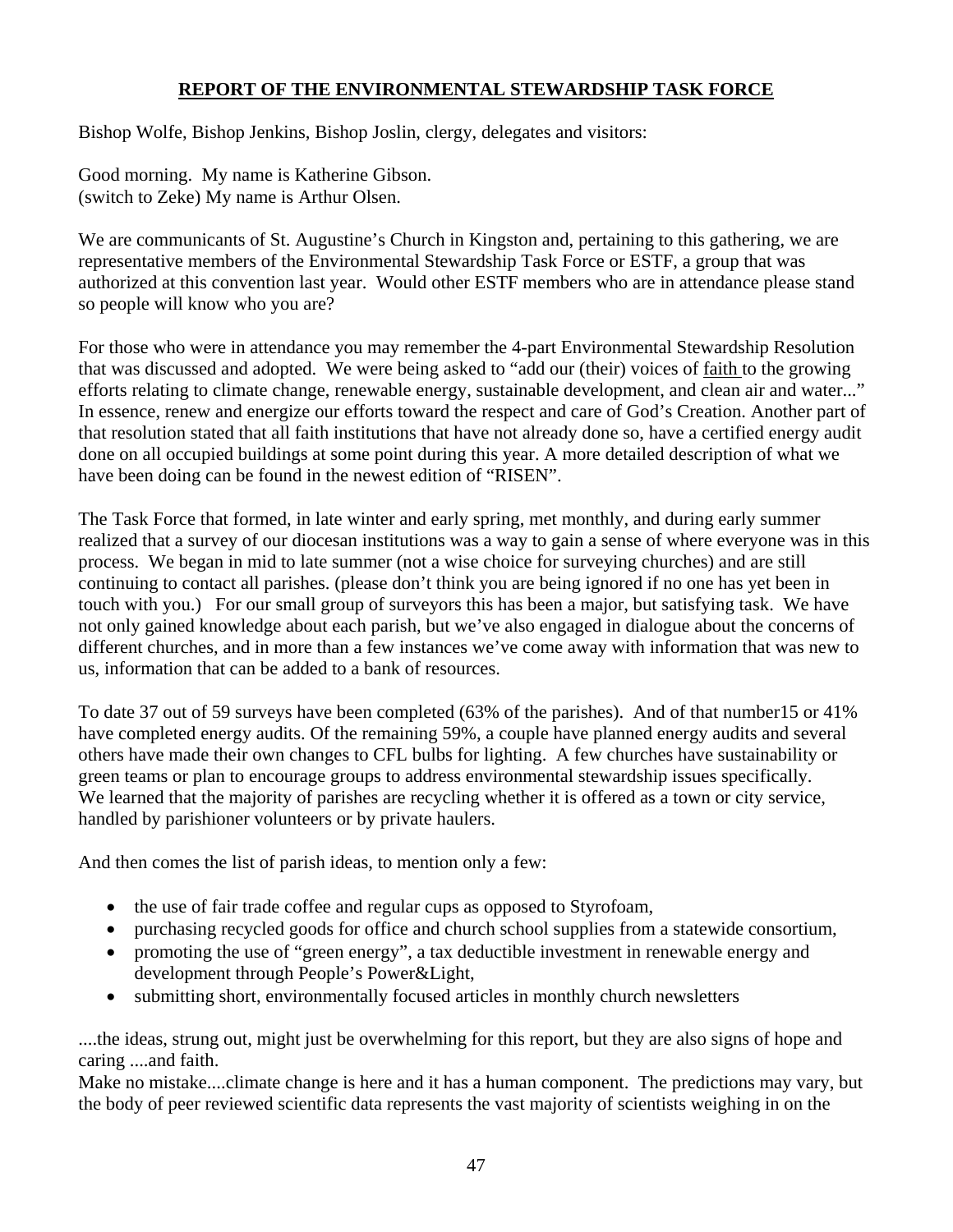subject. This can no longer be considered a fringe issue. Millennium Development Goal #7 attests to the importance of addressing the challenge.

Environmental stewardship interfaces with social justice issues on many levels, a phenomenon already becoming apparent in some areas - food production, homelessness, jobs, energy scarcity, poverty, and even economic concerns as Wall Street prepares to redirect itself.

We are on the cusp of opportunity to respond to God's Biblical instructions to us to tend to Creation.....in new or sometimes very old, and more respectful, healthful ways. From supporting exemplary practices in our churches to the ways in which we pay attention to our individual habits and relationship to the environment, to engaging our youth in efforts to restore, to our involvement as Christians in the political process....we are called to act....And we are given reasons for optimism, Jesus' example of mindful and God-centered response to the challenges, and the charge to use God's gifts to us - of thought and innovation in the process of discovery.

Join us for an ESTF meeting (Thurs., Nov. 20<sup>th</sup> at 7 at St. Peter's and St. Andrews in Providence), come to the  $2<sup>nd</sup>$  annual RI Interfaith Power and Light Conference at LaSalle on Jan.  $8<sup>th</sup>$  with Sally Bingham, Episcopal priest and founder of the national Interfaith Power and Light movement, contact the ESTF through our emerging website, start a green group in your church, be attentive to some of your habits at home. Begin with the small do-able things.

In the process there is purpose, work, humor, and fellowship - all of them suffused with HOPE and the LOVE of God as we attempt to be aware caretakers of God's Creation.

Submitted by Katherine Gibson and Arthur "Zeke" Olsen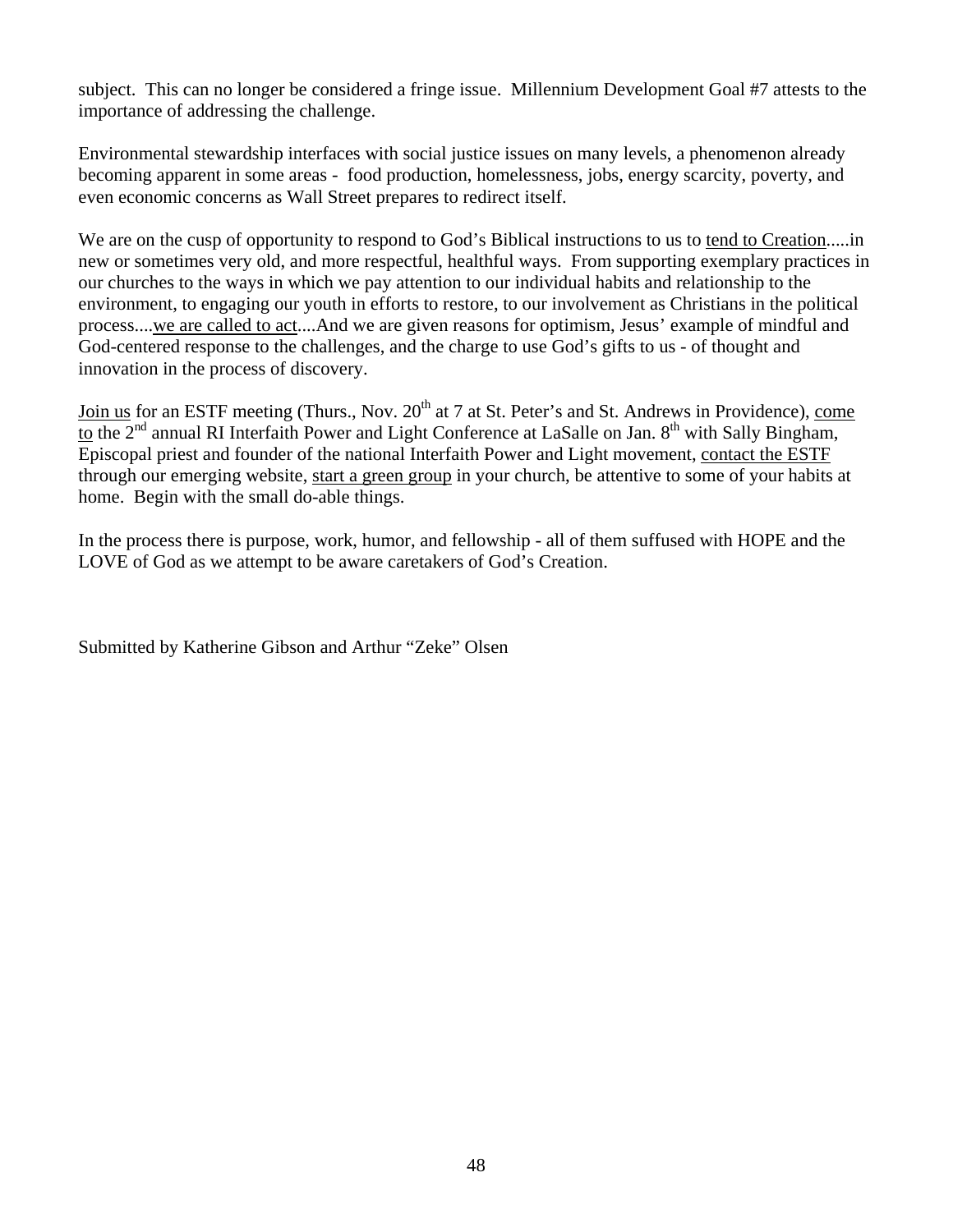# **REPORT OF THE COMPANION DIOCESE COMMITTEE**

Committee: Milton Schumacher, Trinity, No. Scituate ; Carol Rabbit, Christ Church, Lincoln; The Rev. Greg Lisby, Ascension, Cranston; The Rev. Ginny Dinsmore, formerly of St. Mary's Portsmouth; and Mary Ann Kolakowski, Diocesan Staff

"LARI" Louisiana and Rhode Island focus committee: The Rev. Clare Fischer-Davies, St. Martin's, Providence; Jim Rezendes, St. Luke's, East Greenwich; Mary Kesson and Ken Gould, Grace Church, Providence; Carol Dutton and Meghan Dutton, Emmanuel, Newport.

Diocese of Ezo, Sudan exploratory committee includes Bishop Wolf, Thomas Bair, The Rev. Scott Gunn, Christ Church, Lonsdale; The Rev. Jennifer Phillips, St. Augustine's, Kingston and Mary Ann Kolakowski, Diocesan Staff.

To date the following steps have begun:

 RI has begun a formal companion relationship with the Diocese of Louisiana born and nurtured in the shared ministries and conversations of Bishop Wolf and Bishop Jenkins as well as the shared commitment and passion for the rebuilding of New Orleans already made by a number of RI Clergy and Parishes in and through the mission trips completed and planned for the near future.

May 28, 2008 7pm: Companion Diocese Committee Meeting and Conversation with Bishop Wolf and members of parishes who have already participated in Mission Trips to New Orleans. This meeting resulted in a group of 18 plus who expressed commitment to the people of and the relief and recovery efforts in New Orleans. They agreed to meet again following the sub committee's visit to New Orleans in July (this group is to meet with the Diocese of Louisiana's Partners in Mission Committee and begin nurture this new relationship in person).

Sub-Committee visit to New Orleans: Jim Rezendes, The Rev. Clare Fischer-Davies, Mary Ann Kolakowski and Elizabeth Kolakowski

This visit included meeting with the committee at Diocesan House in New Orleans, visiting some of the programs and personnel working in the recovery and rebuilding, visiting some of the neighborhoods and churches affected as well as beginning to get to know some of the parish and diocesan leaders. The group tried to listen to one another's ideas and needs as well brainstorm about the possibilities of shared mission.

 The sub-committee continued its discussion, planning and fact finding to present a report to the wider committee on September 11, 2008 at 7pm. Following the Sept.  $11<sup>th</sup>$  meeting, a handout outlining a starting point for ministry opportunities and shared mission was created and edited. This handout is to be distributed throughout the diocese and at Diocesan Convention.

Many telephone calls were made and emails were exchanged between people in Rhode Island (especially committee members and diocesan staff) and people in Louisiana during their recent bouts with Hurricanes Gustav and Ike.

The Diocese of Louisiana's Partners in Mission Committee and The Diocese of Rhode Island's Companion Diocese Committee will explore the possibility of a video conference call following Convention.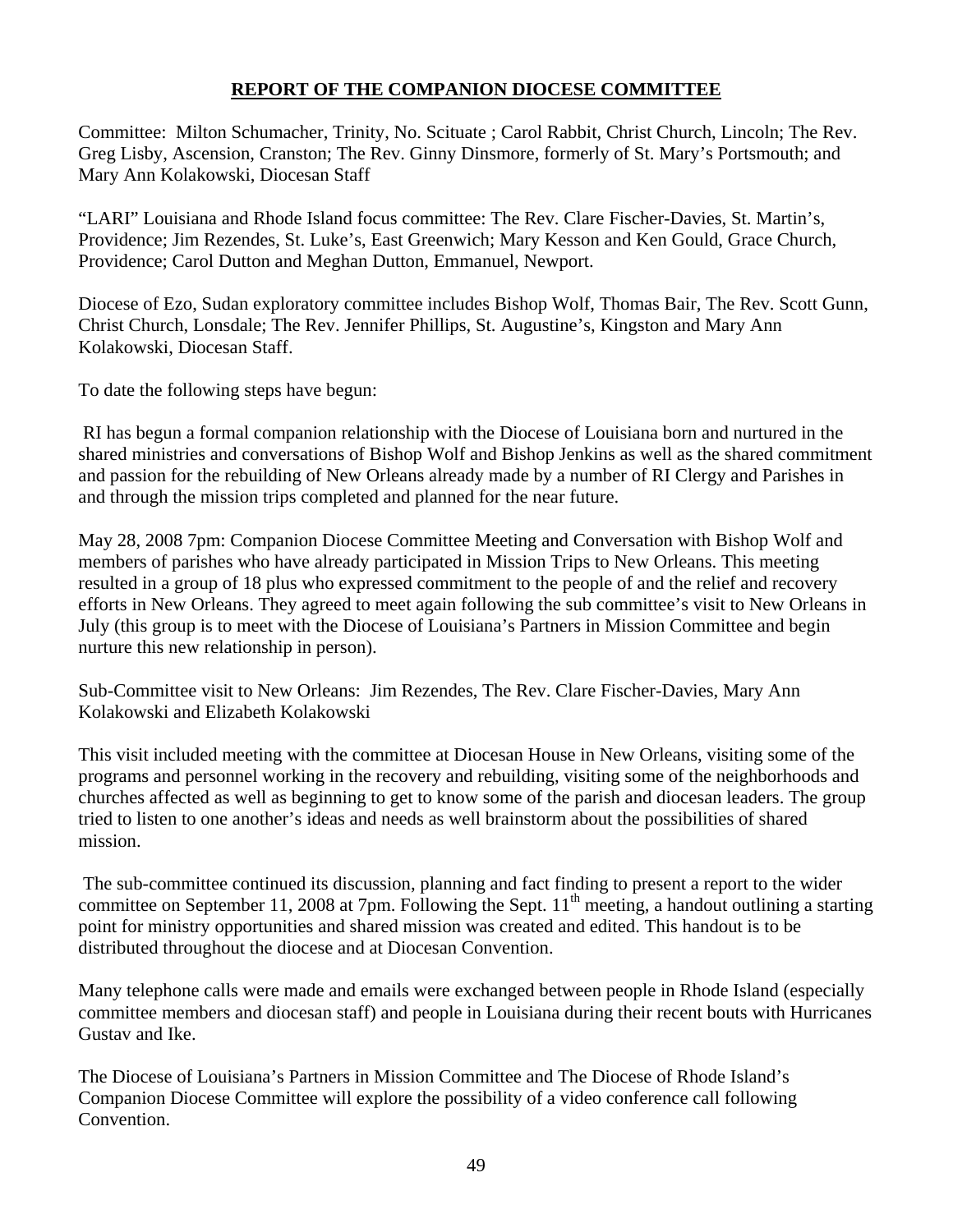Initial discussion has begun between Bishop Wolf and Bishop Frank Gray regarding the possibility of a companion relationship with the Sudan. Bishop Wolf, Thomas Bair and The Rev. Scott Gunn had some conversation while at Lambeth, and subsequently via email with Bishop John Zawo, Bishop of the Diocese of Ezo, Sudan. An exploratory group met in September to discuss the steps needed to begin this connection and potential companion relationship in Africa. In light of the extreme poverty in Ezo, and the difficulties in travel and communication, it will be wise for us to proceed slowly. Bishop Wolf and Tom Bair are making an initial visit to Ezo some time in late December. The details are currently in the process of being planned. The exploratory committee will meet with some of the others in the diocese who have expressed interest in an African Companion during the month of November. Parishes are invited to give pictures of their people to Bishop Wolf to take with her to Ezo as a gift to the Bishop and the people of the Diocese of Ezo. More information will follow.

Submitted by Mary Ann Kolakowski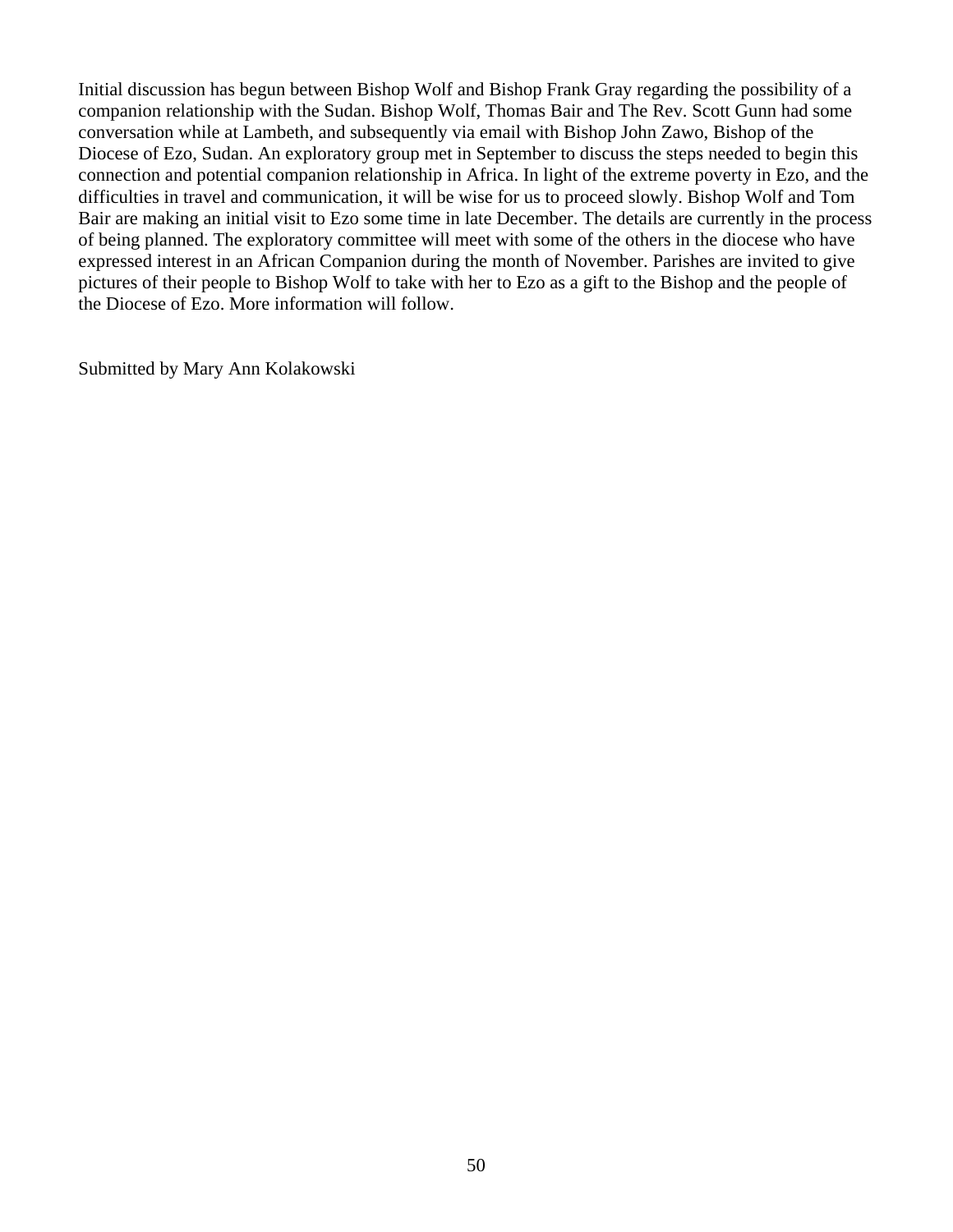### **REPORT OF THE COMMISSION ON CONGREGATIONAL DEVELOPMENT**

#### Part I

Let's have a show of hands. How many of you belong to churches that are currently growing? How many are at churches that are in decline? Holding steady? OK, how many of you would say that your church has hope?

In the year 2000, we had 64 churches – 11 missions and 53 parishes with average Sunday attendance between 26 and 401. As of 2008, the Diocese has 59 churches – 9 designated Diocesan missions and 50 parishes. They range in size of average Sunday attendance between 25 and 310. In 2000, 23 congregations were below 100 on Sundays. Today, the majority (31) of our churches have an average attendance of under 100. Eleven have under 50 at church on Sunday. This is not good news.

Since 2000, average attendance has declined in 42 of our churches. Sixteen churches have increased average attendance in that time. Based on our statistics we have 1,486 fewer people in attendance in our churches each Sunday than in 2000. That means we have lost an equivalent of almost five of our congregations! This is not good news.

Our average pledge has grown from \$900 to \$1,250 but that still places the Diocese of Rhode Island last in the Episcopal Church in pledging. Mississippi is the poorest state based on average income but their average pledge is more than twice ours. Ten of our congregations are spending down their endowments for operating expenses beyond an annual percentage of 7%, because they are unable to fund their budgets through pledges. This is how it is today, but it doesn't have to be this way tomorrow.

We have 23 part-time congregations, the majority of which are not moving towards making their clergy full-time. Six priests in charge of congregations work less than half time. This is how it is today, but it doesn't have to be this way tomorrow.

Many of our parishes were founded in the early years of our republic; four of our churches date back to colonial days and proudly claim a heritage older than our nation. But older churches have challenges:

- Rising maintenance costs.
- A good number are not fully handicapped accessible.
- Parking: only 11 churches have parking for over 50 cars.
- Many churches have limited space for program expansion
- The neighborhoods around many urban churches have changed demographically.

#### Part II

This year, the Commission on Congregational Development surveyed our churches to ask them about their mission and ministry and to name their greatest challenges. Eighty percent of our churches responded to the following questions:

1. Why does your church exist? What is its mission?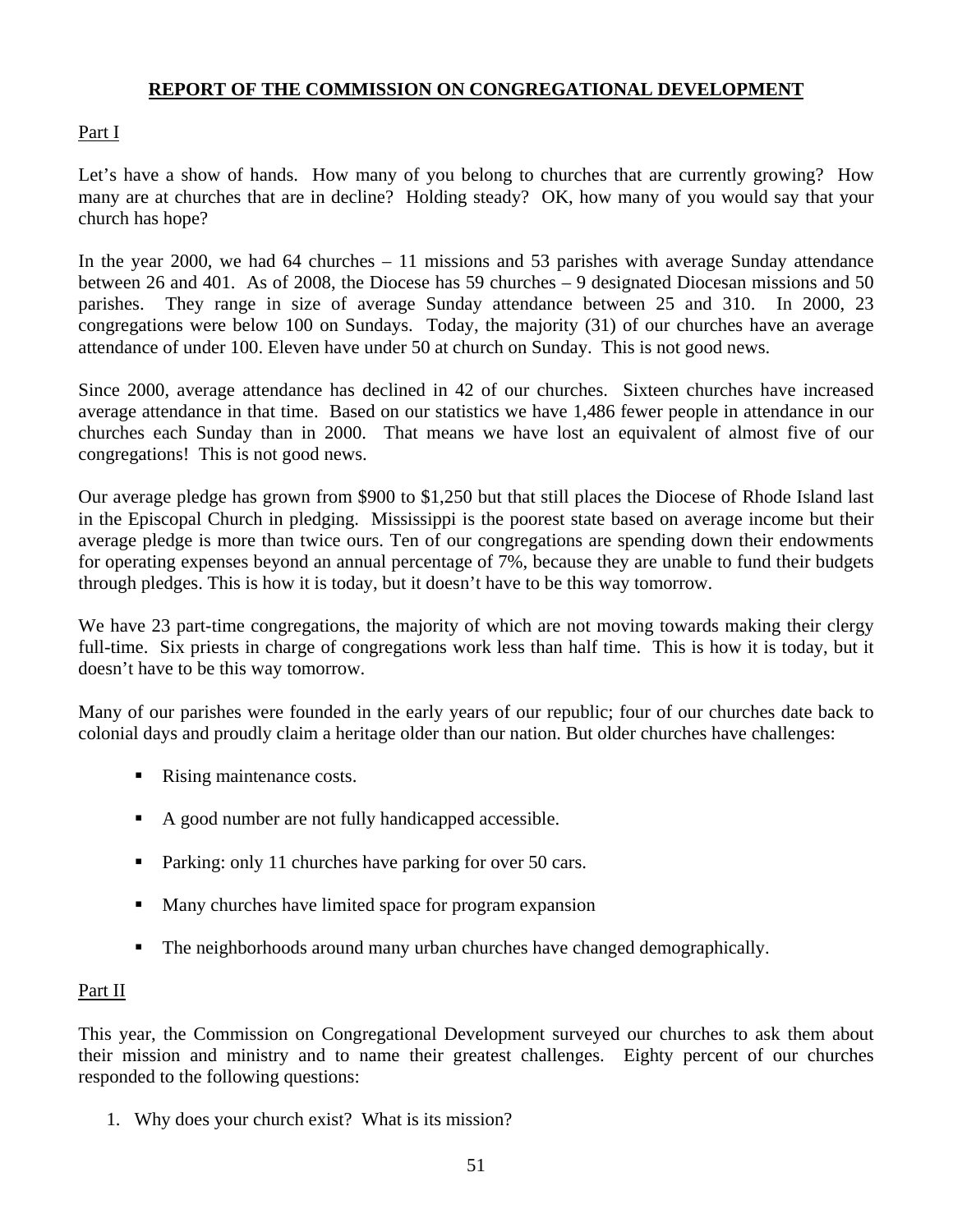- 2. What are you currently doing to fulfill that mission?
- 3. Of those things you are doing to fulfill your mission, what seems to claim the passion and energy of your church right now?
- 4. What is the one new thing about which the congregation is excited that you would like to try in the next 12 months?
- 5. What are the challenges you face?

We are here today to tell you what we have heard about ministry in the Diocese of Rhode Island, to share with you the hope and the challenges that face us.

In spite of the many challenges faced by the churches in our Diocese, it was inspiring to read the answers to the questions about mission and ministry. Just about every church said that worship was part of the reason they existed (Thank God!) --specifically worship intended to nurture the spirits all those who came through their doors.

Most of the churches who responded also said that service to Christ and neighbor, otherwise know as outreach, was an essential part of their identity and mission. Our churches seem to passionately embrace the words of Jesus: "Truly I say to you as you did it to one of the least of my brethren, you did it to me."

Beyond "checkbook charity", many of our churches feed and clothe significant numbers of people in need. Some have or work in meal sites or kitchens. Some help fund and build houses for Habitat for Humanity, or sponsor mission trips for youth and adults. Grace Church, as an example, has a homeless ministry five days a week, and provides Bible Study for the homeless along with parishioners.

Something that claims the passion of at least half our churches right now is programming for children and youth. It seems that our churches are looking to the future and the formation of a new generation of Christians. S. Stephen's, Providence gave a perhaps tongue-in-cheek, but somehow wonderful, answer to the question about the one new thing the congregation is excited about: "Finding a live baby to star as Jesus in the Christmas Pageant." What better symbol of new life and hope for our churches than a very alive Christ child starring in our Christmas pageants? S. Stephen's has inspired me to recruit a baby due in November to star in St. Alban's Christmas pageant - a small symbolic gesture to say that we can no doubt help to inspire each other to overcome whatever challenges we face.

# Part III

As chair of Congregational Development, I am here to tell you that there is hope There is hope for our diocese if we claim and act on our purpose to bring people into relationship with God through Jesus Christ.

There is hope for us if we realize that our churches exist for more than Christmas bazaars and burials. Recently, atheists in Britain began advertising on the sides of buses. Atheists advertising. They were advertising a non-belief, a non-mission. As Christians, we have the most important mission in the world; there has to be hope in that.

There is hope for us in our circumstances. We are a small diocese: because of our compact size (1545 sq. miles), our churches are located quite close together – all of them (with the exception of St. Ann's on Block Island) within 15 miles of their nearest Episcopal neighbor. We have a unique opportunity to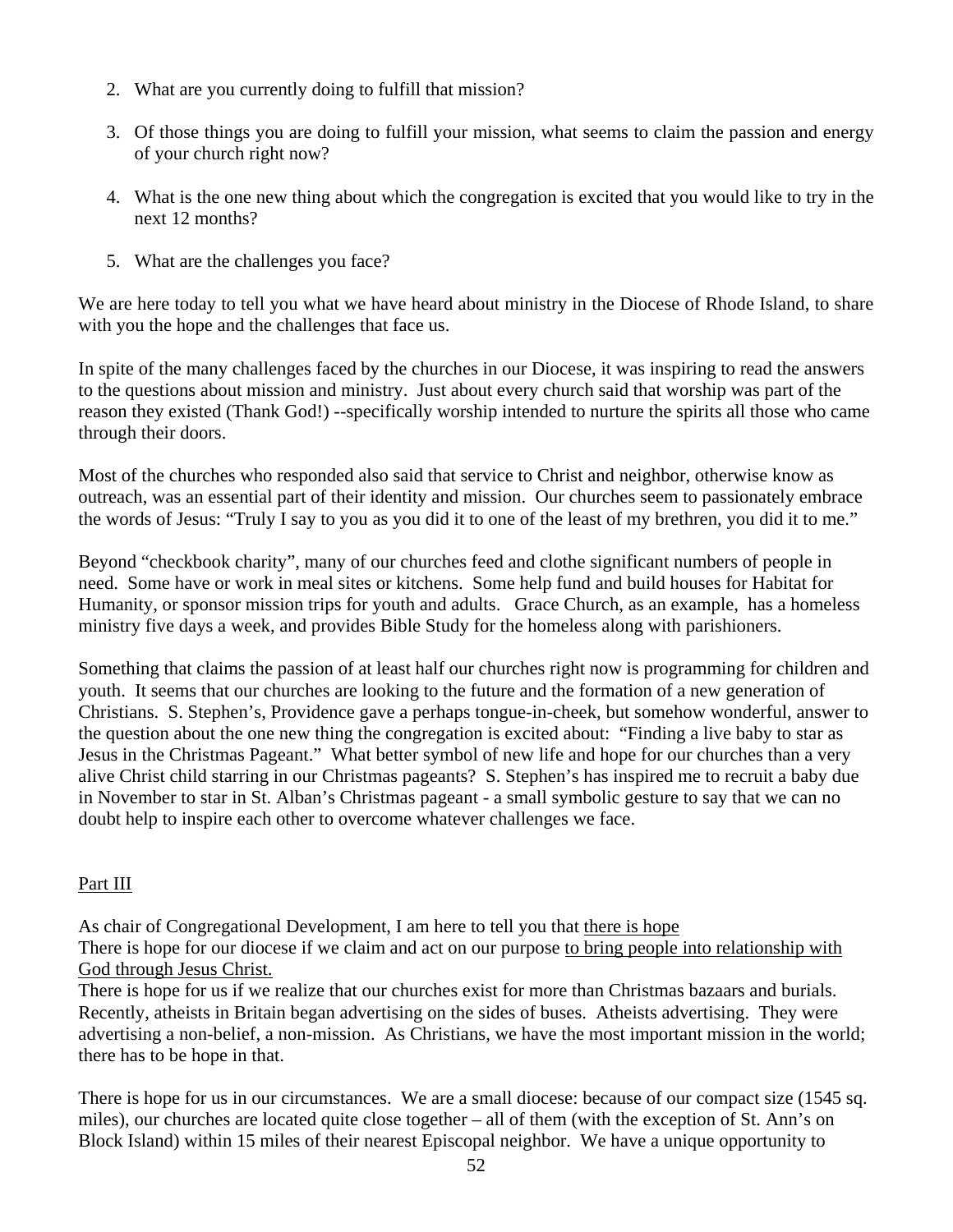explore ways to pool our resources and become better stewards, but only if we remember what our purpose is: to bring people into relationship with God through Jesus Christ.

There is hope in the focused following of a clear and concise vision of what the church can and should be. First, we must be clear about why we exist: to bring people into relationship with God through Jesus Christ. If we are clear about why we exist, we will grow. Second, we must be willing to get creative in our liturgy and our common life together. We must be able to reimagine our church and what it offers in the present age. Finally, we must realize that we are in this boat together: parish to parish, deanery to deanery, clergy to clergy, the entire diocese, we are the body of Christ.

The Commission on Congregational Development stands ready to assist clergy and lay leaders with the important work of the adaptive change we must undergo. Through workshops, consultation, and lay leadership development, we can make progress towards making this diocese thrive, rather than helping it survive. Make no mistake. This will be hard work. We must reexamine what we do, and more importantly, who we are. We must claim and act on our purpose: to bring people into relationship with God through Jesus Christ. There is no greater mission than this. There is no greater hope than this.

Submitted by the Rev. Peter Mayer, Chair, Commission on Congregational Developoment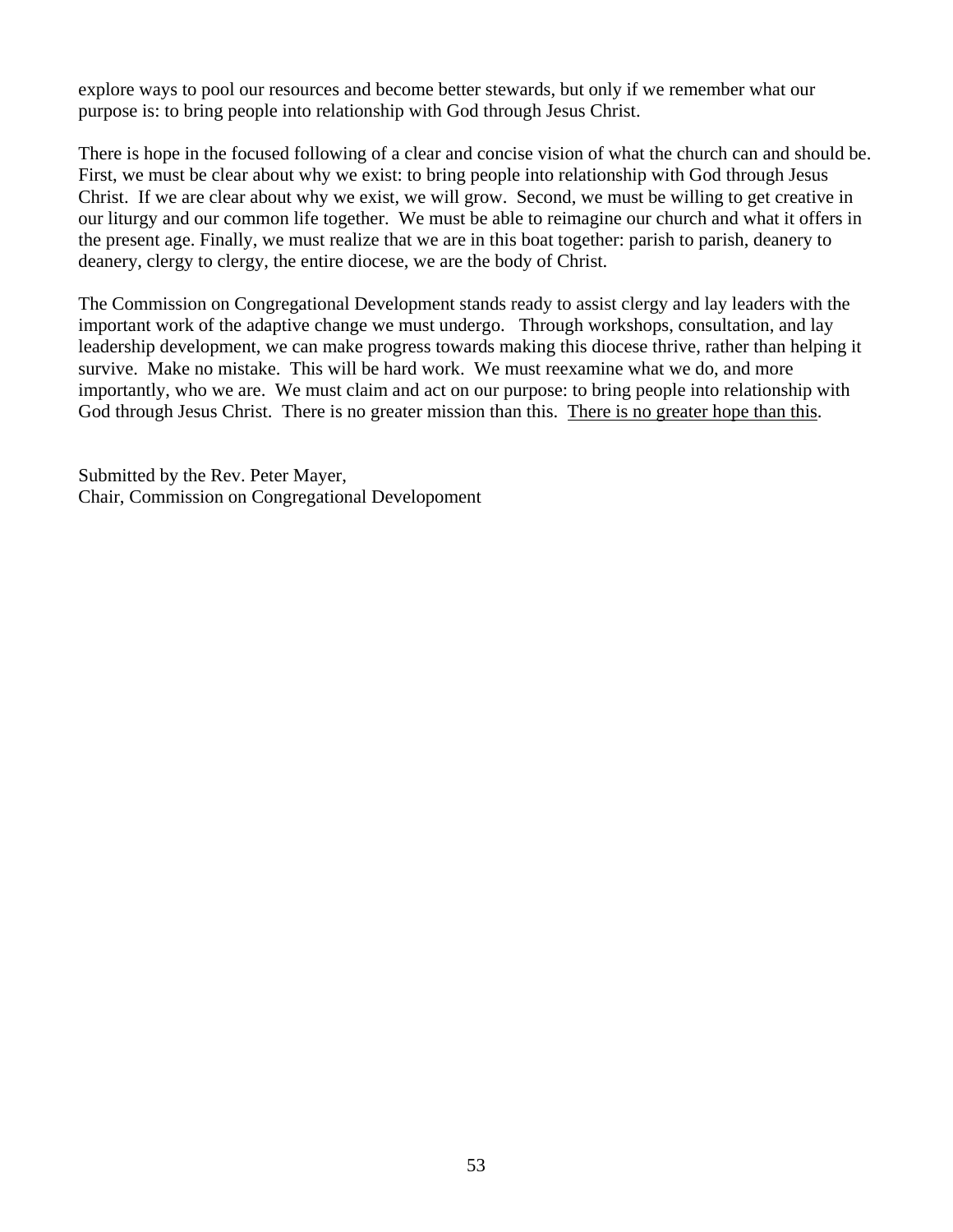# **THE EPISCOPAL CHARITIES FUND OF RHODE ISLAND**

#### 2008 Annual Report to Diocesan Convention

The Board of Trustees, all committees and parish charities volunteers successfully completed their work both in fundraising and outreach efforts. Grant distributions in the amount of \$486,500 were given to 105 social service agencies and programs throughout Rhode Island.

Congratulations are extended to the agencies funded through Episcopal Charities for their commitment to deliver the valuable services given to the people of Rhode Island who are in crisis and need.

The Susan Hudson Memorial Fund awarded grants in the amount of \$60,000 to St. Mary's Home,

Shepherd Program and Rhode Island Community Action Association for heat and food.

In total, the Episcopal Charities Fund of Rhode Island dispersed \$546,500 to assist people in crisis, need and desperate situations for the year 2008.

The volunteers and donors of Episcopal Charities deserve gratitude and recognition for their work, dedication and support. Special thanks are extended to Nancy Kaull of St. Luke's, East Greenwich and Jeff Manickas of St. Paul's Church, Wickford, who chaired the diocesan-wide parish campaign and to The Rev. Dr. Gary C. Lemery for their outstanding leadership. Gratitude and appreciation is extended to all the members of the Board of Trustees for their dedication and commitment to the mission of Episcopal Charities.

National Philanthropy Day was held in November, 2008. Organizations throughout Rhode Island had an opportunity to honor their valued volunteers as "Partners in Philanthropy". Barbara Dawson of St. Paul's Church, Wickford, and Harry Waterman, St. Luke's, East Greenwich were named "Partners in Philanthropy" of the Episcopal Charities Fund of Rhode Island for their many years of outstanding service and dedication. They continue to serve their church, Episcopal Charities and their community.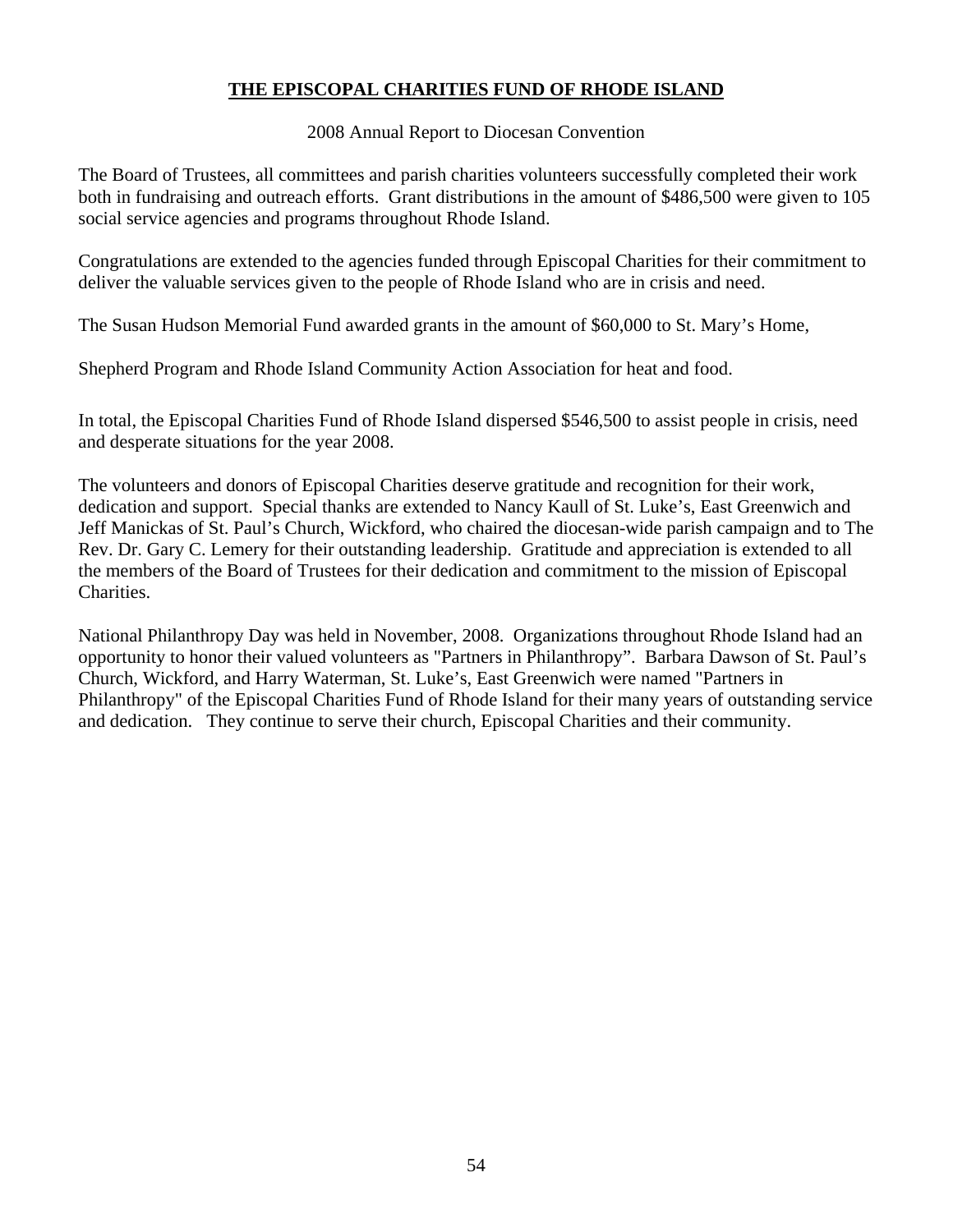#### **COMMITTEE ON SUPPLEMENTARY BENEFITS**

(Diocese of Rhode Island – Canon 7.1)

Due to the generosity of Episcopalians of previous generations, the Diocese has a fund which can assist retired clergy and their surviving spouses in maintaining health insurance. The fund does not request or receive funding from the Diocesan Budget.

While the fund does not produce enough income to guarantee any benefit to clergy as an "earned right," it can, however, help some of our clergy whose income is such that it cannot provide adequate health insurance.

Current policies regarding the fund are as follows:

- $\bullet$  To receive assistance an applicant must be a cleric who is canonically resident in the Diocese of Rhode Island for five (5) years or more, be under no ecclesiastical discipline, and have retired from a paid full-time church position which put him/her on the Diocese of Rhode Island's health plan before retirement.
- There is no eligibility for assistance for early retirement (before age 65) unless retirement is caused by disability.
- $\cdot \cdot$  The only assistance currently available is health insurance. Health insurance means participation in the coverage offered by the Church Medical Trust of the Church Pension Fund. Upon the applicant's being found eligible, the Commission will defray the cost for him/her and spouse in the Church Medical Trust Premium Plan which is a supplement to Medicare coverage. The retirees will be expected to pay Part B, Medicare Coverage, which is deducted from social security payments.
- $\div$  Exceptions to these policies will be considered by the Commission overseeing this Fund in cases of extreme hardship upon receipt of application for assistance.
- Upon retirement and in any (or every) year thereafter, a statement of need may be required by the Commission.

During the year the above policies were reviewed with no changes made.

There were 18 persons receiving benefits as of December 31, 2008 with grants totaling approximately \$35, 134.

The commission has had outstanding support and actions from Mr. Ronald Turnbull and Ms. Joan DeCelles of the Diocesan staff.

The Rev. Everett H. Greene, Pastor to the Retired Community, has attended all meetings giving the Commission knowledge of new retirees and any change in the status of members of the retirement community.

The Commission members are the Revs. Harrington Gordon, J. Daniel Burke, Gordon Stenning, Ms. Nancy Brown, and Mrs. Bernice Belt.

Gordon J. Stenning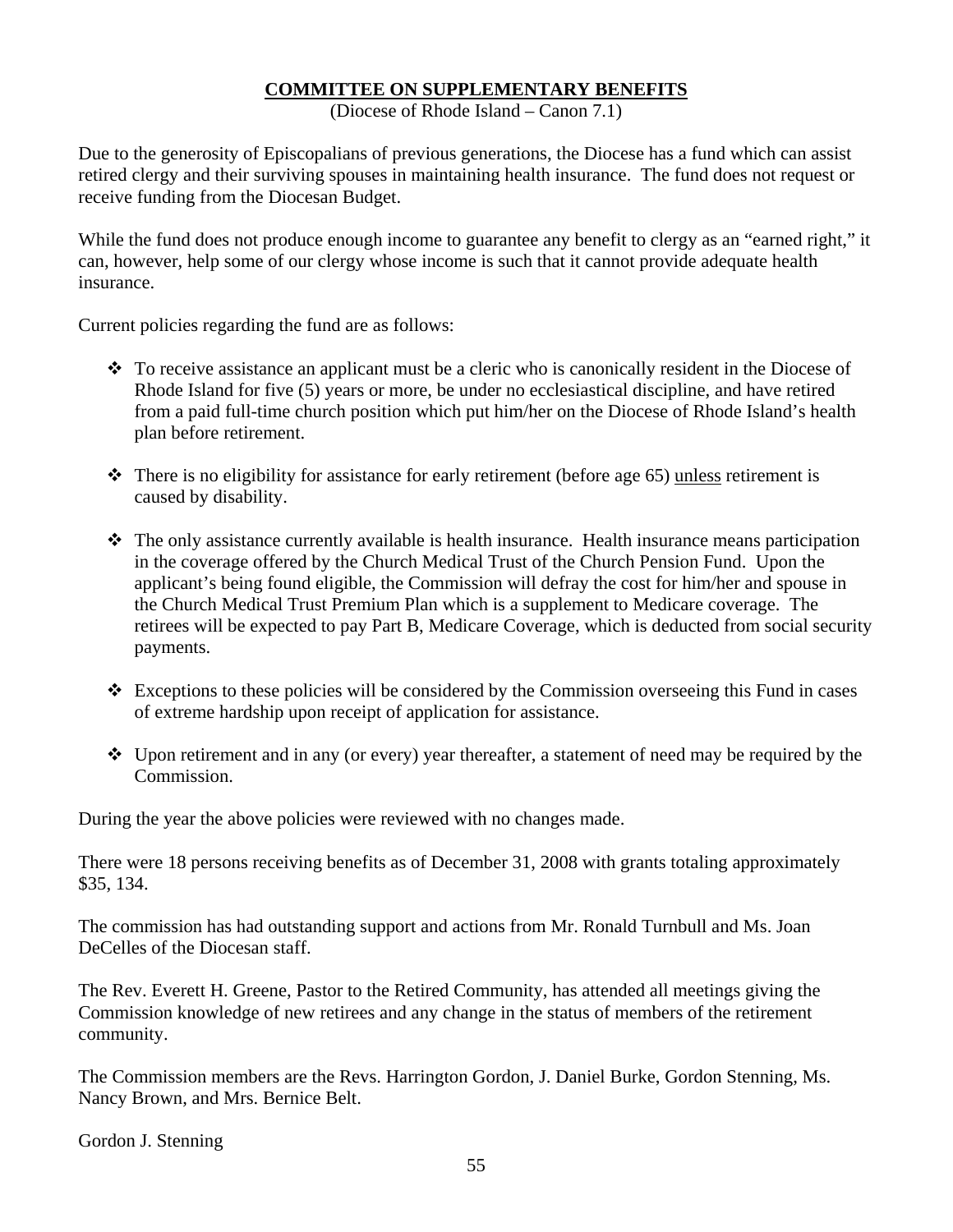# **THE COMMISSION ON MINISTRY**

The role of the Commission on Ministry is to advise and assist the Bishop in the implementation of Title III, Ministry, of the Constitution and Canons of The Episcopal Church. Under the guidance and oversight of the Bishop, the Commission has primary responsibility for the selection, examination, interviewing and evaluation of all applicants for Holy Orders and in the determination of present and future opportunities and needs for the ministry of all baptized people.

In following these guidelines the following work was done by the Commission.

#### **Discernment Program**

This program is to help participants learn more about themselves and their gifts and to assist them in finding a path for ministry that is right for them, be it ordained or lay ministry. It is not an evaluation process and while required for those seeking ordination, it is open to all.

In the fall a recruiting letter was sent to all clergy in the Diocese encouraging them to seek out those in their parish community who they thought would benefit from the discernment program. Articles were published in Risen and eRisen encouraging participation in the program. We have 16 discerners.

The program began with an Introductory Dinner in September for those interested in the program, their spouse, and rector. Following the dinner the program was presented followed by a question and answer session. The five people attended the dinner, who were interested in the program. Others attending were rectors, spouses, and members of the Commission.

The Discernment Program met monthly from September through March and included the Introductory Dinner, a Quiet Day, informal dinner with participants, spouses and rectors for fellowship, Christian Formation, Assigned Readings, Trip Through the Prayer Book, and a Closing Event for evaluation and feedback from participants in the program.

Thirteen people from throughout the Diocese participated in this program and six applied for Postulancy interviews. The following people were interviewed on September 4 and 5: Becky Binns Gettel, John Higgenbotham, Al Anderson, Scott Ciosk, Mark Ferreira. Robin Bugbie met with the Bishop on September 23.

The Bishop determined that John Higgenbotham, Al Anderson and Scott Ciosk should not go forward and interview with the Commission at this time. Becky Binns Gettel, Mark Ferreira and Robin Bugby interviewed with us on October 9.

The Commission met in June to evaluate the past year and prepare for the upcoming year. The Discernment Program for 2008-2009 was formulated with attention being given to the feedback received from the participants in last year's program.

#### **Listening Hearts Discernment Groups**

The Listening Hearts Discerment Groups are now constructed a very different way from past years. Instead of the Discernment groups being gathered by the COM, each discerner now must select 3-4 people who he/she feels will serve in this role properly to aid in the "Framing of the Question" towrd clarification of their "call." These groups are trained in a two day training, this year's being done at Trinity Church, North Scituate.

#### **Deacon Formation Program**

The Deacon Formation Program was formed in 2005 with the Rev. Wayne Runner overseeing the program as the dean. The program is carefully designed to meet the academic, practical and spiritual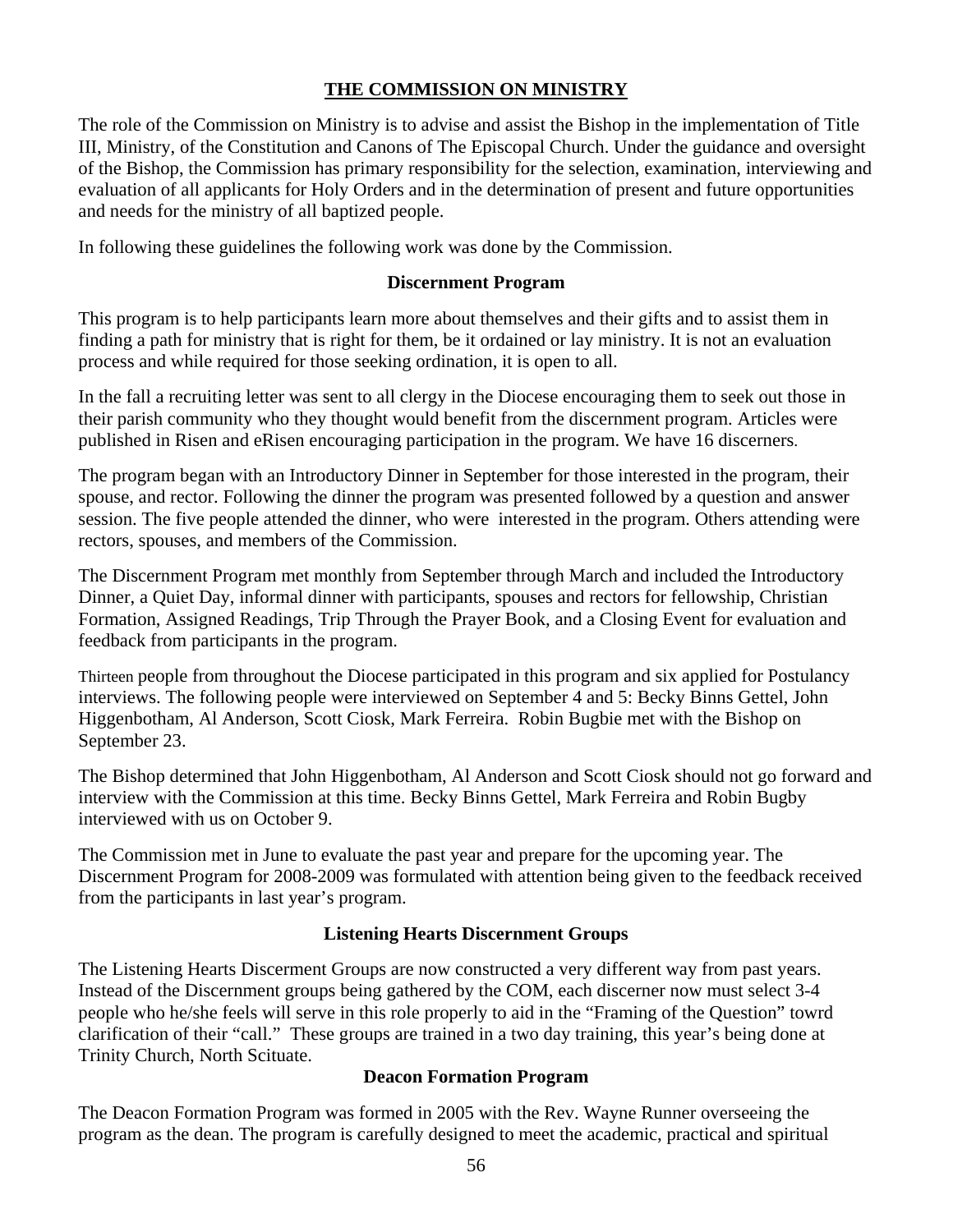requirements of Title III. The program consists of classes, retreats and practical experiences. Four students were enrolled this year: Joan Dorney Collins, Mark Warter, Anne Burke, and Joyce Thorne. The program is conducted at the Diocesan House.

### **Overseeing Those Seeking Ordination for Holy Orders**

The Commission continues to oversee and work with the following people who are presently in the process of ordination for Holy Orders:

### **Priesthood**

Susan Carpenter, Trinity Church, North Scituate, ordained to the Transitional Diaconate on June 14, 2008; will be ordained to the Priesthood in January 17, 2009.

Dennis Bucco, St. Barnabas' Church, Warwick, Ordination to the Priesthood on February 2, 2008 Meaghan Kelly, Grace Church, Providence, Grace Church, Providence, Transitional Diaconate Interview on March 8, 2007 and ordination to the Transitional Diaconate, June 9, 2007. Jan 5, 2008, she was ordained to the Priesthood.

M. P. Schneider, St. Stephen's, Providence, GOE's January 2007, Met March 8 with COM for ordination interview, Fall 2007, working as Deacon at Christ Church, Lincoln

James McKay, St. John's, Newport, On Leave of Absence from EDS while pursuing a year long study of CPE training. Meeting for Candidacy will be delayed.

Patrick Greene, Saint John's, Barrington is entering his 1<sup>st</sup> year at Virginia Theological School in Fall, 2007 and accepted as Postulant, June 2007.

## **Diaconate**

Joan Dorney Collins, St. James, North Providence, Deacon Formation Program. Has withdrawn from the program and will not be ordained on June 14, 2008.

Mark Warter, St. Paul's, Wickford, Ordination to the Diaconate June 14, 2008

Anne Burke, Christ Church, Westerly,  $3<sup>rd</sup>$  year, Deacon Formation Program. Approved for Candidacy April, 2008

Joyce Thorne, Cathedral of Saint John, Providence, Postulant. 2<sup>nd</sup> year deacon Formation Program.

# **Steele Martin Education Fund**

On February 14, 2008, it was reported that a donation was made to the fund in the amount of \$1,000 from Trinity Church, Cranston. A. Cox reported that there is \$23,832.29 in the fund. The moneys from the fund are used as needed by seminarians for miscellaneous expenses incurred by being in the ordination process in the Diocese of Rhode Island.

#### **Members of the Commission on Ministry**

We would like to extend our sincere thanks and appreciation for the gifts and hard work of those who served on the Commission:

The Rev. Pamela Mott, Co-Chair Ms.Annette Cox, Co-Chair The Rev. Dn. Barbara Mays-Stock Mr. Len Sibielski Ms. Gretchen Gammons Ms. Beverly Hall The Rev. Jennifer Pedrick

Mr. Rick Robinson The Rev. Wayne Runner Ms. Dotty Wells The Rev. Alcide Barnaby The Rev. Richard Shippee Geralyn Wolf, *ex-officio*.

In thanksgiving for the opportunity to serve the Bishop and Diocese in this way, Ms. Annette Cox, Co-chair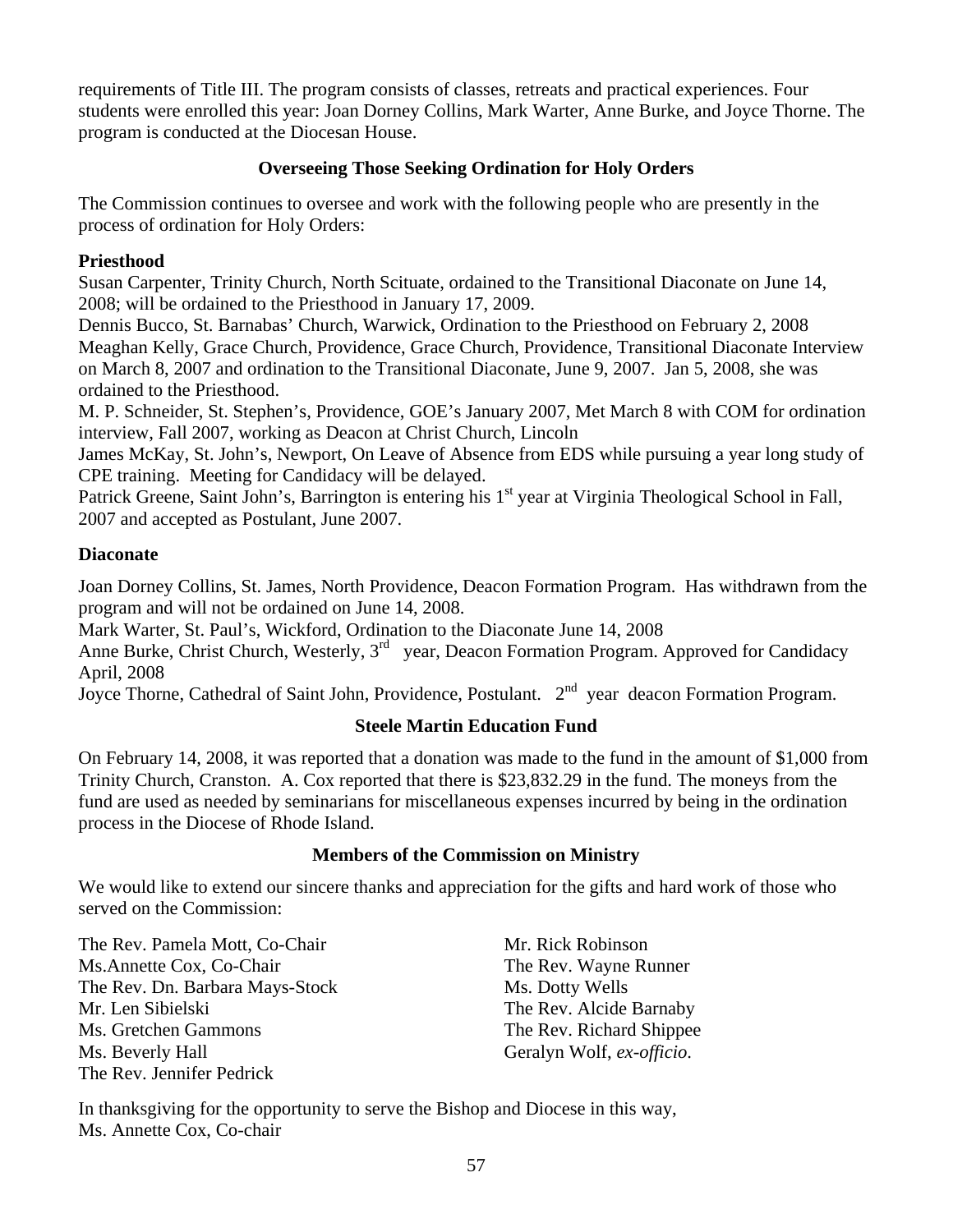# **DIOCESAN INSTITUTIONS**

| Mail to: 66 Benefit St., Providence RI 02904<br>Contact: Kathleen M. Lavallee                                                    |  |
|----------------------------------------------------------------------------------------------------------------------------------|--|
| Acting Director: Ms. Sue Hurn<br>Registrar: Barbara Sidla<br>Resident Manager: Joyce Roberts; Property Management: Lance Roberts |  |
| Administrator: Kathleen M. Lavallee                                                                                              |  |
| 63 Federal Rd., Barrington RI 02806<br>Headmaster: John Martin                                                                   |  |
| <b>Administrator: Matthew Trimble</b>                                                                                            |  |
| 1 Dawn Hill, Bristol RI 02809                                                                                                    |  |
| 190 Melrose Street, Providence RI 02107<br>Administrator: Richard Frigon                                                         |  |
| Headmaster: Charles A. Hamblett<br>Chaplain: The Rev. Edward Mulligan, IV*                                                       |  |
| ST. MARY'S HOME FOR CHILDREN / THE SHEPHERD PROGRAM  353-3900<br>Executive Director: Ms. Carlene McCann (7/08)                   |  |
| Superintendent: Mr. Jack Grant; jgrantupt@yahoo.com                                                                              |  |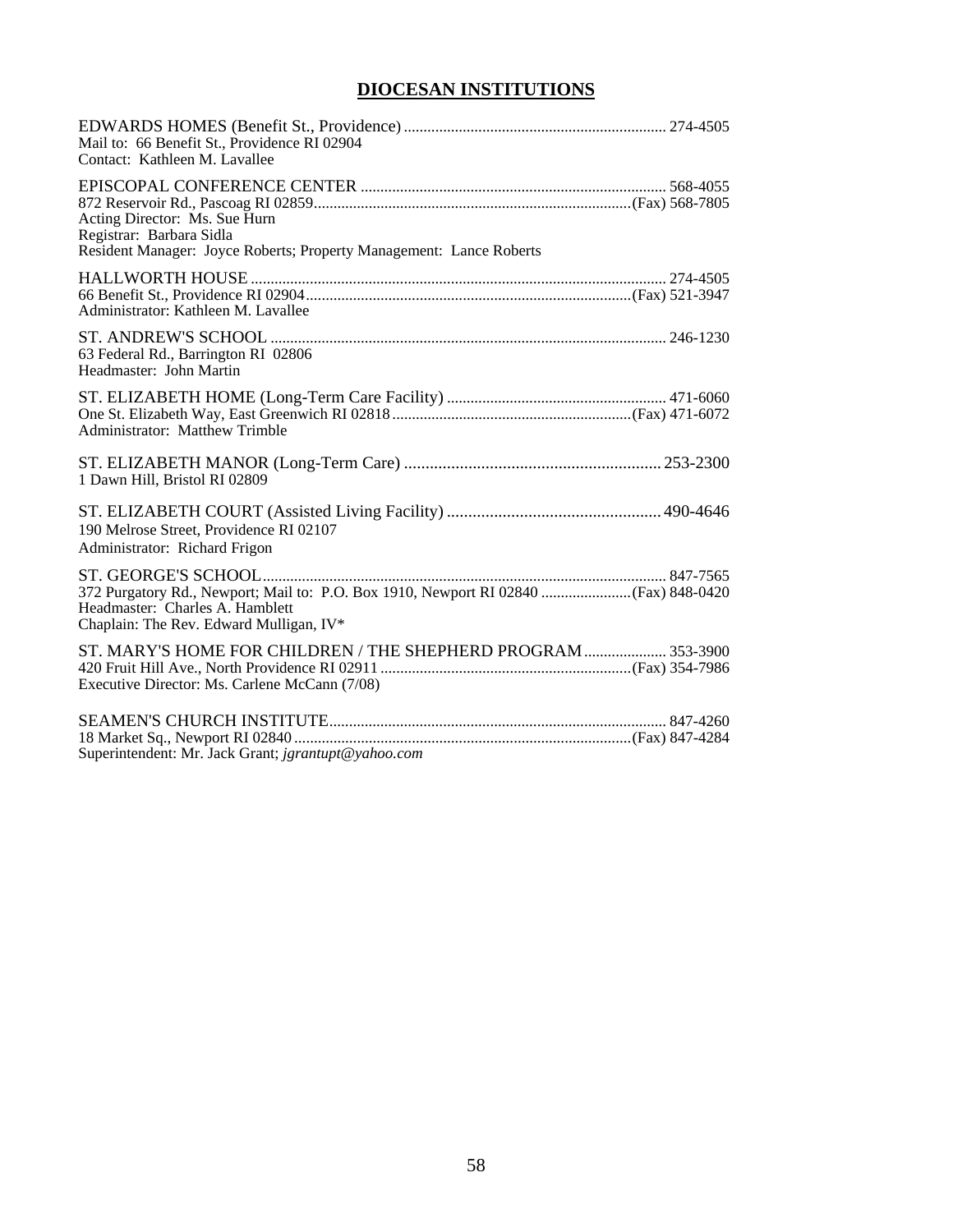## **NON-PAROCHIAL CLERGY REPORT December 31, 2008**

| Austin A. Almon, Jr.   | no report submitted                                                                          |
|------------------------|----------------------------------------------------------------------------------------------|
| David Ames             | Retired; Interim Ministry, St. Mark's, Riverside                                             |
| Henry F. Anthony       | <b>Occasional Supply</b>                                                                     |
| Robert W. Anthony      | Interim in Osterville, MA; no report submitted                                               |
| Patricia Bailey        | Retired; no report submitted                                                                 |
| Jean Barry             | Executive Director, homeless shelter; work at a<br>soup kitchen and do emergency assistance. |
| Hébert W. Bolles       | Some supply, helping at Nursing and Retirement<br>Homes providing Holy Eucharist.            |
| Lawrence H. Bradner    | Retired; occasional supply; writer and researcher                                            |
| <b>Janet Broadhead</b> | Retired; no report submitted                                                                 |
| Douglas C. Burger      | Retired; no report submitted                                                                 |
| J. Daniel Burke        | no report submitted                                                                          |
| David C. Cargill       | Retired                                                                                      |
| Loring W. Chadwick     | Assisted at Church of Advent, FL and as<br>organist too.                                     |
| George M. Chaplin      | Limited Supply, Holy Cross in Middletown, RI                                                 |
| John A. Chrisman       | assisting priest at St. Boniface, Sarasota, FL                                               |
| Michael Coburn         | Outreach on the homeless team, Providence Center<br>and clergy supply.                       |
| A. Royston Cochran     | retired                                                                                      |
| Ronald P. Conner       | assisting in DC area                                                                         |
| Sue Crowninshield      | no report submitted                                                                          |
| Robert C. Cummings     | assisting at St. Elizabeth's, Hope Valley                                                    |
| Maria DeCarvalho       | Communication training, connecting, coaching                                                 |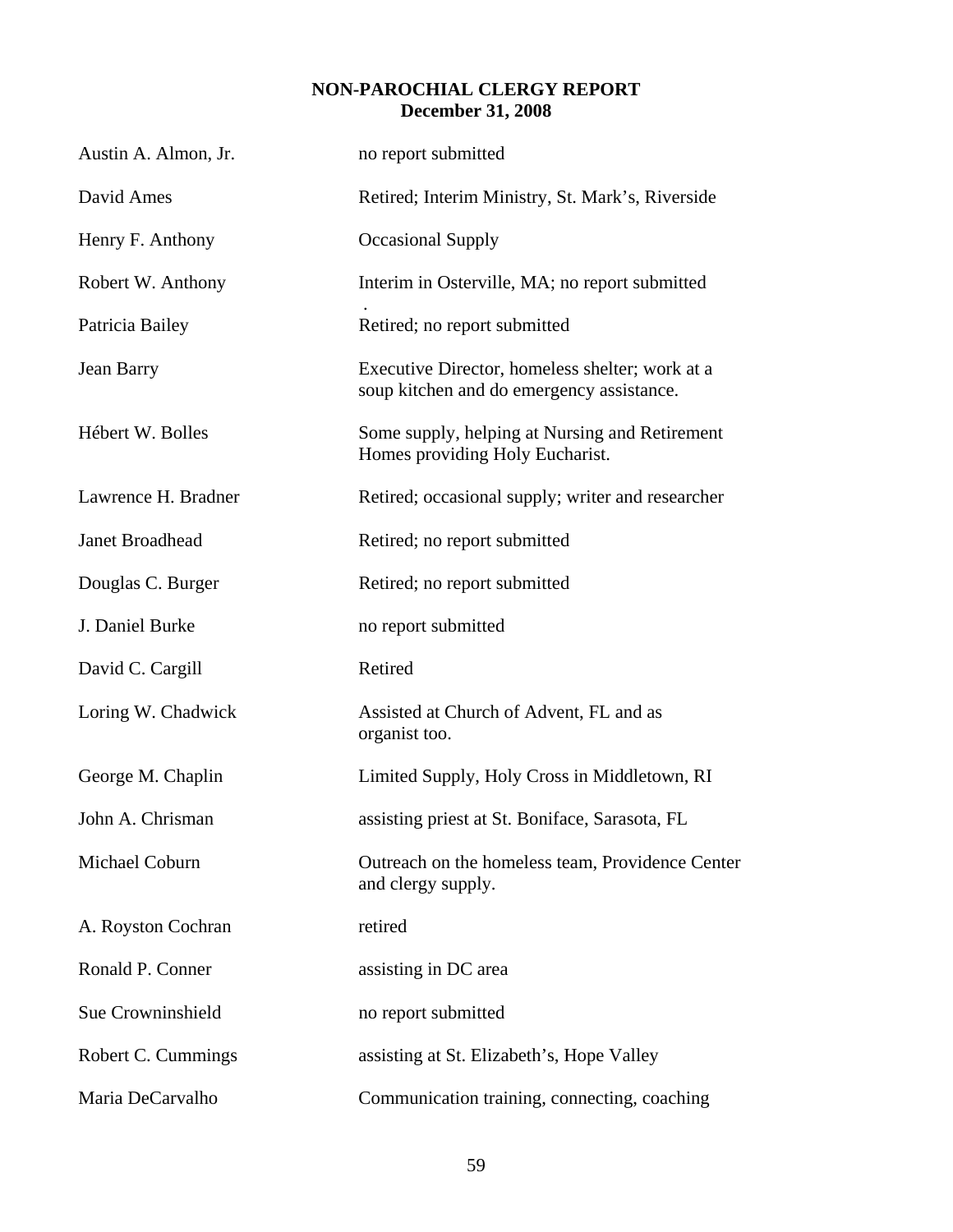| Mark DeWolf                | Hospice chaplain                                                                              |
|----------------------------|-----------------------------------------------------------------------------------------------|
| William Fraatz             | Research and writing                                                                          |
| Henry F. Fairman           | Assist or celebrate Christ Church, Swansea, MA<br>and on Supply list in Rhode Island.         |
| Kenneth R. Franklin        | Retired                                                                                       |
| James P. Frink             | Priest-in-Charge St. Thomas, Greenville.                                                      |
| David M. Gillespie         | Assist in work in AZ, VT                                                                      |
| Harrington Gordon          | Retired; serve on several committees within the<br>Diocese                                    |
| Everett H. Greene          | Retired; supply coverage as needed. Chaplain,<br>to the Retired Clergy and Surviving Spouses. |
| Edwin F. Hallenbeck        | Retired; Serve on several committees and boards.                                              |
| Marsue Harris              | supply                                                                                        |
| <b>Donald Hastings</b>     | Retired                                                                                       |
| <b>Augustus Hemenway</b>   | Retired                                                                                       |
| <b>Granville Henthorne</b> | Dean and President of Logos House of<br><b>Theological Studies</b>                            |
| Jean Webster Hickox        | Retired Deacon; No report submitted                                                           |
| George N. Hunt             | Retired Bishop of RI; supply in California                                                    |
| Frederick K. Jellison      | Retired                                                                                       |
| Ida Johnson                | Retired Deacon; No report Submitted                                                           |
| Michaela Johnson           | Interim Associate. Nave Chaplain, Washington Cathedral; supply                                |
| Paul S. Koumrian           | Part-time Assistant, Trinity in Newport                                                       |
| <b>August Kuehl</b>        | Retired; occasionally assisting at worship; visiting elderly                                  |
| <b>Richard Laremore</b>    | Retired                                                                                       |
| Donald Lavallee            | Retired                                                                                       |
| John Lawrence              | Interim Rector St Patrick's, Washington DC                                                    |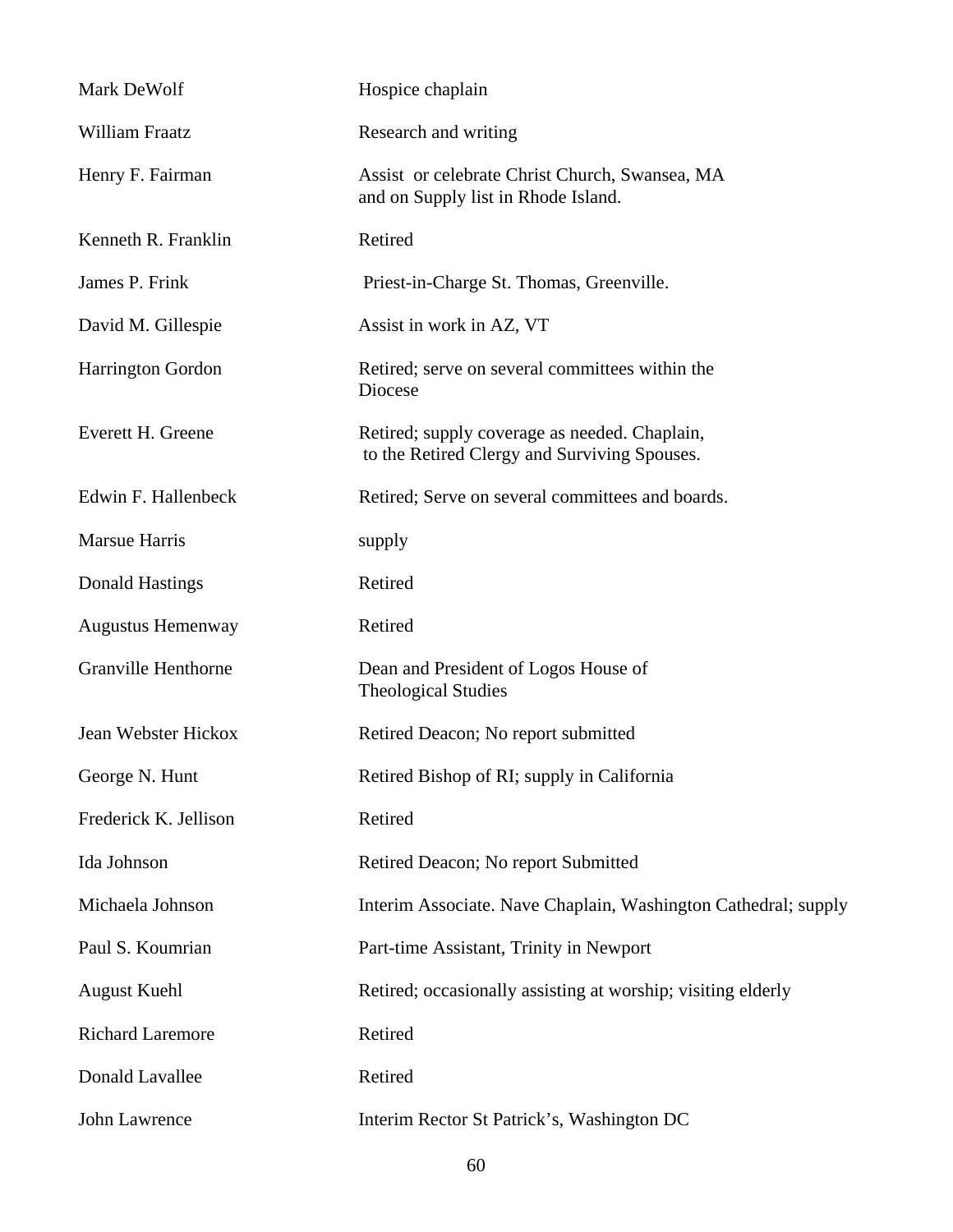| Sean Manchester             | Chaplain, Eleanor Slater Hospital and some supply                                                  |
|-----------------------------|----------------------------------------------------------------------------------------------------|
| M. Teresa Matthews          | Onterim work; currently PIC at St. williams, St. Pittsburgh, TX                                    |
| Michele Matott              | hospice; teaching; working with the homeless and needy                                             |
| <b>James Patrick Mauney</b> | Retired                                                                                            |
| Peter Michaelson            | Interim; no report submitted                                                                       |
| Nancy F. Miller             | no report submitted                                                                                |
| Lorraine M. Mills-Curran    | no report submitted                                                                                |
| Hedwig B. Neale             | no report submitted                                                                                |
| Eloise Neilsen              | no report submitted                                                                                |
| Elizabeth Nestor, M.D.      | Emergency dept, RIH                                                                                |
| <b>Janet Worth Nunley</b>   | Exec. Dir. Episcopal Life Media, NYC                                                               |
| Nancy Olmsted               | Retired                                                                                            |
| Ceilia C. Perry             | Nursing Home ministry for St. Michael's, Bristol;<br>Chaplain, Hallworth House, Providence; supply |
| Paul Pickens                | Retired                                                                                            |
| Pamela Rannenberg           | Chaplain, Butler Hospital                                                                          |
| Marshall T. Rice            | Retired; Interim & Consultant work;<br>Co-Facilitator of Fresh Start Program                       |
| David A. Ryan               | Retired, limited activities in visiting the sick                                                   |
| <b>Richard Schweinsburg</b> | Military Chaplain                                                                                  |
| Keith E. Scott              | Retired; Clergy Supply                                                                             |
| Marcia A. Sessions          | Supply                                                                                             |
| <b>Gardiner Shattuck</b>    | priest associate s. Stephen's, Providence; supply at<br>All Saints, Warwick; historian             |
| Robert L. Shearer           | Interim Rector St. Peter's, Morristown, NJ                                                         |
| Marlene J. Simonian         | Retired                                                                                            |
| Richard R. Simpson          | no report submitted<br>61                                                                          |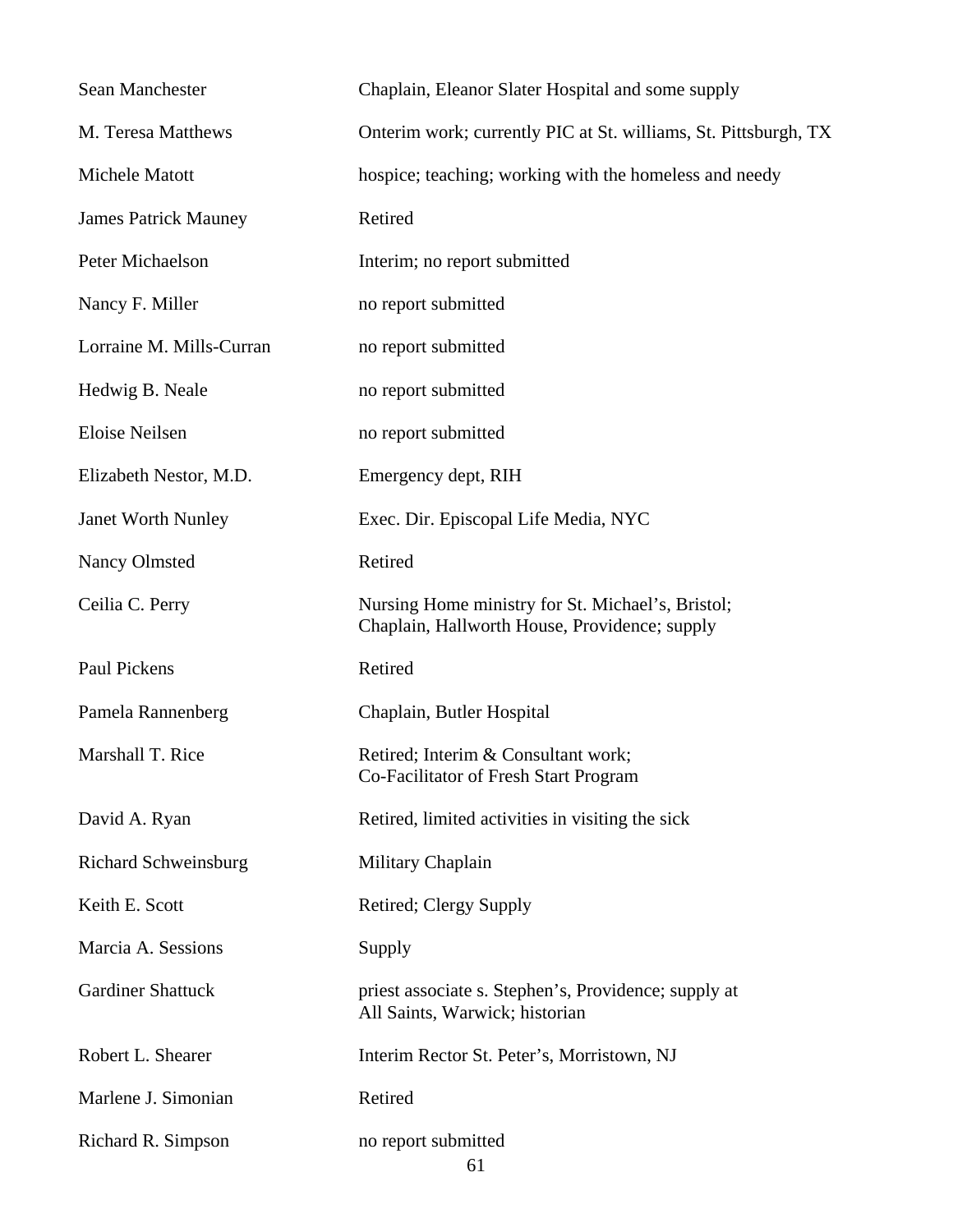| Peter L. Spencer       | Sacramental chaplain, St. Elizabeth's Home; weekday masses at St.<br>John the Evangelist, Newport                          |
|------------------------|----------------------------------------------------------------------------------------------------------------------------|
| Frederick J. Spulnik   | Retired                                                                                                                    |
| Daryl W. Stahl         | Jan-Mar helped at Grace Church; Interim Assoc. Rector<br>St. Mary's, Portsmouth.                                           |
| Gordon J. Stenning     | Eucharist to nursing homes; supply                                                                                         |
| Linda Strahan          | Pastoral Counseling and supply work                                                                                        |
| <b>Edward Trafford</b> | Retired; no report submitted                                                                                               |
| Henry G. Turnbull      | Retired                                                                                                                    |
| <b>Paul Twelves</b>    | Retired; Supply; part-time interim priest at St. Michael's, Bristol                                                        |
| Paula Ulanowski        | Retired; no report submitted                                                                                               |
| Robert Vanderau        | retires; supply and help with administration                                                                               |
| James L. Verber        | Long term Supply, St. Mark's, Warren<br>no report submitted                                                                |
| George Warren          | retired; supply                                                                                                            |
| Jennifer K. West       | Parish ministry Jan-June; supply                                                                                           |
| Peter H.G. Westhorp    | <b>Associate Regulatory Affairs Specialist for</b><br>BioMerieux, Inc – infectious disease in vitro<br>diagnostic company. |
| Gail Wheelock          | Retired; no report submitted                                                                                               |
| Nancy Willis           | Rector, St. David's Jan-June; Retired; supply at All Saints',<br>Providence                                                |
| Edward S. Winsor       | Assisting, Fort Myers, Florida; supply at St. John's, Newport                                                              |
| Geralyn Wolf           | <b>Bishop</b>                                                                                                              |
| Betty Wright           | Retired; no report submitted                                                                                               |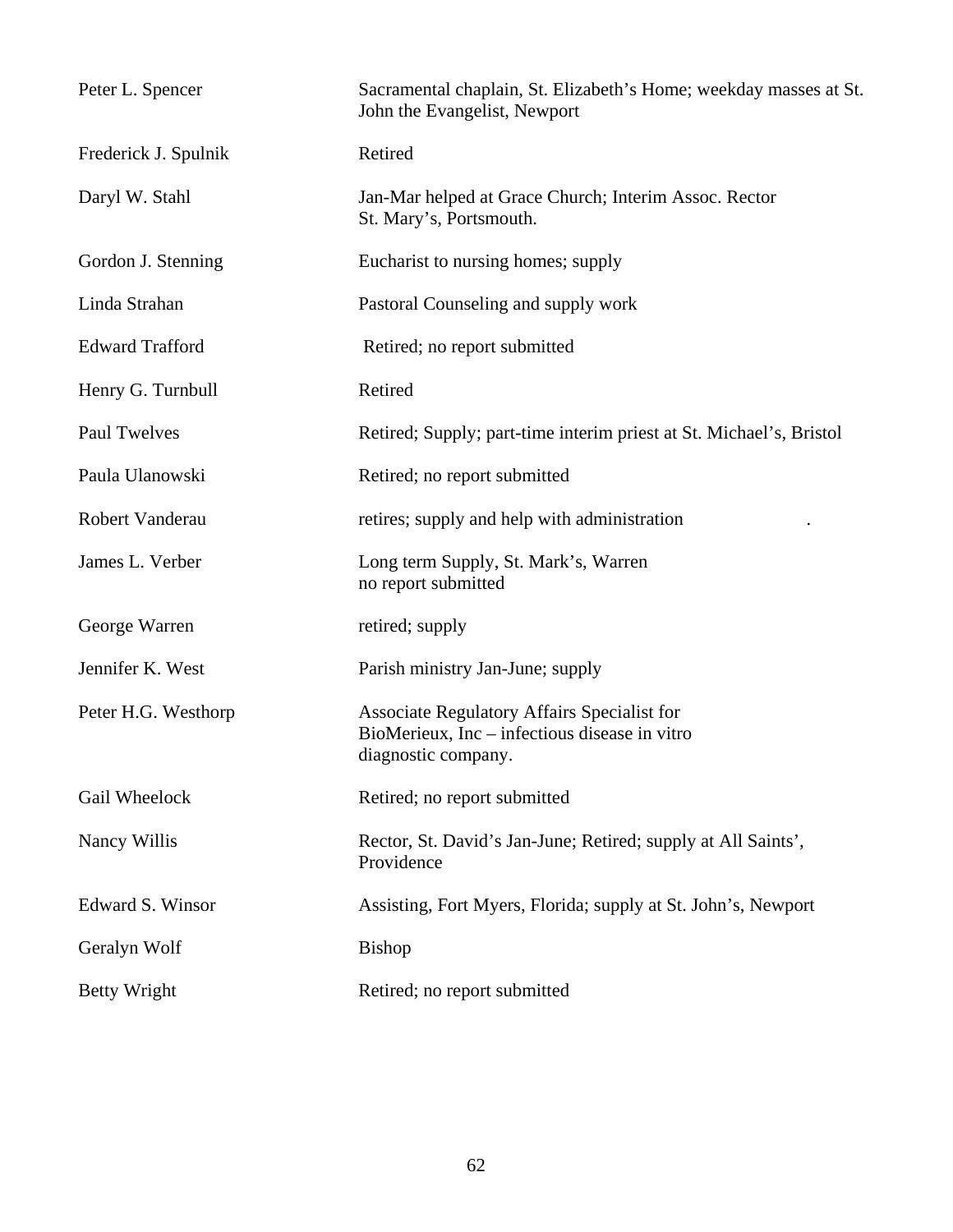# **CANONICALLY RESIDENT CLERGY**

| Name                           | <b>DATE IN FROM</b> |                                 |
|--------------------------------|---------------------|---------------------------------|
| ALEXANDER, John D.             | 11/6/2000 NY        |                                 |
| ALMON, Austin A. Jr.           | 7/13/1985 RI        |                                 |
| AMES, David A.                 | 2/1/1969 So. OH     |                                 |
| ANDERSON, Evangeline           | 6/18/1994 RI        |                                 |
| ANTHONY, Henry F. II           |                     | 7/1/1994 East Tennessee         |
| ANTHONY, Robert W.             | 6/1/1988 W. MA      |                                 |
| BAILEY, Patricia A.            | 6/24/1995 RI        |                                 |
| BARDUSCH, Richard E., Jr.      |                     | 9/12/2002 NEWARK                |
| BARNABY, Alcide, Jr.           | 6/24/1968 RI        |                                 |
| BARRY, Jean                    | 7/13/1985 RI        |                                 |
| BESIER, Bettine E.             | 8/1/1997 CN         |                                 |
| BLAIR, Rebecca H.              | 11/21/1995 MA       |                                 |
| BOCCHINO, James R.             | 6/23/1984 RI        |                                 |
| BOLLES, Hebert W.              | 12/21/1976 Indnpls  |                                 |
| <b>BOUCHER, Charles Edward</b> | 3/4/2005 MA         |                                 |
| BRADNER, Lawrence H.           | 3/7/1977 SD         |                                 |
| BRIGHTMAN, Dorothy (Ricky)     | 5/25/2006 RI        |                                 |
| BROADHEAD, Janet               | 7/13/1985 RI        |                                 |
| BROOKS, Robert T.              | 3/7/2000 OH         |                                 |
| BUCCO, Dennis                  | 6/9/2007 RI         |                                 |
| BUOTE-GREIG, Eletha            |                     | 4/19/2006 Massachusetts         |
| BURGER, Douglas C.             |                     | 1/24/1995 Special List Secy HOB |
| BURKE, J. Daniel               | 2/19/1978 MI        |                                 |
| BURLINGTON, R. Craig           | 3/4/1992 Newark     |                                 |
| <b>BURTON, Christine H.</b>    | 3/28/1992 RI        |                                 |
| CANAVAN, Mary A.               | 8/12/2002 OR        |                                 |
| CARGILL, David C.              | 11/21/1979 NH       |                                 |
| CARPENTER, Susan Elizabeth     | 6/14/2008 RI        |                                 |
| CHADWICK, Loring W.            | 6/15/1957 RI        |                                 |
| CHAPLIN, George M.             | 3/8/1969 RI         |                                 |
| CHRISMAN, John A.              | 5/15/1991 CofE      |                                 |
| CLOSE, Leroy                   | 1/19/2005 NY        |                                 |
| COBURN, Michael C.             | 8/18/1998 CT        |                                 |
| COCHRAN, A. Royston            | 9/20/1973 MA        |                                 |
| COLE, Elaine A.                | 6/26/1993 RI        |                                 |
| COLLINS, Judith T.             | 6/20/1992 RI        |                                 |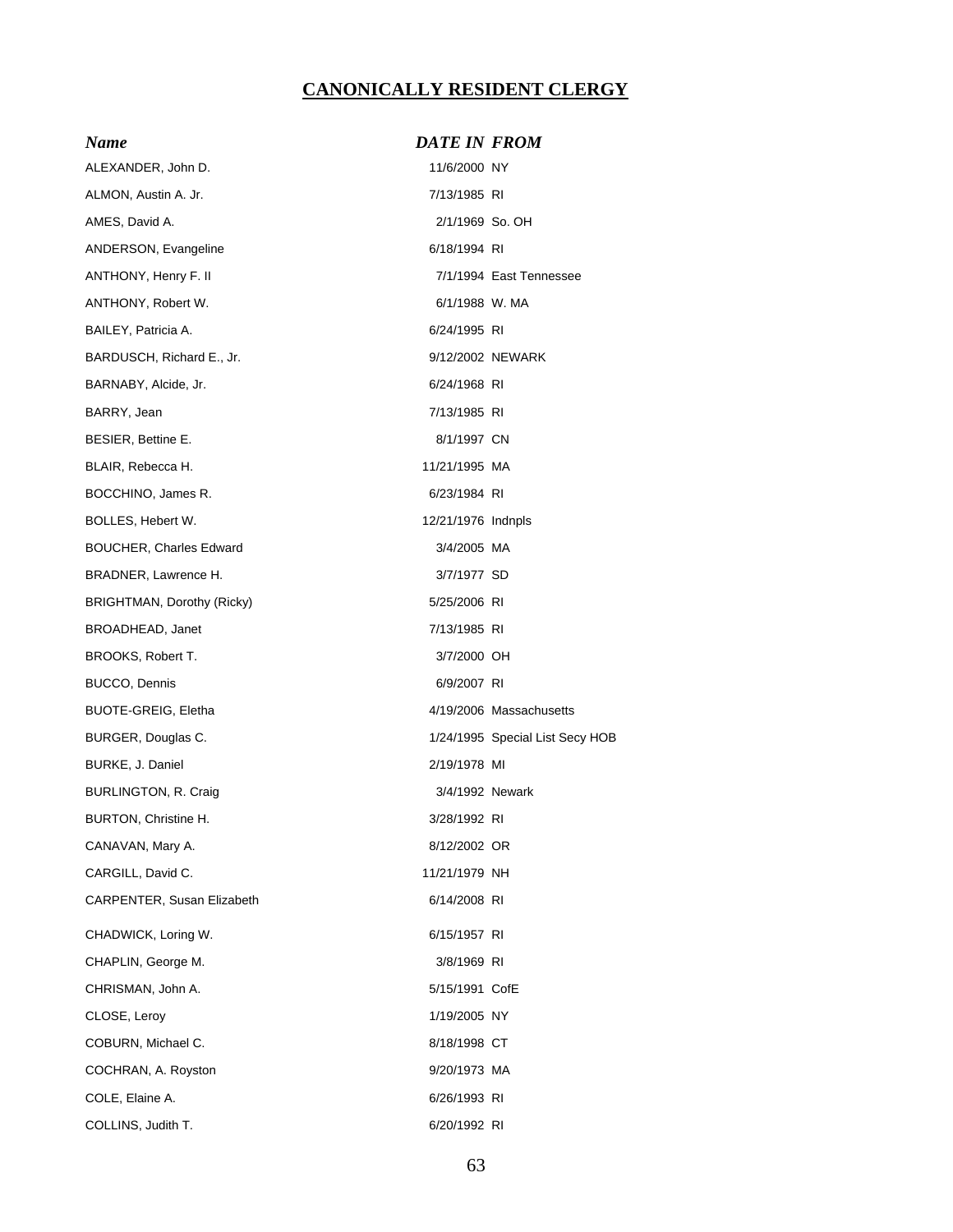#### *Name DATE IN FROM*

| CONNER, Ronald P.          | 9/14/1981 WA      |                       |
|----------------------------|-------------------|-----------------------|
| CROWNINSHIELD, Susie C.    | 6/20/1992 RI      |                       |
| CUMMINGS, Robert C.        | 5/16/1983 CT      |                       |
| DeCARVALO, Maria E. A.     | 6/23/1990 RI      |                       |
| DEVENS, Philip             | 2/26/1987 MA      |                       |
| DOLAN, Mary Ellen T.       | 6/24/1995 RI      |                       |
| DRAKE, Jo-Ann J.           |                   | 2/1/1993 Pennsylvania |
| DUFFY, Robert D.           | 11/1/1966 NY      |                       |
| EPPERSON, Christopher L    | 6/11/2006 Atlanta |                       |
| FAIRMAN, Henry             |                   | 2/2/1982 Bethlehem    |
| FIELD, Robert W.           | 2/4/1989 RI       |                       |
| FISCHER-DAVIES, Clare      | 7/12/2005 SW VA   |                       |
| FRAATZ, William F.         | 12/5/2000 AZ      |                       |
| FRAIOLI, Karen A.          | 6/18/1994 RI      |                       |
| FRANKLIN, Kenneth R.       | 2/1/1969 CT       |                       |
| FRINK, James P.            | 6/20/1959 RI      |                       |
| GATES, Alan Kenneth        | 9/1/2007 Olympia  |                       |
| GILLESPIE, David M.        | 2/1/1987 CA       |                       |
| GORDON, Harrington M.      | 6/24/1955 RI      |                       |
| GREEN, Roy                 | 8/19/1994 Olympia |                       |
| GREENE, Everett H.         |                   | 9/13/1960 Rochester   |
| GREGORY, Pamela            | 3/24/1998 Chicago |                       |
| GRINNELL, Janice L.        | 3/16/1991 RI      |                       |
| GUNN, Scott Alan           | 2/5/2005 RI       |                       |
| HAINES-MURDOCCO, Sandra P. | 9/21/1994 MD      |                       |
| HALLENBECK, Edwin          | 7/13/1985 RI      |                       |
| <b>HARRIS, Marsue</b>      | 2/18/1983 CA      |                       |
| HASTINGS, Donald L.        | 9/8/1975 NY       |                       |
| HEMENWAY, Augustus L.      | 10/23/1961 MA     |                       |
| HENTHORNE, Granville V.    | 1/23/1974 CT      |                       |
| HICKOX, Jean W.            | 4/5/1986 RI       |                       |
| HIGBIE, Margaret C. F.     | 6/23/1990 RI      |                       |
| HITT, Mary L.              | 4/13/1995 RI      |                       |
| HUNT, Bishop George N.     | 3/1/1980 CA       |                       |
| JELLISON, Frederick K.     | 2/15/1955 MI      |                       |
| JOHNSON, Ida R.            | 7/13/1985 RI      |                       |
| JOHNSON, Michaela M.       | 12/1/1992 W.Mass  |                       |
| KOUMRIAN, Paul S.          | 1/2/1992 MA       |                       |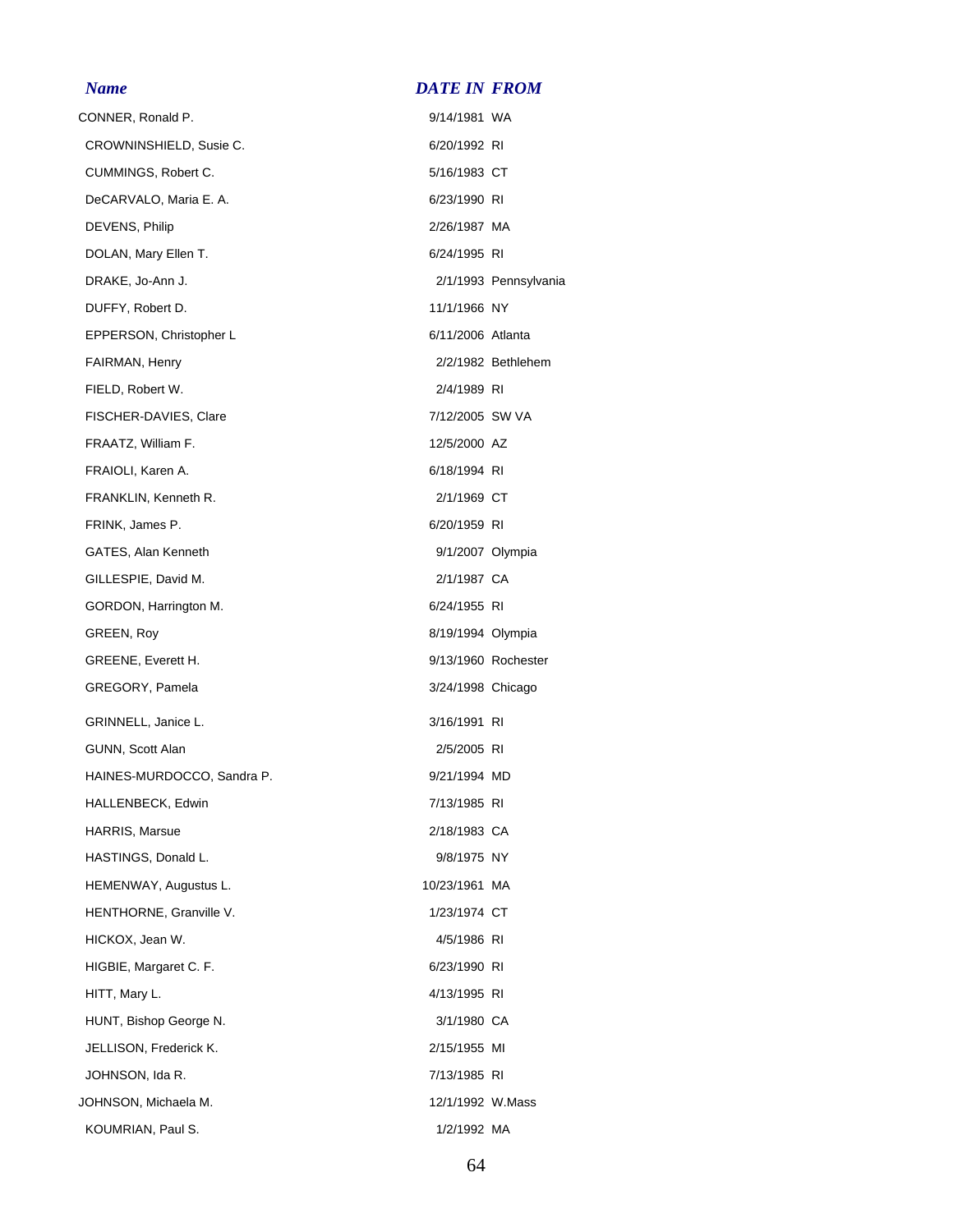KRAUSS, Harry E, 10/24/2005 NY KUEHL, H. August **600 COVERTS** 9/17/1973 Rochester LAREMORE, Richard T. 6/20/1954 RI LAVALLEE, Donald A. 6/19/1965 RI LAWRENCE, John E. 68 and 100 and 100 and 100 and 100 and 100 and 100 and 100 and 100 and 100 and 100 and 100 and 100 and 100 and 100 and 100 and 100 and 100 and 100 and 100 and 100 and 100 and 100 and 100 and 100 and 100 a LEMERY, Gary C. 68/19/1983 CA LESIEUR, Betsy 7/13/1985 RI LISBY, Gregory 2007 10/5/2007 Indianapolis LLOYD, Kevin M. **All and Struth Carolina** 3/7/2006 Western North Carolina LOCKE, William R. 12/27/1993 RI MANCHESTER, Sean 11/16/1992 Rio Grande MASON, Edward F. 2/1/1957 OH MATOTT, Michele 11/22/1992 RI MATTHEWS, M. Theresa 3/31/2006 Bethlehem MAUNEY, James Patrick 4/27/1982 Sul Central Brazil MAYER, Peter **11/15/2005** Washington MAYS-STOCK, Barbara L. 3/20/1994 RI MELLO, Iris E. 2002. 2003. 2004. 2012. 2013/1985 RI MICHAELSON, Peter R. 3/26/1993 ID MILLER, Nancy F. 6/24/1995 RI MILLETTE, Carol L. **Allen Carol Lewis Contract Carol** 4/5/1986 RI MILLS-CURRAN, Lorraine M. 68 and 19/1/1991 Rio Grande MITCHELL, Judith N. 6/26/1993 RI MORGAN, Richard 1/5/1994 VA MOTT, Pamela J. 12/1/2004 OR NEALE, Hedwig B. 6/23/1990 RI NEILSEN, Eloise S. 2/4/1989 RI NESTOR, Elizabeth M. 6/29/1979 RI NORTH, Susan G. 3/16/1991 RI NUNLEY, Janet W. 12/10/1994 RI OLMSTED, Nancy K.Y. 12/19/1994 NH PECKHAM, Ashley H. 6/27/1970 RI PEDRICK, Jennifer L. 6/13/1998 RI PELLETIER, Ann D. 6/23/1990 RI PENFIELD, Joyce 6/27/2002 NJ PERRY, Cecilia C. 1/27/1996 RI PHILLIPS, Jennifer M. 6/20/2000 MO PICKENS, Paul G. 6/18/1977 RI PRIOR, John Gregory 4/10/2002 SC

#### *Name DATE IN FROM*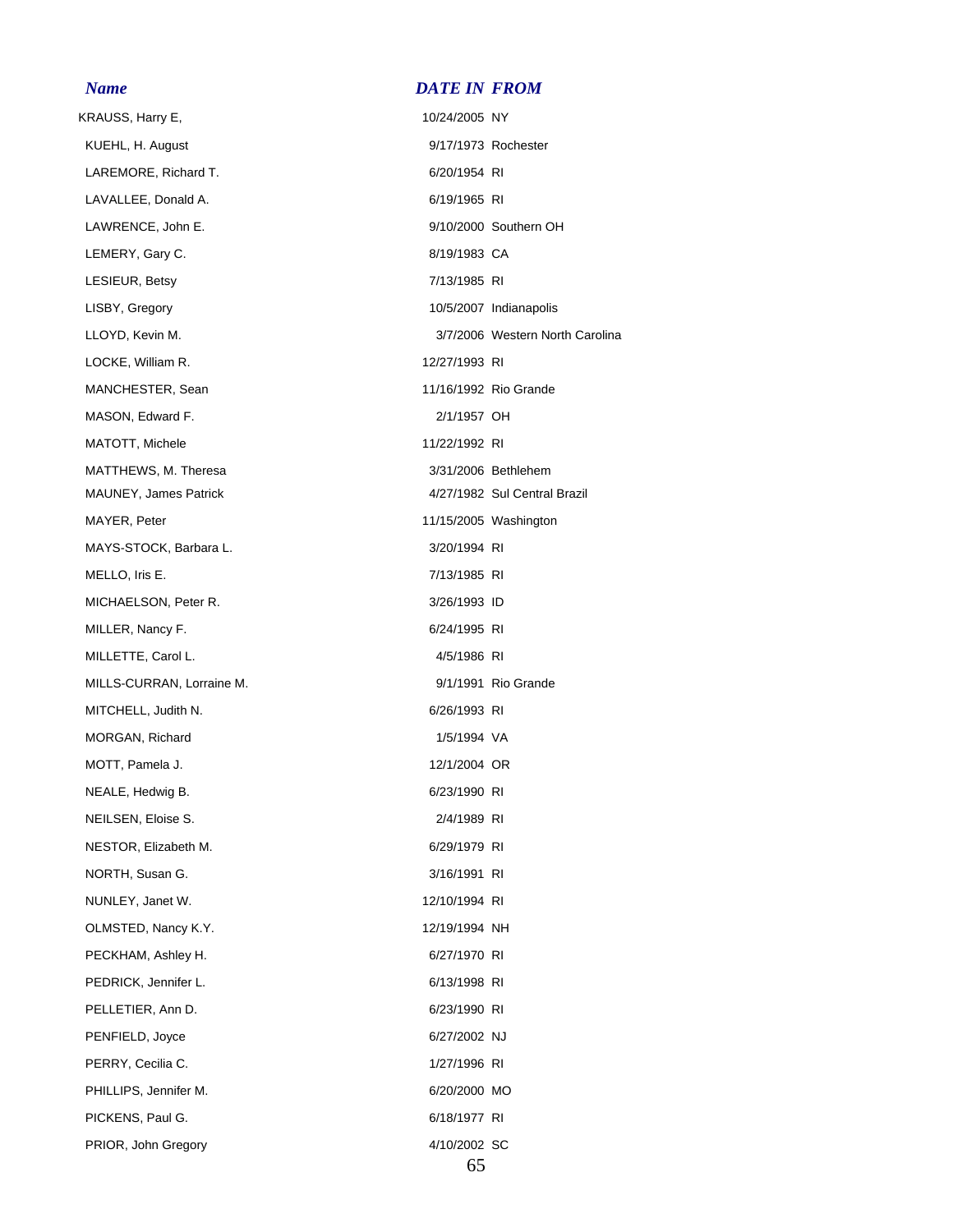# *Name DATE IN FROM*

| RANNENBERG, Pamela L.      | 12/16/1999 VA      |                      |
|----------------------------|--------------------|----------------------|
| REDDING, Ann Holmes        | 6/18/1983 RI       |                      |
| RICE, Marshall T.          | 2/9/1996 Newark    |                      |
| ROBERTS, Jose Francisco    | 11/17/2004 PR      |                      |
| ROGERS, John S.            | 2/21/1984 ME       |                      |
| RUFFINO, Russell G.        | 10/27/1990 RI      |                      |
| RUNNER, P. Wayne           | 8/26/1996 NJ       |                      |
| RYAN, David A.             | 6/18/1960 RI       |                      |
| SCHNEIDER, M.P.            | 3/28/1992 RI       |                      |
| SCHWEINSBURG, Jr., Richard | 5/20/1998 Albany   |                      |
| SCOTT, Keith E.            | 6/28/1965 S. OH    |                      |
| SESSIONS, Marcia A.        | 8/1/1994 VA        |                      |
| SHATTUCK, Gardiner H.      | 7/15/1986 MA       |                      |
| SHEARER, Robert L.         | 11/1/1981 CA       |                      |
| SHERMAN, Elizabeth         | 6/30/1999 NY       |                      |
| SHIPPEE, Richard C.        | 6/14/1975 RI       |                      |
| SHOEMAKER, H. Stephanie C. | 3/16/1991 RI       |                      |
| SIMONIAN, Marlene          | 6/23/1990 RI       |                      |
| SIMPSON, Richard R.        |                    | 8/26/1997 Western KS |
| SPENCER, Peter L.          | 6/19/1965 RI       |                      |
| SPULNIK, Frederick J.      | 6/26/1984 MA       |                      |
| STAHL, Daryl W.            | 8/15/1990 IA       |                      |
| STENNING, Gordon J.        | 6/24/1955 RI       |                      |
| STILES, Susan R.           | 1/27/1996 RI       |                      |
| STRAHAN, Linda C.          | 2/21/1984 VA       |                      |
| TARRANT, Paul              | 2/23/1995 MA       |                      |
| TIERNEY, Phillip J.        | 1/31/2005 NC       |                      |
| TRAFFORD, Edward J.        | 4/5/1986 RI        |                      |
| TURNBULL, Henry G.         | 6/23/1956 RI       |                      |
| TWELVES, Paul D.           | 12/17/1996 Newark  |                      |
| ULANOWSKI, Paula H.        | 4/17/1983 RI       |                      |
| VANDERAU, Robert J., Jr.   | 3/17/1994 Cent. FL |                      |
| VERBER, James L.           | 7/13/1985 RI       |                      |
| WARREN, George H           |                    | 12/7/2005 Westerm MA |
| WARTER, Mark Wilkinson     | 6/14/2008 RI       |                      |
| WEST, Jennifer K.          | 5/23/2005 MD       |                      |
| WESTHORP, Peter H. G.      | 6/24/1968 RI       |                      |
| WHEELOCK, L. Gail          | 2/4/1989 RI        |                      |
| WILLIS, Nancy A.           | 6/15/1996 RI       |                      |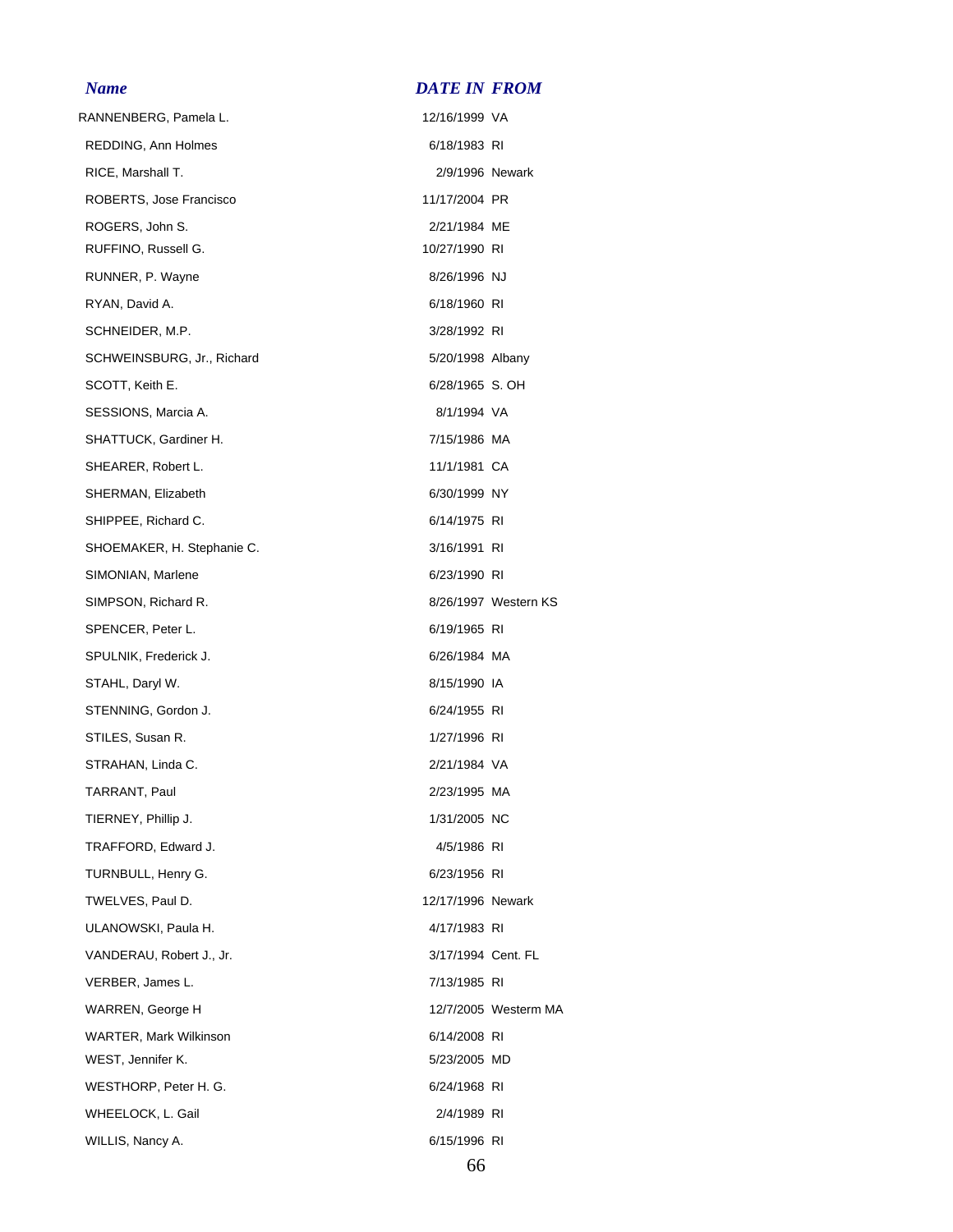### *Name DATE IN FROM*

WINSOR, Edward S. 6/7/1958 RI WOLF, Geralyn 2/17/1996 Kentucky WRATHALL, Susan Lynn 5/25/2006 RI WRIGHT, Elizabeth L. 2/4/1989 RI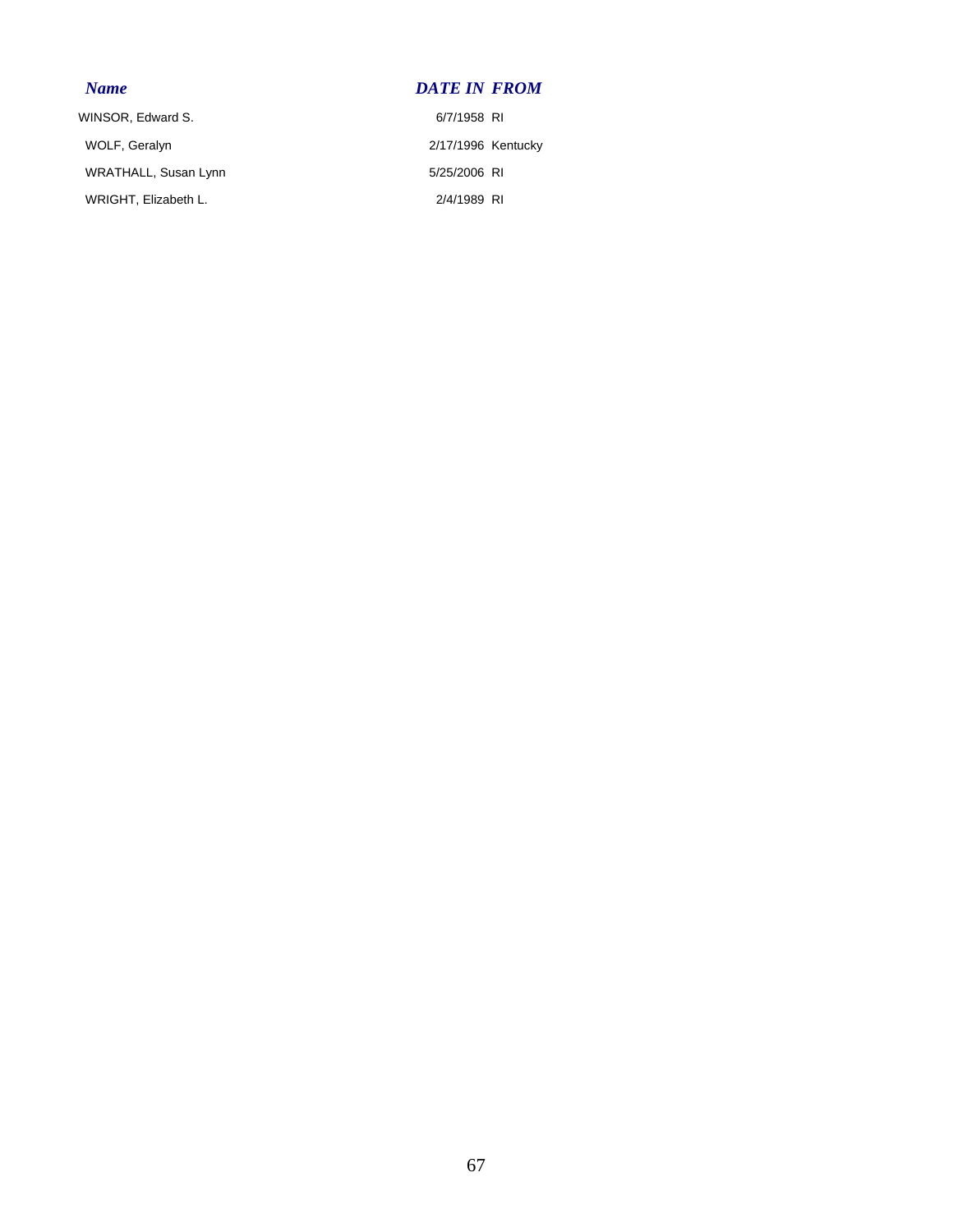## **COURTESY RESOLUTIONS**

Resolved, that the 218<sup>th</sup> Diocesan Convention expresses its appreciation to our bishop, the Right Reverend Geralyn Wolf, and assures her of our affection, prayers and support for her ministry among us, and be it further

Resolved, that this Convention expresses its appreciation to the Right Reverend David Joslin, Assisting Bishop of Rhode Island, for his continued ministry within our diocese, and be it further

Resolved, that this Convention expresses its appreciation to the Right Reverend Charles Jenkins for being with us this day and sends its warm greetings to the Diocese of Louisiana, our new companion diocese, and be it further

Resolved, that the Convention extends its greetings and prayers to our Presiding Bishop, the Most Reverend Katharine Jefferts Schori, and to the Archbishop of Canterbury, the Most Reverend Rowan Williams, and be it further

Resolved, that this Convention extends greetings of affection and prayers to the Right Reverend George Hunt, retired bishop of the Diocese of Rhode Island, and his Barbara, and be it further

Resolved, that this Convention sends greetings to the Reverend Doctor Donald Anderson, Executive Minister of the Rhode Island State Council of Churches, and to other communities of faith in our State, and be it further

Resolved, that this Convention sends greetings and congratulations to the Saint John's Church in Ashton on their  $150<sup>th</sup>$  anniversary, and to Saint Mark's Church in Riverside on their  $125<sup>th</sup>$  anniversary, and be it further

Resolved, that this Convention congratulates the Reverend August Kuehl on the 60<sup>th</sup> anniversary of this ordination to the priesthood; to the Reverend Augustus Hemenway on the  $55<sup>th</sup>$  anniversary of his ordination to the priesthood; and to the Reverends Norman Catir, Loring Chadwick, and Keith Scott on the  $50<sup>th</sup>$  anniversaries of their ordinations to the priesthood, and be it further

Resolved, that this Convention expresses its great appreciation to Ronald Turnbull for his 40 years of service shepherding the finances of the Diocese, and be it further

Resolved, that this Convention expresses its thanks to all those who have offered their ministry of hospitality and support at this Convention, and be it further

Resolved, that this Convention expresses its appreciation to the members of the Bishop's staff, and especially to her new Executive Assistant, Elizabeth Crawley, for their faithful ministry to all of us and for our Diocese.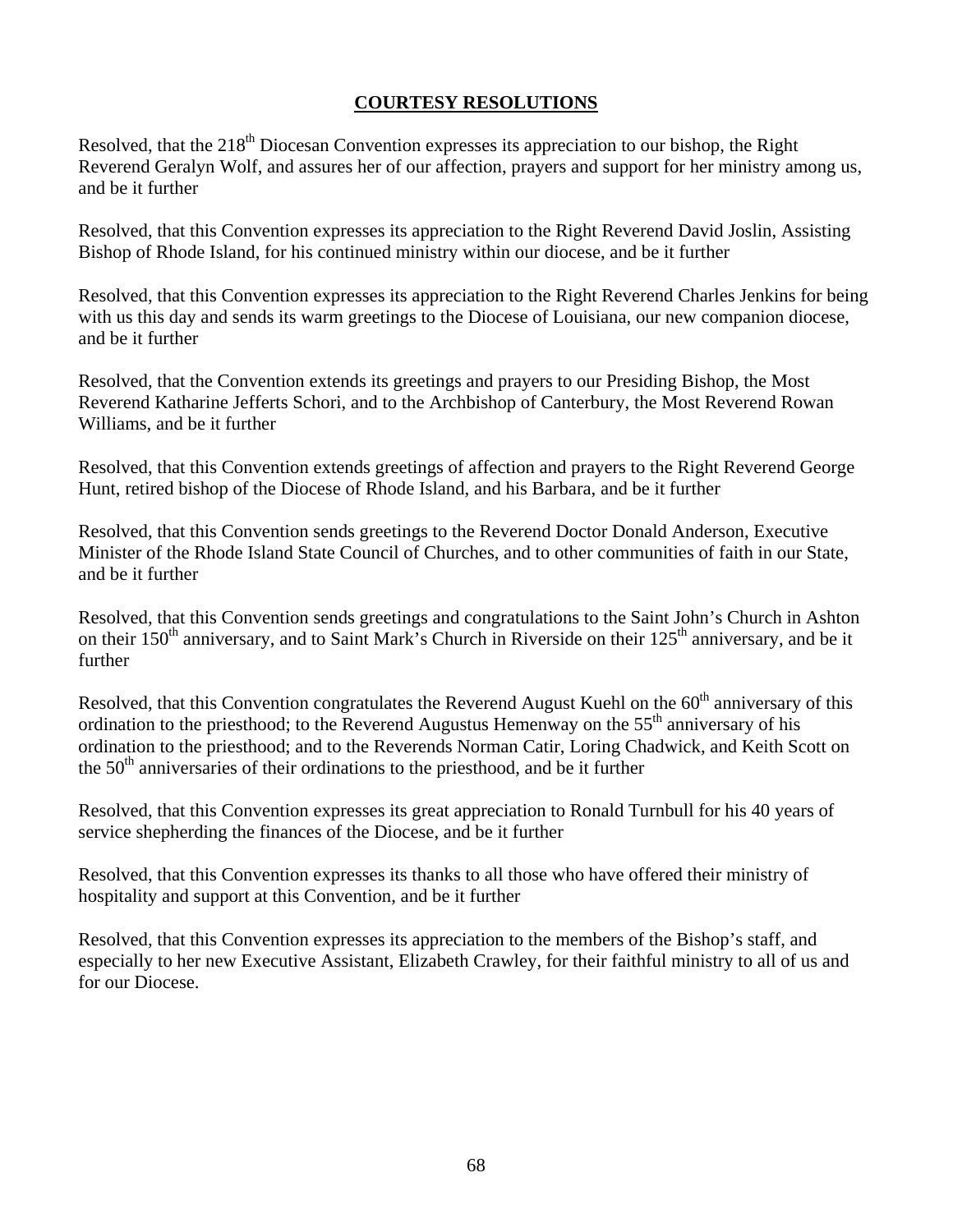# THE DIOCESE OF RHODE ISLAND Providence, Rhode Island

FINANCIAL STATEMENTS<br>December 31, 2007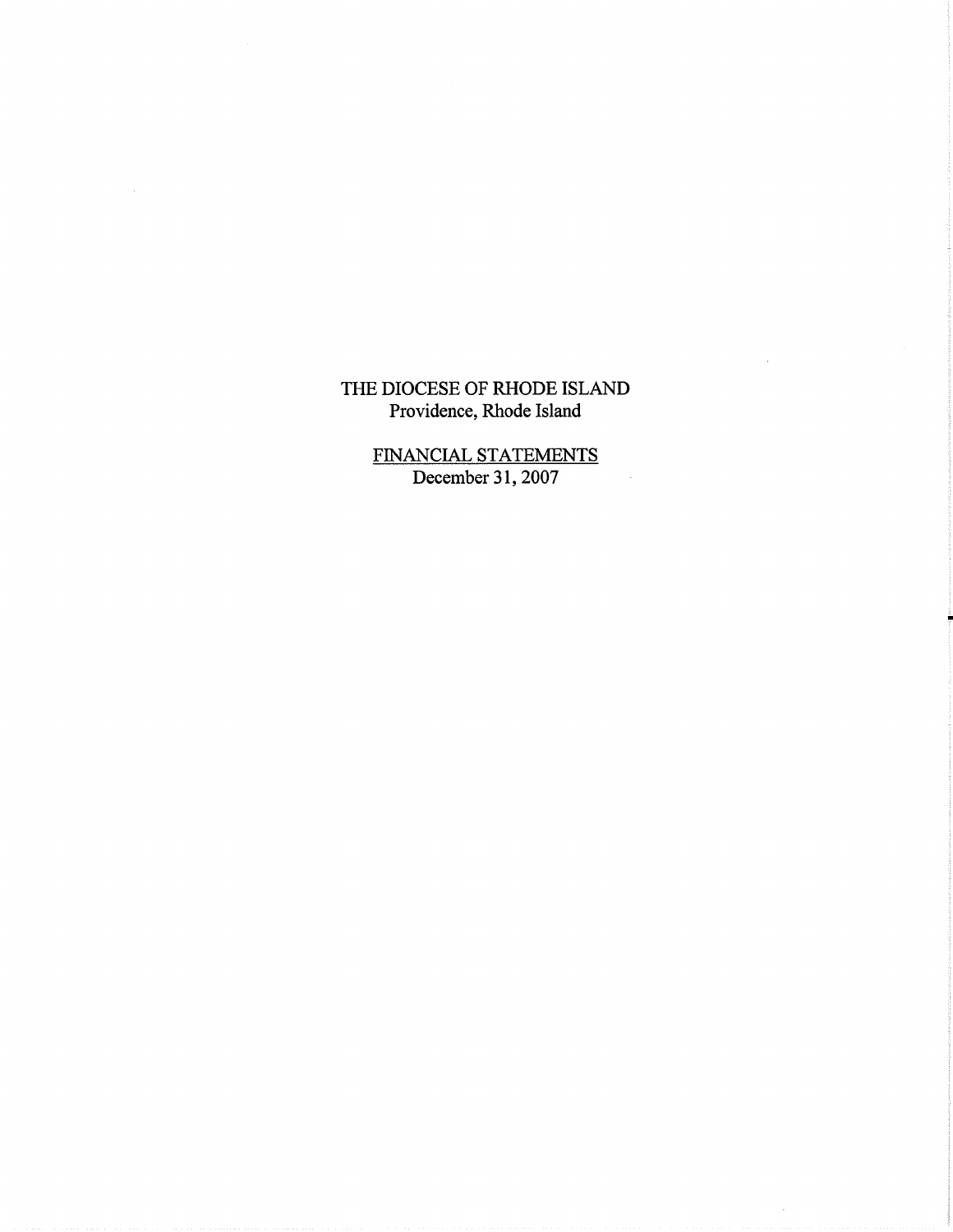# THE DIOCESE OF RHODE ISLAND Providence, Rhode Island

# TABLE OF CONTENTS

|                                                        | Page No.       |
|--------------------------------------------------------|----------------|
| Independent Auditor's Report                           |                |
| <b>Financial Statements</b>                            |                |
| <b>Statement of Financial Position</b>                 | $\overline{2}$ |
| <b>Statement of Activities</b>                         | 3              |
| <b>Statement of Cash Flows</b>                         | 4              |
| <b>Notes to Financial Statements</b>                   | $5 - 10$       |
| Independent Auditor's Report on Additional Information | 11             |
| <b>Schedule of Program Expenses</b>                    | 12             |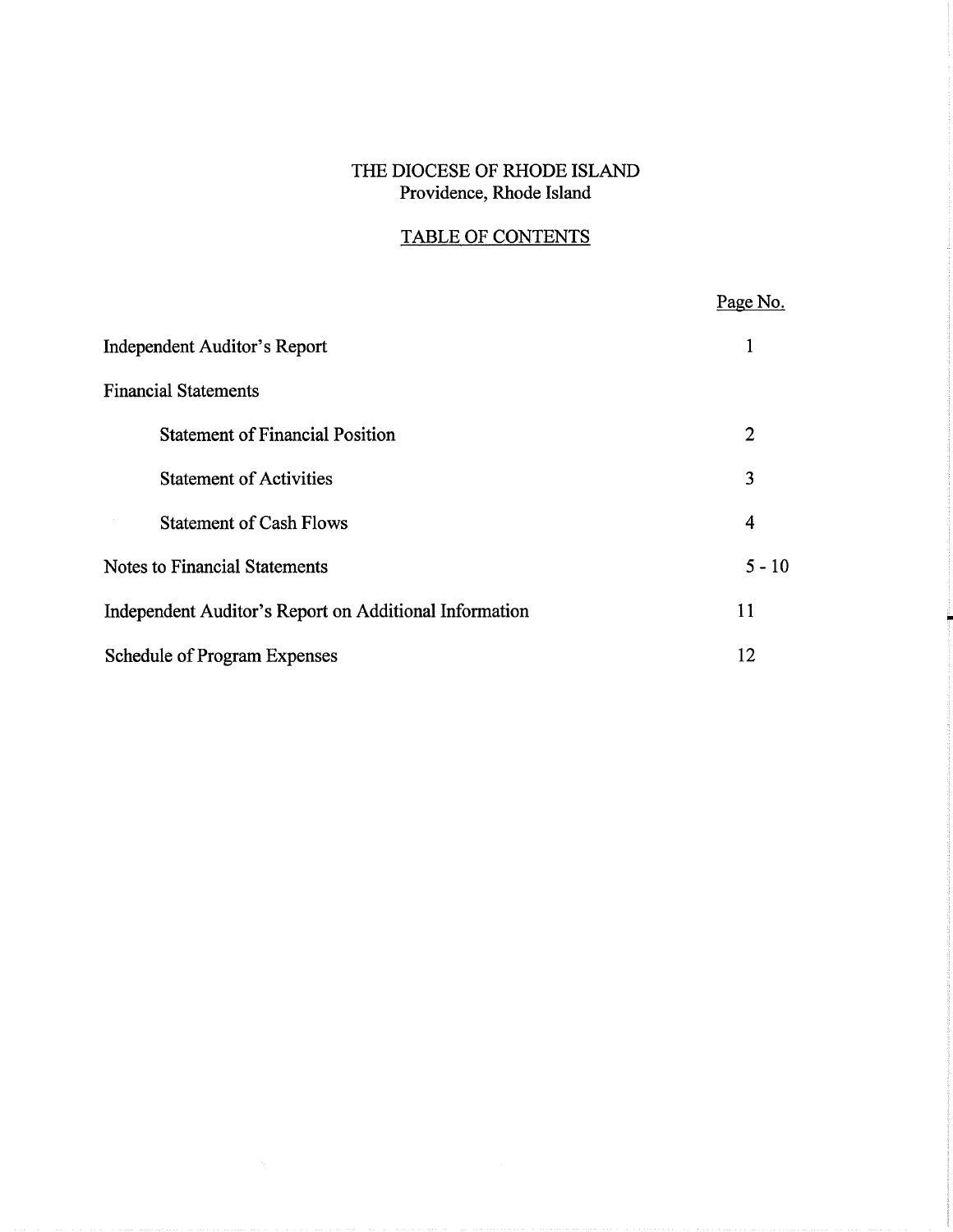#### CAMPANA, SARZA & TATEWOSIAN, LLP

CERTIFIED PUBLIC ACCOUNTANTS **63 SOCKANOSSET CROSS RD. SUITE 2A** CRANSTON, RI 02920

> TELEPHONE: 401-463-3440 FAX: 401-463-3442

MEMBER AMERICAN INSTITUTE OF CERTIFIED PUBLIC ACCOUNTANTS

> The Diocese of Rhode Island Providence, Rhode Island 02903

#### **INDEPENDENT AUDITOR'S REPORT**

We have audited the accompanying statement of financial position of The Diocese of Rhode Island (a not-for-profit organization) as of December 31, 2007, and the related statements of activities and cash flows for the year then ended. These financial statements are the responsibility of the Diocese's management. Our responsibility is to express an opinion on these financial statements based on our audit.

We conducted our audit in accordance with auditing standards generally accepted in the United States of America. Those standards require that we plan and perform the audit to obtain reasonable assurance about whether the financial statements are free of material misstatement. An audit includes examining, on a test basis, evidence supporting the amounts and disclosures in the financial statements. An audit also includes assessing the accounting principles used and significant estimates made by management, as well as evaluating the overall financial statement presentation. We believe that our audit provides a reasonable basis for our opinion.

In our opinion, the financial statements referred to above present fairly, in all material respects, the financial position of The Diocese of Rhode Island as of December 31, 2007, and the changes in its net assets and its cash flows for the year then ended in conformity with accounting principles generally accepted in the United States of America.

Vaga + Taterson : LLP

May 8, 2008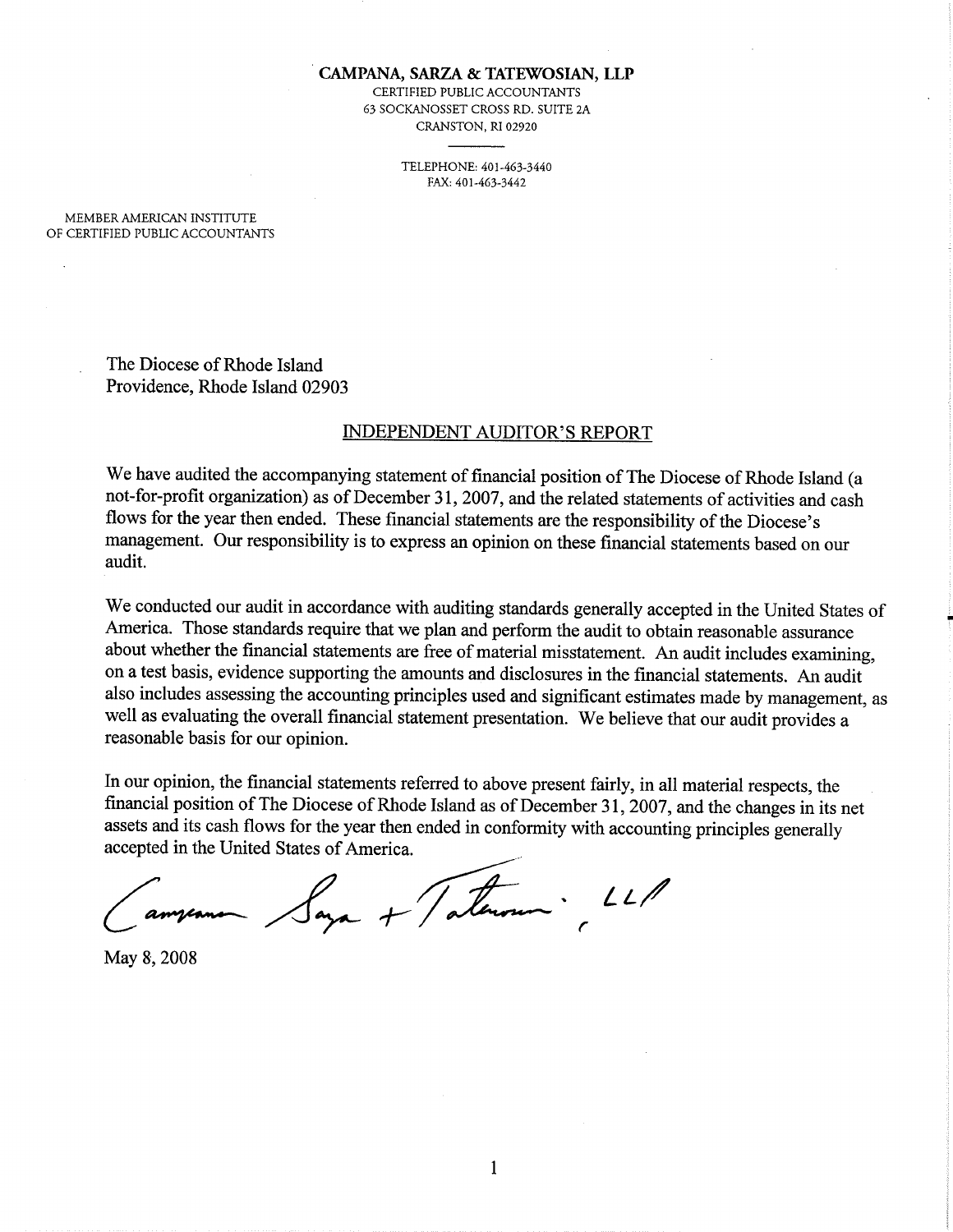## **EXHIBIT A**

\$24,974,442

| THE DIOCESE OF RHODE ISLAND<br>Providence, Rhode Island                                                                                                                                        |                                         |                        |    |                     |
|------------------------------------------------------------------------------------------------------------------------------------------------------------------------------------------------|-----------------------------------------|------------------------|----|---------------------|
| STATEMENT OF FINANCIAL POSITION<br>December 31, 2007                                                                                                                                           |                                         |                        |    |                     |
| <b>ASSETS</b>                                                                                                                                                                                  |                                         |                        |    |                     |
| CASH AND CASH EQUIVALENTS (Notes 2 and 12)                                                                                                                                                     |                                         |                        |    | \$2,509,407         |
| <b>RECEIVABLES:</b><br>Apportionment – net of allowance for<br>uncollectibles of \$102,400<br>Pledges - net of allowance for<br>uncollectibles of \$11,308 (Note 3)<br>Loans (Note 4)<br>Other | \$54,393<br>21,000<br>402,729<br>18,333 |                        |    |                     |
| Total receivables                                                                                                                                                                              |                                         |                        |    | 496,455             |
| <b>INVESTMENTS</b> (Note 5)                                                                                                                                                                    |                                         |                        |    | 20,258,873          |
| PROPERTY AND EQUIPMENT, Net (Note 6)                                                                                                                                                           |                                         |                        |    | 1,709,707           |
| <b>TOTAL ASSETS</b>                                                                                                                                                                            |                                         |                        |    | <u>\$24,974,442</u> |
| <b>LIABILITIES AND NET ASSETS</b>                                                                                                                                                              |                                         |                        |    |                     |
| ACCOUNTS PAYABLE AND ACCRUED EXPENSES                                                                                                                                                          |                                         |                        | \$ | 91,660              |
| <b>NET ASSETS:</b><br>Unrestricted:<br>Undesignated<br>Designated for specific purposes<br><b>Total unrestricted</b>                                                                           | \$4,389,779<br>7,400,958                | \$11,790,737           |    |                     |
| Temporarily restricted (Note 7)<br>Permanently restricted (Note 8)                                                                                                                             |                                         | 7,382,825<br>5,709,220 |    |                     |
| TOTAL NET ASSETS (EXHIBIT B)                                                                                                                                                                   |                                         |                        |    | 24,882,782          |

TOTAL LIABILITIES AND NET ASSETS

 $\hat{\mathcal{A}}$ 

See accompanying notes to financial statements.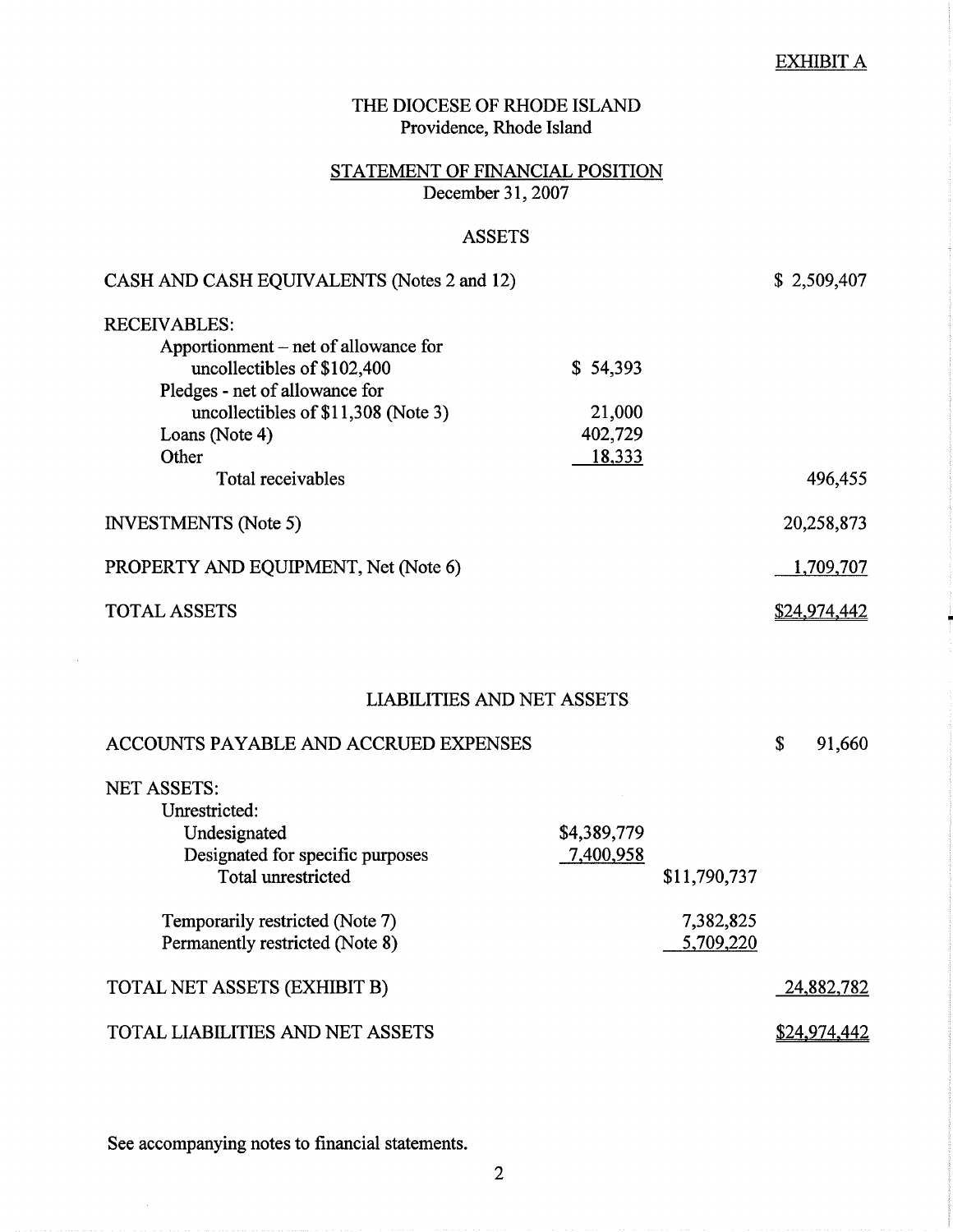# STATEMENT OF ACTIVITIES For the year ended December 31, 2007

|                                       |               | Temporarily   | Permanently   |                                      |
|---------------------------------------|---------------|---------------|---------------|--------------------------------------|
|                                       | Unrestricted  | Restricted    | Restricted    | Total                                |
|                                       |               |               |               |                                      |
| OPERATING REVENUE AND OTHER SUPPORT:  |               |               |               |                                      |
| Apportionment                         | \$1,907,489   | \$<br>-0      | \$<br>$-0$    | \$1,907,489                          |
| Contributions                         | -0            | 602,668       | $-0$          | 602,668                              |
| Program services revenue              | 252,239       | $-0$          | $-0$          | 252,239                              |
| Investment income                     | 378,326       | 580,041       | $-0$          | 958,367                              |
| Realized and unrealized gains on      |               |               |               |                                      |
| investments                           | 143,437       | 139,710       | 136,723       | 419,870                              |
| Gain on sales of property             | 1,250         | $-0$          | $-0$          | 1,250                                |
| Other income                          | 213,268       | $-0$          | $-0$          | 213,268                              |
| Net assets released from restrictions |               |               |               |                                      |
| (Note 9)                              | 1,079,918     | (1,079,918)   | $-0$          | $-0$                                 |
| Total operating revenue               |               |               |               |                                      |
| and other support                     | \$3,975,927   | \$242,501     | 136,723<br>\$ | \$4,355,151                          |
|                                       |               |               |               |                                      |
| <b>OPERATING EXPENSES:</b>            |               |               |               |                                      |
| Program expenses (Schedule I)         | \$2,212,669   | \$<br>$-0$    | \$<br>$-0$    | \$2,212,669                          |
| Support services                      | 702,085       | $-0$          | $-0$          | 702,085                              |
| Episcopal Charities granted to Non-   |               |               |               |                                      |
| Diocesan programs                     | 368,680       | $-0$          | $-0$          | 368,680                              |
| Fundraising                           | 213,147       | $-0$          | $-0$          | 213,147                              |
| Total operating expenses              | \$3,496,581   | \$<br>$-0$    | \$<br>$-0$    | \$3,496,581                          |
|                                       |               |               |               |                                      |
| <b>CHANGES IN NET ASSETS BEFORE</b>   |               |               |               |                                      |
| <b>OTHER CHANGES</b>                  | \$            |               |               |                                      |
|                                       | 479,346       | \$<br>242,501 | 136,723<br>\$ | $\boldsymbol{\mathsf{S}}$<br>858,570 |
|                                       |               |               |               |                                      |
| <b>OTHER CHANGES</b>                  |               |               |               |                                      |
| Transfer of church property (Note 11) | 24,703        | $-0$          | $-0$          | 24,703                               |
|                                       |               |               |               |                                      |
| <b>CHANGES IN NET ASSETS</b>          | \$<br>504,049 | \$242,501     | \$<br>136,723 | \$<br>883,273                        |
|                                       |               |               |               |                                      |
| NET ASSETS, January 1, 2007           | 11,286,688    | 7,140,324     | 5,572,497     | \$23,999,509                         |
|                                       |               |               |               |                                      |
| NET ASSETS, December 31, 2007         | \$11,790,737  | \$7,382,825   | \$5,709,220   | \$24,882,782                         |

See accompanying notes to financial statements.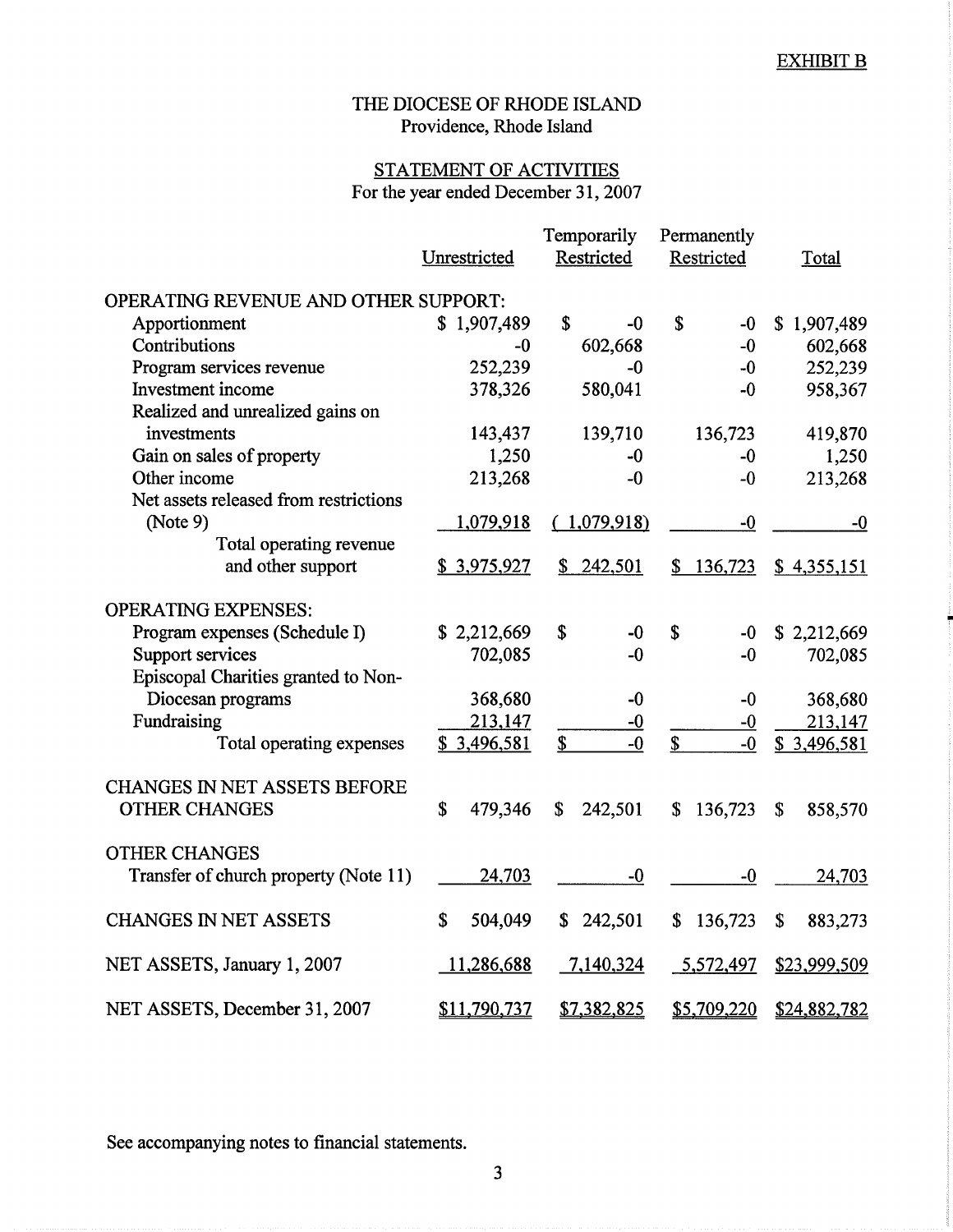### **EXHIBIT C**

# THE DIOCESE OF RHODE ISLAND Providence, Rhode Island

# STATEMENT OF CASH FLOWS<br>For the year ended December 31, 2007

| <b>CASH FLOWS FROM OPERATING ACTIVITIES</b>               |               |                   |
|-----------------------------------------------------------|---------------|-------------------|
| Changes in net assets                                     | \$883,273     |                   |
| Adjustments to reconcile changes in net assets to net     |               |                   |
| cash provided by operating activities:                    |               |                   |
| Depreciation                                              | 73,599        |                   |
| Transfer of church property                               | 55,297        |                   |
| Realized and unrealized gains on investments and property | (421,120)     |                   |
| Decrease in receivables                                   | 73,772        |                   |
| Decrease in accounts payable and                          |               |                   |
| accrued expenses                                          | 22,484        |                   |
| Net cash provided by operating activities                 |               | 687,305<br>S      |
| <b>CASH FLOWS FROM INVESTING ACTIVITIES</b>               |               |                   |
| Purchase of property and equipment                        | $(\$343,475)$ |                   |
| Proceeds from sale of investments and property            | 4,250         |                   |
| Purchase of investments                                   | (312,117)     |                   |
| Net cash used by investing activities                     |               | <u>(651,342</u> ) |
| NET INCREASE IN CASH AND CASH EQUIVALENTS                 |               | \$<br>35,963      |
| CASH AND CASH EQUIVALENTS, January 1, 2007                |               | 2,473,444         |
| CASH AND CASH EQUIVALENTS, December 31, 2007              |               | \$2,509,407       |

See accompanying notes to financial statements.

 $\hat{\boldsymbol{\gamma}}$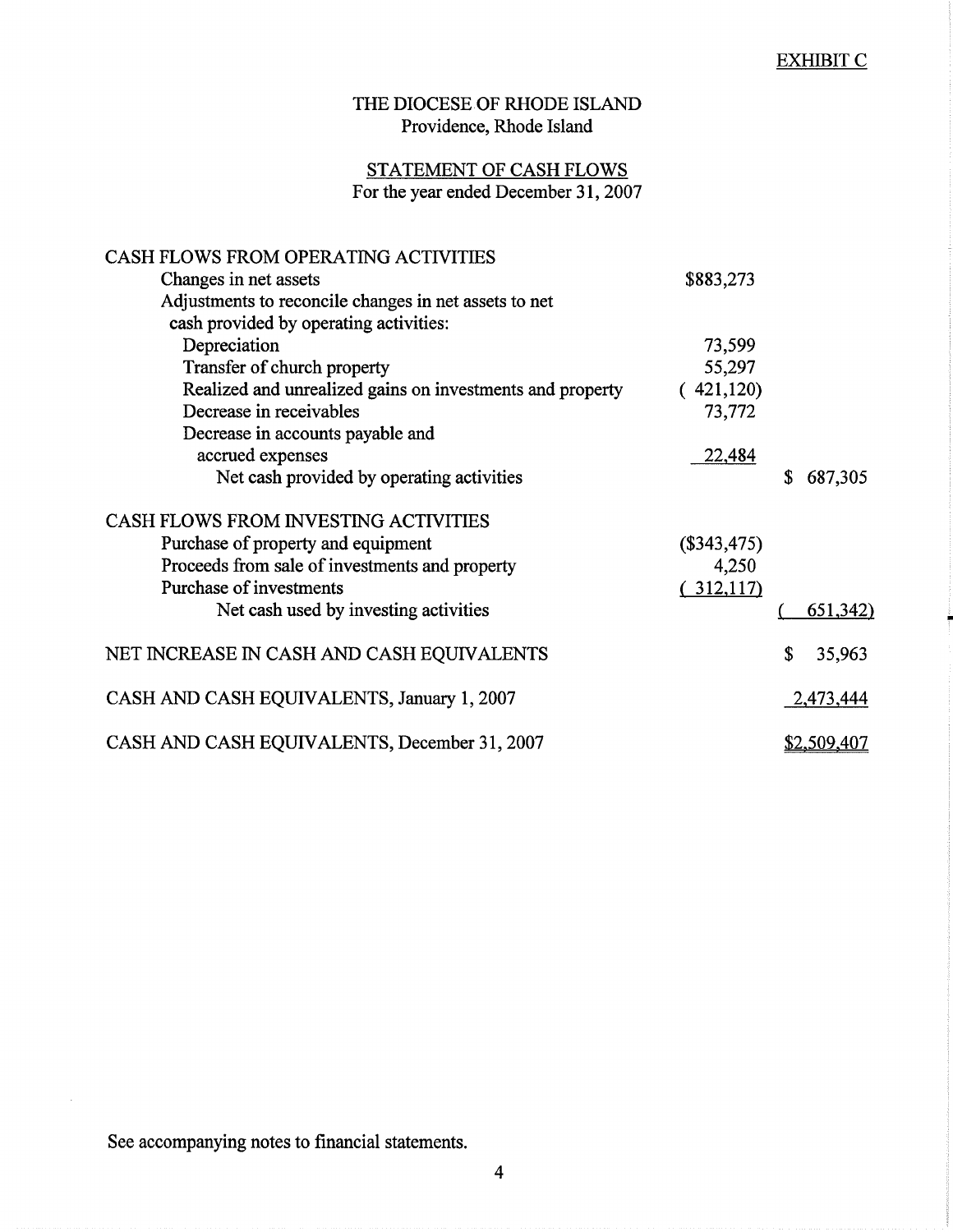### NOTES TO FINANCIAL STATEMENTS December 31, 2007

#### Note 1. **NATURE OF ACTIVITIES**

The Diocese of Rhode Island ("Diocese") is a nonprofit religious corporation established under the laws of the State of Rhode Island. The Diocese is dedicated to establishing, developing, and furthering the mission of The Episcopal Church in Rhode Island.

The Diocese is supported by apportionment amounts received from member parishes, contributions received from various donors, and endowment income.

#### Note 2. SIGNIFICANT ACCOUNTING POLICIES

### **Basis of Presentation**

The financial statements of the Diocese have been prepared utilizing the accrual basis of accounting.

The Diocese's financial statements have been prepared in accordance with Statement of Financial Accounting Standards (SFAS) No. 117, "Financial Statements of Not-for-Profit Organizations." Under SFAS No. 117, the Diocese is required to report information regarding its financial position and activities according to three classes of net assets. The categories are: unrestricted, temporarily restricted, and permanently restricted. In addition, the Diocese is required to present a statement of cash flows.

All donor-restricted support is reported as an increase in temporarily or permanently restricted net assets, depending on the nature of the restriction. When a restriction expires (that is, when a stipulated time restriction ends or purpose of restriction is accomplished), temporarily restricted net assets are reclassified to unrestricted net assets and reported in the Statement of Activities as net assets released from restrictions.

Management's policy requires that the net appreciation in permanently restricted assets be retained permanently in an amount necessary to adjust the historic dollar value of the original gifts by the change in the consumer price index. Any remainder of appreciation is available for appropriation.

### Contributions

The Diocese records contributions in accordance with SFAS No. 116, "Accounting for Contributions Received and Contributions Made," whereby contributions received are recorded as unrestricted, temporarily restricted, or permanently restricted support, depending on the existence and/or nature of any donor restrictions. Restricted net assets are reclassified to unrestricted net assets upon satisfaction of the time or purpose restrictions.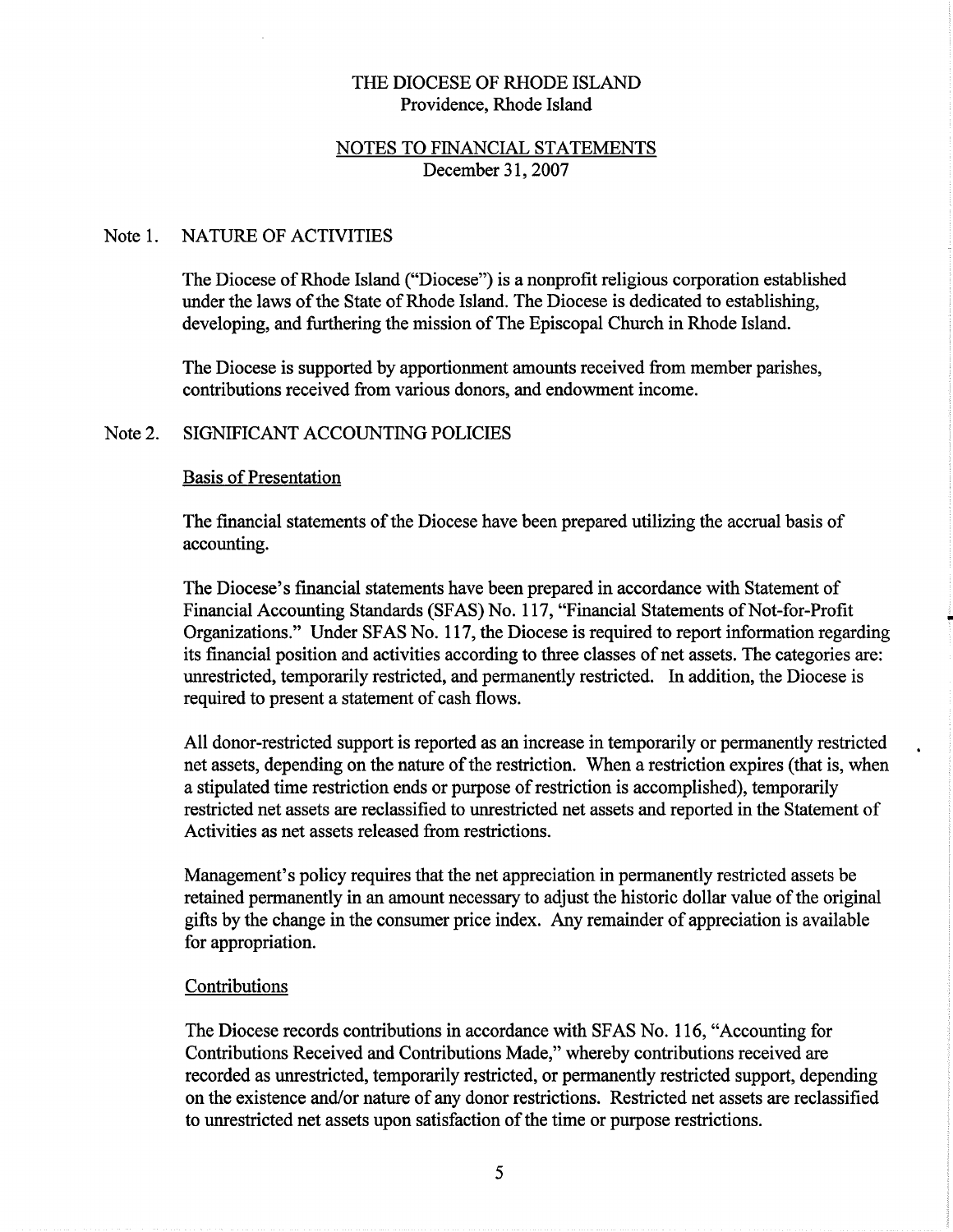### NOTES TO FINANCIAL STATEMENTS December 31, 2007

### **Cash and Cash Equivalents**

Cash and cash equivalents include all monies in banks and highly liquid investments with maturity dates of three months or less.

### Receivables

Accounts receivable are stated at the amount management expects to collect on outstanding balances. Management provides for probable uncollectible amounts through a provision for bad debt expense and an adjustment to a valuation allowance based on its assessment of the current status of individual accounts. Balances that are still outstanding after management has used reasonable collection efforts are written off through a charge to the valuation allowance and a credit to accounts receivable.

### Investments

The Diocese accounts for its investments in accordance with SFAS No. 124, "Accounting for Certain Investments Held by Not-for-Profit Organizations." Under SFAS No. 124, investments in marketable securities with readily determinable fair values and all investments in debt securities are valued at their fair value in the statement of financial position. Unrealized gains and losses are included in the change in net assets.

### **Use of Estimates**

The preparation of financial statements in conformity with generally accepted accounting principles requires management to make estimates and assumptions that affect certain reported amounts and disclosures. Accordingly, actual amounts could differ from those estimates.

### **Property and Equipment**

Missions and other real property in the name of the Diocese at January 1, 1982 were recorded at appraised value. Subsequent acquisitions are carried at cost. Land and building of the Hallworth House are carried at cost. Land and buildings restricted by donors are recorded at appraised value. Equipment and motor vehicles are carried at cost. Depreciation is calculated on the straight-line method over the estimated useful lives of the assets.

### **Income Tax Status**

The Diocese qualifies as a tax-exempt organization under Section  $501(c)(3)$  of the Internal Revenue Code and, therefore, has no provision for federal income taxes. In addition, the Diocese qualifies for the charitable contribution deduction under Section  $170(b)(1)(A)$ .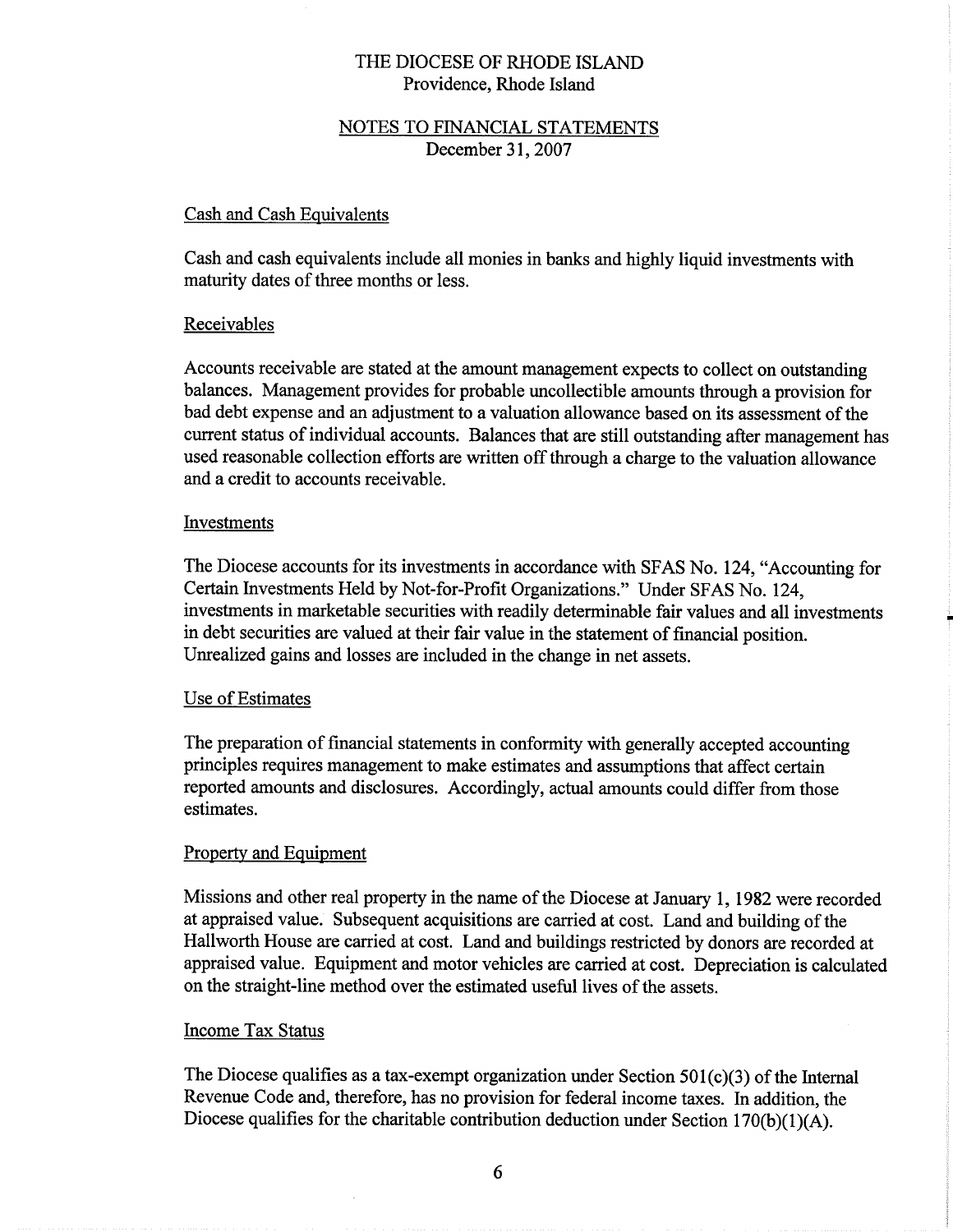### NOTES TO FINANCIAL STATEMENTS December 31, 2007

#### Note 3. PLEDGES RECEIVABLE

Unconditional promises are included in the financial statements as pledges receivable and revenue of the appropriate net asset category. Pledges, net of allowance for uncollectibles, are expected to be collected within the next year.

| Total pledges  | \$32,308 |
|----------------|----------|
| Less allowance | 11,308   |
| Net pledges    | \$21,000 |

Pledges receivable at December 31, 2007 have the following restrictions:

| <b>Episcopal Charities</b> | \$21,000 |
|----------------------------|----------|
|----------------------------|----------|

#### **LOANS RECEIVABLE** Note 4.

The Diocese maintains a revolving loan fund for the purpose of granting loans to parishes and missions in need of financial assistance. At December 31, 2007, fourteen (14) loans were outstanding totaling \$402,729. Interest is charged on the loan balances at an annual rate ranging from 2.75% to 7.25%. The loans mature at various dates until the year 2016.

#### **INVESTMENTS** Note 5.

Investments are carried at market and realized and unrealized gains and losses are reflected in the statement of activities.

Investment securities consisted of the following at December 31, 2007:

|                     |             | Carrying     |
|---------------------|-------------|--------------|
|                     | Cost        | Value        |
| Corporate Bonds     | 9.996       | 19.025       |
| <b>Common Stock</b> | 17,869      | 39,652       |
| Pooled Investments  | 9,886,900   | 20,200,196   |
|                     | \$9,914,765 | \$20,258,873 |

Pooled investments represent funds invested with the Diocesan Investment Trust of the Episcopal Diocese of Rhode Island (DIT), a related entity.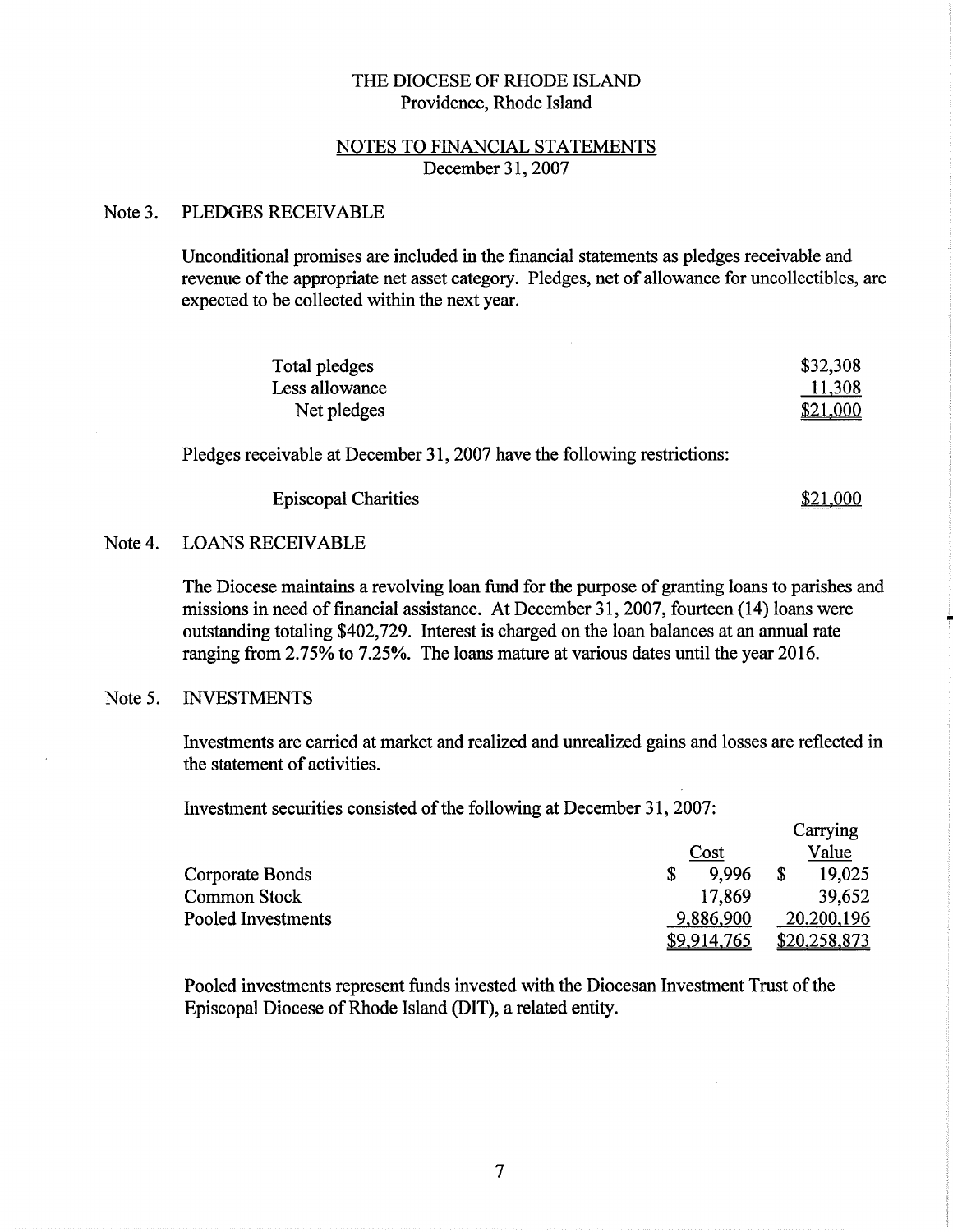## NOTES TO FINANCIAL STATEMENTS December 31, 2007

#### PROPERTY AND EQUIPMENT Note 6.

### Property and equipment consist of the following:

|                               | Unrestricted | Temporarily<br>Restricted | Permanently<br>Restricted |      | Total       |
|-------------------------------|--------------|---------------------------|---------------------------|------|-------------|
| Land and buildings            | \$3,964,047  | \$1,060,822               | \$                        | $-0$ | \$5,024,869 |
| Equipment                     | 113,726      | -0                        |                           | $-0$ | 113,726     |
| Motor vehicles                | 98,491       | $-0$                      |                           | $-0$ | 98,491      |
|                               | \$4,176,264  | \$1,060,822               | \$                        | $-0$ | \$5,237,086 |
| Less accumulated depreciation | 2,678,721    | 848,658                   |                           | -0   | 3,527,379   |
|                               | \$1,497,543  | <u> 212,164</u>           |                           | $-0$ | \$1,709,707 |

Depreciation expense for 2007 was \$73,599.

#### TEMPORARILY RESTRICTED NET ASSETS Note 7.

Temporarily restricted net assets are available to support the following purposes at December 31, 2007:

| Parish Endowment Fund                         | 378,527     |
|-----------------------------------------------|-------------|
| Old Narragansett Church                       | 21,953      |
| Supplemental Retirement Benefits & Assistance | 1,552,338   |
| Episcopate                                    | 2,153,281   |
| <b>Bishop's Discretionary Fund</b>            | 169,265     |
| A.A. Gammell                                  | 85,886      |
| Elmer R. Shippee Fund                         | 1,907,866   |
| <b>Episcopal Charities</b>                    | 877,330     |
| <b>Airport Chapel</b>                         | 1,836       |
| <b>Missions</b>                               | 205,737     |
| <b>Commission on Ministry</b>                 | 23,252      |
| City Camp                                     | 5,554       |
|                                               | \$7,382,825 |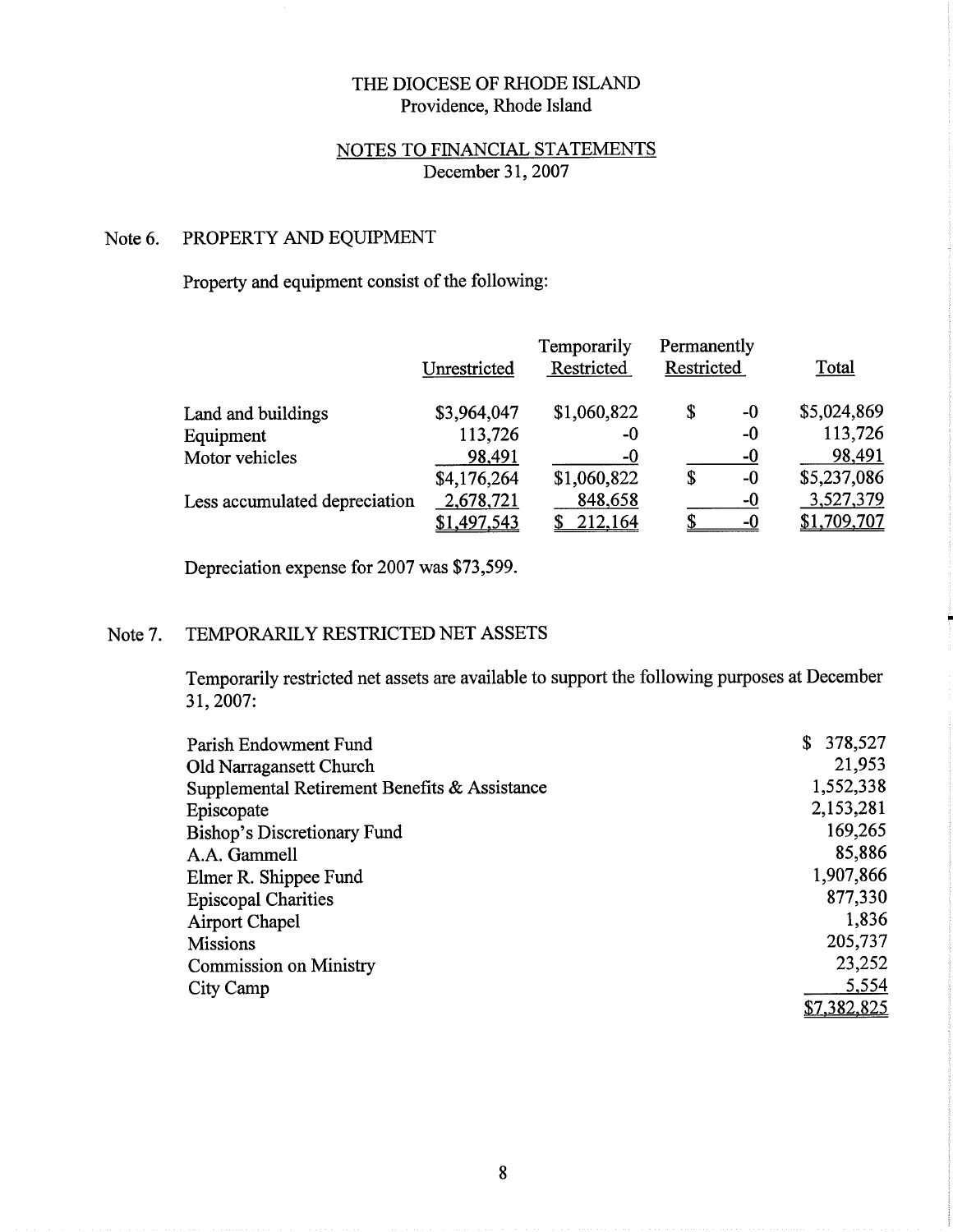### NOTES TO FINANCIAL STATEMENTS December 31, 2007

#### Note 8. PERMANENTLY RESTRICTED NET ASSETS

Permanently restricted net assets consisting of property and investments are restricted in perpetuity, the income from which is available to support the following purposes at December 31, 2007:

| <b>Missions</b>                               | 601,675<br>S. |
|-----------------------------------------------|---------------|
| <b>Episcopal Conference Center</b>            | 241,437       |
| Old Narragansett Church                       | 78,184        |
| Supplemental Retirement Benefits & Assistance | 573,853       |
| Episcopate                                    | 1,161,855     |
| <b>Edwards Homes</b>                          | 90,039        |
| <b>Bishop's Discretionary Fund</b>            | 180,277       |
| <b>Episcopal Charities</b>                    | 2,568,555     |
| Parish Endowment Fund                         | 14,486        |
| <b>Congregational Development</b>             | 198,859       |
|                                               | \$5,709,220   |

#### Note 9. NET ASSETS RELEASED FROM RESTRICTIONS

Net assets were released from donor restrictions by incurring expenses satisfying the restricted purposes or by occurrence of other events specified by donor.

| Purpose restrictions accomplished:            |               |
|-----------------------------------------------|---------------|
| <b>Episcopal Charities</b>                    | \$<br>539,676 |
| Supplemental Retirement Benefits & Assistance | 50,537        |
| <b>Bishop's Discretionary Fund</b>            | 51,499        |
| Elmer R. Shippee Fund                         | 71,602        |
| Episcopate                                    | 146,848       |
| <b>Episcopal Conference Center</b>            | 126,043       |
| Old Narragansett Church                       | 3,796         |
| Ministry and Chaplaincy                       | 6,827         |
| Parish Endowment Fund                         | 16,678        |
| <b>Dunning Trust</b>                          | 5,852         |
| City Camp                                     | 26,127        |
| <b>Congregational Development</b>             | 15,161        |
| A.A. Gammell                                  | 19,272        |
|                                               | \$1,079,918   |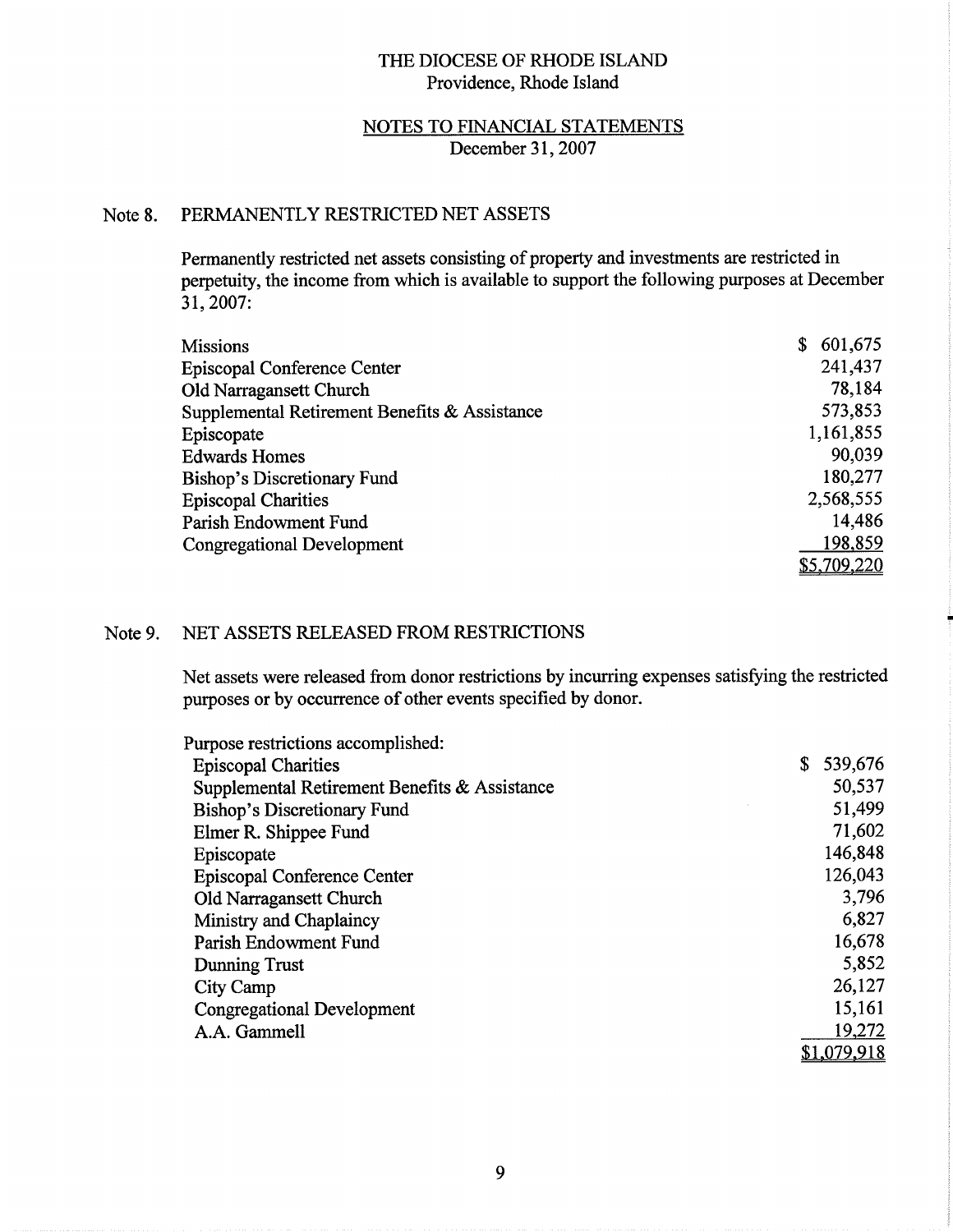### NOTES TO FINANCIAL STATEMENTS December 31, 2007

### Note 10. PENSION PLANS

The Diocese has a defined benefit pension plan covering its retired lay employees. Benefits are based on years of service and the employee's average earnings for the highest five (5) consecutive years. The Diocese's funding policy is to annually contribute the amount required under the minimum funding standards.

The Diocese did not contribute to this plan in 2007. An actuary's statement shows that no contribution was needed to keep the plan funded in accordance with the minimum funding standards of ERISA.

The Diocese also has a defined contribution plan sponsored by the National Church. The plan covers the Diocese's active lay employees. Contributions are made by the Diocese at a minimum of five percent of an employee's salary to a maximum of nine percent. The Diocese contributed \$51,153 to this plan in 2007.

The Diocese also contributed \$63,879 to a plan sponsored by the National Church covering clergy employed by the Diocese.

### Note 11. CHURCH PROPERTIES

In 2007 the Diocese received \$80,000 from two merging parishes upon the sale of certain parish real estate. In 2007 the Diocese also transferred ownership of real estate having a book value of \$55,297 when one of its mission churches received parish status.

At December 31, 2007, mergers and closings of other parishes and missions were under consideration. The financial effect to the Diocese from future mergers and closings cannot be estimated at this time, and therefore are not reflected in the financial statements.

### Note 12. CONCENTRATION OF CREDIT RISK

At times, throughout the year, the Diocese maintained amounts in certain bank accounts in excess of the FDIC insured limits.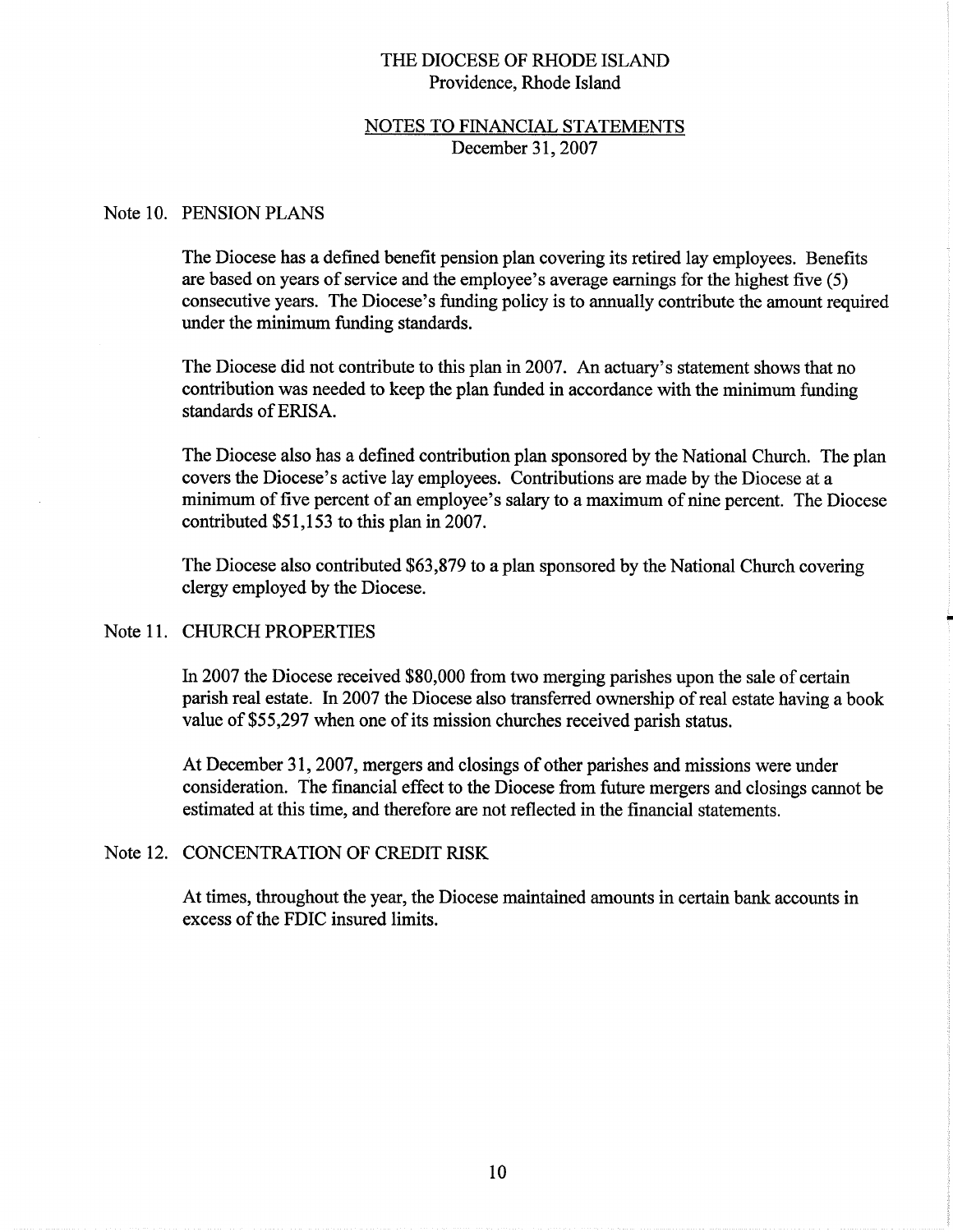CAMPANA, SARZA & TATEWOSIAN, LLP

CERTIFIED PUBLIC ACCOUNTANTS 63 SOCKANOSSET CROSS RD. SUITE 2A CRANSTON, RI 02920

> TELEPHONE: 401-463-3440 FAX: 401-463-3442

MEMBER AMERICAN INSTITUTE OF CERTIFIED PUBLIC ACCOUNTANTS

> The Diocese of Rhode Island Providence, Rhode Island 02903

### **INDEPENDENT AUDITOR'S REPORT** ON ADDITIONAL INFORMATION

Our report on our audit of the basic financial statements of The Diocese of Rhode Island as of December 31, 2007 appears on Page 2. That audit was for the purpose of forming an opinion on the basic financial statements taken as a whole. The schedule of program expenses is presented for purposes of additional analysis and is not a required part of the basic financial statements. Such information has been subjected to the auditing procedures applied in the audit of the basic financial statements and, in our opinion, is fairly stated in all material respects in relation to the basic financial statements taken as a whole.

ya + 1 atendin , LLP

May 8, 2008